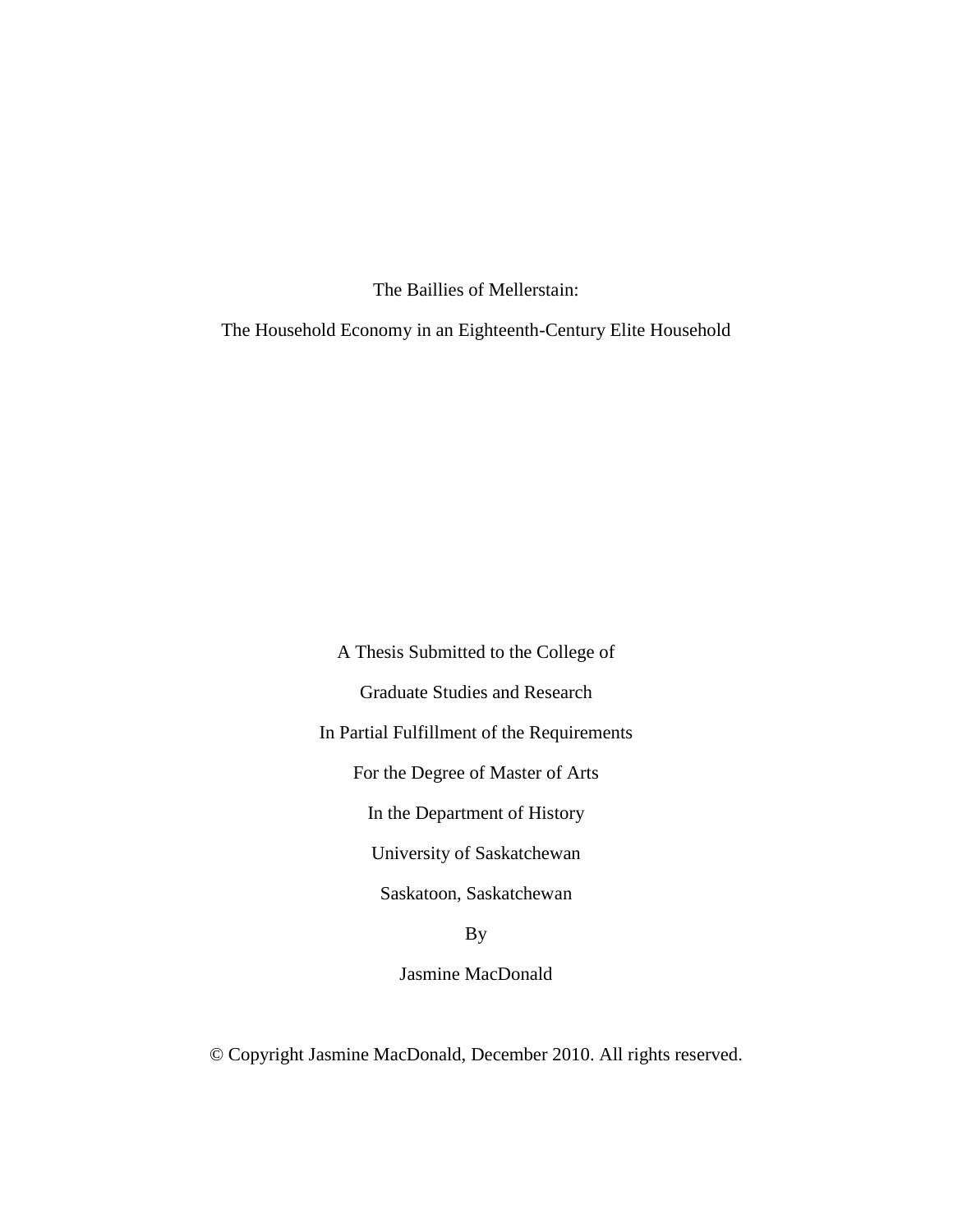### Permission to Use

In presenting this thesis in partial fulfillment of the requirements for a Postgraduate degree from the University of Saskatchewan, I agree that the Libraries of this University may make it freely available for inspection. I further agree that permission for copying of this thesis in any manner, in whole or in part, for scholarly purposes may be granted by the professor or professors who supervised my thesis work or, in their absence, by the Head of the Department or the Dean of the College in which my thesis work was done. It is understood that any copying or publication or use of this thesis or parts thereof for financial gain shall not be allowed without my written permission. It is also understood that due recognition shall be given to me and to the University of Saskatchewan in any scholarly use which may be made of any material in my thesis.

Requests for permission to copy or to make other uses of materials in this thesis in whole or part should be addressed to:

Head of the Department of History University of Saskatchewan Saskatoon, Saskatchewan, S7N 5A5 Canada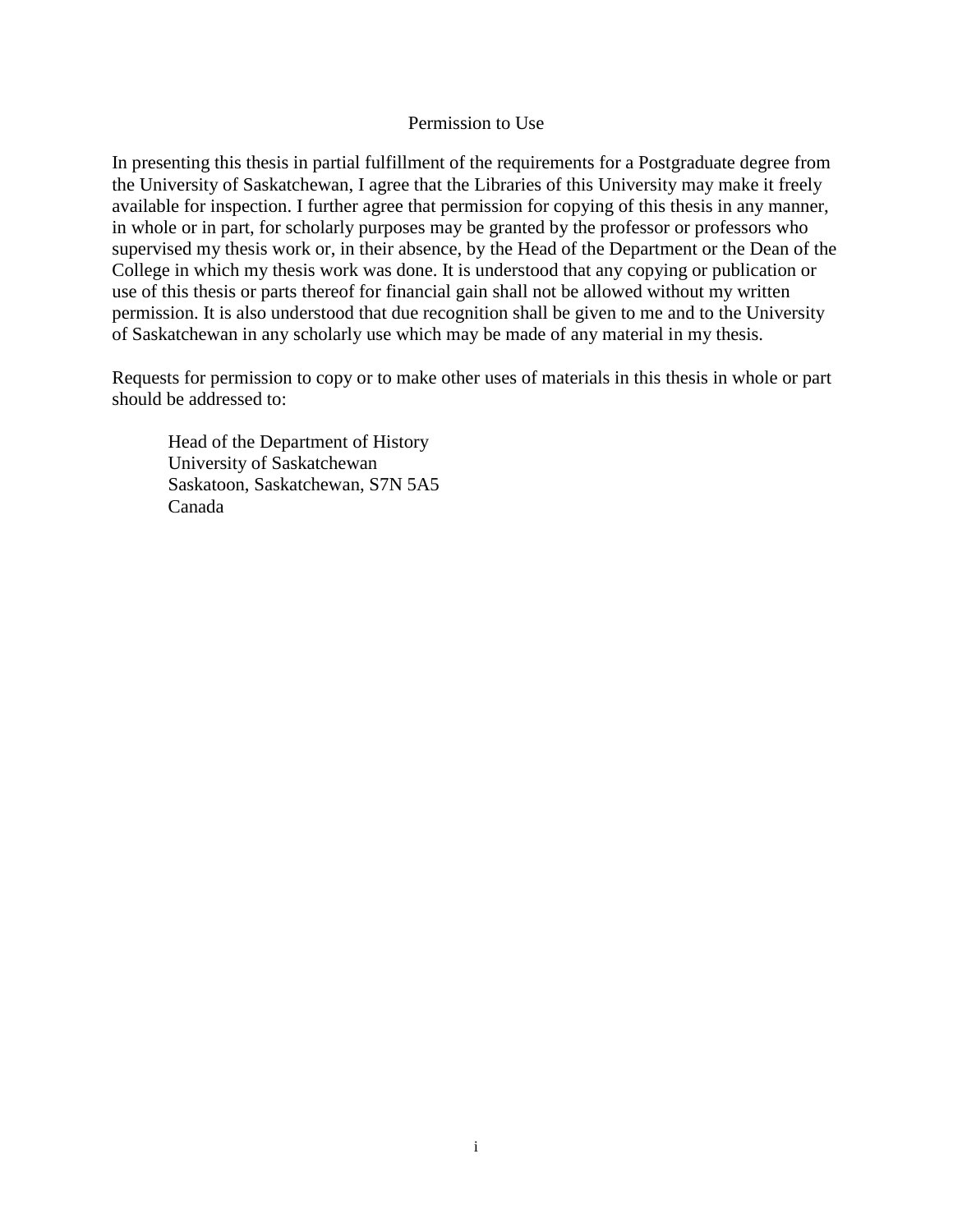### Abstract

Account books of household expenses provide details of people"s social and economic life. For Scotland during the seventeenth and eighteenth century few, if any, account books are as detailed as those of Lady Grisell Baillie of Jerviswood who lived from 1665-1746. Lady Baillie (nee Hume) is a well-known upper class woman in Scottish history, both in her own right and in relation to the tumultuous political careers of her father (Patrick Hume) and husband (George Baillie). A scholarly edition of the accounts, augmented by an 1822 biography written by her daughter, can provide insight into women's social history in eighteenth-century Scotland. The household accounts, in particular, provide the opportunity to examine what the everyday lifestyles were like for upper-class families in Scotland. These accounts include the expenses of raising and educating children, feeding a large household of family and servants and the extravagant costs involved in overseas travel. What makes Lady Grisell"s accounts unique is their level of detail and organization spanning over forty years, from 1692 to 1746. In addition to the accounts the biography, written in the style of times, provides valuable information about the Baillies' marriage, family life and the Baillie girls' upbringing. These sources add to the understanding of the household and marital economy in Scotland during the long eighteenth century.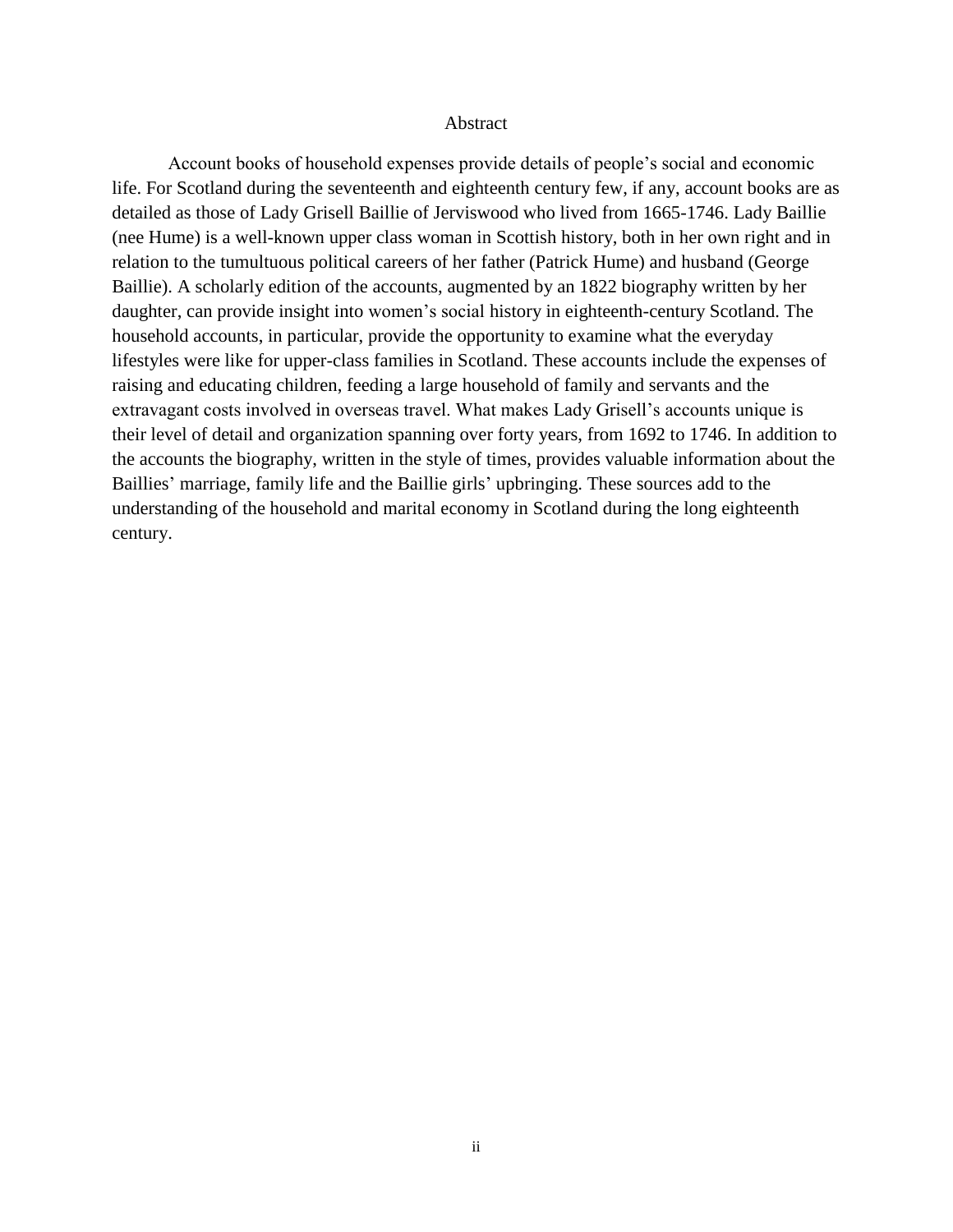### Acknowledgments

I would first like to thank my advisor, Gordon DesBrisay, for introducing me to these wonderful account books and encouraging me to take an interest in this Scottish family. I would like to thank my committee members, Lisa Smith and Eryka Dick, who provided more support and aid than was expected. I have to thank my external examiner, Kathleen James-Cavan, who offered a different perspective to improve my thesis. I am grateful to the History Department and fellow graduate students for making my two years in Saskatoon more enjoyable and rewarding than expected. I also have to give a special thanks to David Mullan, a professor who encouraged, aided and checked in on me long after my undergraduate degree was complete.

My final thanks go to those who I care for most. I owe a great debt to my family, especially my parents, Darryl and Jody MacDonald, who always made themselves available to me despite distances and time differences. My father read, and kindly critiqued, every draft I have ever written. Thank you also to Michael who always provided support through phone calls and visits throughout my time in Saskatchewan. Thank you.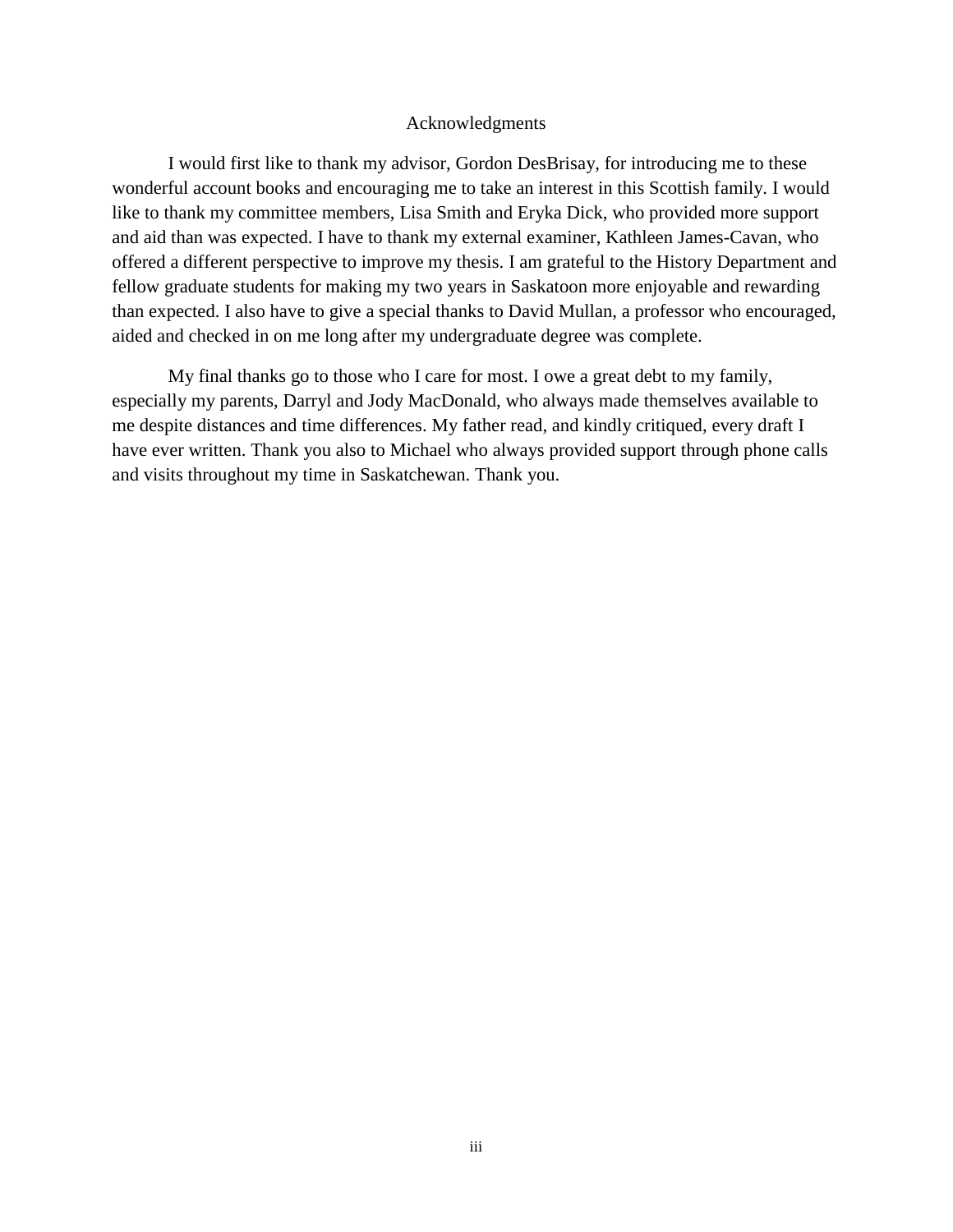## **Table of Contents**

| PERMISSION TO USE                                                              | $\mathbf i$ |
|--------------------------------------------------------------------------------|-------------|
| <b>ABSTRACT</b>                                                                | <i>ii</i>   |
| <b>ACKNOWLEDGEMENTS</b>                                                        | iii         |
| <b>TABLE OF CONTENTS</b>                                                       | iv          |
| <b>LIST OF ILLUSTRATIONS</b>                                                   | V           |
| <b>INTRODUCTION</b><br>MOVING BEYOND THE HISTORY OF A HEROINE                  | 1           |
| <b>CHAPTER ONE</b><br>UNDERSTANDING THE MARITAL ECONOMY                        | 7           |
| <b>CHAPTER TWO</b><br><b>INSIGHT INTO A FAMILY THROUGH ACCOUNTS</b>            | 29          |
| <b>CHAPTER THREE</b><br>TAKING CARE OF THE FAMILY: MEDICAL AND TRAVEL EXPENSES | 54          |
| <b>CONCLUSION</b>                                                              | 79          |
| <b>BIBLIOGRAPHY</b>                                                            | 82          |
| <b>ILLUSTRATIONS</b>                                                           | 98          |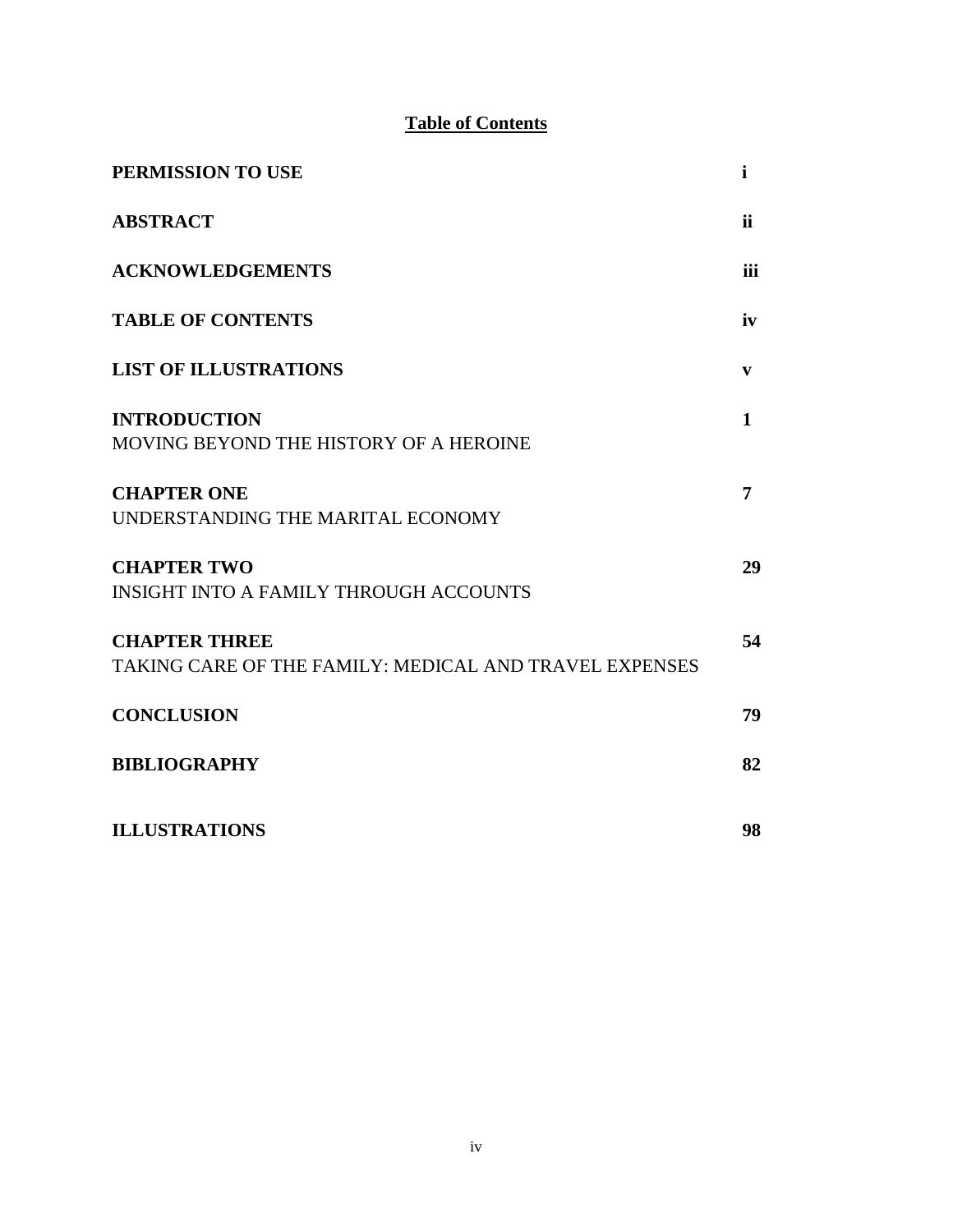# List of Illustrations

| Illustration I   | Lady Grisell Baillie, aged 69.             |
|------------------|--------------------------------------------|
| Illustration II  | Mellerstain estate, modern day.            |
| Illustration III | Rachel Johnstone, George Baillie's mother. |
| Illustration IV  | "Grisie" and "Rachie" aged 6 and 2.        |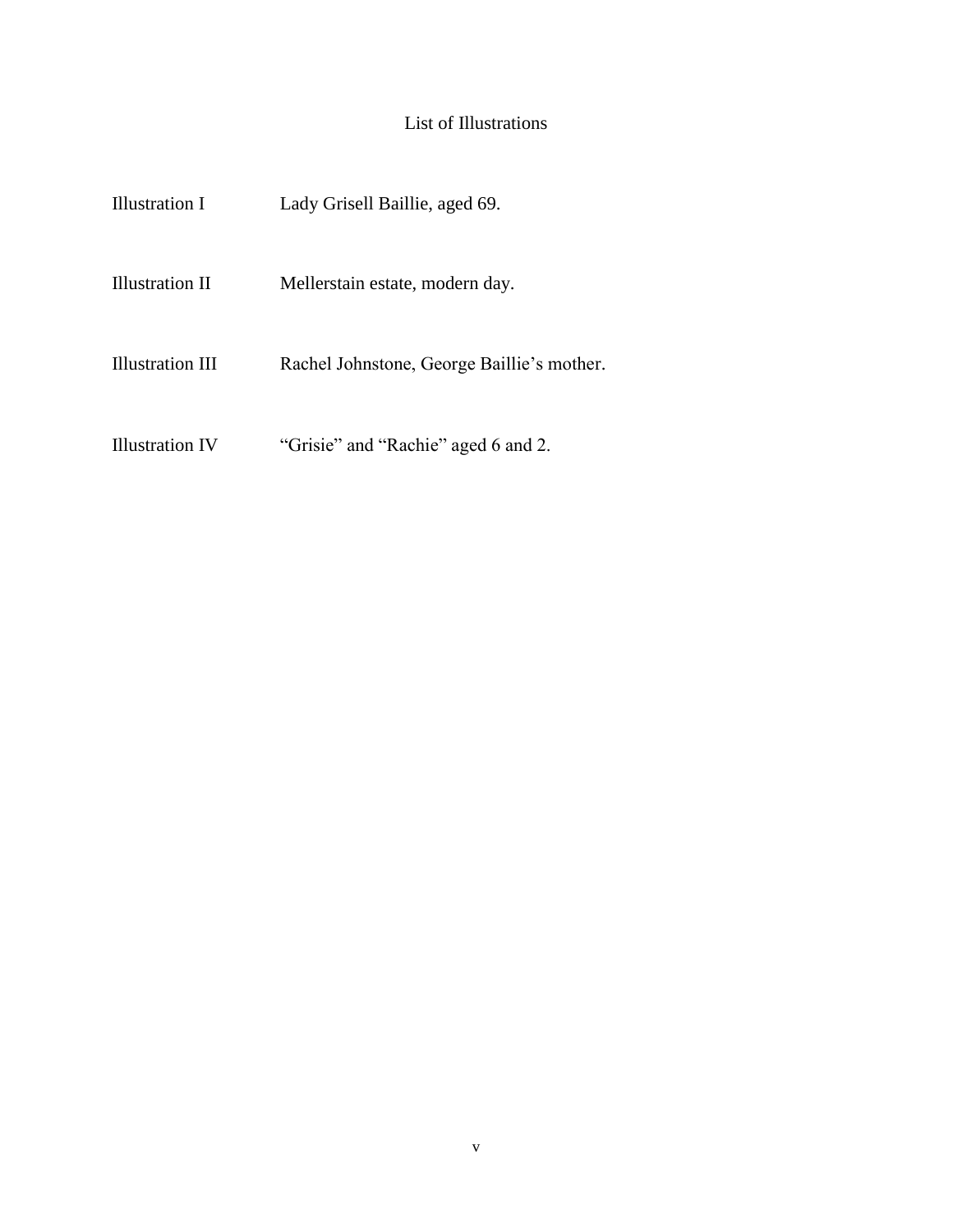### **Introduction: Moving Beyond the History of a Heroine**

For women to be recognized in traditional histories they often had to be depicted as fictionalized versions of themselves with their most scandalous or heroic deeds exaggerated to emphasize their importance and interest readers. While the stories of their lives may make an interesting read, they can seldom be taken at face value, and may say more about the author in his or her times than about the life of the subject herself. Lady Grisell Baillie was one of these women who have been written about so much that her actual biography has become distorted. Throughout the eighteenth and nineteenth centuries her childhood adventures were described by multiple authors, who portrayed her as a Covenanting heroine.<sup>1</sup> For a time the British public was fascinated by the little Scottish girl who carried secret notes from her father, Patrick Hume, to his imprisoned friend Robert Baillie. Respect and acclaim was given to the young woman who snuck through a grave yard at night in Scotland to bring food and news to her father when he was in hiding.<sup>2</sup> Lady Grisell was described as a brave, strong young lady who sacrificed her childhood and personal comforts to help her family and care for her multiple siblings. Yet for all that was written of the young Grisell, there has been little to nothing that focuses on who Lady Grisell was as an adult, wife and mother. This study will center on the period of Lady Grisell"s

<sup>&</sup>lt;sup>1</sup> Kenneth Boyd, *Scottish Church Attitudes to Sex, Marriage and the Family 1850-1914* (Edinburgh: John Donald Publishers LTD, 1980), 1-3. Covenanters were a group of people who advocated against the Scottish crown ruling from England, and leaning more to Episcopacy then their preferred Presbyterianism. Women were crucial during the Covenanting movement because they set up a system for Covenanters to communicate with each other. James Anderson, *The Ladies of the Covenant: Memoirs of Distinguished Scottish Female Characters, Embracing the Period of the Covenant and the Persecution.* (Glasgow: Blackie and Son, 1857. Reprinted by Whitefish, MT: Kessinger Punlishing, 2005), xiii, 570-5. Anderson says he picked the women he wrote about because "whether in humble life or exalted stations, were distinguished by their zeal or by their sufferings". Anderson considered Lady Baillie one of these "Ladies of the Covenant", but most of the chapter in his book dedicated to her is concentrated on her father and father-in-law. Helen and Keith Kelsall, *Scottish Lifestyle 300 Years Ago: New Light on Edinburgh and Border Families* (Edinburgh: John Donald, 1988), 19. There has been some debate about what age Lady Grisell was when she first visited Robert Baillie in his cell; the general consensus is that she was eleven. <sup>2</sup> Michael F. Graham, "Women and the Church Courts in Reformation Era Scotland" in *Women in Scotland: c.* 

*<sup>1100-1750</sup>* ed. by Elizabeth Ewan and Maureen M Meikle (East Linton: Tuckwell Press, 1999), 324. Sir Patrick Hume was forced to hide in the family's vault when Scotland's authorities were searching for him. After his friend, Robert Baillie, was executed Hume was forced to leave the country and travel to Holland.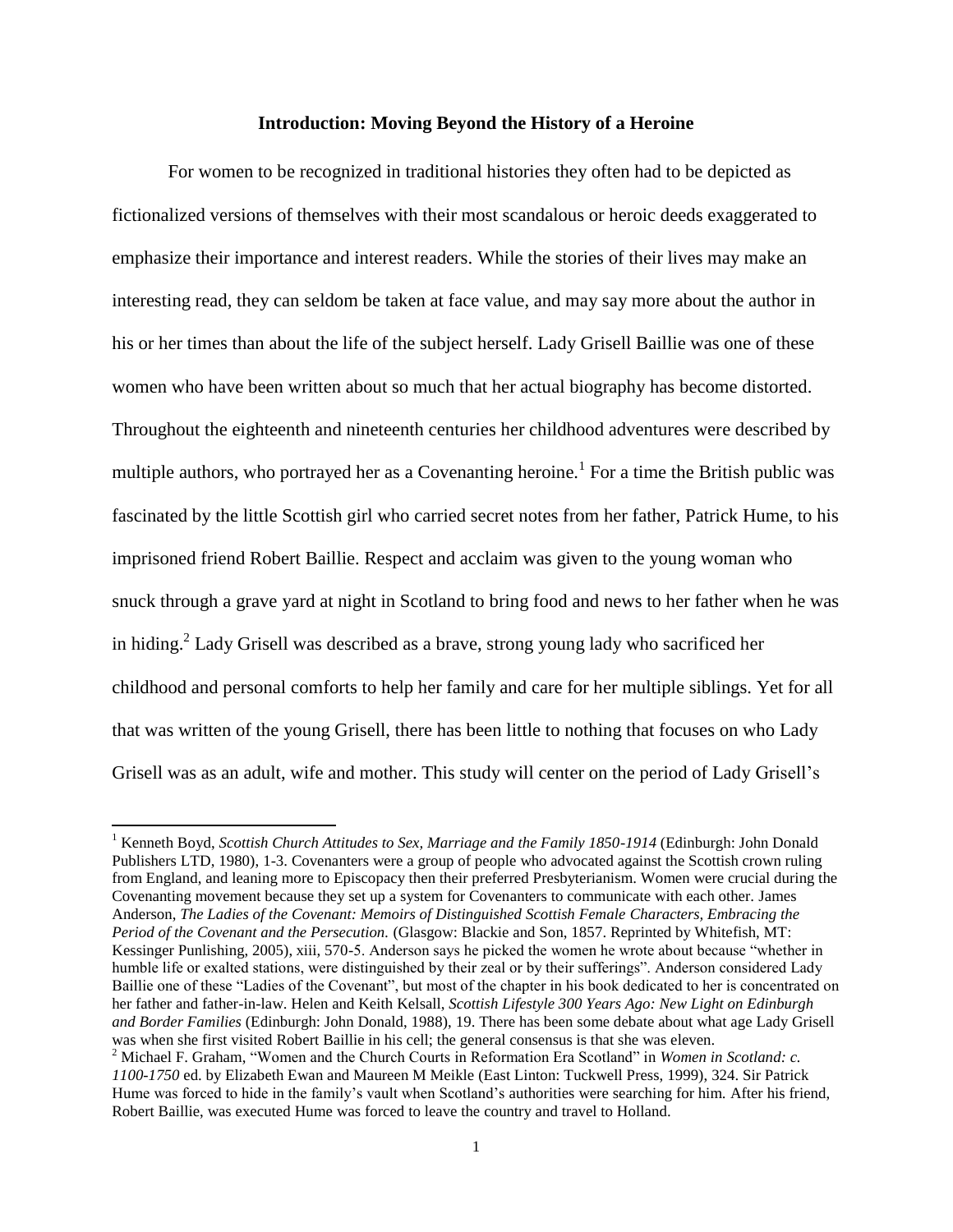life after she was married in 1692, at the age of twenty-six, which reveals more about social life in Scotland during the long eighteenth century than any tales of her youthful heroism.<sup>3</sup>

Both men and women during this period left behind personal writings, for the most part they were diaries, autobiographies or even letters. Instead of these usual forms of writing, Lady Grisell left meticulously kept account books that spanned from 1692 to 1746. Her entries begin late into her first year of marriage and finish just before her death. Account books can reveal a great deal about the social and economic life of a family, depending on the detail of the records. Some accounts, such as those of Lady Grisell"s mother, contain only a few years of entries recorded on scraps of papers. There are few, if any, Scottish accounts that are as extensive as the Baillie accounts, which consisted of more than a thousand pages of entries. She kept track of her household expenditures in multiple account books, the largest and most important of which were the "Day Books". The original manuscripts are not accessible to the public since they have remained in the family"s possession; however, the Scottish Historical Society published a four hundred-page scholarly edition of the accounts in 1911. This edition, edited by Robert Scott-Moncrieff, focused mainly on Lady Grisell"s first day book of 1692 to 1718, which gives extensive details about the early days of the Baillies' marriage, the births and upbringing of their children, and the marriages of their daughters.

Historians have often dipped into the accounts for illustrative examples of various aspects of life in eighteenth-century Scotland. In 1912, Rose Bradley sampled the London entries of the accounts to demonstrate the higher cost of goods in London compared to Scotland.<sup>4</sup> More

<sup>3</sup> Barbara C. Murison, "Baillie, Lady Grisell (1665-1746)" in *Oxford Dictionary of National Biography* online edition (Oxford University Press, Sept 2004). Lady Murray, Grisell Baillie, *Memoirs of the Lives and Characters of the Right Honourable George Baillie of Jerviswood, and Lady Grisell Baillie, by their Daughter Lady Murray of Stanhope* (Edinburgh: J Pillans Printer, 1824), 33. Most biographers describe the little girl as being brave, because Lady Grisell's daughter says that her childhood was filled with "many afflicting, terrifying hardships".

<sup>&</sup>lt;sup>4</sup> Rose Bradley, *The English Housewife in the Seventeenth and Eighteenth Centuries (London: E. Arnold, 1912),* 247.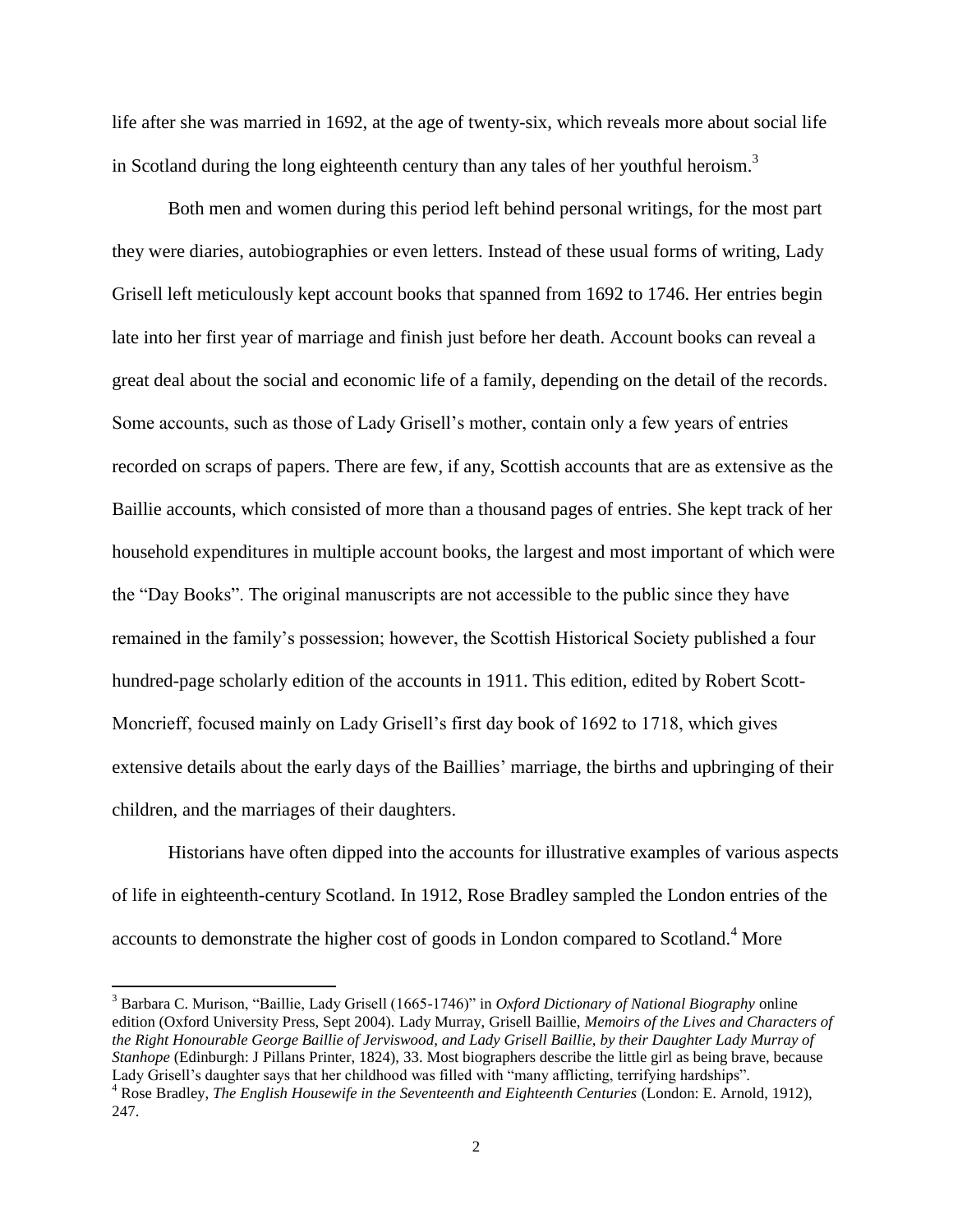recently, T.C. Smout and A.J.S. Gibson used the accounts for evidence of what servants' caloric intake was during this period.<sup>5</sup> However, the accounts have yet to be used in a comprehensive manner to detail the workings of an eighteenth-century marital economy. The "marital economy" is a relatively recent term used by historians intent on factoring the relationship between a husband and wife into their analysis of what is more usually referred to simply as the "household economy". The marital relationship itself was truly the core of every household.<sup>6</sup> A husband and wife set the tone for a home, with the household being the foundation of society.<sup>7</sup>

Any accounts that mention Lady Grisell as a wife, always depict her as posessing all the virtues and mannerisms that were desired in a woman during this time. There is almost no mention, however, of the actual relationship between Lady Grisell and George aside from vague descriptions.<sup>8</sup> The purpose of this study is to fill in that missing information regarding Lady Grisell and George"s marriage and their family through the entries in the account books.

In addition to the Scott-Moncrieff edition of the accounts, we also have a biography of the Baillies' written by their daughter, Lady Grisell Murray of Stanhope.<sup>9</sup> The biography, as with the accounts, was a personal project that was never intended for publication. It was, apparently,

<sup>5</sup> A.J.S. Gibson and T.C. Smout, *Prices, Food, and Wages in Scotland, 1550-1780* (New York: Cambridge University, 1995) 235-6, 238-9. Smout and Gibson describe the food provided for the Baillies" staff as "might seem to be coming a little close to the margin with her employees, and she was indeed known to be a careful mistress unlikely to provide much over the odds". To a degree this was correct since she was reluctant to provide recently hired servants with much since so many left after a short period of time However, servants who remained in her employment for a significant amount of time would receive many bonuses.

<sup>6</sup>Amy Louis Erickson, "The Marital Economy in Comparative Perspective", in *The Marital Economy in Scandinavia and Britain,* ed. by Maria Agren and Amy Louise Erickson (Burlington, VT: Ashgate, 2005), 3. Erickson has said this was the "fundamental economic relationship".

<sup>&</sup>lt;sup>7</sup> Katie Barcaly, "And Four Years Space, Being Man and Wife, They Lovingly Agreed': Balladry and Early Modern Understandings of Marriage", in *Finding the Family in Medieval and Early Modern Scotland,* ed. Elizabeth Ewan and Janay Nugent (Burlington, VT: Ashgate, 2008), 23.

<sup>8</sup> Barbara Murison, "Lapidary Inscriptions: Rhetoric, Reality and the Baillies of Mellerstain", in *Finding the Family in Medieval and Early Modern Scotland* ed. by Elizabeth Ewan and Janay Nugent (Burlington, VT: Ashgate, 2008), 107. The nineteenth-century poet, Johanna Baillie, who claimed to be distant relative of Lady Grisell"s said, "a more perfect female character could never be imagined".

<sup>9</sup> Lady Murray, Grisell Baillie, *Memoirs of the Lives and Characters of the Right Honourable George Baillie of Jerviswood, and Lady Grisell Baillie, by their Daughter Lady Murray of Stanhope (Edinburgh: J Pillans Printer,* 1824).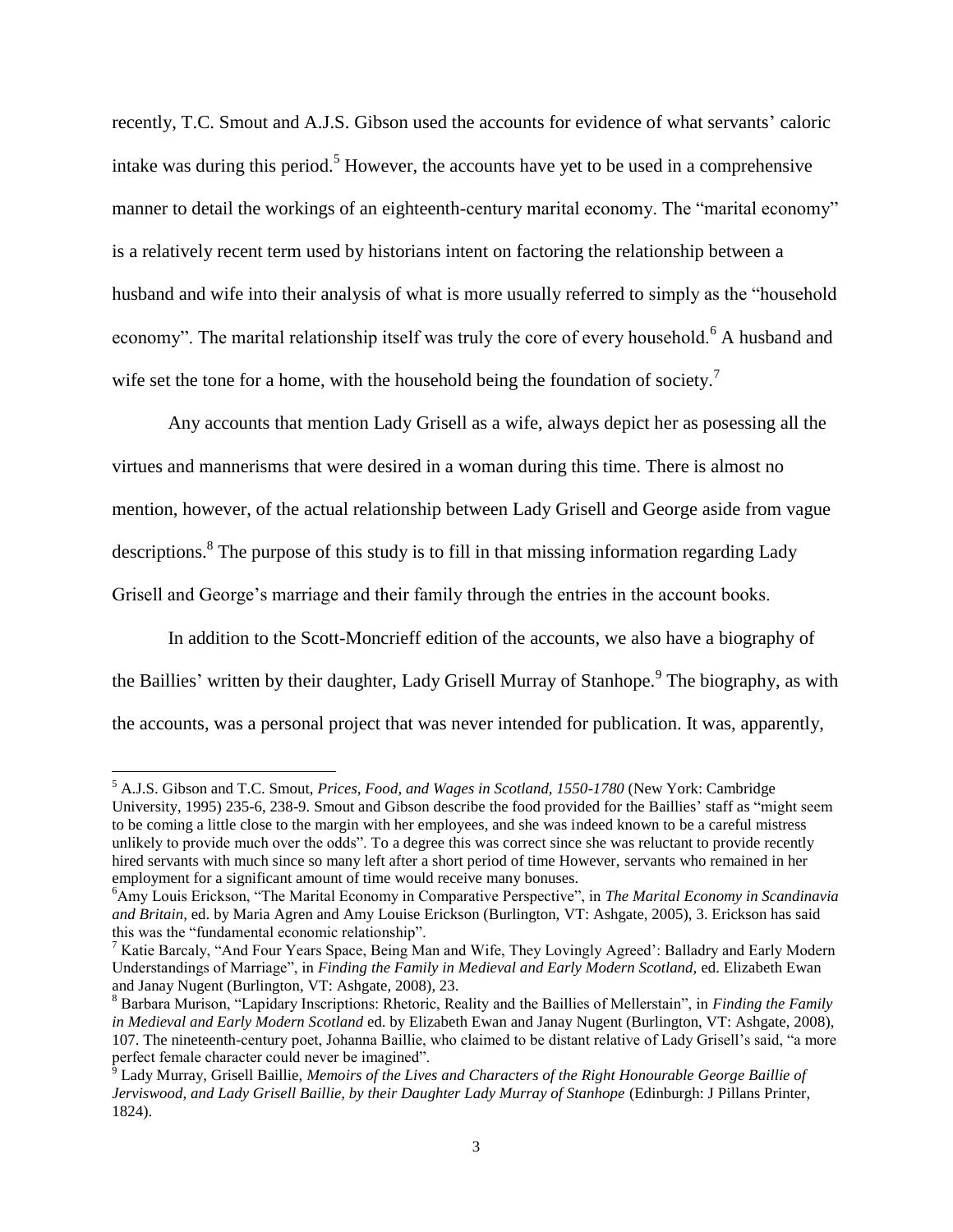simply a way for Lady Murray to memorialize her parents. A biography of parents written by a daughter was unusual, since most women"s biographical writings concentrated on their husbands. Lady Murray devoted a few sentences to her own disastrous marriage, but the overall concentration was on depicting her parents and their marriage in a positive light.<sup>10</sup> With the sort of hyperbole that genre and custom required, she wrote that in their forty-eight years of marriage her parents "never had a shadow of a quarrel, or misunderstanding, or dryness betwixt them, not for a moment".<sup>11</sup> Beautiful lines like these are what historians have previously focused on when sketching the Baillie marriage. Lady Murray herself recognized in writing the biography she would have to struggle to not be biased, saying of her mother "my affection to the best and tenderest of mothers possibly may bias and blind me".<sup>12</sup> The biography was sincerely intended to be an honest depiction about her parents, despite the lavish language.

Lady Murray wrote the biography in two parts. The first was written in 1739 after her father's death and the second in 1746 after Lady Grisell's death.<sup>13</sup> The first published reference to the biography was in the appendix of George Rose"s *Observations on the Historical Work of the Right Honorable Charles James Fox,* under the title "Lady Murray"s Narrative"*.* <sup>14</sup> Only the

 $10$  Lady Murray of Stanhope, 8-9. The biography is crucial because while there has been a great deal written about Lady Grisell from her childhood to her adult life, there has been very little written on George Baillie"s life and character. Murray describes her father as a devout individual who was patient, kind and deeply respected. Victoria E. Burke, "Introduction" in *Early Modern Women's Manuscript Writings: Selected Papers from the Trinity/Trent Colloquium* (Burlington, VT: Ashgate, 2004), 1-3. One of the reasons she may have devoted as much time on her parents, was to help put her own marriage into perspective. Lady Murray, 12-13, 17. When referring to her own marriage Lady Murray takes responsibility in her choice to marry Alexander Murray by saying, "it turned out to be the most unfortunate choice I could have made, which gave him (George Baillie) a great deal of uneasiness and trouble". Lady Murray, whose marriage was governed by jealousy and suspicion, described her father as trusting his wife "absolutely free of all jealousy and suspicion".

<sup>&</sup>lt;sup>11</sup> Lady Murray of Stanhope, 3-5.

<sup>&</sup>lt;sup>12</sup> Lady Murray of Stanhope, 32.

<sup>&</sup>lt;sup>13</sup> Lady Murray of Stanhope, 30-1. Lady Murray wrote her mother's biography in December, this month was of significance to Lady Grisell since it was the month she was born in and subsequently died in.

<sup>&</sup>lt;sup>14</sup> Lady Grisell Murray, "A Narrative of the Events Which occurred in the Enterprise of the Early of Argyle, in 1685, by Sir Patrick Hume" in *Observations on the Historical Work of the Late Right Honorable Charles James Fox* ed. by George Rose (London: T. Cadell and W. Davies, Strand, 1809). Thomas Thomson, "Preface" in *Memoirs of the Lives and Characters of the Right Honourable George Baillie of Jerviswood, and Lady Grisell Baillie, by their Daughter Lady Murray of Stanhope* (Edinburgh: J Pillans Printer, 1824), vii. The selection of the memoirs appeared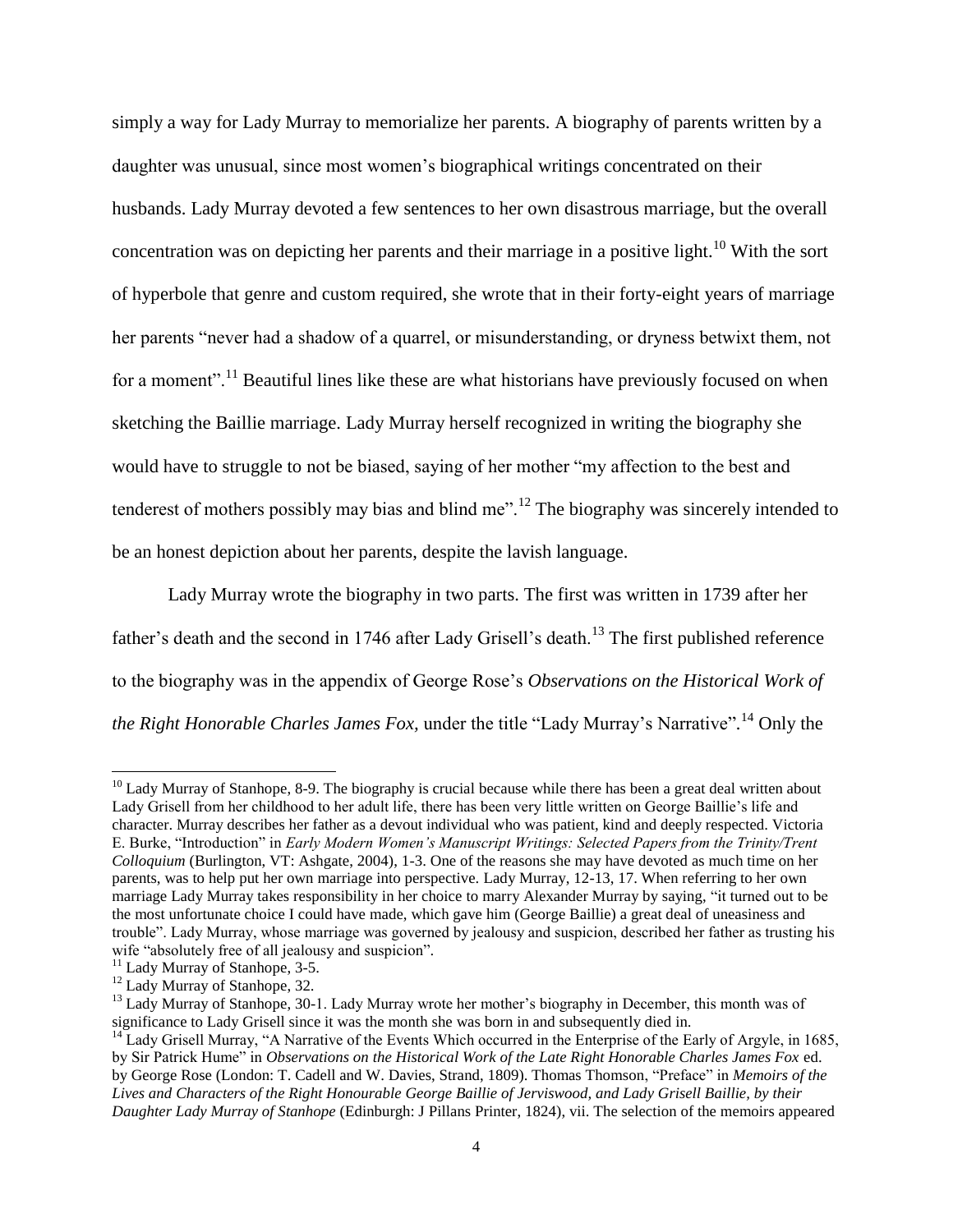adventures of young Grisell and the political persecution of Patrick Hume were used in this edition. However, this book sparked the interest of British readers and writers, and other publications of young Grisell Baillie soon followed. In particular, the Scottish poet Joanna Baillie, who claimed to be a distant relative of Lady Grisell, published her *Metrical Legends of Exalted Characters* in 1821.<sup>15</sup> Joanna Baillie's poem emphasized the heroism and courage of the young Grisell. The poet depicted the girl as having all the necessary qualities as to be "made a most able and magnanimous queen".<sup>16</sup> A year after *Metrical Legends* appeared the full biography of Lady Grisell and George Baillie was published by Thomas Thomson for the Bannatyne  $Club.<sup>17</sup>$ 

Lady Murray"s biography of her parents is useful for this study because it gives details about both George and Lady Grisell not found in the household accounts. It is especially useful for additional information about George Baillie, who has had significantly less written about him than his wife. Lady Murray, for example, describes her father as being kind and modest, the type of person who was not prone to judgment and who cared a great deal about his family. As for her mother, she continued to insist on her own objectivity, "I am desirous of nothing so much as to preserve and make known to her family what I have observed in my dear mother"s life and character".<sup>18</sup>

This study of the Baillies" marital economy will be based primarily on the housheold accounts, with certain details being augmented by the biography. Additional publications on

in the appendix of Mr. Rose's publication. The sections that were chosen from the biography were used to defend Sir Patrick Hume and the political choices he made.

<sup>15</sup> Joanna Baillie, *Metrical Legends of Exalted Characters* (New York: Garland Pub., 1976).

<sup>&</sup>lt;sup>16</sup> Joanna Baillie, xxvii.

 $17$ Thomson, x-xii. Thomson printed the biography in its entirety in 1822; he wrote the ten page preface and added any relevant documents of the family in the appendix of the biography. Thomson describes these documents as being used by Lady Murray to attempt to prove her parents' character, rather than force her descendants to only have her opinion of her parents. Kelsall, 13. Kelsall says that it was published by Thomas Thomson, a lawyer who had done numerous publications for the Bannatyne Club.

<sup>&</sup>lt;sup>18</sup> Lady Murray of Stanhope, 31-2.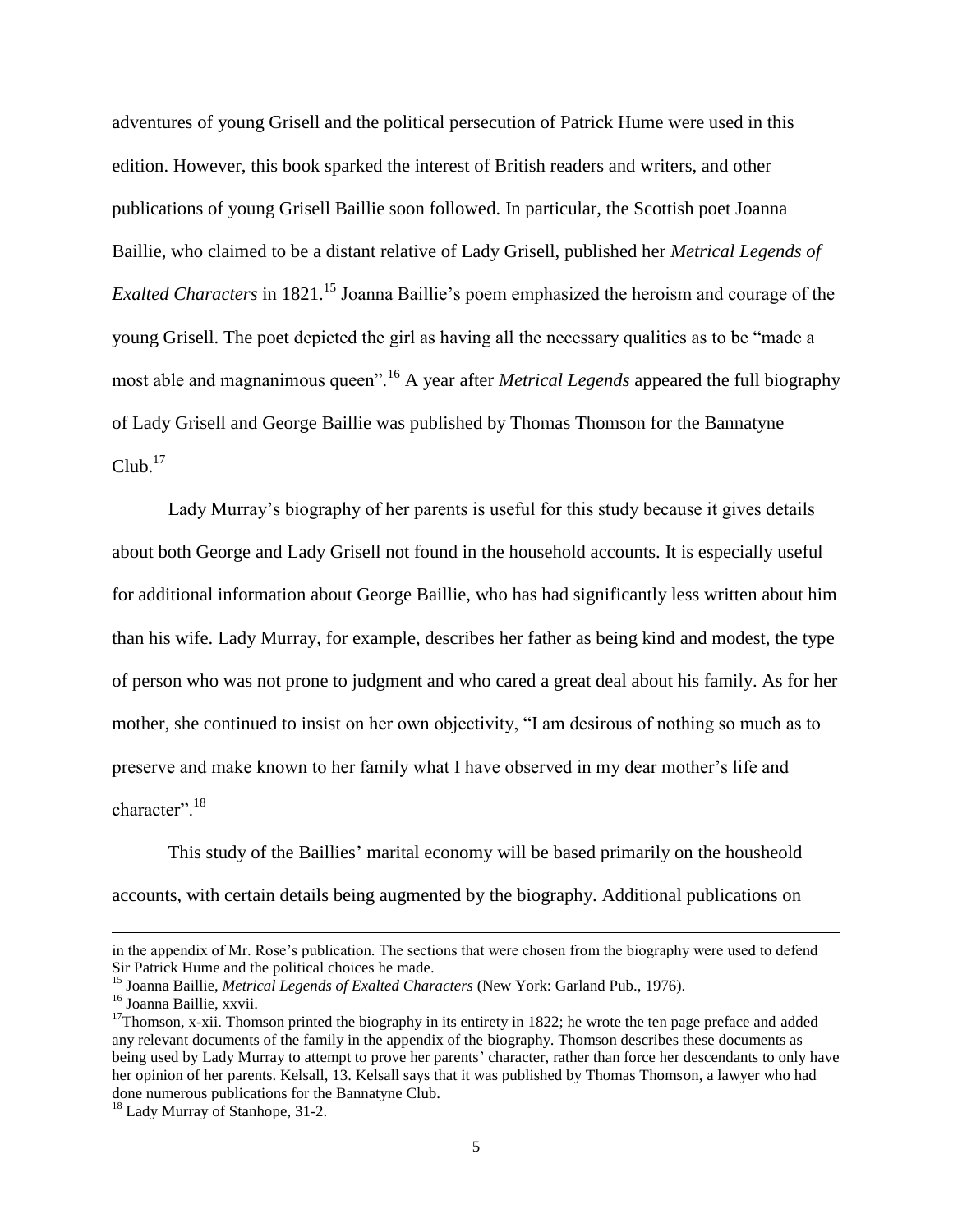Lady Grisell will also be used, to help demonstrate what has already been completed by other historians and how this study will differ. These sources will be used for three chapters. The first chapter will outline the nature of the marital economy in Scotland in general and that of the Baillie family in paticular. It will include a brief sketch of Lady Grisell and George Baillies' meeting and marriage, along with the birth of their three children. This chapter will outline the type of marriage the Baillies had and how this may have differed from other relationships during the eighteenth century and also how marriages reflected the organization of the state. The second chapter will concentrate on the accounts themselves; because the accounts are so extensive this study is limited to specific categories which have not been previously looked into by other researchers. Exploring expenses such as those which demonstrate the money the Baillies spent on their children and how these costs compare to other families during this period. The last chapter will look at the medical expenses of the family, which have previously been overlooked by historians. These expenses demonstrate the lengths the family went to take care of each other when they were ill. Overall, these chapters will help to demonstrate the kind of compassionate marriage and close knit family that existed during this time.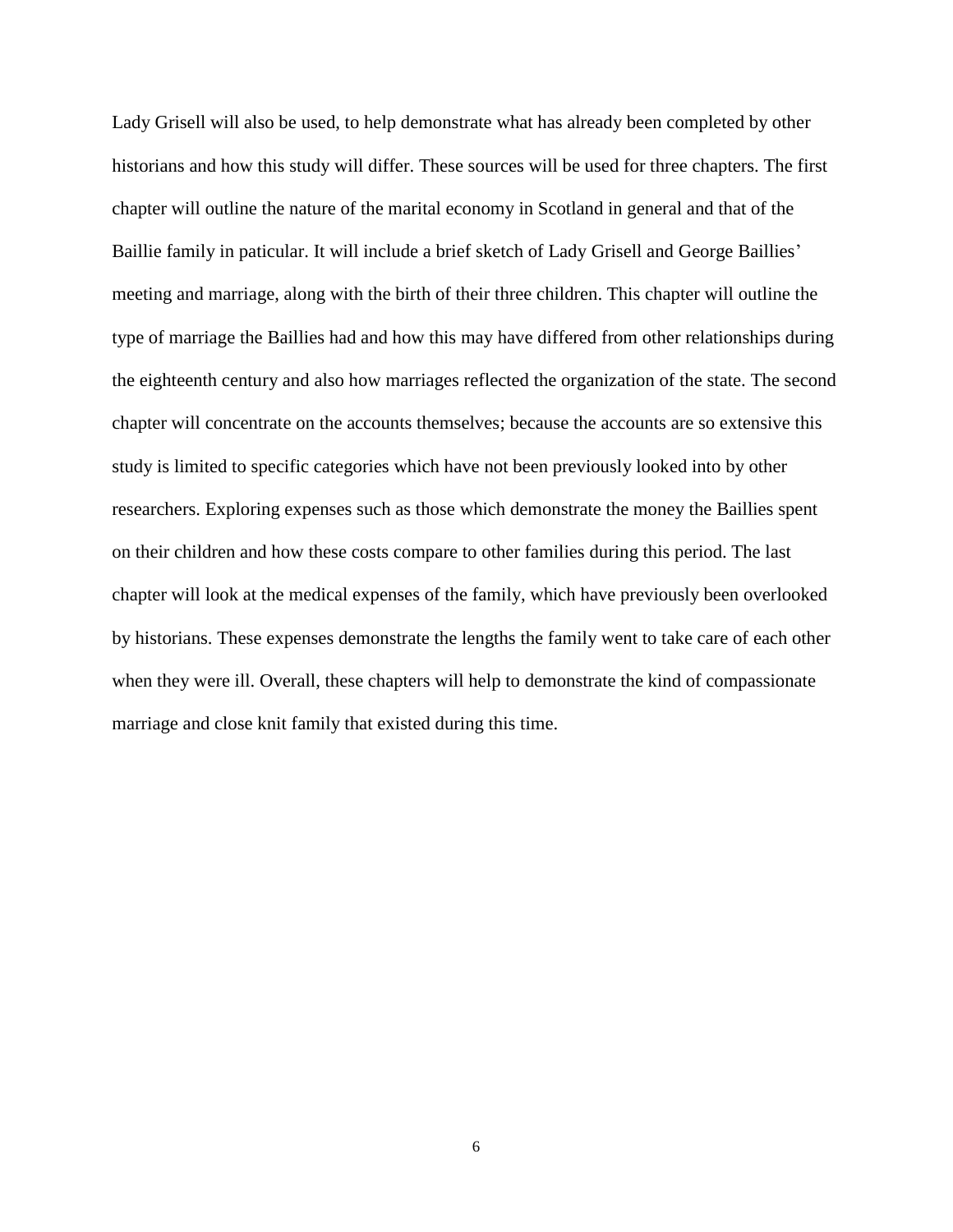### **Chapter One: Understanding the Marital Economy**

The Marquis of Halifax said in 1688 that marriage is, "an Establishment upon which the Order of Humane Society doth so much depend<sup>". 1</sup> Marriage was the social and economic contract that was understood in the long eighteenth century as the basis of every household, and the foundation of society. The Greek root word for economy actually means "one who manages a household", and it was the marital relationship which determined the strength of the home.<sup>2</sup> The state in many ways was a larger representation of the family. The monarchy ruled and protected the country just as the father stood as head and protector of the household.<sup>3</sup> This appears simplistic, but the motivations for these commitments and the dynamic in these unions varied a great deal. For all classes, marriage was seen as an opportunity for family advancement by gathering land and wealth. These marriages could be more like a business agreement than a holy union, and there was no guarantee of compatibility for the couple. This idea of the rich, loveless marriage has been further promoted by the popular culture of the time commenting about a caring husband being "esteemed an ingenious man, but weak, as being devoted to the female sex".<sup>4</sup> The landed class's marriages were usually depicted as being burdened under the patriarchal mould, husbands seen as tyrannical to their wives and indifferent to their children.<sup>5</sup>

l

<sup>2</sup> Lynn Abrams, "Introduction: Gendering the Agenda", in *Gender in Scottish History Since 1700,* ed. by Lynn Abrams (Edinburgh: Edinburgh University Press, 2006), 27. Elizabeth Ewan and Janay Nugent, "Introduction: Where is the Family in Medieval and Early Modern Scotland", in *Finding the Family in Medieval and Early Modern Scotland,* ed. Elizabeth Ewan and Janay Nugent (Burlington, VT: Ashgate, 2008), 8. Sylvana Tomaselli,

"Civilization, Patritotism and Enlightened Histories of Women" in *Women, Gender and Enlightenment* ed. by Sarah Knott and Barbara Taylor (New York: Palgrave MacMillan, 2005), 127-8, 133. The importance of the family as the basic economic unit seems to have always been understood.

<sup>&</sup>lt;sup>1</sup>Vivien Jones, *Women in the Eighteenth-Century: Constructions of Femininity (New York: Routledge, 1990), 15.* 

<sup>&</sup>lt;sup>3</sup> Susan Dwyer Amussen, *An Ordered Society: Gender and Class in Early Modern England* (New York, NY: B. Blackwell, 1988), 1-4.

<sup>4</sup> Susan Gushee O"Malley,*"Custome Is an Idiot" Jacobean Pamphlet Literature on Women* (Chicago: University of Illinois Press, 2004), 168. These comments were among those featured in pamphlets circulated 1609-1620, that the author pulled together and edited.

<sup>5</sup> Mabell Airlie, Countess of, *In Whig society, 1775-1818 : compiled from the hitherto unpublished correspondence of Elizabeth, Viscountess Melbourne, and Emily Lamb, Countess Cowper, afterwards Viscountess Palmerston*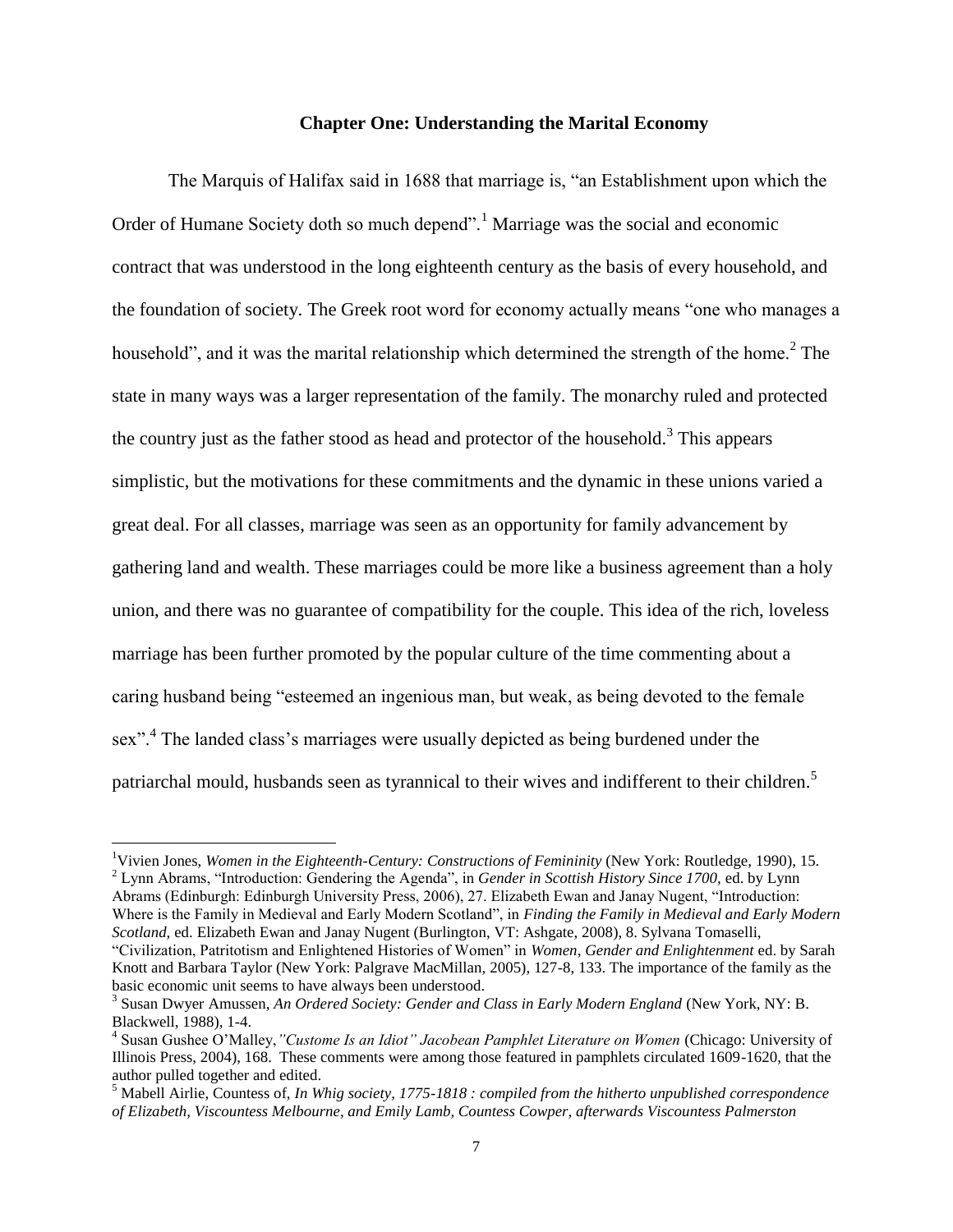This sort of family undoubtedly existed during the Baillies" period, and it is accurate to say that women were often legally constrained by society, but this was not the sole type of marriage that existed.<sup>6</sup> The Baillies had a loving companionate marriage where both husband and wife enjoyed a personal equality with overlapping individual domains. George and Grisell Baillie do not represent every marriage during this period, but they are an example of a kind of marriage that could exist. When mentioning the couple, historian Barbara Murison wrote that "little effort has been made to sit these two individuals side by side. Although their almost fifty-years of married life suggests the value of such an approach".<sup>7</sup> The purpose of this study is to examine the interpersonal dynamics of a specific family which will also give a broader understanding for other happy and stable families in eighteenth-century Scotland.

Understanding the Baillie family is important because of the slow development of the historiography of family, women and gender in Scotland. Scottish historians had previously been concerned with asserting Scotland"s national identity, which involved an emphasis on the masculine and political aspects of the country"s history. Consequently other social histories were overlooked.<sup>8</sup> Historians have dismissed the home and marriage as agents of oppression for women and when they have paid sustained attention to women"s history the concentration was

<sup>(</sup>Toronto: Hodder and Stoughton, 1921), 241-243. Gordon DesBrisay and Elizabeth Ewan with H. Lesley Diack , "Life in Two Towns", in *Aberdeen Before 1800: A New History* ed. by E. Patricia Dennison, David Ditchburn and Michael Lynch (Scotland: Tuckwell Press, LTD, 2002),53-6. Lisa Smith, "The Relative Duties of a Man: Domestic Medicine in England and France, ca. 1685-1740", *Journal of Family History* (2006; 31; 237), 238. Smith points out that for the most part, historians have looked at and written about men in public terms, with their family role, whether negative or positive, being overlooked. It has often been dismissed that according to this model, men were charged with ensuring the physical and financial well-being of their family.

<sup>6</sup> R.A. Houston, "Women in the Economy of Scotland, 1500-1800", in *Scottish Society 1500-1800,* ed. by R.A. Houston and I.D. Whyte (New York: Cambridge University Press, 1989), 143-7. Historians like Houston have proposed that the person with the dominant personality ruled the house. Joan Larsen Klein, *Daughters, Wives and Widows: Writings by Men About Women and Marriage in England, 1500-1640* (Urbana: University of Illinois Press, 1992), 170-2.

 $<sup>7</sup>$  Murison, "Lapidary Inscriptions", 100. Murison concentrated on the lengthy grave stone inscriptions of both Lady</sup> Grisell and George Baillie.

<sup>8</sup> Merry E. Wiesner, *Women and Gender in Early Modern Europe.* (New York: Cambridge University Press, 2000), 2.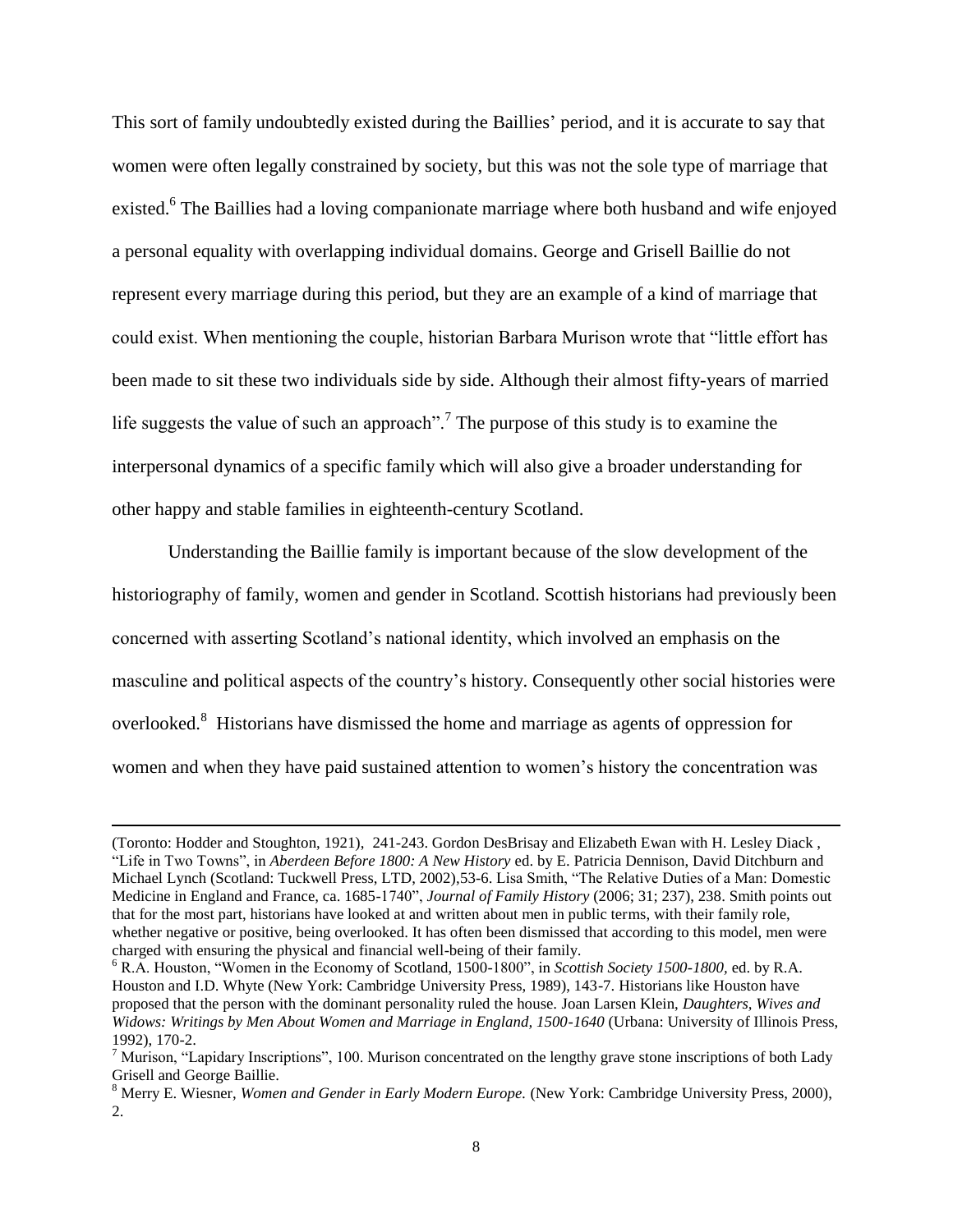almost entirely focused on remarkable female characters.<sup>9</sup> Family history was neglected on two sides; women's history was underdeveloped in the secondary literature and primary sources often recorded men's public lives.<sup>10</sup> Making the matter more obscure was that the only sources available for all classes, the Kirk and Consistory Court records, are of failed and unhappy marriages.<sup>11</sup> These records provide invaluable information which cannot be found elsewhere, but have led historians to focus on changes to marriage laws post-Reformation, particularly on divorce and separation.<sup>12</sup> Historians have to find alternative sources when looking to study stable and long-lasting marriages. One such source is the records from the household of Lady Grisell and George Baillie who were married for over forty years. Families like the Baillies need to be studied because for any country"s history to be inclusive, the study of women"s, gender and family history needs to be completed since according to Amy Erickson it was the family that "provided the foundation for order in pre-industrial Europe".<sup>13</sup>

The past decade, however, has seen advances in the historiography of women and the family, but as recently as 2008 Scottish historian Elizabeth Ewan noted that "the study of medieval and early modern family is still in its infancy".<sup>14</sup> This problem was not exclusive to

<sup>9</sup> Eleanor Gordon, "The Family", in *Gender in Scottish History Since 1700,* ed. by Lynn Abrams (Edinburgh: Edinburgh University Press, 2006), 237.

<sup>&</sup>lt;sup>10</sup> Lisa Smith, "The Relative Duties of a Man", 238.

<sup>&</sup>lt;sup>11</sup>Gerda Lerner, *The Majority Finds its Past: Placing Women in History* (Chapel Hill: University of North Carolina Press, 2005), 136-7. R.A. Houston, "Women in the Economy of Scotland, 1500-1800", 143. Official records refer to birth, marriage and death records kept by parishes.

<sup>&</sup>lt;sup>12</sup> A.D.M Forte, "Some Aspects of the Law of Marriage in Scotland: 1500-1700", in *Marriage and Property: Women and Marital Customs in History,* ed. by Elizabeth M. Craik (Great Britain: Aberdeen University Press, 1991), 104-7, 114. The major literary work that influenced Scotland"s ideas on marriage and divorce was the *First Book of Discipline* which was published after the Reformation of 1560. And while the Reformation did little to change the concept of marriage in Scotland, it did alter the practice. Leah Leneman, *Alienated Affections: the Scottish Experience of Divorce and Separation, 1684-1830* (Edinburgh: Edinburgh University Press, 1998), 1-5. Rosalind Mitchinson and Leah Leneman, *Sexuality and Social Control 1660-1780* (Oxford: Basil Blackwell LTD, 1989), 80. R.A. Houston, *Social Change in the Age of Enlightenment,* (New York: Oxford University Press, 1994), 24-5. These records reference separations, desertion and irregular marriages. Irregular marriages, which were marriages outside the church, were more common pre-Reformation.

 $13$  Erickson, 3-7. Abrams, 3.

 $14$ Ewan and Nugent, 1.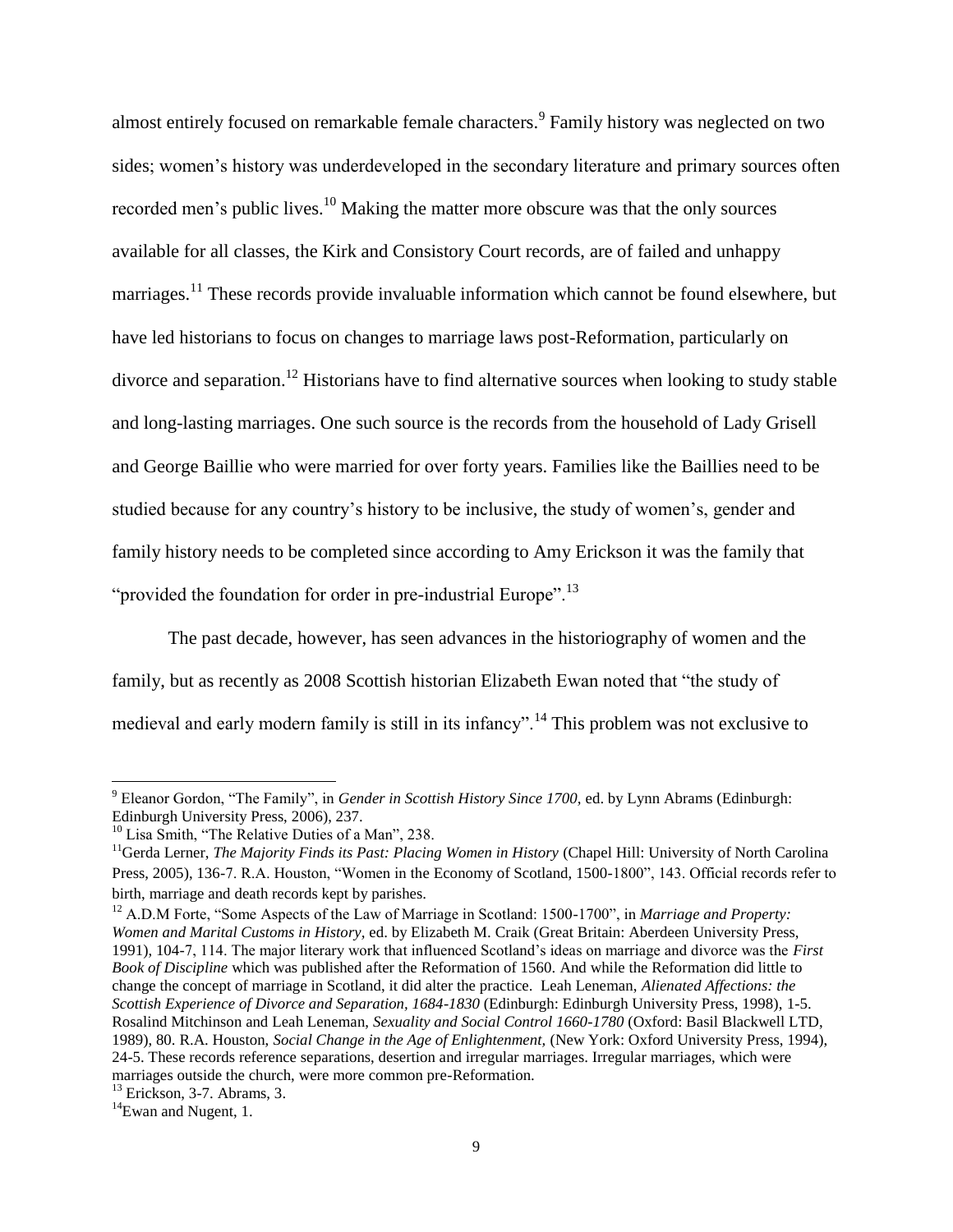Scotland since other European countries were also slow to extend their scope of study to include women and family.<sup>15</sup> In terms of publications, the first major modern work on Scottish social history was *A History of the Scottish People* by T.C Smout.<sup>16</sup> This 1969 publication was considered groundbreaking for Scottish social history, but did little to advance the country"s women and gender history. In England, a similarly landmark social and women"s history was *Working Life of Women in the Seventeenth-Century* published in 1919 by Alice Clark, but unlike Scotland it was followed with further research by other English historians.<sup>17</sup> Clark's research did not immediately focus on women's role in the household, but the later work on England's social history provides evidence that studying the history of the family develops research in many other areas such as agriculture, government control, politics and religious changes.<sup>18</sup> Unfortunately, these early English works were part of the reason Scotland"s social history was overlooked. Scotland as a nation has been extensively influenced by England and it is fairly common within British history to lump Scotland and England together, while only drawing upon English sources and historiography.<sup>19</sup> However, the primary and secondary literature indicates that for women marriage was different in Scotland than in England, which would mean that the households might be significantly different also.<sup>20</sup> Both countries supposedly adhered to the patriarchal model, but they differed in the legal rights of married women and their ability to divorce.<sup>21</sup> Court

<sup>15</sup> Rosemary Sweet, "Women in Civic Life" in *Women and Urban Life in Eighteenth-Century England: On the Town* ed. by Rosemary Sweet and Penelope Lane (Great Britain: Ashgate Publishing Ltd., 2003), 24. <sup>16</sup> T.C. Smout, *A History of the Scottish People, 1560-1830* (London: Collins, 1969).

<sup>&</sup>lt;sup>17</sup> Alice Clark, *Working Life of Women in the Seventeenth-Century* (New York: Routledge, c1992). This is not to say that the history of the family is complete, as Naomi Tadmor explains significant research has been done but in some ways there is still a significant amount of work still required to do.

<sup>&</sup>lt;sup>18</sup>Naomi Tadmor, *Family and Friends in Eighteenth-Century England: Household, Kinship, and Patronage* (New York, NY: Cambridge University Press, 2001), 4. Ewan and Nugent, 3. Refer to *The Learned Lady in England, 1650-1760* by Myra Reynolds (1920) and *English Women* by Edith Sitwell (1942) for more information on early publications on English women"s history.

<sup>&</sup>lt;sup>19</sup> H.T. Dickinson, *A Companion to Eighteenth-Century Britain* (Malden. MA: Blackwell Pub., 2002). This source contains thirty-eight chapters on British history, but focuses almost entirely on English historiography. <sup>20</sup> Sweet, "Introduction", 4.

 $21$  Amussen, 3.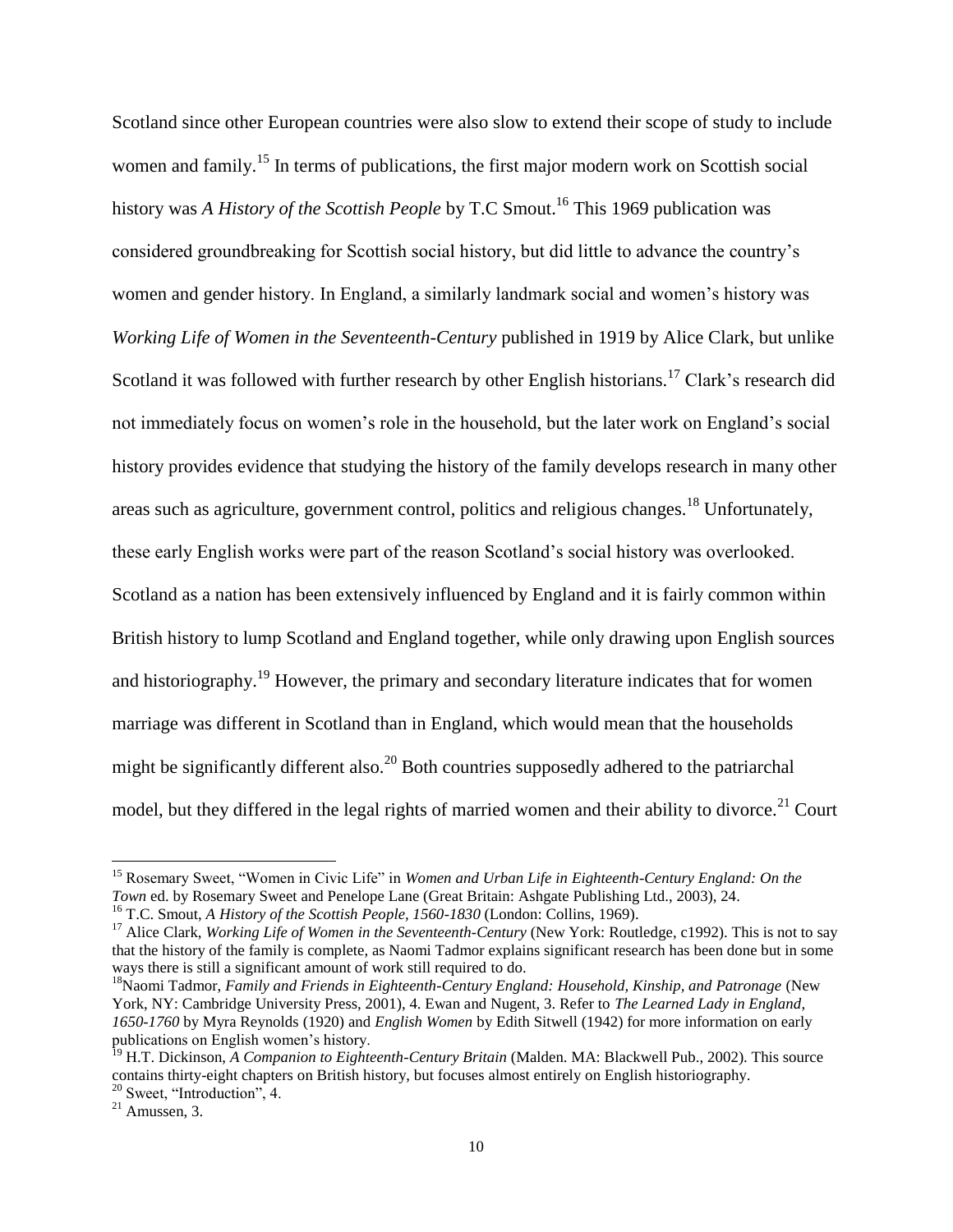records reveal that in Scotland and England annulments and legal separations were possible for women in violently abusive marriages.<sup>22</sup> Additionally, for Scotland after 1560 divorce was possible for all classes, whereas in England divorce was more difficult to obtain.<sup>23</sup> The laws were more lenient for women in Scotland than England in some ways, although this does not mean men and women were on equal footing in Scotland during the eighteenth century.<sup>24</sup> In regards to the legal rights of married women, in Scotland a wife would be legally covered under the "coverture" which allowed women to enter into contracts and be involved in legal suits under their husband"s name. The rationale for this was that women needed these abilities to help run their husband's household.<sup>25</sup> Despite the differences between England and Scotland, historians for both countries rely on similar sources such as, letters, biographies, religious diaries, poverty records, accounts and memoirs along with court records.<sup>26</sup> For the Baillie family several of these sources will be relied on, specifically the accounts and biography.

 $^{22}$ Boyd, 49. After 1560 adultery became grounds for divorce for men and women, desertion was added in 1573. Annulments were granted if the marriage was made under duress or it could not be consummated. Amussen, 46-7. <sup>23</sup> Leneman, *Alienated Affections,* 1-3. Divorce was a relatively quick and less prejudicial process in Scotland than England. A man"s adultery in England was considered "a regrettable but understandable foible" and divorce was not granted for women on this basis until 1923. The actual divorce rate in Scotland from the sixteenth to twentiethcentury was "almost negligible". Coutts,176. Coutts points out that although the legal position of men and women was not equal in Scotland, the Kirk held both sexes to the same moral standards. When parents were not married they were pressured to do so, and if this was not possible they were "zealous efforts to see both child and mother cared for by pressuring the fathers". Melissa Hollander, "The Name of the Father: Baptism and Social Construction of Fatherhood in Early Edinburgh" in *Finding the Family in Medieval and Early Modern Scotland,* ed. by Elizabeth Ewan and Janay Nugent (Burlington, VT: Ashgate, 2008), 69-71. Houston, *Social Change in the Age of Enlightenment,* 25. The Kirk believed a normal Scottish family was a couple married with children.

<sup>&</sup>lt;sup>24</sup> Gordon, 238-9. Forte, 109-111. Amussen has pointed out that when women were in an abusive marriage they often had a network of family and friends to provide some support and even shelter.

<sup>&</sup>lt;sup>25</sup> Gordon DesBrisay and Karen Sander-Thompson, "Crediting Wives: Married Women and Debt Litigation in the Seventeeth-Century" in *Finding the Family in Medieval and Early Modern Scotland*, ed. Elizabeth Ewan and Janay Nugent (Burlington, VT: Ashgate, 2008), 86-8.

<sup>26</sup>Sara Heller Mendelson and Patricia Crawford, *Women in Early Modern England, 1550-1720* (Oxford: Oxford University Press, 1998), 185-89. Lesley Diack, "Motherhood and Poverty in Eighteenth-Century Aberdeen", in *Gendering Scottish History: An International Approach,* ed. by Terry Brotherstone, Deborah Simonton, and Oonagh Walsh (Glasgow: Cruithne Press, 1999), 173-5. Poverty records reveal historical facts about lower class families, although like court records they only represent women in undesirable and unhappy situations. These women were often described as being notable because of their "moral fall from grace". David G. Mullan, "Parents and Children in Early Modern Scotland", in *Finding the Family in Medieval and Early Modern Scotland.* ed. by Elizabeth Ewan and Janay Nugent (Burlington, VT: Ashgate, 2008), 73-4.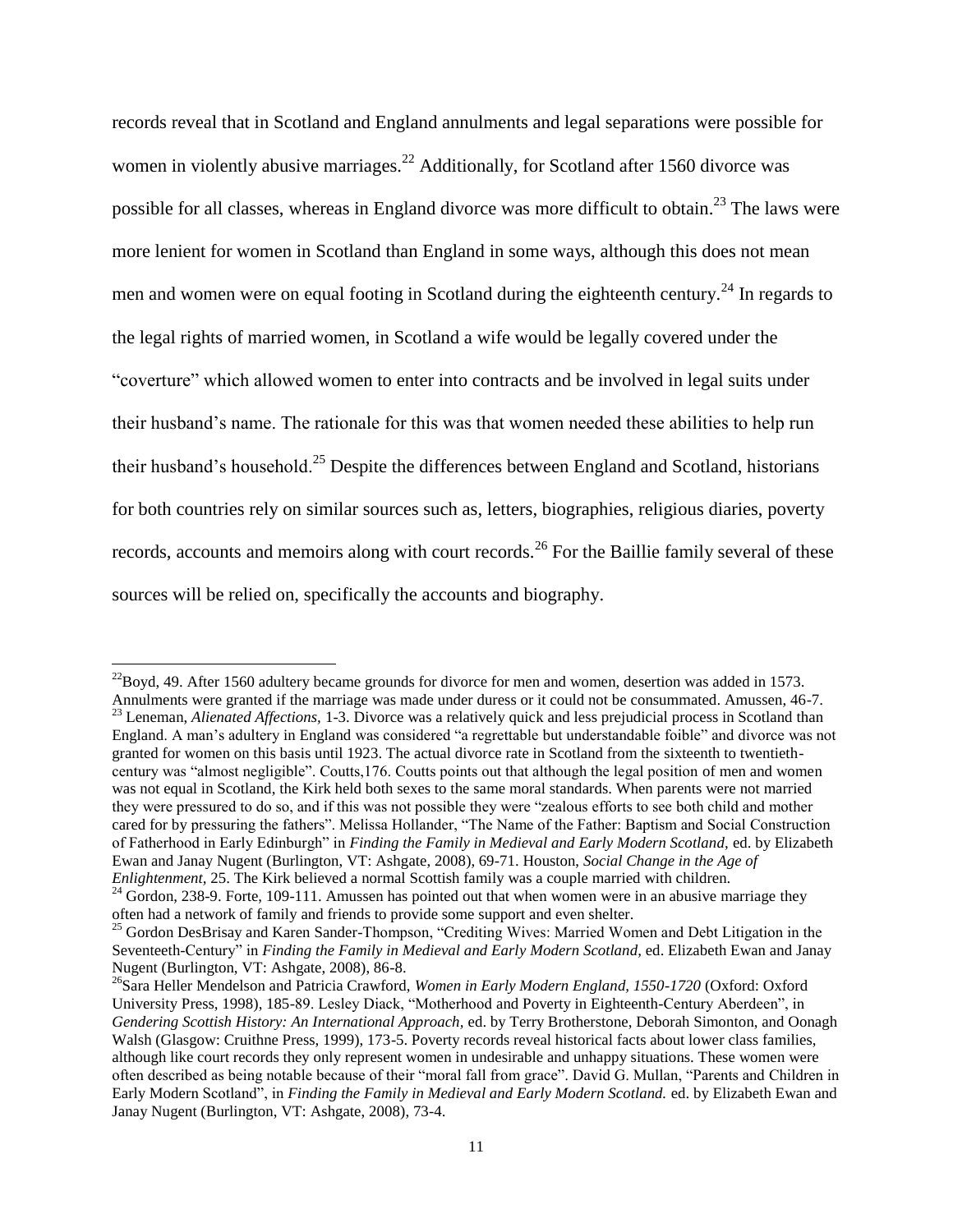Multiple sources have depicted George and Grisell Baillie as the type of couple destined to be together since they met at the age of twelve and supposedly fell in love upon that first meeting. Lady Murray said in the biography that her mother, "Having had her union with my father always in view, their affection for one another increased in exile".<sup>27</sup> The couple's fathers were close acquaintances and both George and Lady Grisell were exiled to Holland with their families at the same time, which is probably where their romantic relationship began. Historians have assumed that since their families were close there would be no obstacles for the couple to be together. However, Lord Patrick Hume fell into the category of upper class that believed in arranged, possibly even forced, marriages. Lord Hume partook in the abducting of the eleven year old Ayton heiress and forced her to marry his seventeen year old cousin, George Hume. Lord Hume's social and financial situation was elevated after his four year exile in Holland, since he had become acquainted with future monarchs William and Mary of Orange. Accusations of partaking in the Rye House Plot had forced him and his family "off the kingdom  $11<sup>th</sup>$ September 1684", but they were able to return after the 1688 Revolution.<sup>28</sup> Hume's support of the House of Orange was rewarded with the uncommon honour of being elevated to the nobility as Lord Polwarth.<sup>29</sup> This new title and his friendliness with the new monarchs meant that Lady

 $27$  Lady Murray of Stanhope, 57.

 $^{28}$  Kelsall,120, 19. Forced marriage was one thing, but abduction was quite another for the Scottish courts. The heiress was taken to England the marriage ceremony was conducted by an English minister which was unacceptable, and the Hume family was fined for their involvement The Rye House Plot was the plan to assassinate King Charles II and his brother, which Hume claimed for his entire life he never took part in. Hume had left ahead of his family under the guise of Doctor Wallace to avoid endangering his wife and children. He traveled as a surgeon, carrying lancets with him at all times in case he was discovered. Some authors claim he had the ability to bleed people. Anderson, 571-4. Hume first escaped to Ireland, then France, then Geneva before finally reaching Holland. Clare Jackson, *Restoration Scotland, 1660-1690: Royalist Politics, Religion and Ideas* (Woodbridge, Suffolk: The Boydell Press, 2003), 152. The plot was brought about by the English Whigs, and although Robert Baillie did not survive to deny his involvement like Patrick Hume, the court had little to no evidence of either man"s participation of the plot. Graham, 325. The family was happy to return to Scotland, but one author noted that the Hume's "exchanged readily the excruciating cleanliness of Holland for the dirt of Scotland, with its ragged people, its filthy huts, its slatternly servant lasses, its emaciated cattle, its bogs, and the blackened moorland landscape of the Merse."

<sup>&</sup>lt;sup>29</sup> Kelsall, 21. The family's estates were seized in 1685 leaving Lady Grisell and her mother to travel to London to beg a salary from the estates that they could live off. Along with this small allowance they had the mother"s jointure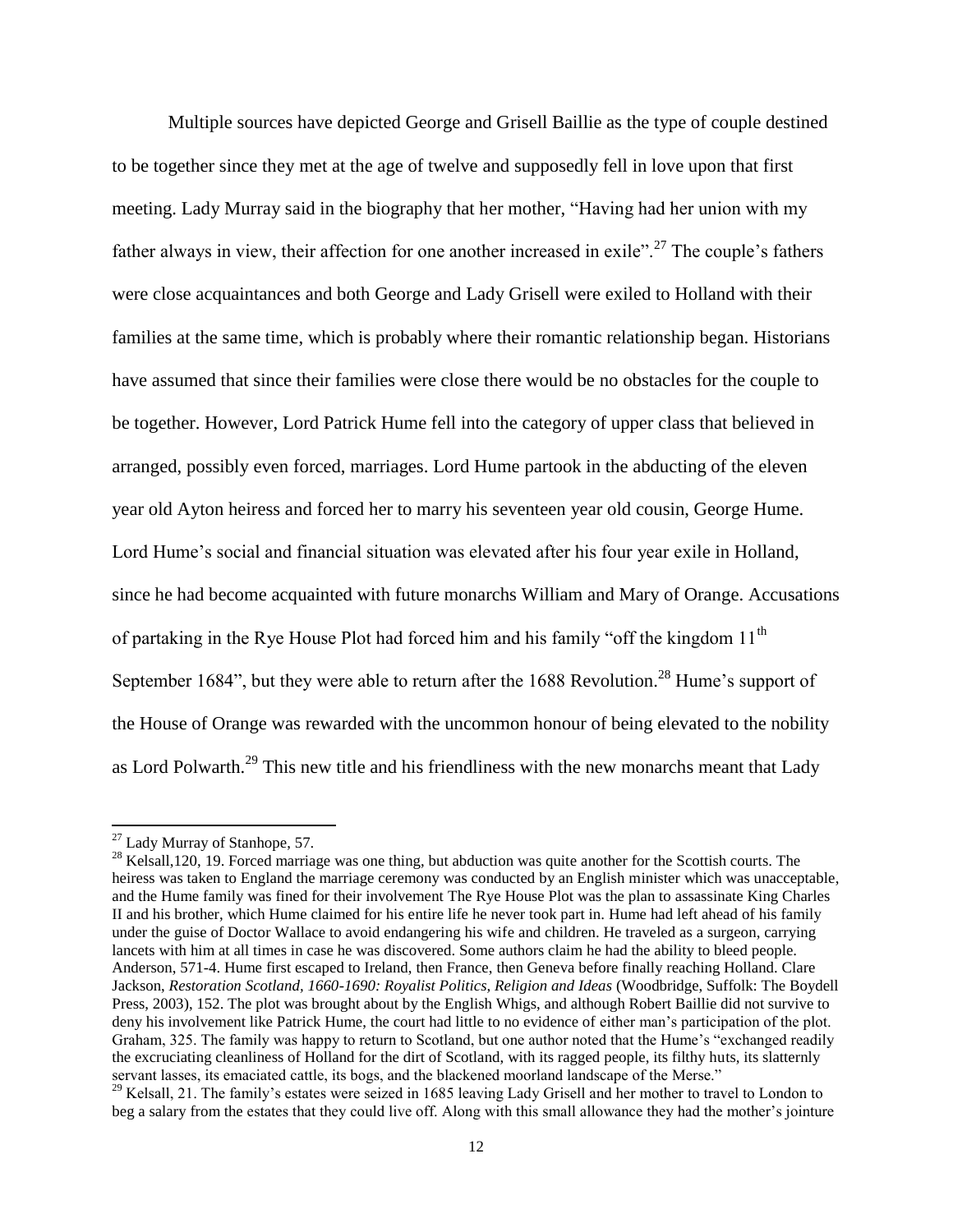Grisell would have advantageous marriage prospects. The teenager who was described by suitors as a "handsome girl with light chestnut hair, and a fair complexion that looked charming beneath the high-crowned Dutch hat and hood" with "lithe figure with delicate features" had other ideas for her future (Illustration I).<sup>30</sup> Lady Grisell turned down the opportunity to be one of Queen Mary"s maids-of-honour, spurned the advances of lords in both Holland and Scotland, and kindly informed her parents that she would either marry George Baillie or die an old maid. <sup>31</sup> Although Lady Grisell and George Baillie did not legally need their parents' permission to marry, it was important for the couple to have "social approval" for their union.<sup>32</sup> Lord Polwarth wanted a financially stable union for his daughter, which she was not guaranteed with George since his estates remained seized and he seemed to have few financial prospects.<sup>33</sup> However, Hume may have felt indebted to the daughter who had done so much for him, or he may have been persuaded by the idea of love in a marriage which he had found with his wife, Lady Kerr.<sup>34</sup> Despite "neither of them having a shilling", Lady Grisell and George were married with Hume"s blessing 17 September 1692.<sup>35</sup> Lady Murray described their marriage as being made of "perfect" love", and quotes a letter her mother wrote portraying her father as "The best of husbands, and

which left the Hume's living at a subsistence level while in Holland. The Hume's estates were restored on 22 July 1690 the same year he was given the title of Lord of Polwarth and in 1696 he became Lord Chancellor. The return from Holland was both happy and devastating for the Baillie family, since Lady Grisell"s sister Christine died just before they were able to return home. Mitchinson and Leneman, 20. This period is referred to either as the Revolution or Restoration, and meant that the dominant religion in Scotland would once again be Presbyterianism. Fyfe, 154-5. Lord Hume had studied law when he was younger, but spent the majority of his life in government. <sup>30</sup> Henry Grey Graham, *Scottish Men of Letters in the Eighteenth-Century* (London: A. And C. Black, 1901), 5. <sup>31</sup>Graham, 324. Murison, "Lapidary Inscriptions", 102. Lady Grisell being one of Queen Mary's maid-of-honors would have fit well into her family"s tradition since her brother was one of the Prince of Orange"s guards. Anderson, 574. The Baillies did not immediately tell the Humes their plans because they were afraid they would object. <sup>32</sup> Amussen, 109. Boyd, 50. In 1753, in England the Lord Hardwicke's Act enforced couple's to have parental consent to marry, an attempt to pass this act in Scotland was rejected outright as "English interference". <sup>33</sup> Sarah Tytler and J.L. Watson, *The Songstresses of Scotland* (London: Strahan, 1871), 8.

<sup>&</sup>lt;sup>34</sup> Kelsall, 15-16. Hume and Kerr were married for forty-three years. Murison, "Lapidary Inscriptions", 103. <sup>35</sup> Lady Grisell Baillie, 49. All of the family travelled to Holland, except Julian. She had initially been too ill to travel and Grisell had to return to Scotland for her, with their voyage back was extremely uncomfortable. Julian lost her shoes and Grisell had to piggy back her until they met up with their brother Patrick and George Baillie in Rotterdam. Baillie had also fled to Holland, he had to use donations from his tenants to leave Scotland, since he had no money after his family"s estates were seized. Scott-Moncrieff, xiv-xv. James Anderson, 571-2. In fact, when William of Orange traveled back to Scotland George Baillie and Patrick Hume were with him.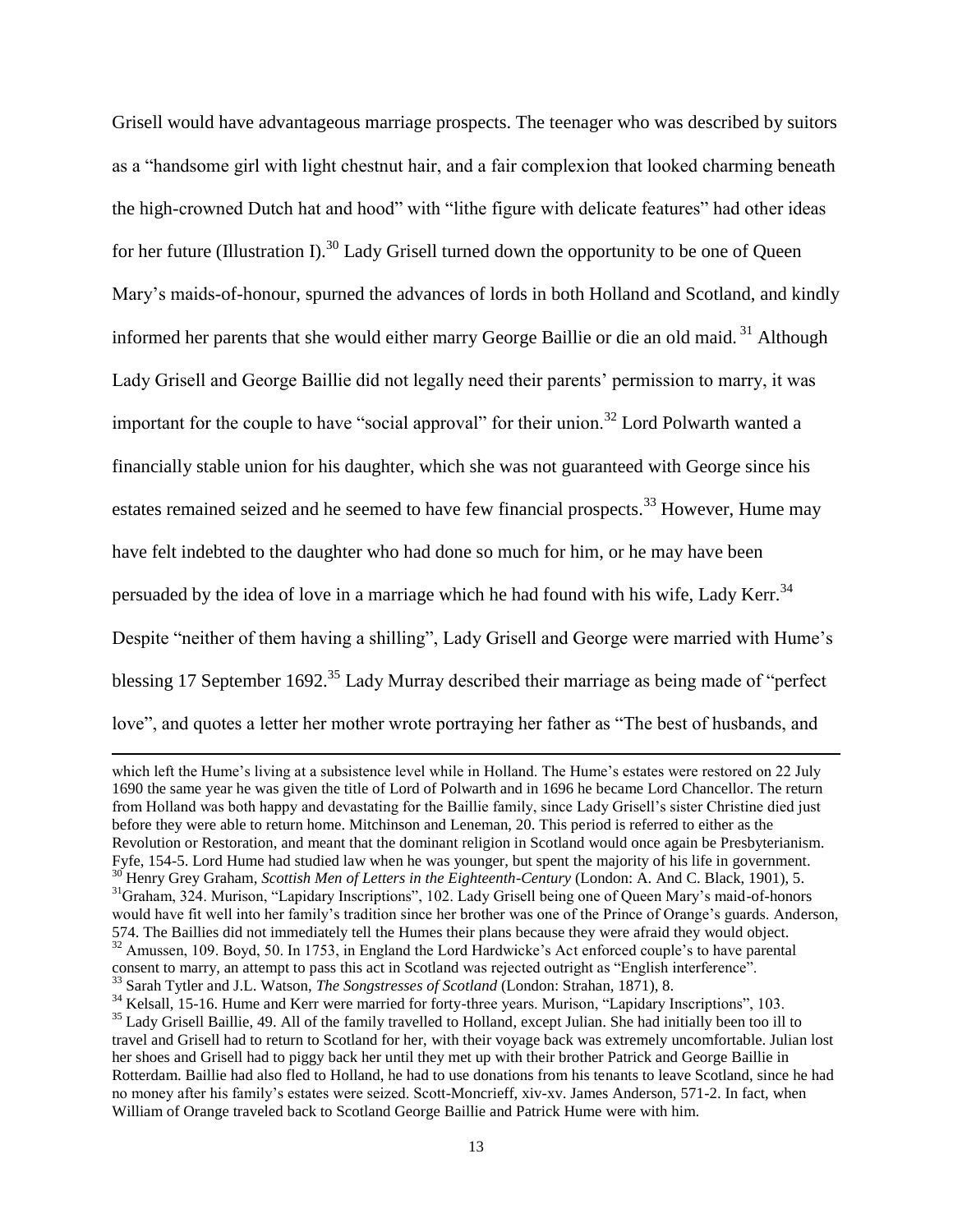delight of my life for forty-eight years, without one jar betwixt us".<sup>36</sup> Lady Murray considered theirs a marriage that was both financially and personally successful.<sup>37</sup>

Husbands and wives had separate personal responsibilities, but in some marriages these separate spheres overlapped.<sup>38</sup> Depending on their social class, the responsibilities of married women varied. Lower and middle class women often assisted their husbands in their employment or worked independently. They were rarely accepted by the guilds.<sup>39</sup> Women ended up in these skilled trades or presided over household workshops because their husbands died, or because their family needed the income.<sup>40</sup> For upper class women and nobility, their role was almost always centered on their household, which meant they would have close to equal control in terms of staff and finances.<sup>41</sup> In this role women were free to assert their own authority in their household and in society, which meant that for many women marriage elevated rather than repressed their social position.<sup>42</sup>

Recognized during her own time as a responsible household manager, Lady Grisell Baillie's gravestone reads, "At different Times she managed the Affairs/ Of her Father, her Husband, her Family, her Relations,/ With unwearied Application, with happy Oeconomy",

<sup>&</sup>lt;sup>36</sup> Lady Murray of Stanhope, 85.

 $37$ Amussen, 66. Lady Murray of Stanhope, 3-5, 57.

<sup>&</sup>lt;sup>38</sup> Amussen, 96-99.

<sup>39</sup> Houston, *Social Change in the Age of Enlightenment,* 78-9. Women who brought an income into the home would work independently from their husbands. These jobs included, running a shop or inn or working as a servant or merchant, tasks they would usually learn informally.

<sup>&</sup>lt;sup>40</sup>Alastair J. Mann, "Embroidery to Enterprise: the Role of Women in the Book Trade in Early Modern Scotland" in *Women in Scotland: c. 1100-1750* ed. by Elizabeth Ewan and Maureen M Meikle (East Linton: Tuckwell Press, 1999), 137-138. From 1600 to 1750 up to thirty women worked in the book trade, using their husbands and fathers names to work independently. Lady Roseburn took over as the King"s printer in Scotland after her husband Andre Anderson died. Through her own work she became the richest book maker in early modern Scotland.

<sup>41</sup>Amussen, 40-42. Ingrid Tague, *Women of Quality: Accepting and Contesting Ideals of Feminity in England, 1690- 1760* (Rochester, NY: Boydell Press, 2002), 74.

<sup>&</sup>lt;sup>42</sup> Amanda Vickery, *The Gentleman's Daughter: Women's Lives in Gregorian England* (New Haven, Conn.: Yale University Press, 1998), 127-129. Rosalind Marshall, *The Days of Duchess Anne: Life in the Household of the Duchess of Hamilton, 1656-1716,* (New York: St. Martin"s Press, 1973), 68. Servants were usually directly responsible to the mistress of the house, taking problems and concerns to her. Recent scholarship has concentrated on not only proving that women were not subordinate to their husbands and also that men would sometimes take on "traditional" female roles. This will be later explored in chapter three when discussing the family's medical roles.  $^{42}$ Tague, 97. Running a household was seen as a female oriented task left for a wife, daughter or sister.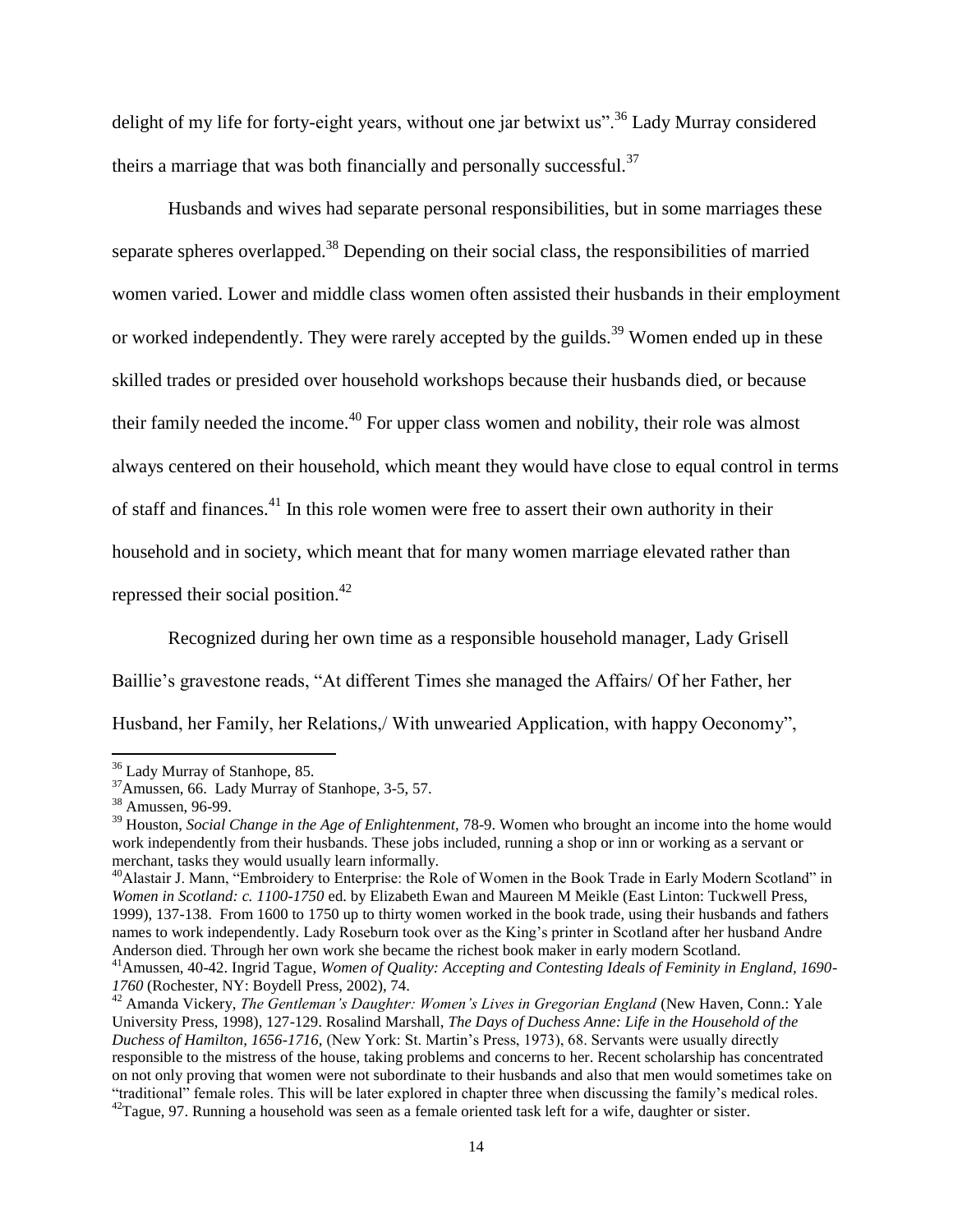while the rest of the inscription is devoted to describing her virtues as a daughter, wife and mother.<sup>43</sup> Balancing the estate accounts, hiring and firing employees and overseeing the education of their children were among the basic tasks upper class wives were trained to do.<sup>44</sup> Lady Grisell was familiar with running an estate from experience at a young age. In regard to employees, female employers were expected to, as an old verse had it, "Use labourers gently, keep this as law, make children to be civil, keep servants in awe".<sup>45</sup>

Lady Grisell had a high turnover of personnel, but those employees who worked hard and were loyal she cared for and treated well.<sup>46</sup> In the accounts, it is noted that she went through roughly sixty servants in less than ten years, half of whom did not remain for a full year, with a few cooks not lasting a full month. Those who were hired were supposed to remain on six month terms, but between 1695 and 1704 fewer than a dozen individuals stayed for longer than two years. So as far as Lady Grisell was concerned, it seems, good help was hard to find.<sup>47</sup> Only a few employees stayed for a prolonged period of time. One of them was a coachman, Tom Youll who was hired in 1706. He remained with the Baillies throughout his life, but when he became inebriated his salary was docked. Not all servants remained in a household for a lifetime, and the mobility of servants during this period was quite high, because employees had an idea of what

 $43$  Murison, "Lapidary Inscriptions", 99-100. One line in particular reveals her virtue as a daughter, "a real instance of Roman Charity" this is referring to the Roman Valeruis Maximus story of a daughter who breast fed her imprisoned and starving father. The comparison was made because Grisell had snuck food off her own plate to bring to her father while he was hiding in the family vault. The inscriptions of Lady Grisell and George were fairly lengthy, Lady Grisell's ran thirty-nine lines while George's was fifty-three lines long. It was common for people during this period to plan what would be on their tombstone inscriptions long before they died. Patrick Hume had his first draft prepared in 1701, a full twenty-three years before he died.

<sup>44</sup> Jacqueline Eales, *Women in Early Modern England, 1500-1700* (London: Taylor and Francis e-library, 2005)*,*  307. Tague, 106-7. Vickery, 159.

<sup>45</sup> Lein, 207-210. This verse is from Thomas Tusser"s *The Points of Housewifery,* published in England in 1580.

<sup>&</sup>lt;sup>46</sup> Tague, 112-116. It was common for women to care for servants with these bonuses for good service; they would often provide money, medical care, clothing and even sometimes funeral costs as well. In Scotland there were even some women who left goods or money to their servants in their wills.

 $^{47}$ Scott-Moncrieff, li-lii. There were even some records of the family charging servants with theft.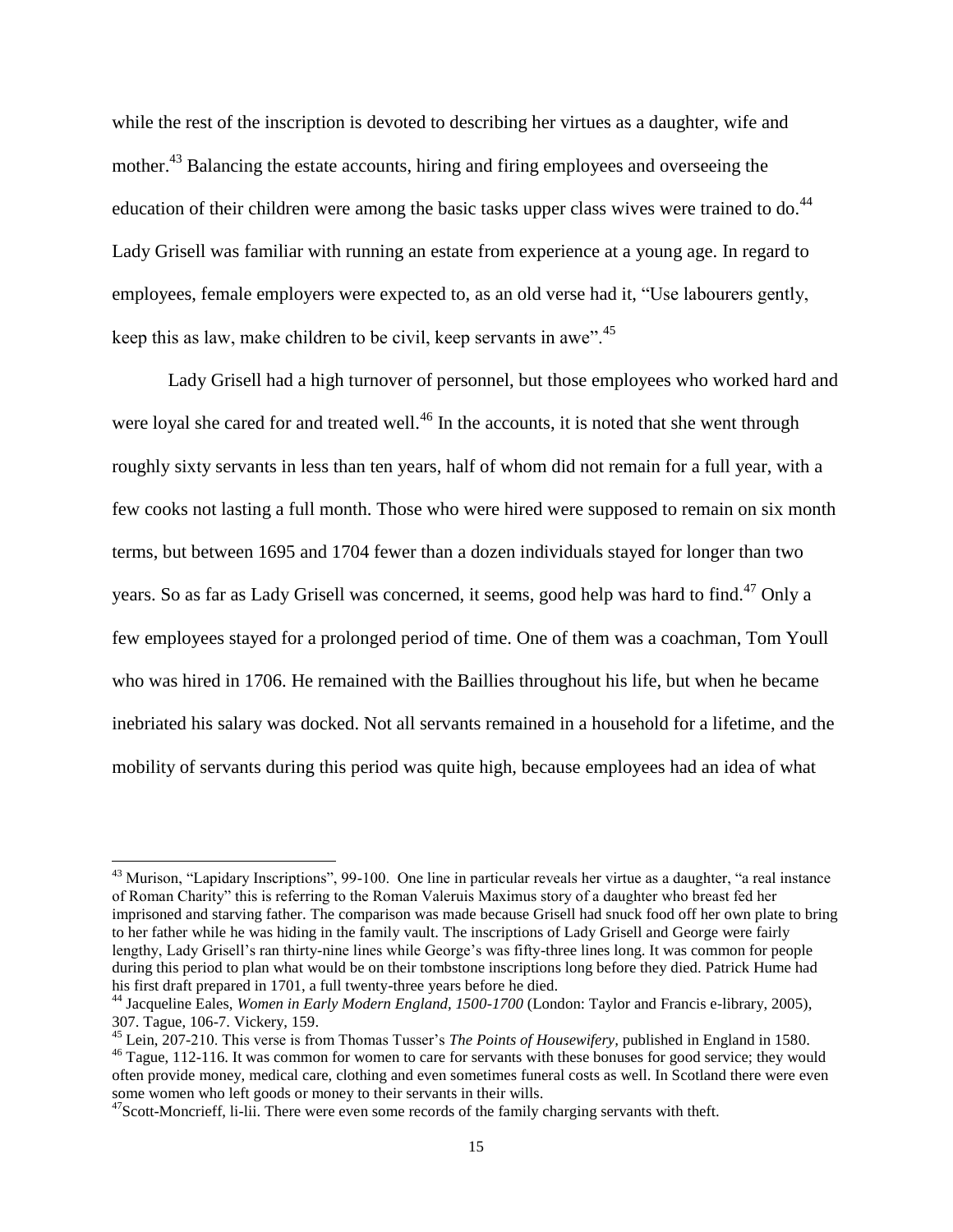their wage and duties should be and if unhappy many sought other employment.<sup>48</sup> The seventeenth- and eighteenth-century Scottish family included the immediate and often extended family and sometimes non-family members who lived within the household, such as employees.<sup>49</sup> However, for the purpose of this study, the Baillie *family* refers to George and Grisell Baillie and their two daughters, while the Baillie *household* refers to the employees and the extended family members who stayed in the home.<sup>50</sup>

Often the role of a wife as an estate manager went unrecorded, but Lady Grisell"s accounts have left the opportunity to gather insight into her day-to-day tasks. She had a talent for living stringently: as her daughter put it, "in her family, her attention and economy reached to the smallest things".<sup>51</sup> Lady Murray reveals that George Baillie entrusted everything to his wife, not tending to the accounts himself, asking his wife only if his debts were paid.<sup>52</sup> Lady Murray says of her mother that "often did she apply to him for direction and advice; since he knew enough of the law for the management of his own affairs, when he would take the time or trouble, or to prevent his time being imposed upon by others".<sup>53</sup> The couple relied on each other in different matters, Lady Grisell sought out her husband"s advice, and George Baillie"s sentiments for his wife's talents in management made their way into his correspondences. In one letter in particular to the Earl of Roxburgh, regarding the treasury problems, he commented, "our Government will at this rate, turn a jeast; they had better put my Lady ther".<sup>54</sup> The accounts and George's

<sup>48</sup> Marshall, *The Days of Duchess Anne,* 78-9.

<sup>49</sup> Ewan and Nugent, "Introduction", 7. Beatrice Gottlieb, *The Family in the Western World: from the Black Death to the Industrial Age* (Oxford: Oxford University Press, 1993), 3. Other historians studying households often included the non-family members, since many homes included servants and distant relatives.  $50$ Tadmor, 19.

<sup>51</sup> Lady Murray of Stanhope, 72.

<sup>52</sup> Marion Lochhead, *The Scots Household in the Eighteenth-Century; A Century of Scottish Domestic and Social Life* (Edinburgh: Moray Press, 1948), 301.

<sup>&</sup>lt;sup>53</sup> Lady Murray of Stanhope, 12-3.

<sup>54</sup> George Baillie, *Correspondence of George Baillie of Jerviswood MDCCII-MDCCVIII* (Edinburgh: Alex and Laurie, 1842), 107.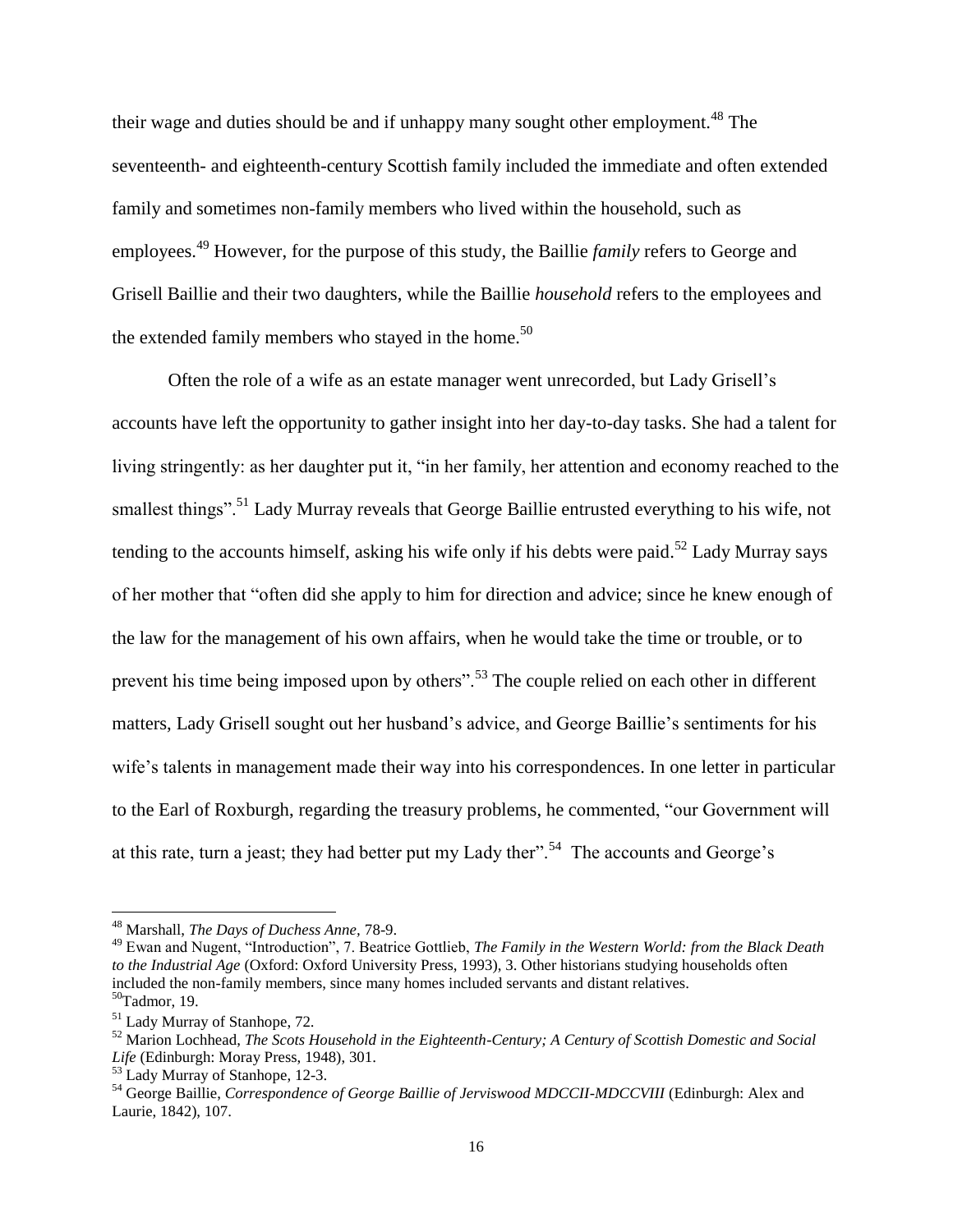correspondence definitely give the impression that Lady Grisell and George had a companionate marriage. George was open in his correspondence about his trust in his wife"s management, but there are entries that reveal his hand in the accounts when his wife was incapacitated. On 18 March 1694 there is an entry of "To John Baillie cherurgion for drawing my wife blood" for £5 16s. This was just a few weeks after the birth of Robert, and Lady Grisell may have been ill, but wanted the amount recorded.<sup>55</sup> The fact that George would take the time to do this shows that it was not disinterest which made the accounts Lady Grisell"s responsibility but trust in a wife he admired.

George Baillie has been overshadowed in history by his martyred father and his famous wife. Historians have focused on his political career, with little attention given to his role as husband and father. In his public life the consensus among historians appears to be that his role in politics was significant but understated and overlooked because it was free of scandal. At home George was described by his eldest daughter as being a loving husband and father, and a devoted Presbyterian. Lady Murray says that her father, although affectionate, was a quiet and grave sort of man who took his responsibilities seriously.<sup>56</sup> This is quite different from his father who has been described by Lord Fountainhall, as a "huffy proud man".<sup>57</sup> George Baillie's relationship with his wife was inclusive, with Lady Grisell partaking in, and being a confidant to, almost all of her husband's political activities.<sup>58</sup> However, the couple's unstable formative years had obviously left an impact on them, and may account for George and Grisell Baillie never

l

<sup>55</sup> Lady Grisell Baillie, 255.

<sup>56</sup> Lady Murray of Stanhope, 20.

<sup>57</sup> Anderon, 26.

<sup>&</sup>lt;sup>58</sup> Karl von den Steinen, "In Search of the Antecedents of Women's Political Activism in Early Eighteenth-Century Scotland: the Daughters of Anne, Duchess of Hamilton" in *Women in Scotland: c. 1100-1750* ed by Elizabeth Ewan and Maureen M Meikle (East Linton: Tuckwell Press, 1999), 112-4.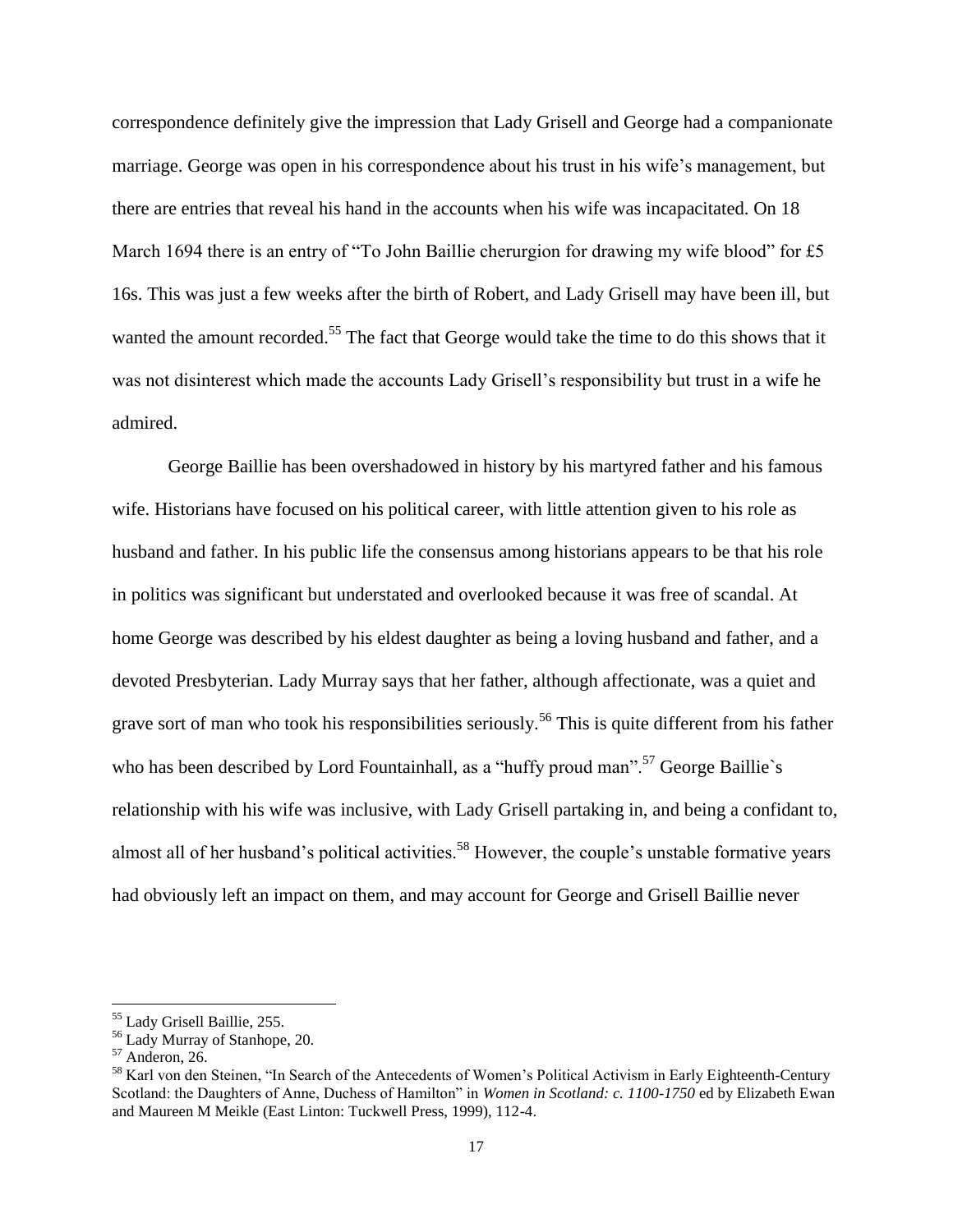placing religion or politics before their marriage or the welfare of their daughters.<sup>59</sup> The Baillies clearly understood the actions that led to Robert Baillie being pulled out of his cell at night and executed. Both of their parents' outspoken horror of episcopacy being established over Presbyterianism in Scotland made them an easy target for the crown, and resulted in Robert Baillie's death.<sup>60</sup> George, who was nineteen at the time of the execution, said that his father died because of "his Love to his Religion and Country" and the "Madness of the times".<sup>61</sup> Both their fathers had placed political and religious beliefs ahead of their families, resulting in exile. It may have made Lord Patrick Hume and Robert Baillie heroes and martyrs but it did little for the wellbeing of their family and it was a path that Lady Grisell and George Baillie made sure they did not follow.<sup>62</sup>

Just before their marriage in 1691 George Baillie had been appointed the Commissioner of Supply in Berwick and Lanarkshire, which earned him a salary of three hundred pounds Scots a year.<sup>63</sup> After this first appointment, he continued to advance in government and remained in Parliament until he retired.<sup>64</sup> In 1711, George was appointed Commissioner for Trade and Plantations by the Queen and on 8 December 1714 King George I made him one of the Lords of Admiralty which was later elevated to Lord of Treasury. His positions and kind personality made him well thought of in government, often being granted personal audiences with the Queen who

<sup>&</sup>lt;sup>59</sup>Lady Murray of Stanhope, 20-22. Lady Murray writes that when Robert Baillie was imprisoned George had been studying law. After his father arrest George returned home and would never return to his studies. His father"s brutal execution had a deep impact on George, according to his daughter, making him more thoughtful and introverted.  $60$  Fyfe, 154-5.

<sup>&</sup>lt;sup>61</sup> Murison, 100. Robert Baillie was executed on 24 December 1684 in the Grassmarket of Edinburgh. Multiple sources have described how Robert Baillie was pulled out of his cell unprepared and suffered the indignity of being executed in his night shirt.

 $62$  Anderson, 547-8. Anderson described Patrick Hume as a man who was, "one of the most distinguished patriots and statesmen of his day, and suffered not a little for his zealous appearance in the cause of religion and liberty". <sup>63</sup> Lady Grisell Baillie, 30-1.

<sup>64</sup> Barbara C. Murison, "`Baillie, George"`, *Oxford Dictionary of National Biography* online edition (Oxford University Press, Sept 2004). Although it was George Baillie"s choice to retire he had admitted a frustration about Scotland"s reduced influence in their government. Murison sums up these sentiments saying, Scotland had "less weight in the management of affairs than any county in England".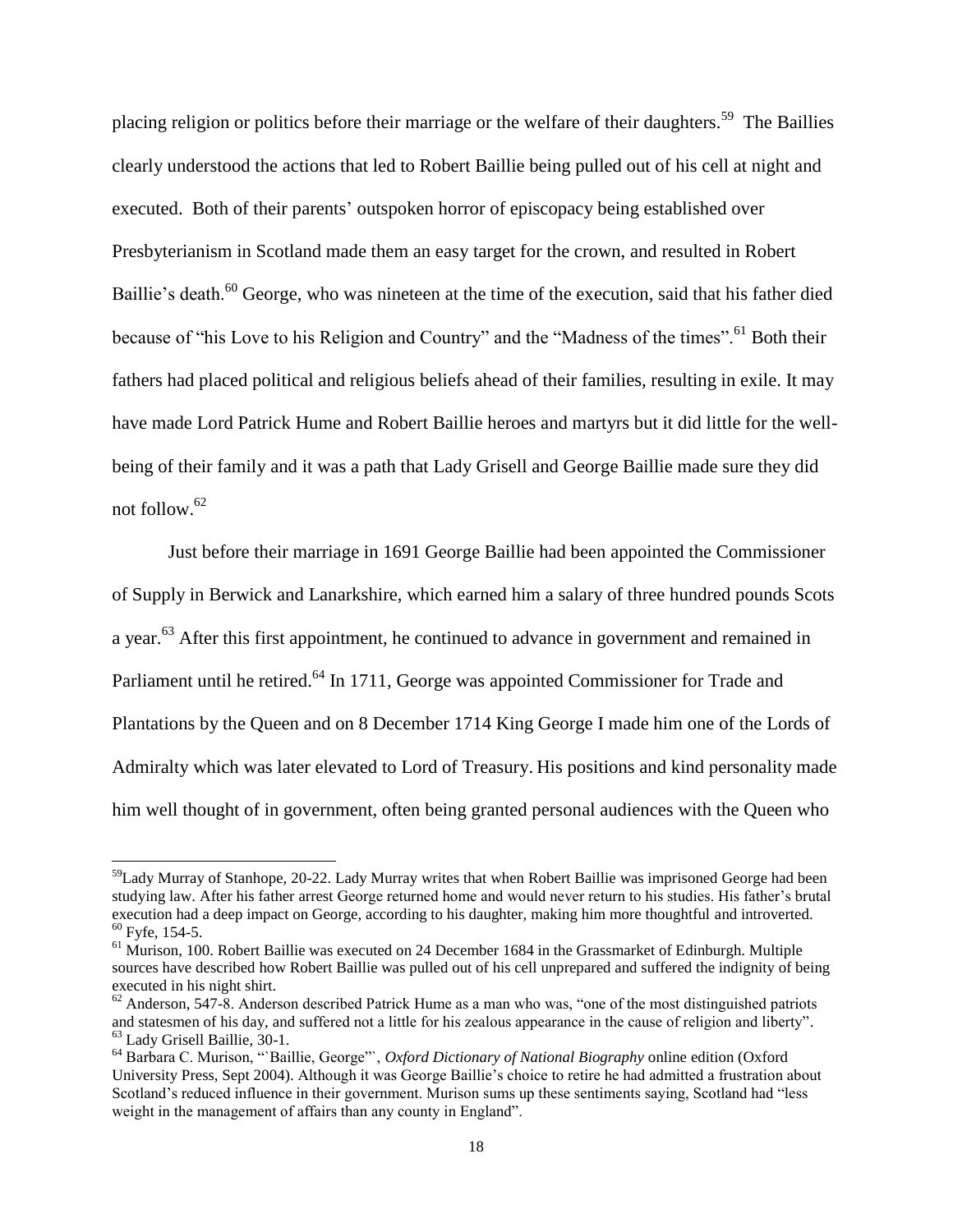allowed him to remain in his position in the "new party" after the rest of his party was turned out.<sup>65</sup> George Baillie was respected in politics; George Lockhart said that he was "of a profound and solid judgment, and by far the most significant man in his party, to whom he was kind of a Dictator".<sup>66</sup> Overall, George was thought of as "standing so stiffly by the interest of his country".<sup>67</sup> As his career advanced, it became ever clearer that Lady Grisell was the ideal partner because he could consult her on all of his matters and trusted her to maintain his business in Scotland while he was away. She collected hundreds of letters from her husband over the years when he was away at Parliament, which have been preserved at the Mellerstain estates.<sup>68</sup> Lady Grisell"s involvement in her husband"s government was well known within their circle of associates. When an untraceable letter was needed, Secretary Johnstone warned in 1706 to, "Write by an unknown hand; your wife's is as well known as your own". <sup>69</sup> George Baillie did not shy away from naming his wife as a source either; in his correspondence to the Earl of Roxburgh he says "(F)or notwithstanding of what the Chancellor had said to my wife, and since repeated to me, I was jealouse by his way that he kept something in reserve".<sup>70</sup> Women's involvement in politics through their husbands was not unusual, but many wives also involved themselves more directly through formal protestations to the government. Because Lady Grisell"s involvement did not take her out of her home domain she was apparently not seen as violating any social norms.<sup>71</sup> During George's career in politics, there were several unstable

<sup>65</sup> *London Gazette* (London, England), Tuesday, June 12, 1711; Issue 4860. Lady Grisell Baillie, 23, 35. <sup>66</sup>Earl of Minto, "Preface" in *Correspondence of George Baillie of Jerviswood MDCCII-MDCCVIII* (Edinburgh: Alex and Laurie, 1842), 5. The letters in the published version of George Baillie"s correspondence were between himself and John, Earl of Roxburgh and Mr James Johnstone.

 $<sup>67</sup>$  Murison, "Baillie, George". The "new party" was seen as deserting the country party.</sup>

<sup>&</sup>lt;sup>68</sup> Murison, "Lapidary Inscriptions", 106. George said of his wife "none but your selfe knows my opinion".

<sup>&</sup>lt;sup>69</sup> Scott-Moncrieff, xxxv. George Baillie, 152. George Baillie was not chastised because his wife was aiding him. <sup>70</sup> George Baillie ,92. I have changed the formatting from *f* to *s* when appropriate.

 $71$  Mann, 141. It's hard to know exactly how often women were passively involved in their husbands' political pursuits since it often went unrecorded. Lady Grisell"s involvement was known within George"s party, but there were never any negative comments directed at him about her part. Steinen, 112.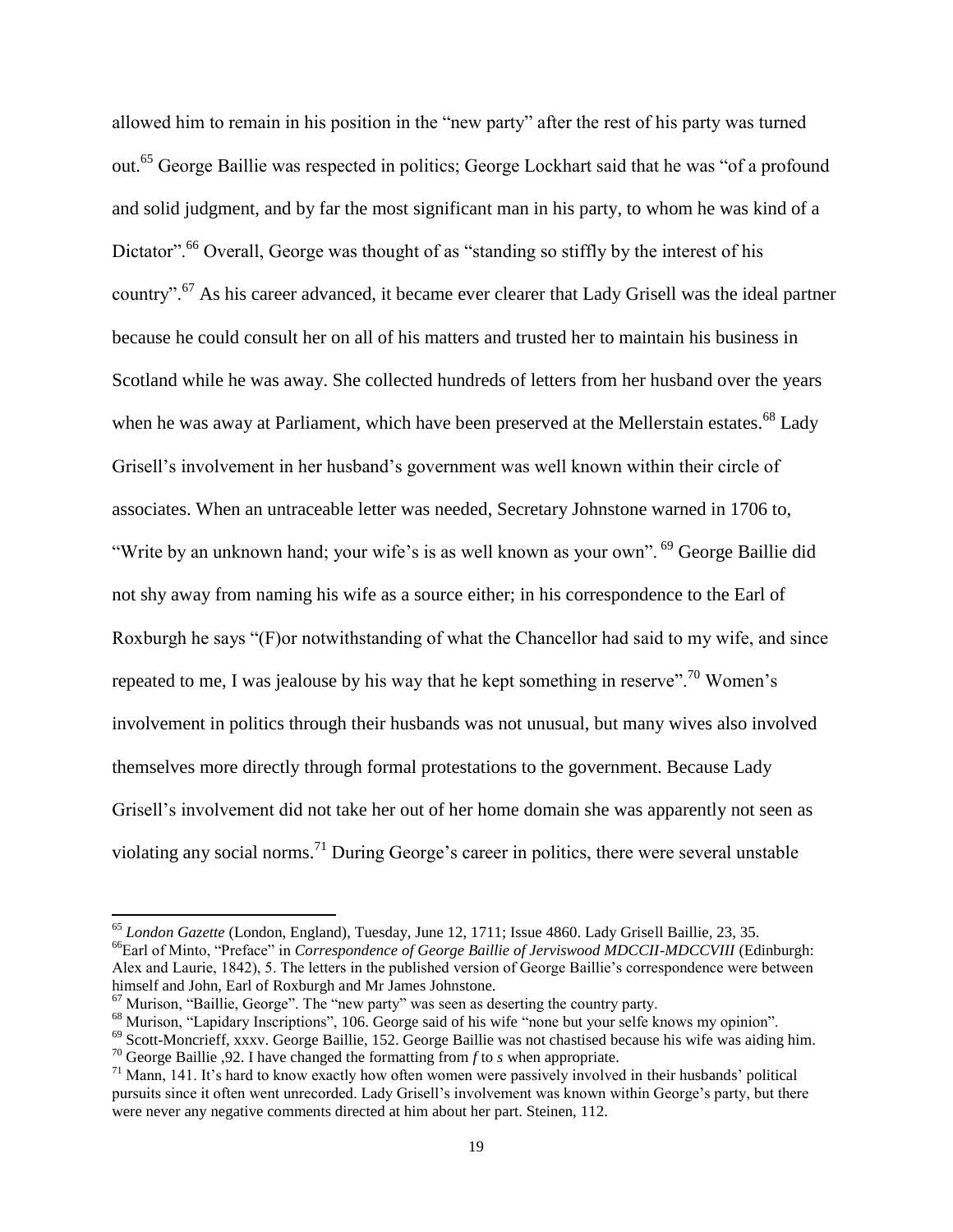times in Britain that the Baillies had to negotiate. The family promoted Scottish independence, but like many they chose to distance themselves from the Jacobites in the eighteenth century. The family moved to London shortly before the 1715 Jacobite rebellion and George made it clear to his party that, although he had no love of the rebels, he asked for leniency for those involved.<sup>72</sup> George's career ended in 1734 when he chose to retire, despite his party's objections, because he claimed he wished to spend more time with his grandchildren.<sup>73</sup>

Both Lady Grisell and George had come from large families, with many siblings, but the Baillies only had a total of three children throughout their marriage. The couple had two daughters, Grisell "Grisie" (1692), Rachel (1696), and a son, Robert (1694) who died in infancy.<sup>74</sup> Most parents viewed their children as their permanent responsibility, but how they were raised usually depended on their class.<sup>75</sup> The Baillies made some interesting choices when it came to their daughters, many of which are reflective of the challenges Lady Grisell and George had faced. The Baillies had worked hard to improve their social, economic, and political standing in society, and were doing well when both Grisie and Rachel were old enough to marry. Many wealthy families would use their daughters in the "marriage market" to both improve their

 $72$  Lady Grisell Baillie, 31. Murison, "Baillie, George". Although Baillie did not promote the Jacobites cause, he urged his party for a moderate approach to handling the rebels.

 $^{73}$  Graham, 325. The only real impact that his political career had on his family was his frequent trips to London. When Lady Grisell and George were apart they wrote letters, of which she had hundreds when he died.  $74$ Lady Grisell Baillie, 42-3. Grisell was born at Redbraes on 26 October, Rachel was born in Warriston Land on 23 February, and Robert was born on February 23 1694 and died on 28 February 1696. It was noted in the account books by Scott-Moncrieff that in one of her song books Lady Grisell noted that "My Robin" was buried next to George Baillie's father in Grafreers churchyard. Rachel would eventually have six (or possibly seven) children with three that lived. David G. Mullan, *Narratives of the Religious Self in Early-Modern Scotland* (Burlington, VT: Ashgate, 2010), 139. Mullan estimates that on average a family would have seven or eight births. John D. Ramsbottom, "Women in the Family" in *A Companion to Eighteenth-Century Britain* ed by H.T. Dickinson (Malden, MA: Blackwell Pub., 2002), 209. Lorna Weatherill, *Consumer Behaviour and Material Culture in Britain, 1660-1760* (London: Routledge, 1996), 6. Many households in Britain during this period only had between four and seven people in them. Patricia Crawford, *Women's Worlds in Seventeenth-Century England* (London: Routledge, 2000), 205. All of the Baillie"s children, and their grand-children were named after their relatives; this was a common practice for the gentry. For the most part their eldest daughter will be referred to as Grisie or Lady Murray.  $75$  Amussen, 37-9.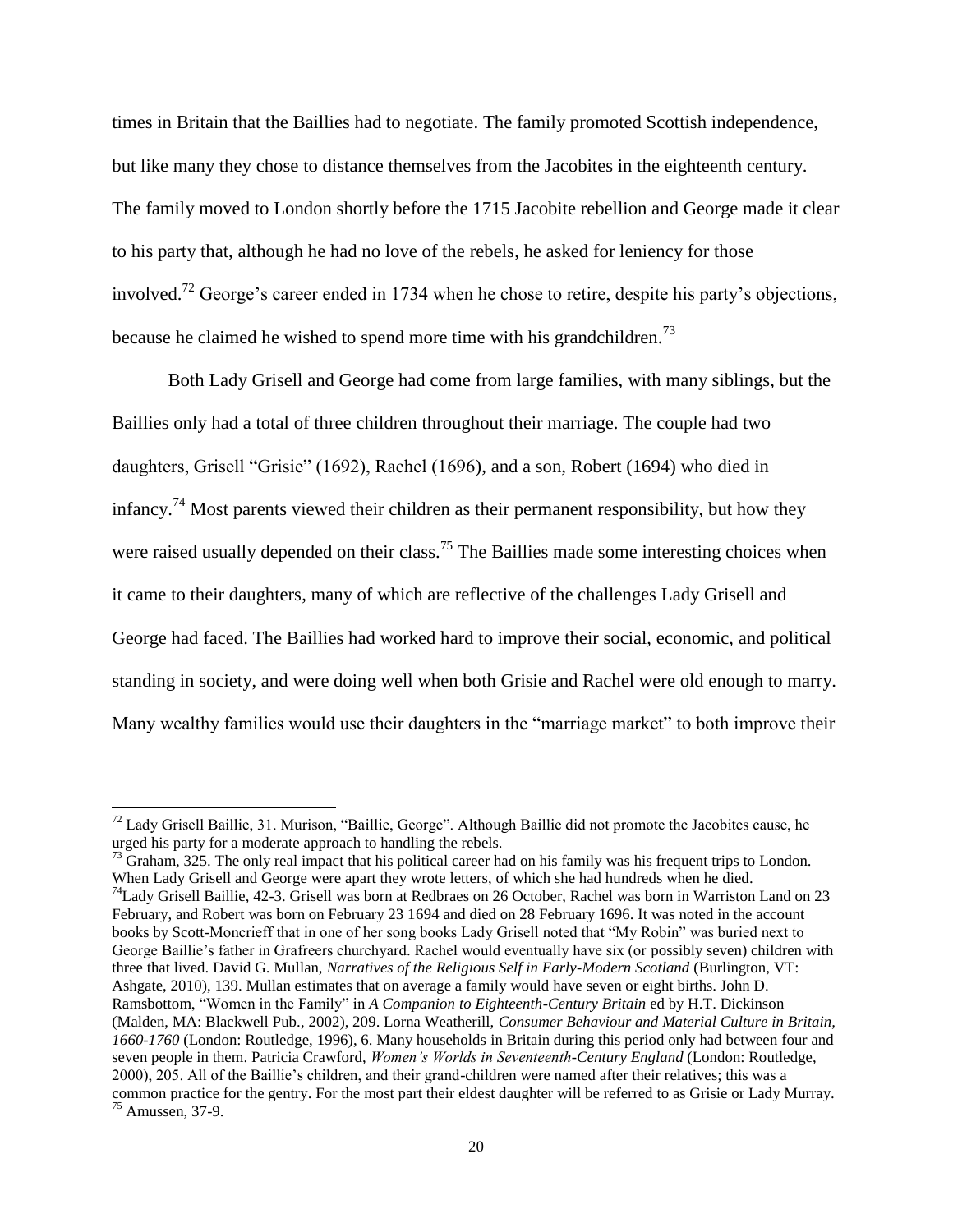current position and protect their existing wealth and land.<sup>76</sup> The Baillies granted their daughters the uncommon freedom to choose their own husbands, but always remained available should they require support. $77$ 

Their eldest daughter, Lady Grisell Murray"s marriage did not turn out well, but she was fortunate to have parents who stepped in when she needed help. The details of the young couples" meeting are unclear, but Lord Alexander Murray supposedly fell in love with Grisie on sight and began pursuing her. When Murray asked for Grisie"s hand, George was hesitant since his daughter was only seventeen and her intended had financial difficulties along with Episcopal connections.<sup>78</sup> In the memoirs of her parents Lady Murray describes her father as being swayed by her tears and desire to marry Lord Murray. This was a decision she would later describe as "the most unfortunate choice I could have made".<sup>79</sup> As it turned out, George's suspicions of Lord Murray were accurate. The whole Baillie household witnessed Murray"s temper in 1711, during the first five months that the newlyweds lived in with the family. $80$  The majority of the outbursts were thought to have been related to Murray"s insecurities about his attractive bride"s affection for him and his unstable personality.<sup>81</sup> Lady Grisell and George recognized the danger in leaving

<sup>76</sup> Rosalind K. Marshall, *Virgins and Viragos: A History of Women in Scotland from 1080 to 1980* (Chicago, III: Academy Chicago, 1983), 176-7. Maurice Lee, *The Heiresses of Buccleuch: Marriage, Money, and Politics in Seventeenth-Century Britain* (East Lothian: Tuckwell Press, 1996), 14-20. One example of this "market" can best be seen in with the Buccleuch heiresses, Mary and Anna Scott. Mary was pushed into a marriage at eleven; the legal age of marriage for girls in this period was twelve. Anna made it to twelve before she married a man who would publicly humiliate her and make her unhappy for her entire life. Mitchison and Leneman, 16. Amussen, 109. An upper-class couple could, of course, choose to defy their parents and marry whomever they wanted.

 $^{77}$ Elizabeth Ewan, "To the longer liver": provisions for the dissolution of the marital economy in Scotland, 1470-1550", in *The Marital Economy in Scandinavia and Britain,* ed. Maria Agren and Amy Louise Erickson (Burlington, VT: Ashgate, 2005), 3. Coontz, 19.

 $^{78}$ Murison, 103. His daughter was seventeen at the time, but this was too young for George Baillie.

<sup>&</sup>lt;sup>79</sup> Lady Murray of Stanhope, 17. Although George disapproved of the marriage Lady Murray said he never blamed her for the failed union and always supported and loved her.

 $80$  Mendelson, 130. Upper class newlywed couples would often live with the groom's parents for the first few months of marriage, making the Murray-Baillie situation unusual.

 $81$  Murison, 104. The Baillie-Murray situation is representative of the influence birth parents still had after their daughters were married since they intervened if they thought their daughter was in danger.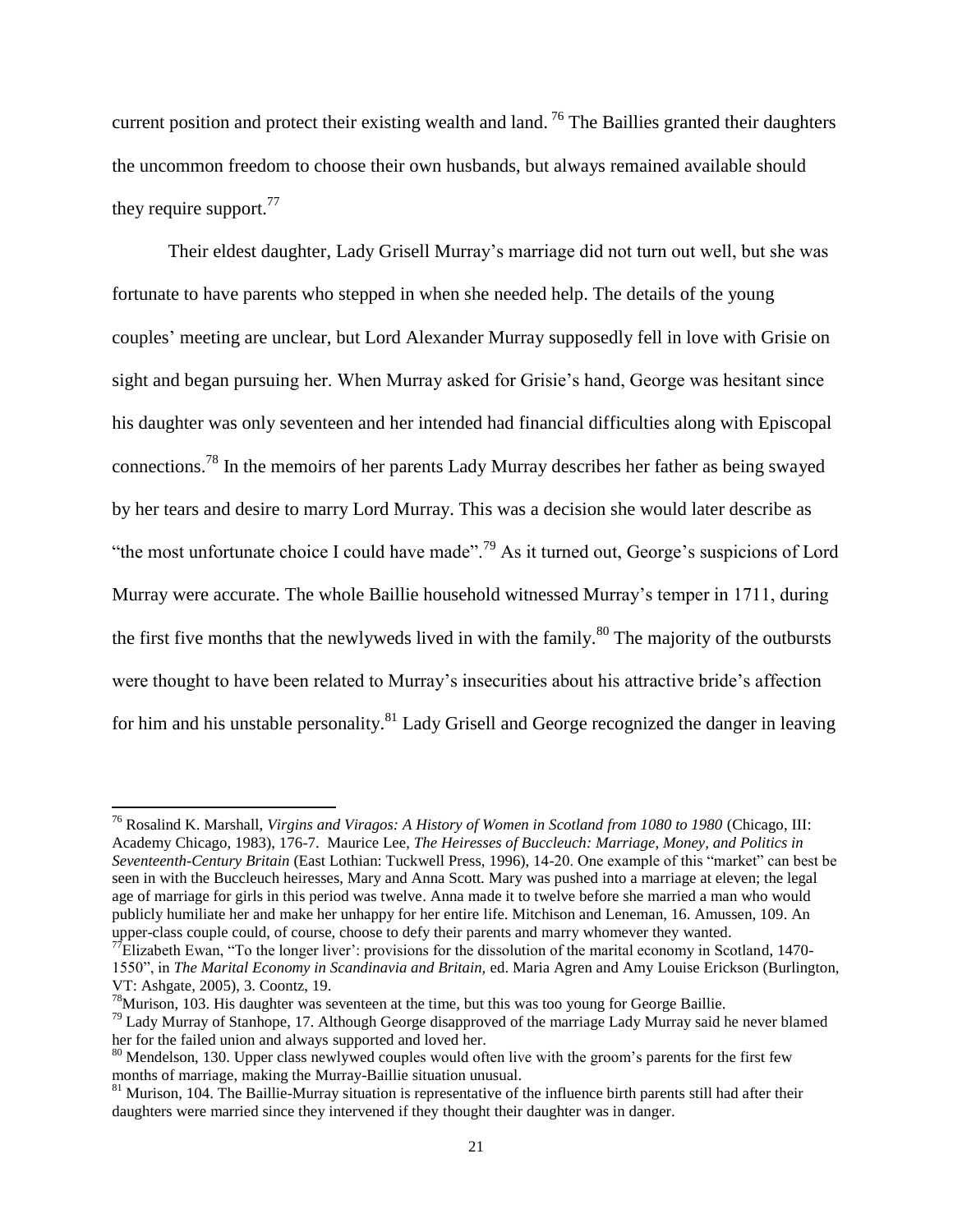their daughter in the hands of such a disturbed individual, and began to the process of separation after only three years of marriage.<sup>82</sup>

Marriages that were abusive or unbalanced were not good for the parties involved or for society as a whole.<sup>83</sup> Although the Scottish Kirk often pressured unhappy couples to reconcile their differences, women were not necessarily trapped in abusive relationships with little hope of escape. There were several options for ending a marriage; one choice was a separation which could be done formally or informally.<sup>84</sup> Formal separations were almost always sought by desperate wives who had no option of reconciliation and feared for their personal safety. The Murray versus Baillie case was the first legal separation with no claims of physical abuse to be granted by Scotland's Commissary courts.<sup>85</sup> These courts existed in both England and Scotland and they were designed to rule over cases involving marriage, divorce and illegitimate children.<sup>86</sup> The Baillies had watched their previously happy daughter become depressed and anxious after her marriage, which made the family push the separation through the courts using their wealth and influence. Their lawyer cleverly, and justly, argued that "Jealousie was an evil which exhausted the patience even of the most virtuous seeing it misinterprets the Innocentes actions".

<sup>&</sup>lt;sup>82</sup>Scott-Moncrieff, xxviii. Alexander Murray did everything to prevent the separation. Murray would write to his wife for the rest of his life hoping she would return to him but the couple never reconciled. Mary Gostelow, *Art of Embroidery: Great Needlework Collections of Britain and the United States* (E.T Dutton, 1979), 119-125. The wording here is important, because a separation and divorce are quite different. Some authors like Gostelow have mistakenly said she received a divorce from the Scottish courts.

<sup>83</sup> Amussen, 61-2.

<sup>&</sup>lt;sup>84</sup> Tague, 87. Women were expected to remain in their marriages, since separations and divorce were not the norm, and were often frowned on socially. Erikson, 15. Separation cases were difficult, because there was the option to separate informally from your spouse. Taking matters before the court meant that one party was trying to force another party into a severing of the marriage.

 $85$  Leneman, 265-9. Other court documents regarding separations from this period describe persistent and extensive physical abuse of wives which included physical beatings, starvations, imprisonment and refusal of the husband to call on a midwife. There were cases with just the threat of violence, but this was not the Baillie-Murray situation. In the period Leneman looks at, 1684 to 1830, there were one hundred and seventy-five separation cases brought forward. However, only half of these were actually successful. There were three others cases of legal separation without physical abuse brought before the courts, but the first took place seventy years after the Baillie-Murray trial, and they too cited jealousy as a reason to separate.

<sup>86</sup> Boyd, 49. Commissary Courts were used in Scotland to handle marriage matters until 1830. And although these courts existed in both countries, the courts in Scotland were generally more lenient on unwed mothers.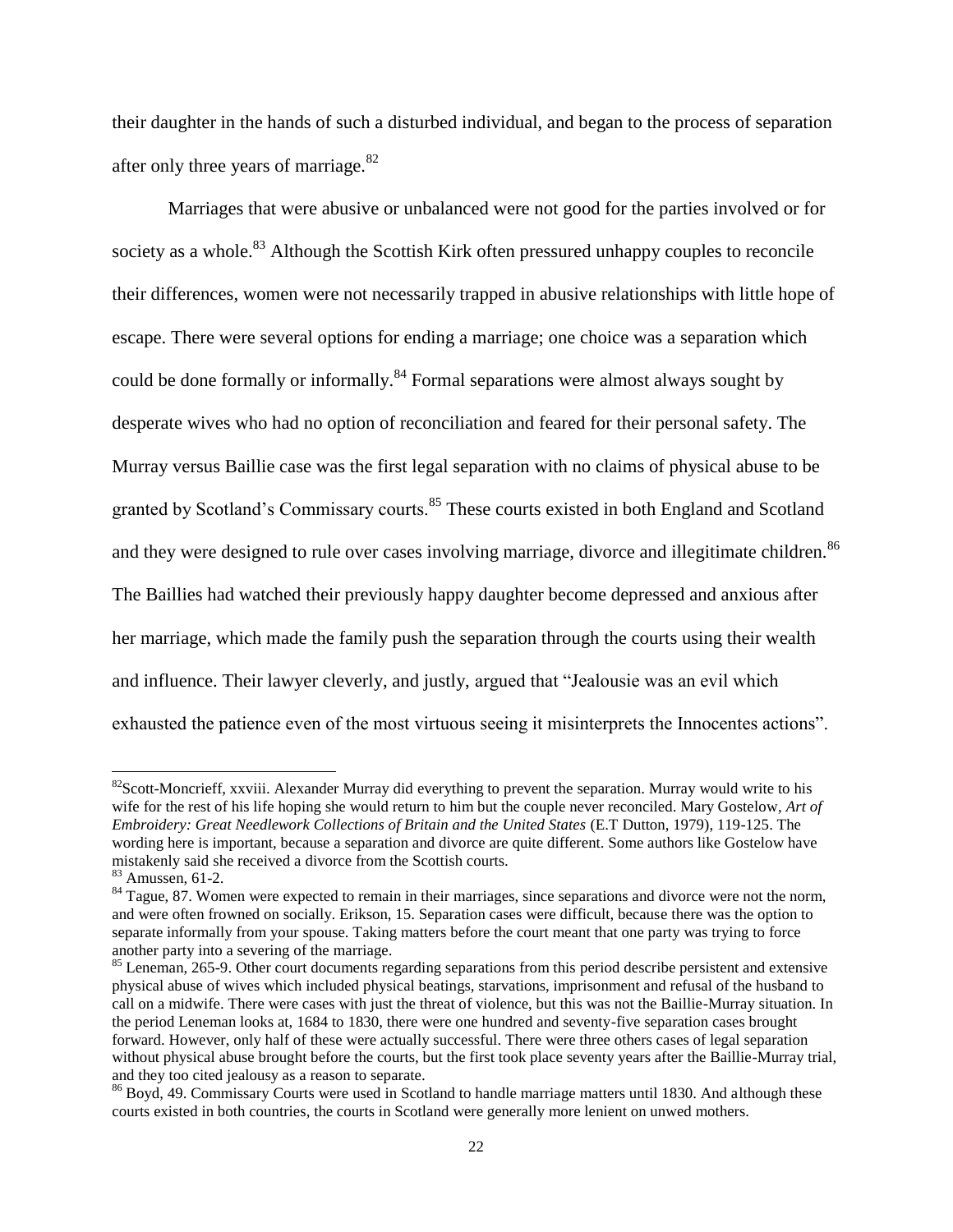The physical evidence presented were the numerous letters Murray had written to his father-inlaw, which indicated his unstable mental state. Murray was unconvinced that his wife truly wanted to part from him, suspecting his in-laws were behind the separation. His lawyer demanded that if Lady Murray was fearful to live with her husband, then she must testify to it in court. Lady Murray shocked her husband when she appeared in court and testified that she felt unsafe in her marriage. $87$  The Commissary Court was convinced by the testimony and they granted the "Decree of Separation" on 5 March 1714.<sup>88</sup> A legal separation meant that neither party could remarry; leaving Lady Murray with her parents for the rest of their lives.<sup>89</sup> Scotland provided more security for women"s property and inheritance in separations than other countries.<sup>90</sup> The Baillies took advantage of this to ensure that their daughter's inheritance would be safe and that Lord Alexander Murray would not be entitled to any of the family"s wealth or property.<sup>91</sup>

Their daughter's physical and emotional well being was the Baillie's chief concern, and it resulted in their intervening on another occasion when Grisie ran into a difficult situation.<sup>92</sup> In 1721 a drunken footman, in her brother-in-law"s employ, assaulted Lady Murray. She described the man as entering her bedroom at four in the morning and "threatened to put her instantly to death if she ventured to resist his violence".<sup>93</sup> The attempted rape was described at length in the *British Gazetter,* where the attacker Arthur Grey was depicted as attempting to "Ravish and

 $87$  Leneman, 284, 1-5, 272-3. In these letters, Murray described his feeling a "violent passion" towards his wife, whom he loved to the point of obsession. Although he never threatened his wife with violence, he did say he wished death on people he thought might be with his wife. Murray continued to be mentally unhinged for the rest of his life, and he would often track down artists who were painting Lady Murray"s portrait and was rumored to stare at it for hours.

<sup>&</sup>lt;sup>88</sup> Lady Murray of Stanhope, 147. Leneman, 56-7, 282-3. This evidence was unusual since letters submitted in this context were almost always between spouses, not husband and father-in-law.

<sup>&</sup>lt;sup>89</sup> Houston, "Women in the Economy of Scotland, 1500-1800", 129-131. It was not unusual for the upper class to not marry, which may have been why Lady Murray chose a separation since she would have no need to remarry. <sup>90</sup> Gordon, 238-9.

<sup>&</sup>lt;sup>91</sup> Leneman, 1. Murison, "Lapidary Inscriptions", 104.

<sup>&</sup>lt;sup>92</sup>Scott-Moncrieff, xxviii.

<sup>&</sup>lt;sup>93</sup> Lady Murray, 158.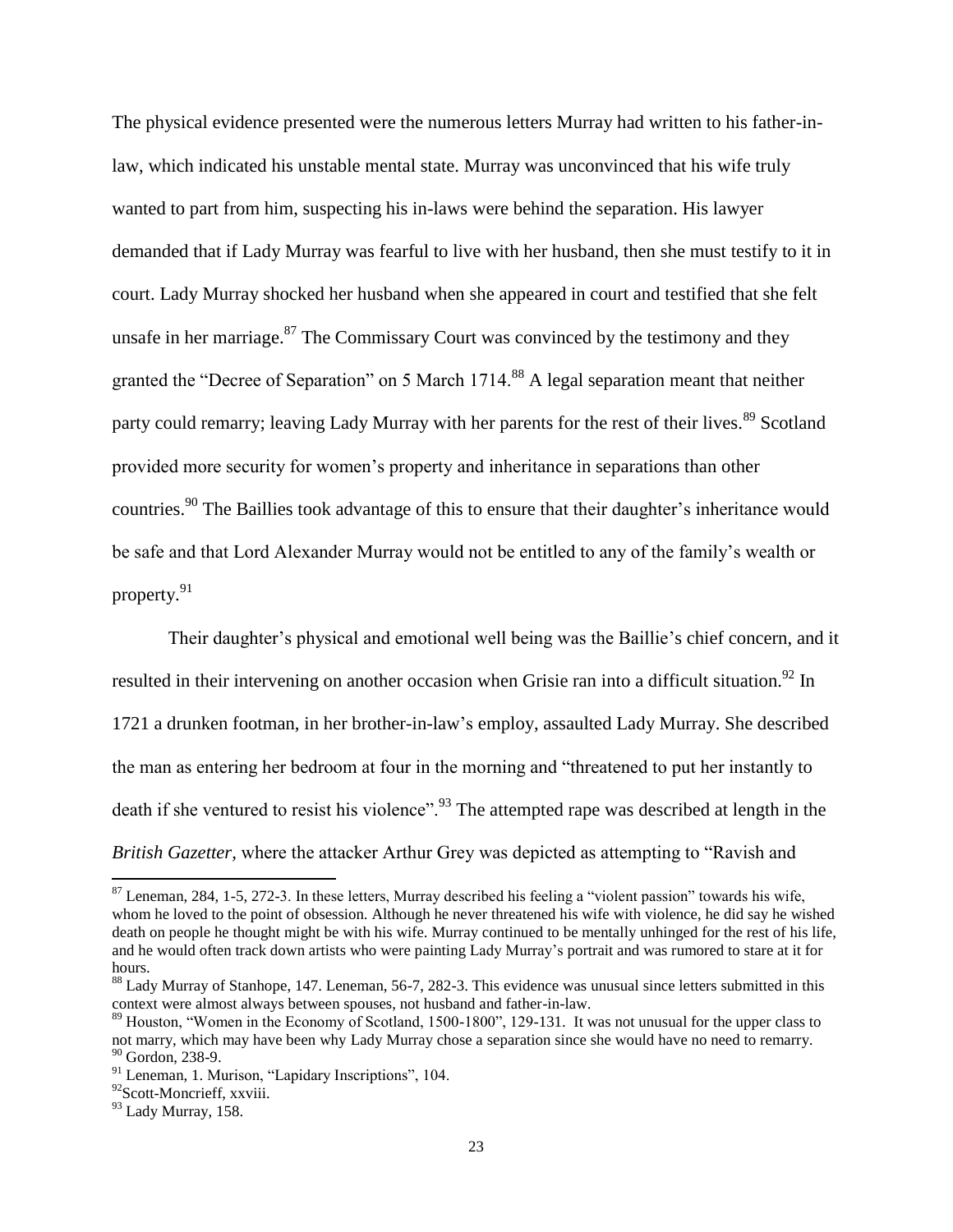Carnally know Grizel Wife of Alexander Murray".<sup>94</sup> The agile Lady Murray was able to grab the pistol in her room and escape her attacker, while making enough noise to wake up her family. Women almost always bore the blame for sexual assaults and would be viewed as shameful by many families resulting in attacks going unreported.<sup>95</sup> The Baillies did not want to injure their daughter's reputation, but they had little hope of keeping the attack a secret and decided to prove their daughter"s innocence in the courts. Grey was found guilty for the assault and sentenced to death, though his sentence was later lessened to transportation to the Americas. Although Grey was convicted, there were some that blamed Lady Murray for enticing the man to attack her.<sup>96</sup> A former close friend, Lady Mary Wortley Montagu, said of Lady Murray that ""Tis very disagreeable in her to go about behaving and talking as she does, and very silly into the bargain".<sup>97</sup> Reputation was extremely important to women in early modern Europe, which is why the Baillies believed the best choice was to prove their daughter"s innocence and defend her honour.<sup>98</sup> The efforts put forward by her parents make it understandable why Lady Murray felt compelled to write the biography the memorialized the giving nature of her mother and father.<sup>99</sup>

<sup>94</sup> *Weekly Journal or British Gazetteer* (London), Saturday, December 23, 1721. Lady Murray was still referred to as the wife of Alexander Murray in the paper, although they were separated at this point. The attack was vividly described in the *Gazetteer*, which outlined how Gray entered the room at four in the morning with a pistol and an unsheathed sword and threatened Lady Murray"s life should she resist him. She pleaded with him, but he appeared resolved in his desires; she managed to get away from him as he tried to pull off the bedding and screamed murder in the house to wake her family. When Gray was caught and questioned by the family, he said that he did not know what he was doing and believed he was incited by the devil. At his trial he claimed that he had been drunk and did go into the room with a sword and pistol but did not attempt to attack Lady Murray. This claim was not convincing to a jury since he was sentenced to hang, but he was granted transportation instead. Actual rapes reported in the paper resulted in the guilty man being executed.

<sup>&</sup>lt;sup>95</sup> Elizabeth S. Cohen, "The Trials of Artemisia Gentileschi: A Rape as History", *Sixteenth Century Journal* (31 (1): pp. 47-75, 2000), 47-51.

Murison, 104. Many prisoners who were found guilty and sentenced to execution were later shipped to the colonies where they would work off their crime.

 $97$  Lady Murray, 159-61.

<sup>&</sup>lt;sup>98</sup> Amussen, 130. Any slander against the family would be unwanted, so it may be curious that the Baillies brought this matter before the courts. However, since the estates were so populated the attack would probably not remained a secret and taking the Grey to court would have protected more than harmed Lady Murray"s reputation.

<sup>&</sup>lt;sup>99</sup>Houston, "Women in the Economy of Scotland, 1500-1800", 138. Lady Grisell Murray would continue to use her title the rest of her life; this was not unheard of since elites enjoyed their titles.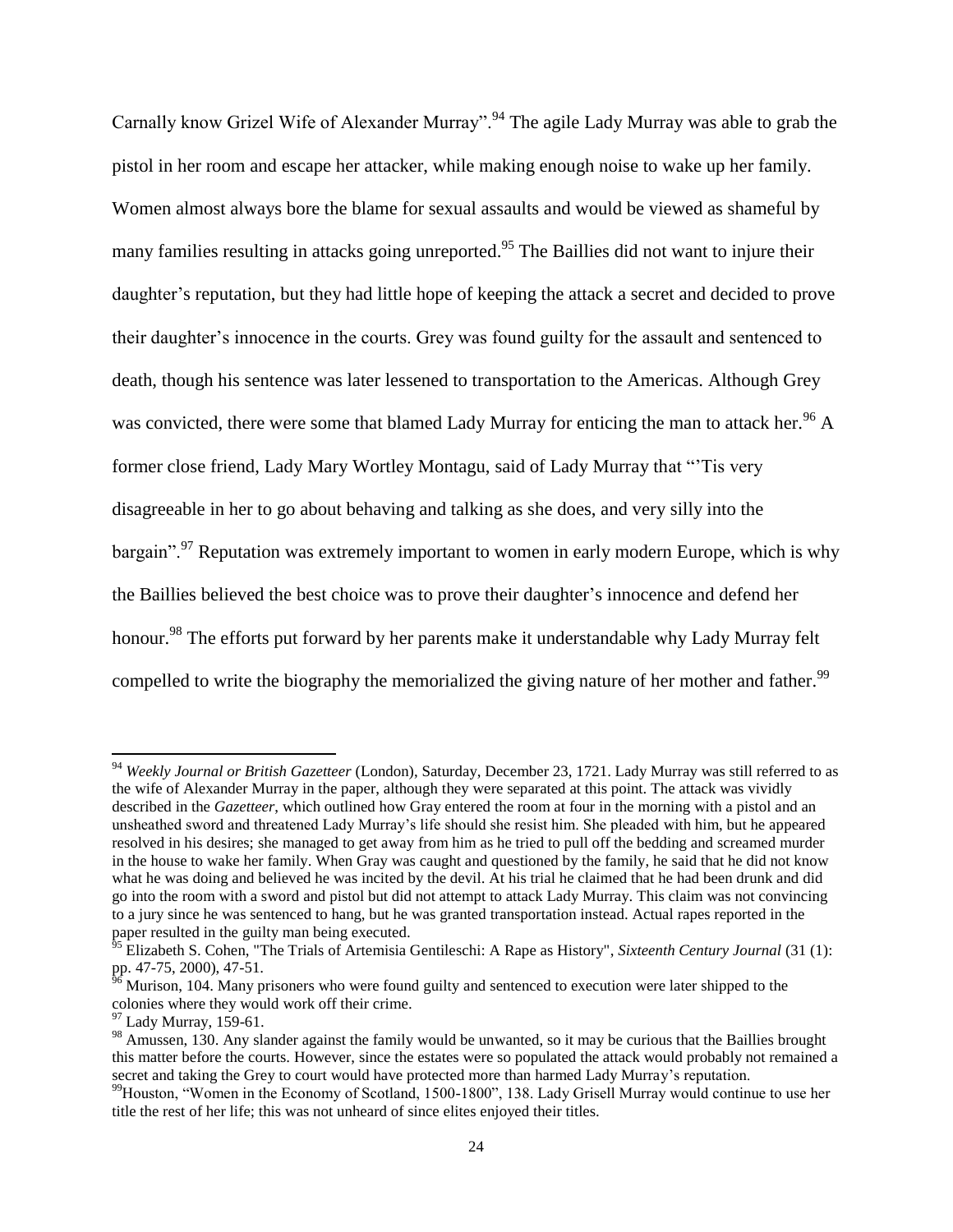Lady Grisell and George went through a great deal of effort and money to help their eldest daughter when her marriage turned sour, but this did not change their position on giving their children the freedom to choose a partner. Their youngest daughter became engaged to Charles Binning while the family was living in England. Rachel had been courted by many suitors, but found she was most compatible with Lord Binning after several months of exchanging correspondence. When Rachel expressed her desire to marry in Edinburgh, the family returned permanently to Scotland.<sup>100</sup> The wedding took place on 3 September 1717, and the couple were very happy until Lord Charles' unexpected death in  $1732$ <sup> $101$ </sup> Lady Grisell and George spared no expense for both of their daughters' weddings, with many of the purchases being recorded in the account books.<sup>102</sup> For Rachel's wedding £36 10s sterling was spent at Edinburgh "For Linins and sowing and gloves and sundry other things" "At her Mariage".<sup>103</sup> The Binnings had three surviving children from their marriage, Grisell Hamilton (1719), Thomas Hamilton (1720), and George Hamilton (1723).<sup>104</sup> The Baillies extended their care of Rachel to their son-in-law when he was ill, as we will see in the third chapter. Lady Grisell"s care for her children is clear throughout the accounts, not merely on the sums spent on the girls but also in how she referred to them. From their birth until the final entries, her daughters are consistently referred to as "Grisie" and "Rachie" with their formal titles never appearing in any of the entries. Her husband is referred to by name or as "my dear one" and "my dearest". <sup>105</sup> This type of informality is not always common in account books, with Lady Grisell"s own mother using her

 $100$ Scott-Moncrieff, xl. When George Baillie was made Lord of Admiralty the family moved to Chelsea, England. They first rented a furnished house in London on 8 December 1714, until they moved to Chelsea in June of 1715.

<sup>&</sup>lt;sup>101</sup>Scott-Moncrieff, xxix. The marriage was quite a happy one, but was abruptly ended when Lord Binning died from consumption on 27 December 1732.

 $102$ Lochhead, 293.

<sup>103</sup> Lady Grisell Baillie, 217.

<sup>&</sup>lt;sup>104</sup> Since Grisell and George did not have a male heir, Rachel's son George Hamilton took the surname Baillie to succeed the Baillie's estates. Three children predeceased Lord Binning; they were Helen, Charles and John. The accounts indicate another baby might have been born in 1718, but the birth was not recorded.

<sup>&</sup>lt;sup>105</sup> Lady Grisell Baillie, 206, 256-9.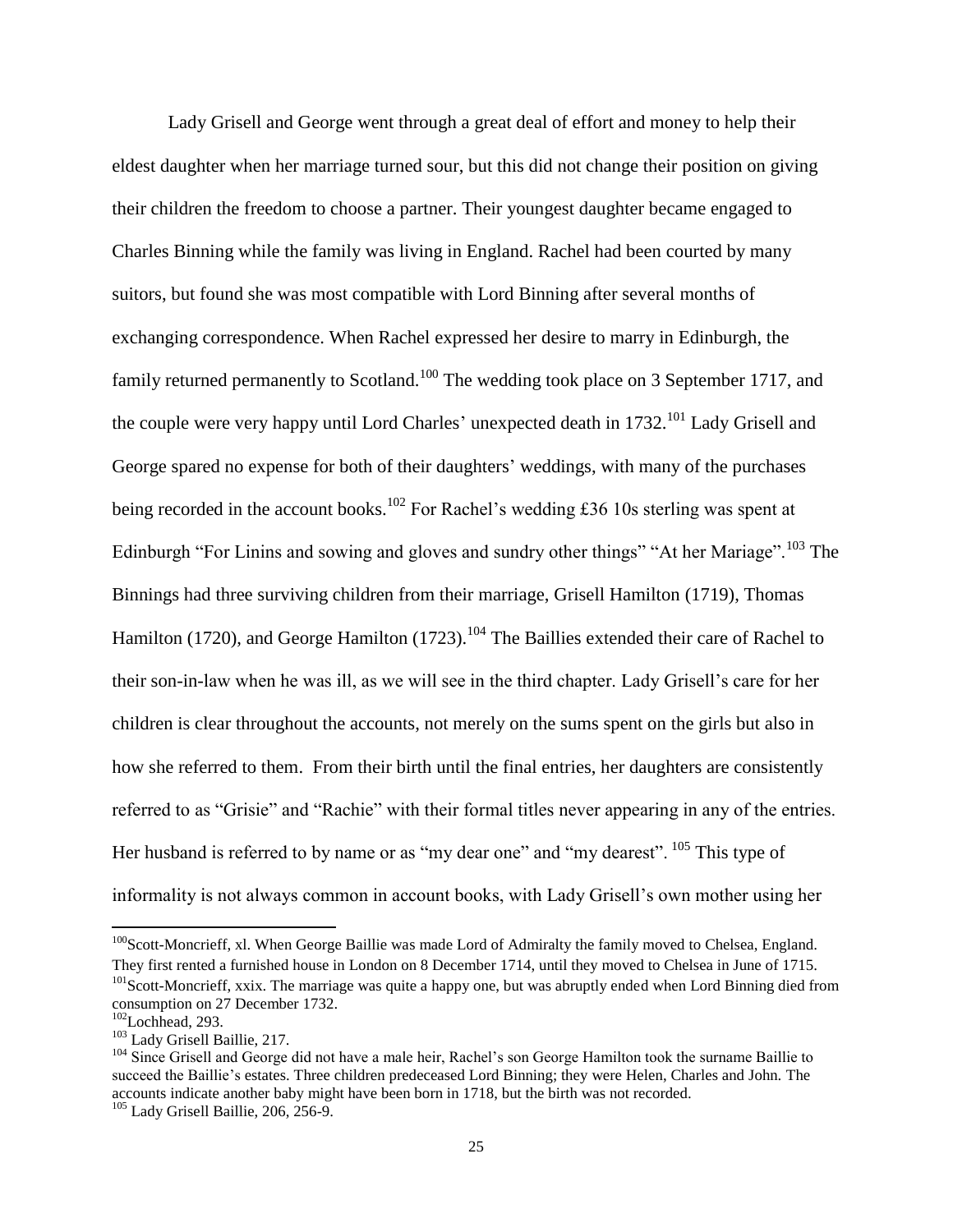family members' formal titles in her household books.<sup>106</sup> For instance, when Lady Kerr refers to her daughter she wrote "my dochter Jerviswood" and her husband as "my lord". <sup>107</sup> The difference in how family members were addressed could simply be a generational change, but it might also represent the cultural change in the formality of titles during the Baillies" period. Lady Grisell would of course have a clear concept of the social hierarchy, but she always addressed her family in an informal manner which helps support the argument that families, even the upper class, were more personal than cold and distant during this period.

Evidence regarding the short life of the Baillies" middle child, and only son, is also found in the account books.<sup>108</sup> Named after his martyred grandfather, Robert Baillie was born on 23 February 1694 and he first appeared in the accounts days later with the entry "To cloath for Robert Baillie at Kelso".<sup>109</sup> His life was brief, as he died shortly after Rachel was born in 1696. The accounts note the little "Robn" was buried next to his paternal grandfather in Greyfriars churchyard. There were only two entries after the boy"s passing; Lady Grisell noted £1 9s "To my child's dead-linen" and £17 8s "To a man in Gray Frirs for keeping up my childs grave".<sup>110</sup> During this period child mortality was high, but parents still felt the emotional loss of a child.<sup>111</sup>

l

<sup>&</sup>lt;sup>106</sup> Lady Murray of Stanhope, 60-2. Lady Kerr was not a particularly formal individual, who usually treated everyone the same. Lady Murray describes her as being a great lady who was kind.

<sup>&</sup>lt;sup>107</sup> Kelsall, 140-4. Lady Kerr used Lady Baillie's married title, because the Kerr-Hume account books begin three years after the Baillies marriage. The younger Hume children are referred to by their nicknames in the account books. Ewan, "Introduction: Where is the Family in Medieval and Early Modern Scotland", 7. Lady Grisell Kerr, like many women in Scotland, kept her family name after she married.

<sup>&</sup>lt;sup>108</sup> In fact, Robert's birth and death are not mentioned in the biography by Lady Murray. This may not be surprising since she would have only been four when her brother died.

 $109$  Lady Grisell Baillie, 4-5, 189, 191. There are several other entries in the accounts for clothing purchased and made for Robert Baillie, such as, "For shoes for Robert" and "For stays to my Robin".

<sup>&</sup>lt;sup>110</sup> Lady Grisell Baillie, 5. The cost for the grave maintenance was £1 9s Scots. Lochhead, 251.

<sup>&</sup>lt;sup>111</sup> Mullan, *Narratives of the Religious Self in Early-Modern Scotland*, 74. There was a high mortality rate for children during this period; in fact it would be rare for a family not to lose a child, many dying before their second birthday. For instance, Colin Alison married twice and had a total of thirteen children nine of whom died. But this does not mean that people were not grief-stricken by the death of a child.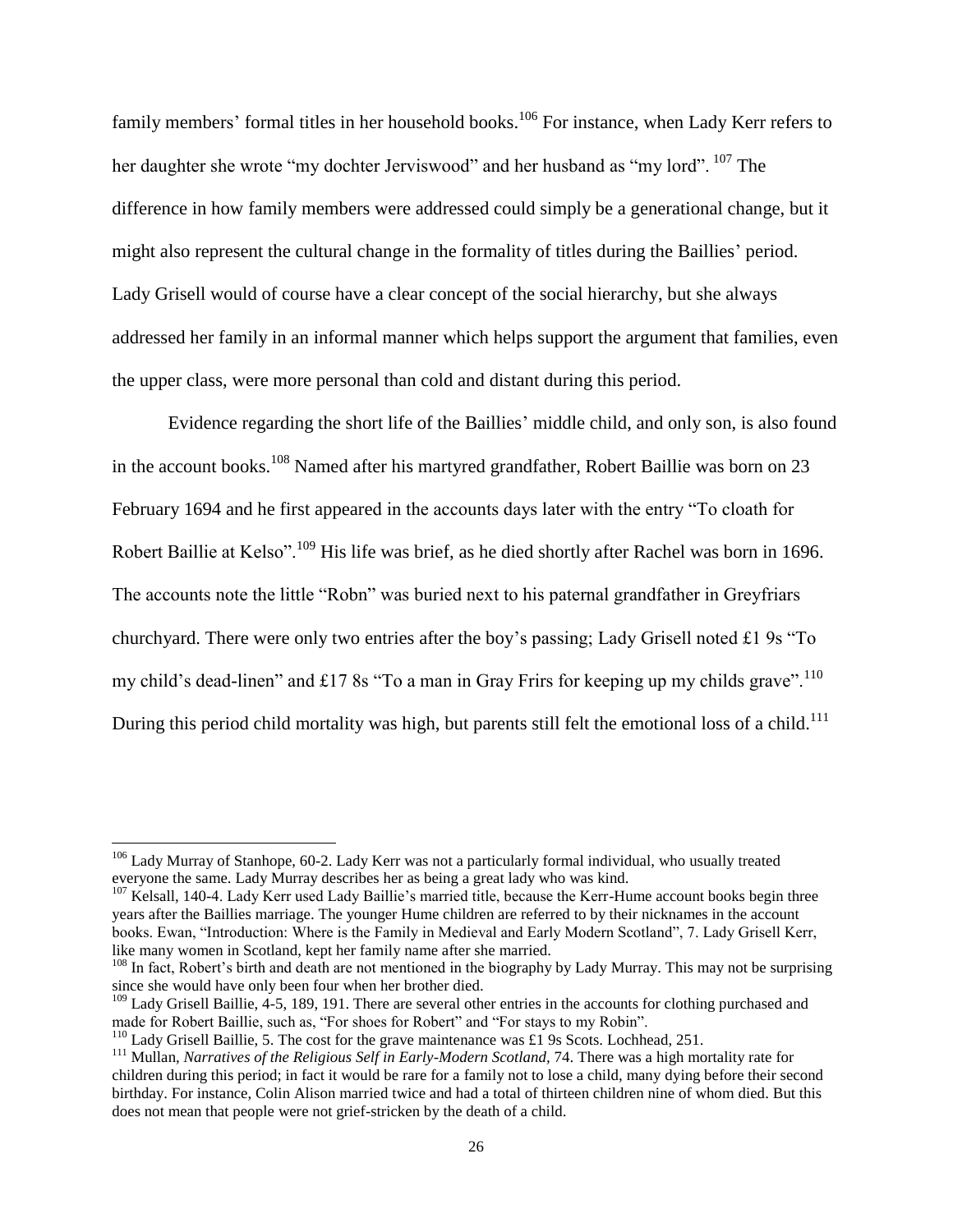Caring for children often involved extra employees being hired.<sup>112</sup> The Duchess of Hamilton, for instance, hired a wet nurse for her babies, a regular nurse for toddlers and finally a woman to watch over several of the other children.<sup>113</sup> On the other end of the spectrum were the Baillies, who had hired a midwife when the children were born but did not hire a wet nurse since Lady Grisell nursed the babies herself. When the girls were young Lady Grisell hired a governess, Miss May Menzies, to help with their daily routine. Miss Menzies remained with the family for her entire life, but she did not raise the girls. Lady Murray wrote that although they had a competent governess they also had a mother who, "We were always with her at home and abroad".<sup>114</sup> After Robert's death the couple did not conceive again, and it appears from the emotional account entries and the biography that the parents did not want to risk the loss of another child. $115$ 

Lady Grisell and George Baillie's relationship with their children is easily understood as parental instinct, their commitment to their extended family is what gives a clear indication of how important family was for the Baillies. The Baillies' immediate family was small; the accounts show multiple entries for various sums of money given or lent to both the Hume and Baillie families. For instance, Archibald Baillie was George's younger brother, described as an "unsatisfactory" character that ran into severe debt problems.<sup>116</sup> When the brother ended up in the Edinburgh tollbooth, the Baillies interceded and a separate account was set up for

<sup>112</sup> Mendelson and Crawford*,* 157. Lochhead, 247-250.

<sup>113</sup> Marshall, *The Days of Duchess Anne,* 68-9. Although there does not appear to have been a governess for the girls, a governor was hired for the boys.

<sup>114</sup> Lady Murray, 66. Mendelson and Crawford*,* 66-7. Lady Murray emphasized her mother"s maternal love, and it is also indicated on her lapidary inscription. This was because maternal love was seen as one of the most powerful emotions during this time.

<sup>115</sup> Mary Abbott, *Family Ties: English Families, 1540-*1920 (New York: Routledge, 1993), 26-7. Lady Grisell and George deeply loved their children, but the account entries give an indication of how much she must have grieved for her son after he died. It appears to have been an intentional decision not to have another child. There is no contraceptive method mentioned in the accounts, but there were natural and artificial methods that couples did employ during this time. These included drugs, instruments and the rhythmic method.

<sup>&</sup>lt;sup>116</sup> Scott-Moncrieff, lxxiv-lxxv. Archibald tried to pay off his debts by pawning most of his possessions; when he ran out of valuables he began to steal and sell whatever he could get his hands on.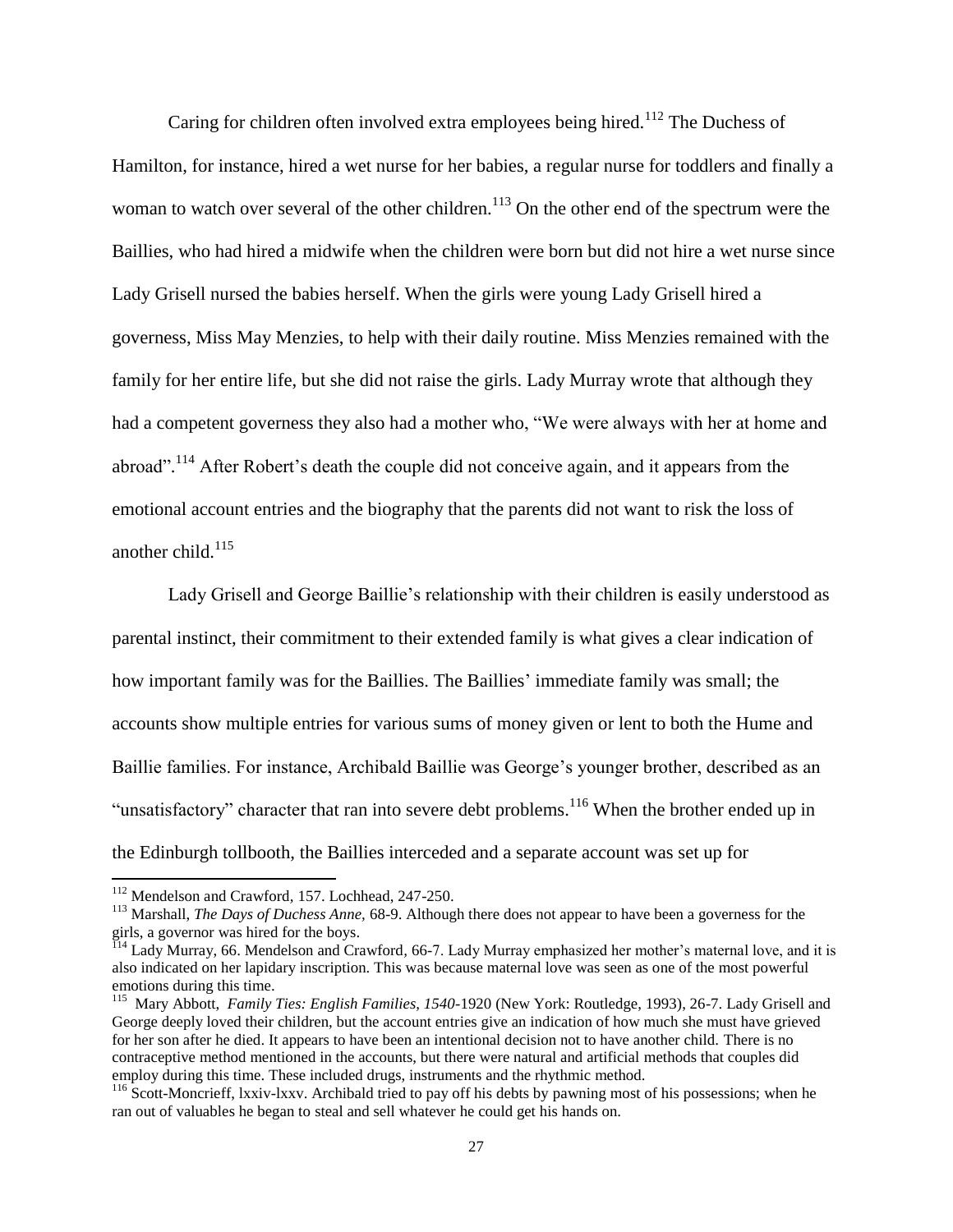Archibald.<sup>117</sup> Another family member, Rachel Dundas, was one of George's nieces who had her finances managed by Lady Grisell until she was an adult. Rachel was taken on many trips and given more gifts than any of the other cousins. There could be many reasons for this. Perhaps, for example, this branch of the family had less money, or maybe there were problems within the family. Whatever the reason, both Archibald and Rachel Dundas were given special attention by the Baillies and they both appeared to have benefited from the help.<sup>118</sup>

The family-centered marriage of Lady Grisell and George Baillie seems to have been intentionally formed. They had both come from families that were shattered by political and religious turmoil, and the couple worked hard to ensure that no political ideals came before their family. This was not a characteristic unique to the Baillies during this period, but Lady Grisell's accounts and the biography written by Lady Murray allow this family to be studied in detail. Happy marriages were usually among those individuals who had the freedom to either chose their partner or have input into with whom they were most compatible.<sup>119</sup>The Baillies represent the first of these, an upper-class couple who married for love rather than for concerns of wealth and land. <sup>120</sup> And while the Baillies are not representative of all the classes, they did represent the ideal family. The accounts provided by Lady Grisell give us this insight into the Baillies' lives, and they will be studied further in the following chapter.

<sup>&</sup>lt;sup>117</sup> This account had funds added to it much longer than any other of the accounts set up for George's siblings.

<sup>&</sup>lt;sup>118</sup> Scott-Moncrieff, lxxv. It was not just gifts that were given to Rachel; one entry in the account books was for Miss Menzies and Rachel going to a play together, 4s. This meant that this girl was important enough to the Baillies that she was not only provided with gifts and money but also entertainment. It is also interesting because Rachel was probably not the same age was Grisie or Rachel. The play was dated for 1715, which was four years after Lady Murray"s marriage.

 $119$  Erickson, 18.

 $120$  Coontz, 17. Marshall, 19. This was not as harsh as some historians have depicted arranged upper-class marriages. The Duke of Hamilton was very fond of his two daughters; however, the only way he felt he could provide for them was to arrange marriages for them to Scottish noblemen.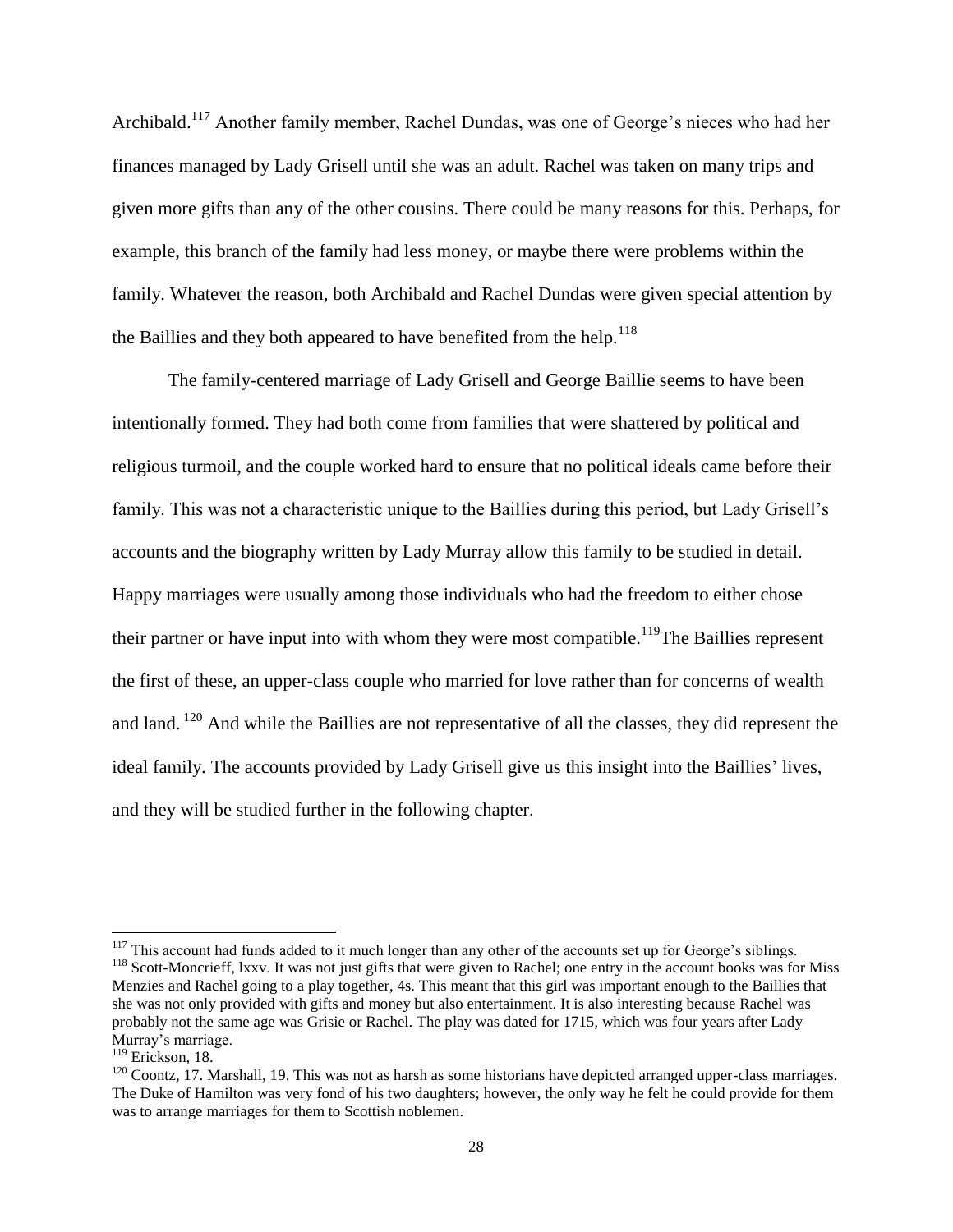### **Chapter Two: Insight into a Family Through Household Expenses**

The survival of Lady Baillie"s accounts is largely due to the fact that they have remained with her descendants at their Mellerstain estate, in the family's archives.<sup>1</sup> The originals remain with the family, however, and so scholars must rely on the four-hundred page selection of her accounts compiled and edited by Robert Scott-Moncrieff for the Scottish Historical Society in 1911.<sup>2</sup> Scott-Moncrieff had access to almost all of Lady Baillie's manuscripts, with the exception of her "home farm" book which contained entries of the money she took from the estate for her own purposes.<sup>3</sup> In compiling the published volume, Scott-Moncrieff faced the difficult task of condensing over a thousand pages of records into one book. To give the most continuity, he chose to concentrate on the entries from the first of the three day books dating from 1692 to 1718.<sup>4</sup> Scott-Moncrieff gave several rationales for this decision, writing, for example, these accounts illustrated the changeover from Scots currency to sterling that began in 1707, and covered the vital political era of the 1707 union and the Jacobite rebellion.<sup>5</sup> Both events had a

<sup>&</sup>lt;sup>1</sup> Thomson, ix. Thomson mentions that the Baillie's biography has been preserved in the family's archives, which is probably also where the accounts have been kept.

 $2^{\circ}$  Other account books published included Foulis of Ravelston, 1671 to 1707. Chosen because they throw "light on social life in Scotland two hundred years ago", the accounts in this context were limited to men, with little attention given to women and children.

 $3$  It is unfortunate that in compiling this edition that Lady Grisell's personal accounts were unavailable since they probably revealed the portion of the estate she owned outright.

<sup>&</sup>lt;sup>4</sup> Scott-Moncrieff, Ivii, xxxv. Scott-Moncrieff looked almost entirely at the first day book, but there were also other entries taken out of the other two.

<sup>5</sup>Rosalind Mitchison and Peter Roebuck, *Economy and Society in Scotland and Ireland 1500-1939,* (Edinburgh: J. Donald, 1988), 105. The Union of 1707, the Scots currency which had been declining in value throughout the previous century was formally abolished, though the changeover happened gradually over time. Scott-Moncrieff, xxxvi. This union in 1707 is refers to when Scotland"s parliament was joined with England. This has often been described as a loss, which dealt a blow to the Scottish national identity since Scotland did not have fair representation in the England based parliament. Scott-Moncrieff also reveals in the introduction that during the 1715 Rebellion, the family"s Mellerstain estates were looted. Scott-Moncrieff goes on to state that there may have been weapons that were stolen during the looting. *Flying Post or The Post Master* (London, England), Saturday, November 5, 1715; Issue 3720. Pp 2. Murray Pittock, *Jacobitism* (New York: St. Martin"s Press, 1998), 141. This period of Rebellion was related to Scots frustration over English control. Fyfe, 341. Lady Murray, 14. George Baillie"s sympathy for the rebels extended to petition for mercy but he also passed bills in the General Assembly to prevent the Stewarts from returning to power. Daniel Szechi, *1715 The Great Jacobite Rebellion* (New Haven: Yale University Press, 2006), 130, 245. George Baillie also intervened to lessen the charges of the husband of Lady Grisell"s niece who had some part in the rebellion. Patrick Hume was, however, openly opposed to the rebellion and reported to the crown on any Jacobite activity in the border area.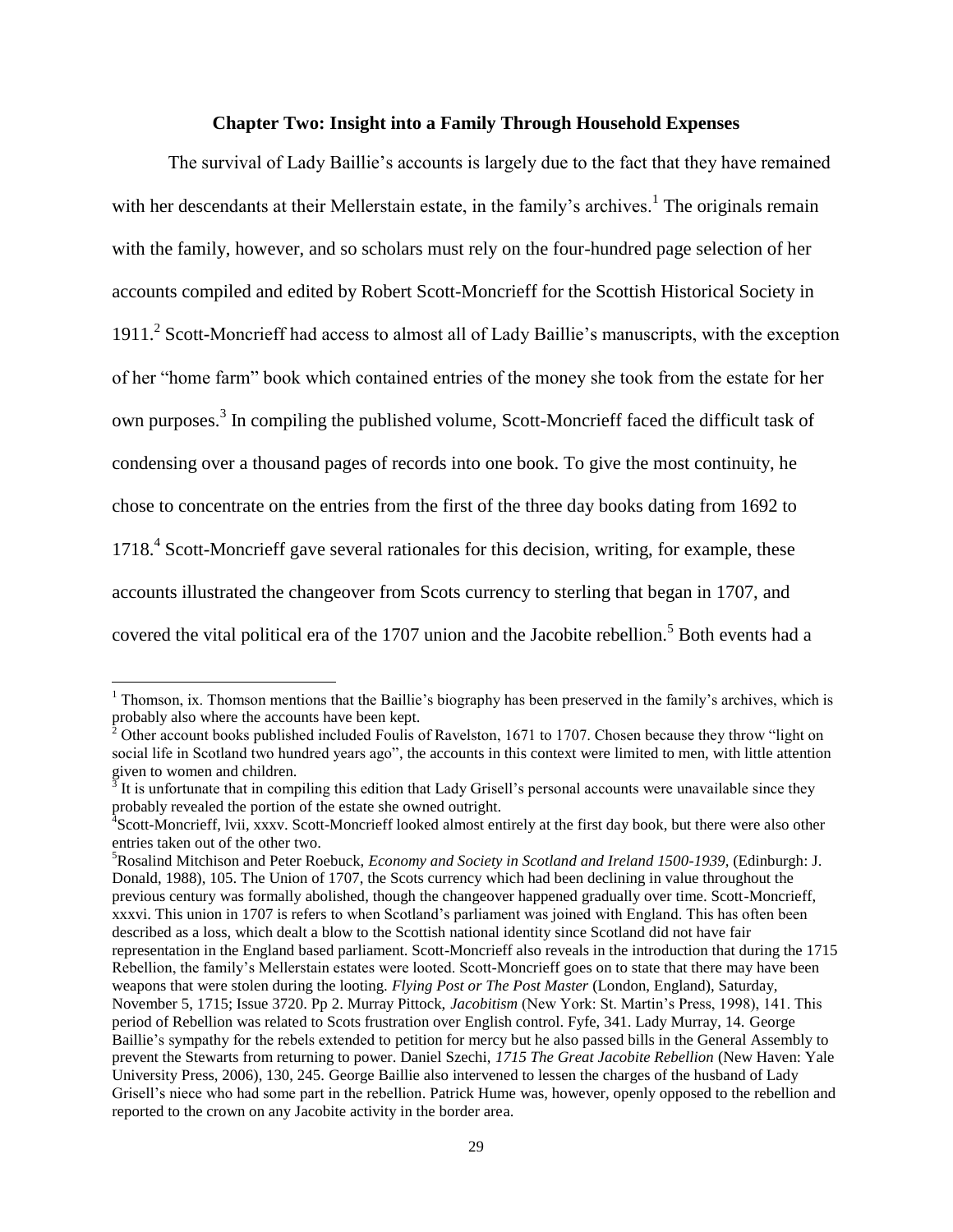significant impact on Scotland, and Scott-Moncrieff believed the Baillies' accounts would provide insight into these events.<sup>6</sup> Even after narrowing his selections, length restraints required some additional editing. In justifying his editorial choices, Scott-Moncrieff wrote that, "it has been thought best not to select individual entries, which would have still further destroyed the character of the Accounts, nor yet to select individual years, but to take as the unit of selection individual branches, choosing the most interesting of each respectively".<sup>7</sup>

Scott-Moncrieff"s editing reflected his own personal interests and those of most men of his day. He casually mentions near the end of the introduction, for example, that "it is difficult for a mere man to form an opinion in regards to matters of feminine clothing, and it is dangerous to express it when formed".<sup>8</sup> In other words, the editor's selections were influenced at least in part by what he felt comfortable or interested in writing about. Some fascinating patterns emerge in the Scott-Moncrieff edition; for instance, he provides information in the introduction that do not appear in the accounts to avoid "needless repetition", which has created some difficulties in studying the 1911 edition.<sup>9</sup> Overall, Scott-Moncrieff's silent editorial decisions have restricted the potential for applying quantitative methods to the data presented in the accounts. He did not, for example, include all the entries of different categories which would allow comparisons over multiple years while capturing the widest variety of entries possible from the first day book. The intended audience of the 1911 edition also needs to be kept in mind when considering Scott-Moncrieff"s selections and choices. The volumes produced by the Scottish Historical Society were intended in the first instance for their own subscribing members and not for the general

<sup>6</sup> Richard J. Finlay, "Keeping the Covenant: Scottish National Identity", in *Eighteenth-Century Scotland: New Perspectives* ed. by T.M. Devine and J.R. Young (Great Britain: Tuckwell Press, 1999)122-3. Although the 1707 Union of Parliament was a monumental event in Scotland, it had far less impact in England. It further united Scotland and England but few were willing to identify themselves as "British" rather than Scottish or English. 7 Scott-Moncrieff, xxxvi.

<sup>8</sup> Scott- Moncrieff, xxxvi.

<sup>&</sup>lt;sup>9</sup> Scott-Moncreiff, xxxvi.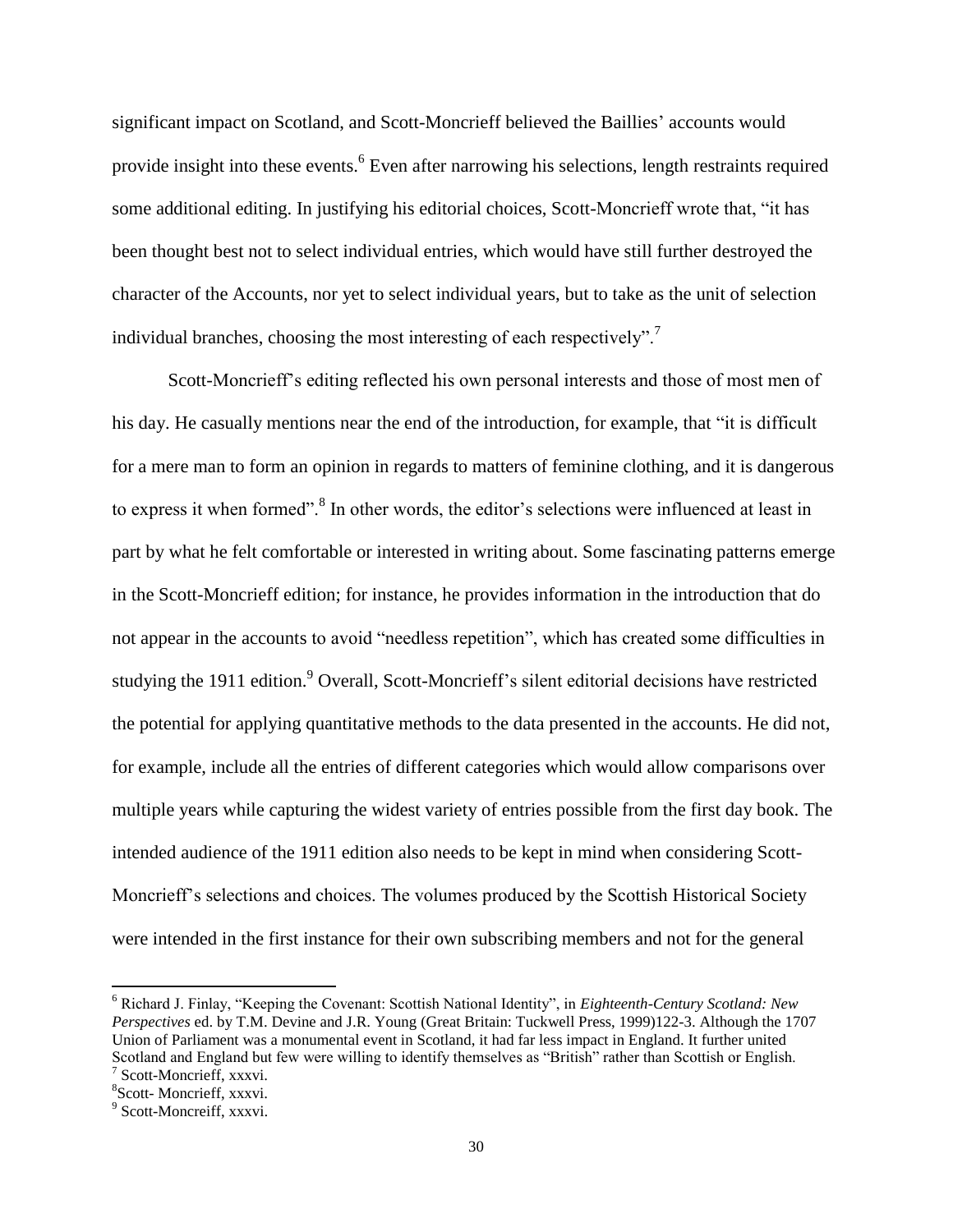public.<sup>10</sup> The membership comprised mainly educated, often professional or landed gentlemen.<sup>11</sup> Scott-Moncrieff was undoubtedly addressing this group when he wrote that the Society took an interest in Lady Baillie's accounts because they "give a fair idea of the expenditure of a country gentleman immediately preceding and succeeding the Union".<sup>12</sup> The editor of the accounts does not seem to have any interest in the insight that might be revealed about families or marriages in general during this period, nor even about the Baillies" marriage in particular.

The household accounts of Lady Grisell Baillie begin in 1692, a little over a year after her marriage to George Baillie and the birth of their first child. The account books constituted a complex accounting system she may have devised herself.<sup>13</sup> Her main accounts were kept in "Day Books", where the family"s major purchases were listed. The charges noted in these accounts were not simply listed in chronological order, but separated by several categories. The major headings she used continuously throughout the accounts were; household expenditures, sundries, servants' wages, male servants' clothing, the family's clothing and furnishings. And while the major entries were listed in her day books, minor expenses were kept in their own smaller books, with these sums being totalled and entered into the day book. From the first year of her marriage until her death Lady Baillie filled up three of these day books. Scott-Moncrieff tells us that the first of these ran from 1692 to 1718 and was 442 pages long, the second ran from 1719 to 1742 and was 354 pages long, and the last ran from 1742 to 1746 and was probably

 $10$  The members of the Scottish Historical Society were obviously the intended audience, with many of their publication including a full list of members or a report of their annual meeting. And although the general public was not the anticipated consumer they would be able to read and purchase these volumes.

<sup>&</sup>lt;sup>11</sup> Scott-Moncrieff, 445. There were four hundred society members, who included clergy, lawyers and doctors.

<sup>&</sup>lt;sup>12</sup> Scott-Moncrieff, lxxv.

<sup>&</sup>lt;sup>13</sup> Lady Grisell's system for keeping household accounts was complex. Her mother, Lady Grisell Kerr, kept less detailed accounts, and in the Kelsall"s study claims Lady Baillie did not learn her accounting skills from her mother. Lady Baillie did gain experience from taking over the care of her parents" accounts when she was eighteen.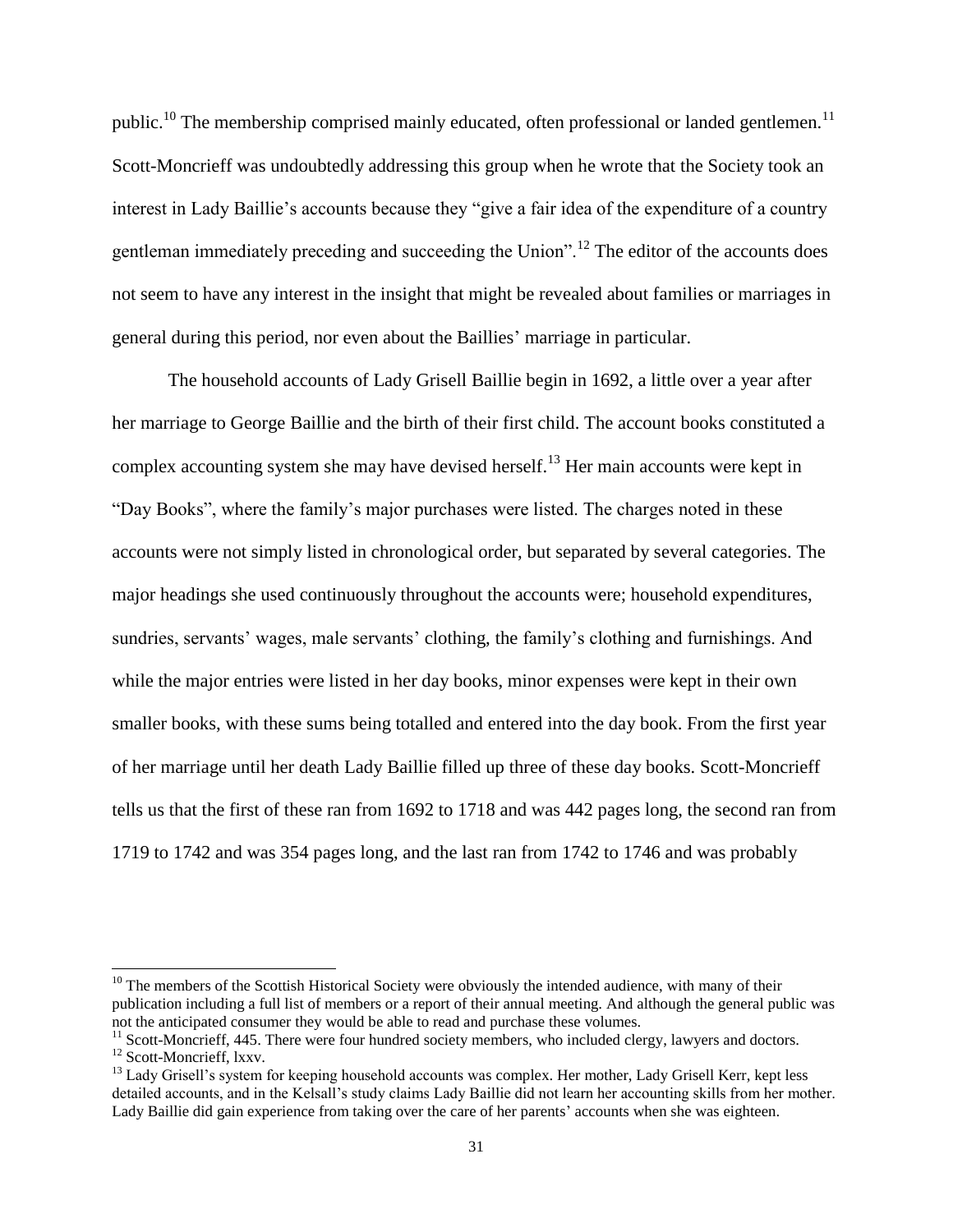significantly shorter given the dates.<sup>14</sup> Lady Baillie also kept separate books for the family's travels; books filled with receipts, or "tikats", with others relating to items bought and sold on credit; and finally those relating to estate management and bills of fare.<sup>15</sup>

Robert Scott-Moncrieff, like many historians of his time, viewed household accounts as being solely reflective of the finances and preferences of the male head of household. Other early twentieth century historians acknowledged that women usually kept the books, but they too assumed that the accounts were reflective of the husband.<sup>16</sup> For modern historians, account books are indispensable tools for understanding the social and economic life of past generations. Household accounts, especially, can reveal details as intimate as those from a personal journal; however, the historical value of these account books, like that of many journals, was not necessarily appreciated by subsequent generations, which is why so few remain.<sup>17</sup>

Accounts were commonly kept by women as part of their role in managing a household, but it has only been recently that historians have paid sustained attention to this aspect of women's work.<sup>18</sup> Using such records as a tool for understanding the marriage and household has been a modern development, one which can be applied to Lady Grisell"s accounts; Scott-Moncrieff, after all, was partly wrong when he said that the accounts were reflective of a "gentleman"s costs". The books are in fact reflective of the entire Baillie family costs, but were recorded through Lady Grisell"s point of view. Whatever his own assumptions were, Scott-

<sup>&</sup>lt;sup>14</sup> Scott-Moncrieff, xxxiv-xxxv. Scott-Moncrieff claims these headings were most commonly used throughout the three day books. He also lists some other minor headings, which included: cost of horses, doctors and surgeons, business charges, estate expenditures and pocket money. The last day book runs right up until Lady Grisell"s death and then was continued by her daughter, which is probably why no length is given.

 $15$  Kelsall, 140.

<sup>&</sup>lt;sup>16</sup> Bradley, 93-94.

<sup>17</sup> Margaret H.B. Sanderson, *Scottish Rural Society in the Sixteenth-Century* (Edinburgh: J. Donald, 1982)*,* 34. Accounts were typically a tally of income and expenditures, with only large estates accounts being preserved. <sup>18</sup> Rebecca Connor, *Women, Accounting, and Narrative: Keeping Books in Eighteenth-Century England (London:* Routledge, 2004), 1-2. Connor explores why women were so frequently involved in household accounting; she found that account books, along with letter writing and diaries, "had a feminine hand to them".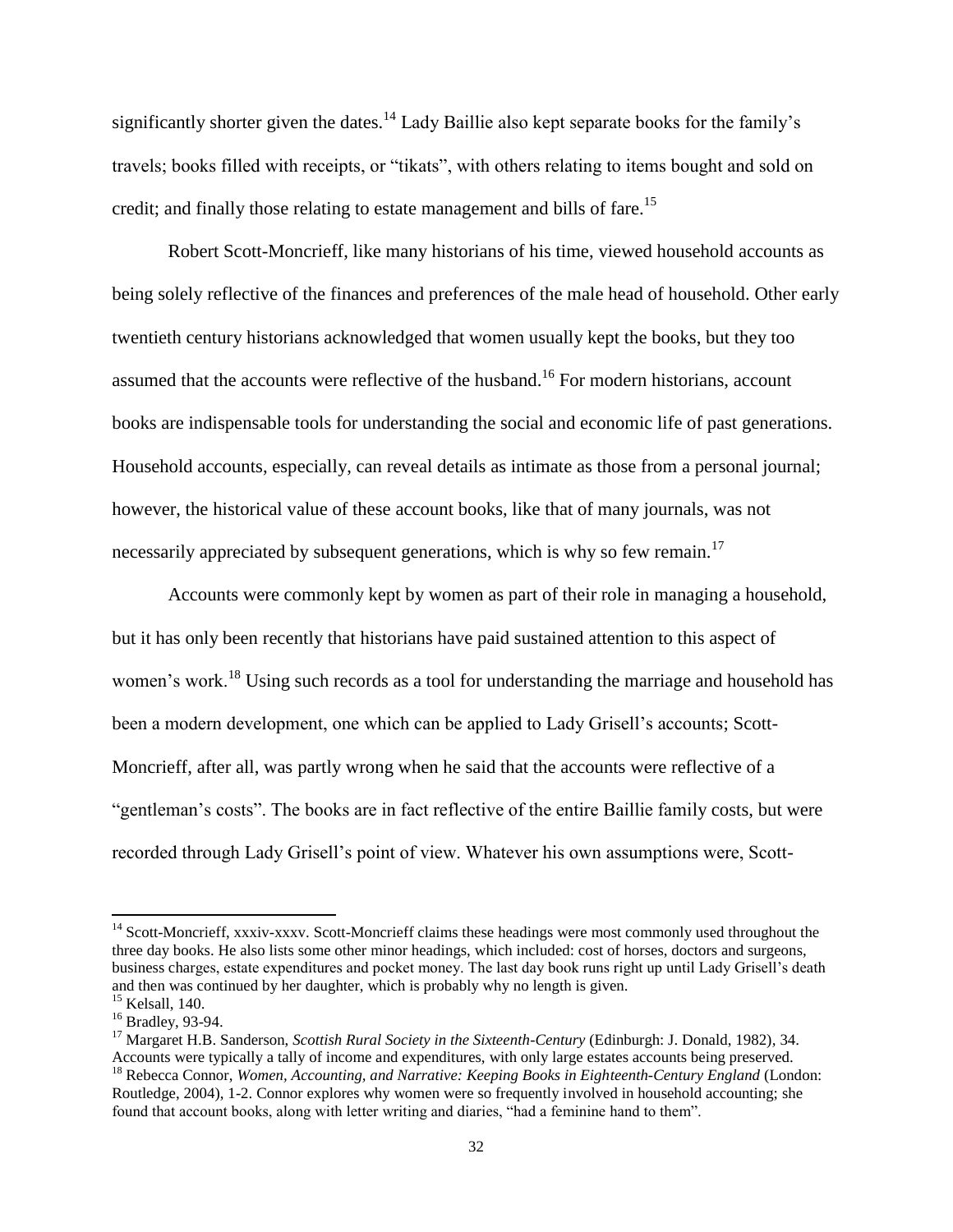Moncrieff"s published edition of the accounts can be used to examine key aspects of household and family life. Most publications on the Baillies were written after part of Lady Murray"s parents" biography was printed in 1813. Most of these works had the pretext of discussing Lady Baillie but usually focused on her father and father-in-law. Scott-Moncrieff claimed that he tried not to centre on Lady Grisell"s "romantic history" but instead hoped to draw attention to her "extraordinary business capacity".<sup>19</sup> This romantic history, as discussed previously, refers to her childhood adventures when she gained fame as a go-between for her father and Robert Baillie.<sup>20</sup> The stories of young Lady Grisell were heavily circulated in the nineteenth and twentiethcenturies. Using the accounts to gain insight into the Baillies" marriage and family differs from Scott-Moncrieff"s original intention and goes beyond how Lady Grisell has been previously written about.

Since these earlier publications on the Baillies are neither very detailed nor terribly reliable, and since the original account books are not available, Scott-Moncrieff"s volume stands as the best available source for details about the Baillie household. It is also one of the best sources on the domestic life of elite Scottish families in general at this period of time. Even in their reduced published form, Lady Grisell"s accounts are more extensive and inclusive then the few other comparable sets of accounts available from this  $era.^{21}$  Accounting had become more prevalent during the long eighteenth century. In England, for instance, there was a rise in women

<sup>&</sup>lt;sup>19</sup> Scott-Moncrieff, xxx. He felt that because of the amount already published he did not need to address this side of Lady Baillie"s life.

 $20$  Anderson, 548.

<sup>&</sup>lt;sup>21</sup> It is uncertain how many household account books recorded by women have been preserved in Scotland. The Kelsalls' study claims that only four female recorded account books have been preserved. However, they do not take into account those accounts that were physically recorded by servants. Lady Marie Stewart"s accounts, for example, were recorded by her servant, George Monorgen. Extracts from these accounts were published in a small fifty-two paged book. Suzanna Trill, "Early Modern Women"s Writing in the Edinburgh Archives, c. 1500-1740; a Preliminary checklist" in *Women and the Feminine in Medieval and Early Modern Scottish Writing* ed. by Sarah Dunnigan, C. Marie Harker and Evelyn Newlyn (New York: Palgrave Macmillan, 2004), 208. In a more recent study Trill has identified at least five household account books recorded by women that are in the Scottish National Archives; these five do not include the Kerr or Baillie account book which means there are at least seven surviving account books.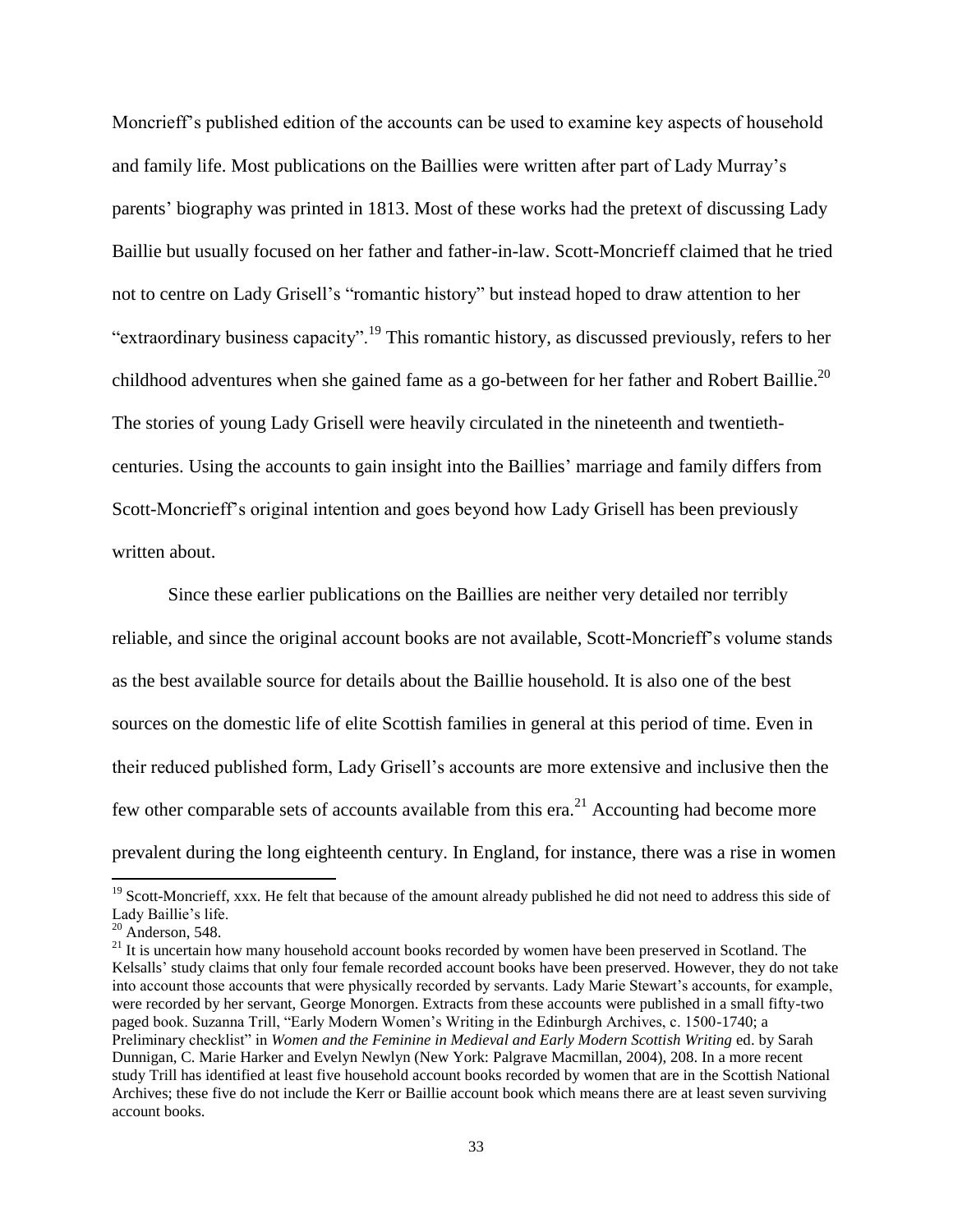carrying around pocket books, which doubled as diaries and account books.<sup>22</sup> Lady Baillie's mother, Lady Grisell Kerr, kept accounts sporadically throughout her marriage to Patrick Hume, but they lack the detail and precision of her daughter's accounts and little effort was made by Lady Kerr to keep her books intact to ensure they would be preserved. Only the accounts kept between the years 1694 to 1697 are available, which was a particularly hard financial time in Scotland, meaning that detailed records would have been more important.<sup>23</sup> Lady Kerr, like many other women of her time kept notes and records of what was owed to whom, but these notes were seldom seen as important enough to keep after the debt had been settled.<sup>24</sup> Additionally, accounts were often kept according to the keeper's idiosyncratic system and were hard for others to decipher. Lady Grisell Baillie's accounts were easy to understand and follow, with her even noting when she used different currency.<sup>25</sup> Her accounts, which spanned fortysome years, were cherished in her family and like Lady Murray"s biography were kept in the family, which is why they have been preserved. $^{26}$ 

Scholarship has been at pains to overcome the myth of indifference towards children, and the entries on the Baillie girls are extremely useful, in that regard. The consensus among

 $^{22}$  Connor, 55. There were several publications which support the argument of a rise in female accounting in this period, such as Charles Vyse's *The Young Lady's Accountant and Best Accomplisher* and *The Ladies Accomptant.*<sup>23</sup> Kehell 69.5, 1:12, 1:26. The Young Lady's Accountant and Best Accomplisher and *The Ladies Accomptant*.  $3$  Kelsall, 68, 5, 142, 138. These accounts, studied by Keith and Helen Kelsall, were usually kept as brief notations she might need to reference later. The accounts that survived were several years into Lady Baillie"s marriage, during the major famine years in Scotland. The Kerr accounts were put together by Lady Grisell with a note attached explaining what they were. For the most part these papers relate to money spent on household purchases, salaries paid to servants and money lent or given to family members. Kelsall claims that the wording of Lady Kerr"s accounts is unique because they include the wages paid to servants and make it evident that it was she who was often paying the servants personally. Lady Grisell Kerr"s accounts were fairly basic, having two main categories, one for receipts and one for expenses. The detail, "or lack of it" as Kelsall writes, was influenced by Lady Kerr"s "mood" of the moment. Lady Murray of Stanhope, 62. Lady Kerr passed away on 11 October 1703, and her papers as with her Bible were given to Lady Grisell. Lady Baillie then passed on the Bible to Lady Murray.

<sup>&</sup>lt;sup>24</sup> Connor, 5-9. These books were pretty small, three by five inches, and were taken by ladies to shopping or socializing. They contained details such as costs, important dates and their wins and losses in cards.  $25$  Eales, 12.

<sup>26</sup>A.H. Milar, *Glamis Book of Record, 1684-89*,(Edinburgh: Printed at the University Press by T. And A. Constable for the Scottish Historical Society, 1890), i. The *Ochtertyre Booke of Accomps* have also been preserved; however, the accounts of Lady Helen Middleton have not been so fortunate. The Middleton accounts were in the possession of the SHS (Scottish Historical Society) and were going to be published in their *Glamis Book of Record, 1684-89.*  However, in the introduction of this publication the editors admit that the Middleton accounts had been misplaced.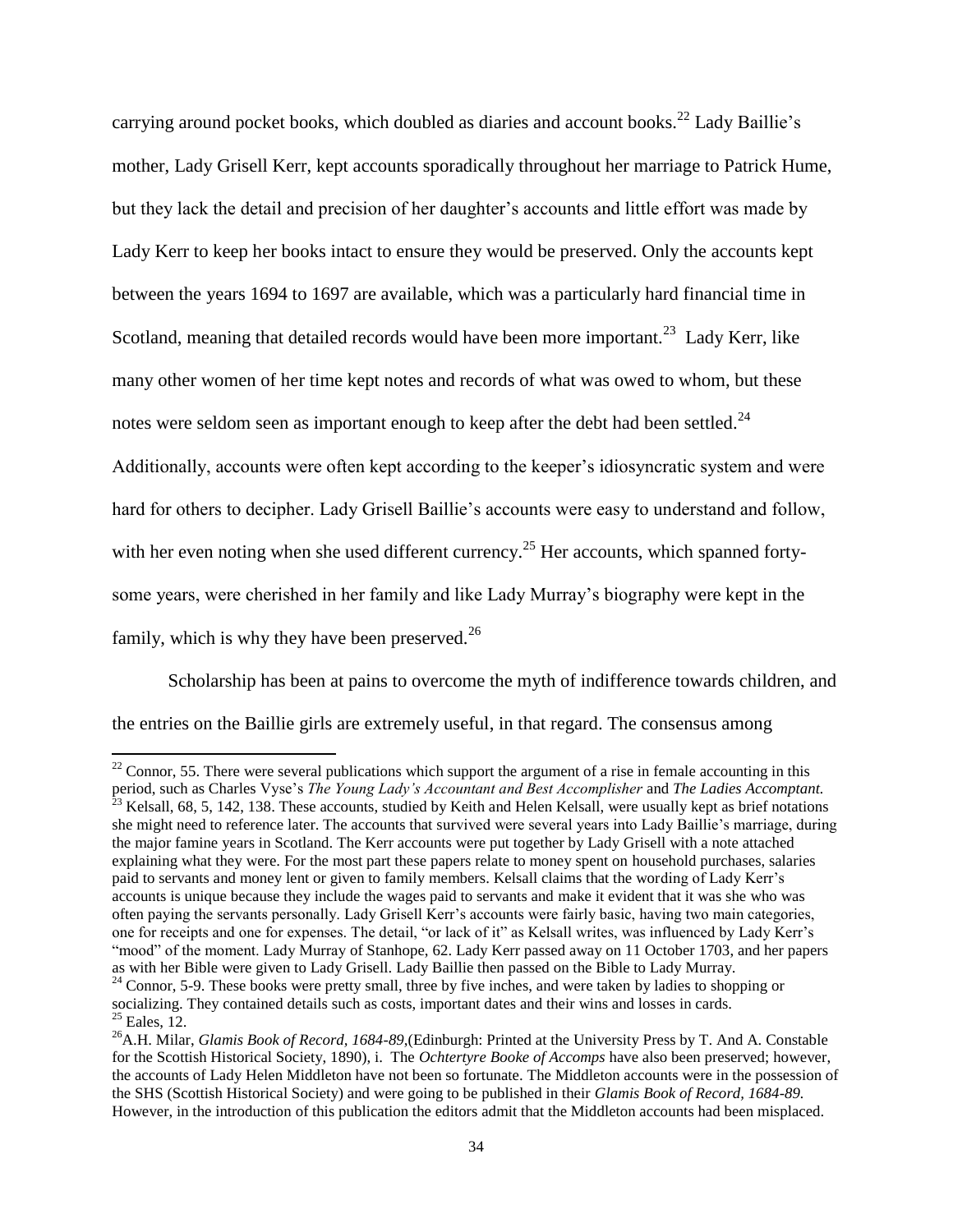historians as late as the 1970s was that children during this century were abused, ignored or simply not viewed as an integral part of the household.<sup>27</sup> Children, both boys and girls, were a crucial part of the home, although more is known about boys. How children were raised differed a great deal based on gender and class, with their social roles being taught from a young age. Women, whatever their social class, were usually raised to have an understanding that their role and lives were often dependant on other people.<sup>28</sup> For an upper-class couple, a pair of daughters was not always seen as a blessing, since most strove to produce a male heir.<sup>29</sup> How daughters were raised in a home reveals a great deal about the family dynamic.

In addition to providing valuable information about the young life of girls in the eighteenth century, the accounts also reveal how the Baillies cared for their children.<sup>30</sup>A girl's education was often seen as secondary to that of her brothers, and although schools had improved in the eighteenth century the levels of literacy varied.<sup>31</sup> Education was more accessible for the upper-class, with a governess usually being brought in to teach girls; Lady Grisell had been extensively schooled by her own father during their years in exile, when he presumably had

<sup>27</sup> Linda A. Pollock, *Forgotten Children: Parent-Child Relations from 1500-1900* (Cambridge: Cambridge University Press, 1983), viii-3, 17-32. Pollock points out that the history of children has only recently been recognized as viable historical topic, since the children of today are not the same as those from the past. Pollack attacks the indifference theory by asking how it could have been believed in society that the ill-treatment of children was seen as acceptable or beneficial to their development. Publications by Pinchbeck and Hewitt and Thompson have emphasized the formal and distant relationship between parents and children. They claim that the evidence for this indifference was "infanticide, abandonment, wet-nursing, swaddling and the sending of children away on apprenticeships".

 $28$  Lerner, 128-135.

 $29$  Crawford, 207. The reaction to a baby girl versus a boy varied; sometimes the disappointment was very evident. In a letter to her daughter, Lady Ann North wrote, "I am sorry that your cousin Foley"s lady hath a girl, a boy would have been a good pattern for you". Marshall, *The Days of Duchess Anne*, 13. When a second daughter was born to the Hamilton family in 1632 she was greeted by her family "with ill-conceived disappointment". The Marchioness knew it was her job to provide a male heir, and felt she was letting her family down.

<sup>&</sup>lt;sup>30</sup>Eales, 77. Lochhead, 251. The Baillies obviously tried to provide their children with what they themselves were denied in their childhood.

<sup>&</sup>lt;sup>31</sup> Houston, *Women in the Economy and Society of Scotland, 1500-1800*. 134-6. Lower class girls, and boys, would have had less of a chance to acquire the reading and writing skills.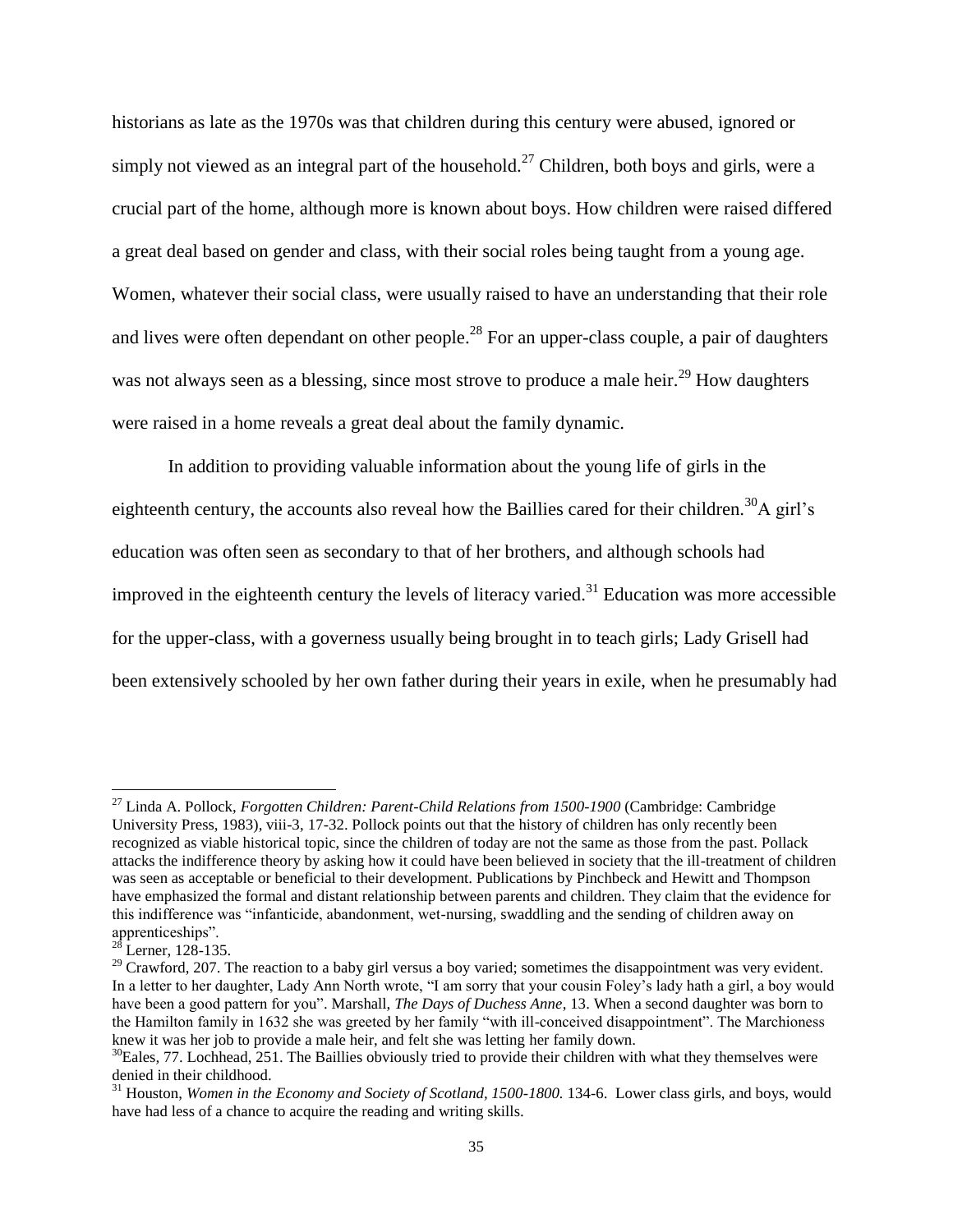the time to attend to his daughter's education.<sup>32</sup> A typical education for an elite lady was somewhat limited, and involved basic literacy and domestic skills they would need when they became wives and mothers.<sup>33</sup> The schooling of an upper class daughter was mainly focused around refining social skills and household management, to make them sought after in the marriage market.<sup>34</sup> Women were expected to bring certain skills to their marriage, in order to create "a basic unit of production, consumption, reproduction, socialization and welfare".<sup>35</sup> Grisell and Rachel Baillie"s education was considerably more varied, since their parents had little hesitation in spending the money on their lessons. A variety of teachers were brought into the Baillie house to instruct the girls on reading, writing, arithmetic, geography and French. These educators were paid well. At Mellerstain, for instance, James Massie was regularly paid ten pounds Scots for a schoolmaster"s salary, although the accounts do not indicate how often he came to the house.<sup>36</sup> This was a decent pay, much more than a clerk made in the Baillies' employment, especially considering that girls during this period usually received most of their education from their mother or governess. Nor was Massie the only teacher brought in for the girls. Twelve pounds Scots was paid to a man referred to as "Brun", or Brown, for teaching them

l

 $32$  Anderson, 565. Patrick Hume apparently taught his children Latin, French and Dutch and schooled them on reading, writing and geography. Michele Cohen, "To think, to compare, to combine, to methodise': Girls' Education in Enlightenment Britain" in *Women, Gender and Enlightenment* ed. by Sarah Knott and Barbara Taylor (New York: Palgrave MacMillan, 2005), 233. Latin was not part of, or even encouraged, for girls to learn, although it was a traditional part of boy"s education. Frater, 77-8. Marshall, 206.

<sup>33</sup> Marshall, *Virgins,* 208-210. John Feather, ``The Power of Print``, I*n Culture and Society in Britain 1600-1800*, ed. by Jeremy Black (New York, NY: Manchester University Press, 1997), 60. Pollock, *Forgotten,* 243-5.

<sup>&</sup>lt;sup>34</sup> Marshall, *The Days of Duchess Anne*, 129-148. The children of the Duke and Duchess of Hamilton provided a range of education for their children. The eldest boy provided the most variety, while the younger boys learned law. The least amount of money was spent on the girls, they were taught by a governess to read and write in an elegant hand. They were also taught singing, dancing and account management to appear as a skilled potential wife. <sup>35</sup> Houston, *Women in the Economy and Society of Scotland, 1500-1800,* 142.

<sup>36</sup> Lady Grisell Baillie, 3, 8, 11, 14. He was paid this salary on December 1695, 1 October 1701, 8 March 1702, 30 December 1702. Although the 1911 version does not have all the entries of the accounts, Massie was paid well and most likely taught the girls on a continuous basis.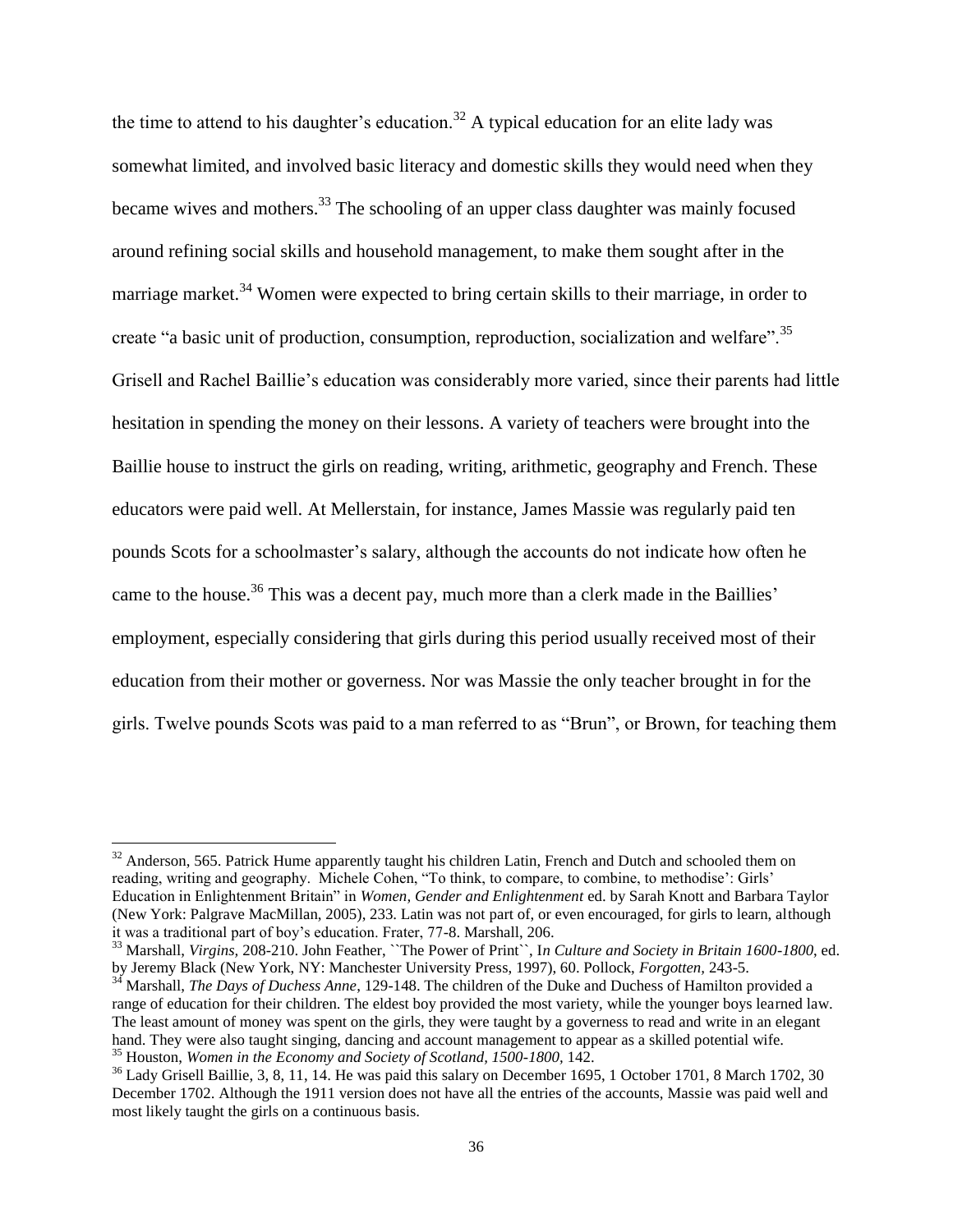arithmetic.<sup>37</sup> Additionally, there were tutors who attended to the girls when the family was travelling, so there would be no interruption in their education.<sup>38</sup> Arithmetic in particular was a skill Lady Grisell would have recognized the value of, although this subject was not usually taught to young girls. There were some teachers who shared these sentiments, "If the Ladies understood *Arithmetick* better, perhaps the keeping Family Accounts wou"d not be such a Piece of ill Breeding. The Convenience and Advantage of having the *Mistress* of the House the *Steward*, shou'd, methinks, make their Learning the four first great Rules of Arithmetick be thought more necessary than it is at present".<sup>39</sup> Despite some teachers feeling this way, education for girls remained scarce throughout Europe, which some historians have attributed to reinforcing women's subservient position to men.<sup>40</sup>

The Baillie girls were also given the more traditional education of elite young women. This included singing and dancing lessons, which Lady Grisell herself had always enjoyed.<sup>41</sup> This training was an asset for a young woman, preparing for marriage, and in some households probably took precedence over other aspects of the girl's education.<sup>42</sup> In Scotland during the eighteenth century dance lessons especially were in vogue for the middle and upper classes.<sup>43</sup>

 $37$  Lady Grisell Baillie, 10-14. Miss Menzies, their governess, made more money than the girls teachers and she lived with the Baillies.

<sup>&</sup>lt;sup>38</sup> Scott-Moncrieff, xlvii. Lady Grisell Baillie, 415. For instance, when the family was in London the girls had French and music lessons. Lessons for the girls from the female school teacher cost 10s sterling, this was much lower than the male teacher who was paid £1 1s 6d sterling.

<sup>39</sup> Charles Vyse, *The Lady's Accomptant and Best Accomplisher (In Three Parts)* (London: Robinson and Roberts, 1771), 137-142. Charles Vyse wrote several works for tutors in this period on teaching mathematics, describing himself in the introduction of this book as "Teacher of the Mathematics". His books contained the basics of adding, subtracting, multiplication and division. It also contained material for navigating through the economic system, such as measurements; for example, how many gallons equaled a hogs head.

<sup>40</sup> Houston, *Women in the Economy and Society of Scotland, 1500-1800.* 136.

<sup>&</sup>lt;sup>41</sup> Anderson, 567. Scott-Moncrieff, 52, 73. Lady Baillie had hired a dancing and cooking teacher for herself during the first year of her marriage. Lady Baillie had written many of her own songs; Anderson said this showed "in addition to her other good qualities, she was characterised by a buoyant animation of spirit, combined with a guilelessness of soul which gave a great charm to her character, and made her universally beloved".

 $^{42}$  Helen Dingwall, 226. Scott-Moncrieff, xliii, xlviii. The entire Baillie family had a passion for music, taking time to copy music scores whenever they travelled abroad.

<sup>43</sup> Houston, *Social Change in the Age of Enlightenment.* 220-1.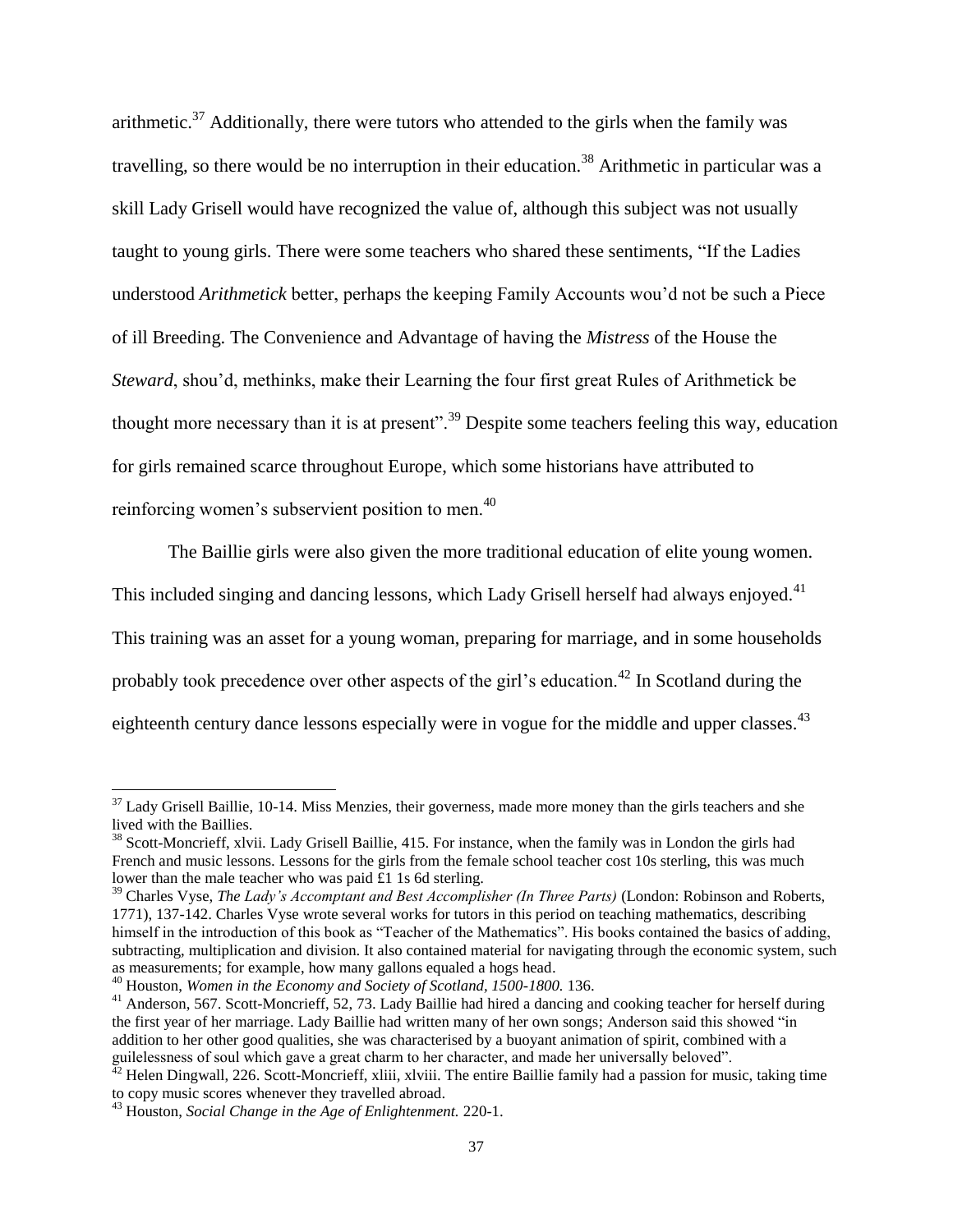Playing a musical instrument was a traditional talent elite women were expected to possess, with most of these families owning at least one instrument.<sup>44</sup> Grisie was taught the virginal, viol and harp while Rachel was taught the virginal and flute. In addition to the girls' lessons, the accounts also show the purchases for an extensive selection of musical instruments. The instruments bought by the family were evidently used regularly since the accounts show monthly charges for their tuning.<sup>45</sup> Music was something that the eldest daughter continued to pursue passionately throughout her life and she was said by her contemporaries to have a beautiful singing voice.  $46$ Both of the girls had singing lessons, usually costing the family seven pounds a month.<sup>47</sup> The accounts also show a charge of £14 4 s Scots in 1701 "For Grisies dancing a mounth with the Franch man", and in 1702 there was £8 14s "To Rachys dancing master".<sup>48</sup> In fact looking specifically at the "sundries" for 1702, which totalled £1148 17s 6d, the amount spent on music, singing, dancing lessons and music books was £134 10s 1d, or 12 percent of sundries.<sup>49</sup> As a young woman coping with her father"s exile, Lady Grisell and her mother had scarcely more than this to live on for a year.<sup>50</sup>

The administrative side of setting up and managing an upper class household could be a daunting task for a new wife during this period.<sup>51</sup> Fortunately, Lady Grisell had the advantage of

<sup>44</sup> Marshall, *The Days of Duchess Anne*, 46-7. Both the Duchess daughters and sons were taught to play musical instruments. Annik Pardailhe-Galabrun, *The Birth of Intimacy: Privacy and Domestic Life in Early Modern Paris*  (Cambridge: Polity Press, 1991), 193. The elite were not the only ones to own musical instruments; merchants were also known to have bought musical instruments.

<sup>&</sup>lt;sup>45</sup> Dingwall, 227. Lady Grisell Baillie, 420. The cost of tuning the instruments was usually around 4s 10d sterling. <sup>46</sup>Scott-Moncrieff, xlviii. Lady Murray was known in Britain for singing songs about Scotland.

<sup>47</sup> Dingwall, 226.

<sup>&</sup>lt;sup>48</sup>Lady Grisell Baillie, 7, 12. This French man was probably Louis de France, a well known dancing instructor or Mr Dunbar a French dancing instructor previously employed by the Baillie"s.

 $49$  Most of the early account entries are in Scots; I have changed them into sterling only when comparing the Scots to sterling and the pound difference was 12:1.

<sup>50</sup> Lady Grisell Baillie, 10-14. Anderson, 561-2.

 $<sup>51</sup>$ Anderson, 561-2. Lady Grisell had taken over all of the management duties for her parents' estate when she was</sup> eighteen, after her father had been exiled. Managing her parents" household involved taking care of her many siblings and travelling with her mother to London to petition for a salary from the Humes" estates after her father escaped to Holland. Lady Grisell and her mother were only able to get one hundred and fifty pounds a year, which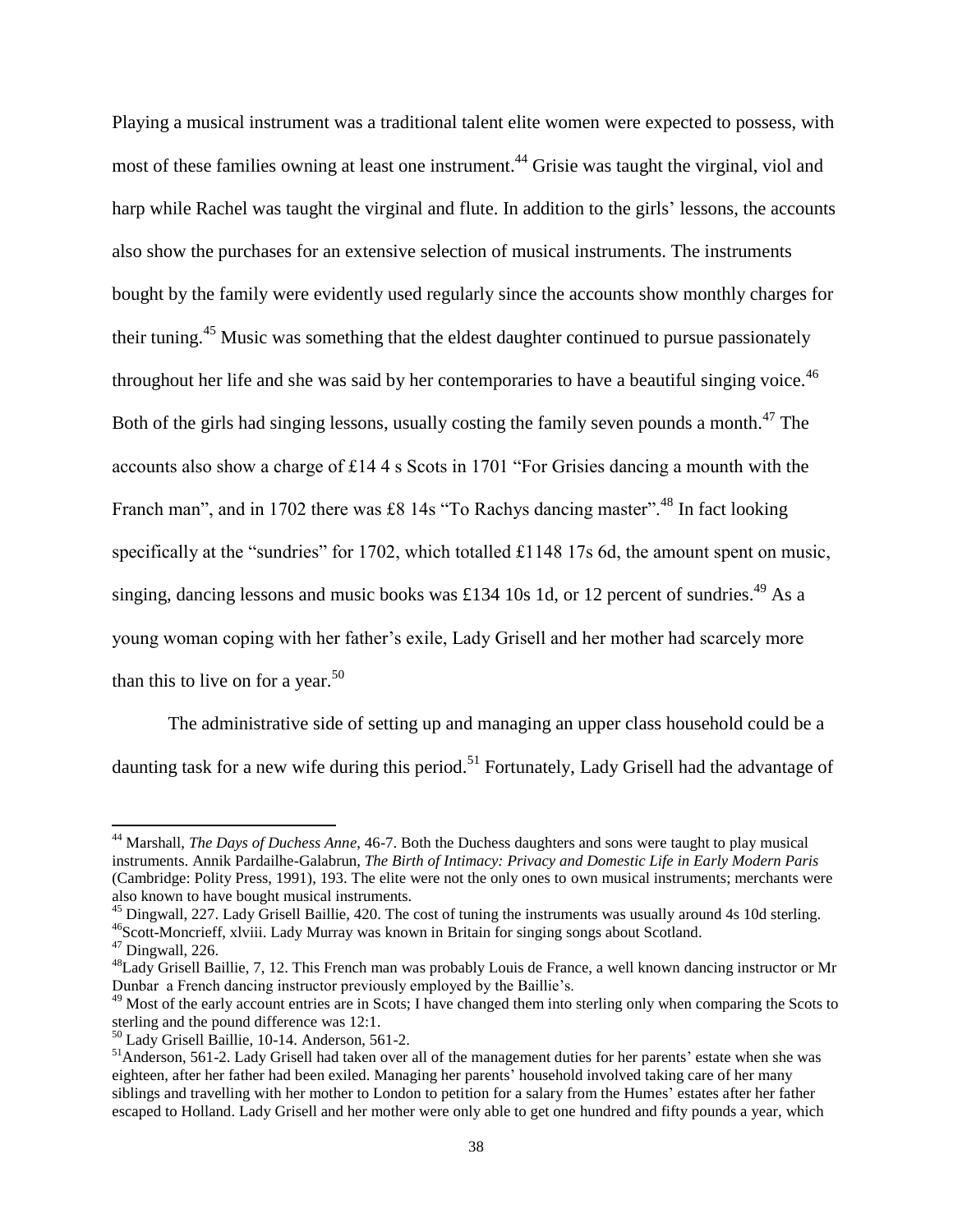prior experience when it came to the management of estates and servants. In her youth she had helped manage her parents' estates, and after her marriage she routinely travelled to help her father with his estates while he was ill. She also managed the estates of her brother, Lord Alexander Polwarth, when he was away.<sup>52</sup> This experience helped prepare her for her own marriage and for overseeing her own estates. Lady Grisell"s hard work was noted by her family, with Lady Murray later commenting in the biography that her mother had worked from the early hours of the morning until late at night; "until her eighty-first year, she rose the earliest of her family, and managed that most difficult of their affairs".<sup>53</sup>

A large part of estate management involved watching over a household full of servants. Upper class households mostly hired young females when male servants were hired it was usually as a personal footman.<sup>54</sup> The number of employees at an estate depended on the family's wealth and social status, which helps better define the Baillie family"s social status. In England, middle-class families usually only employed three or four servants at a time while gentry had seven or eight employed at any one time. Additional help was employed on the higher end of the social spectrum; for example the Duke of Bedford had forty servants in 1753.<sup>55</sup> Early in the Baillies' marriage they only had four servants; later however, the family had on average seventeen servants while living at Mellerstain after 1707 and about seven while they lived in

they were able to live off, but not in the life they were accustomed to in Scotland. They had no servants while in Holland, only one girl who helped wash the dishes. And although it was a hard life in exile, Lady Grisell supposedly never spoke negatively of their time in Holland. Vickery, 134. Gottlieb, 9. Patricia Crawford and Laura Gowing, *Women's Worlds in Seventeenth-Century England* (New York: Routledge, 2000), 71. As mentioned in chapter one, the Baillies" had a high turnover of servants in their household.

 $52$  Anderson, 577. Lady Murray of Stanhope, 75. Polwarth routinely travelled to Copenhagen and Cambray, and when he did so she would take over the management of his estates. When her father was ill, Lady Baillie was married she spent two months with him at Kimmingham taking care of his affairs. <sup>53</sup> Tytler, 2, 11.

<sup>&</sup>lt;sup>54</sup> Gordon DesBrisay and Elizabeth Ewan with H.Lesley Diack, 56-7. In Aberdeen, the domestic working force was predominately female.

<sup>&</sup>lt;sup>35</sup> Hill, 129.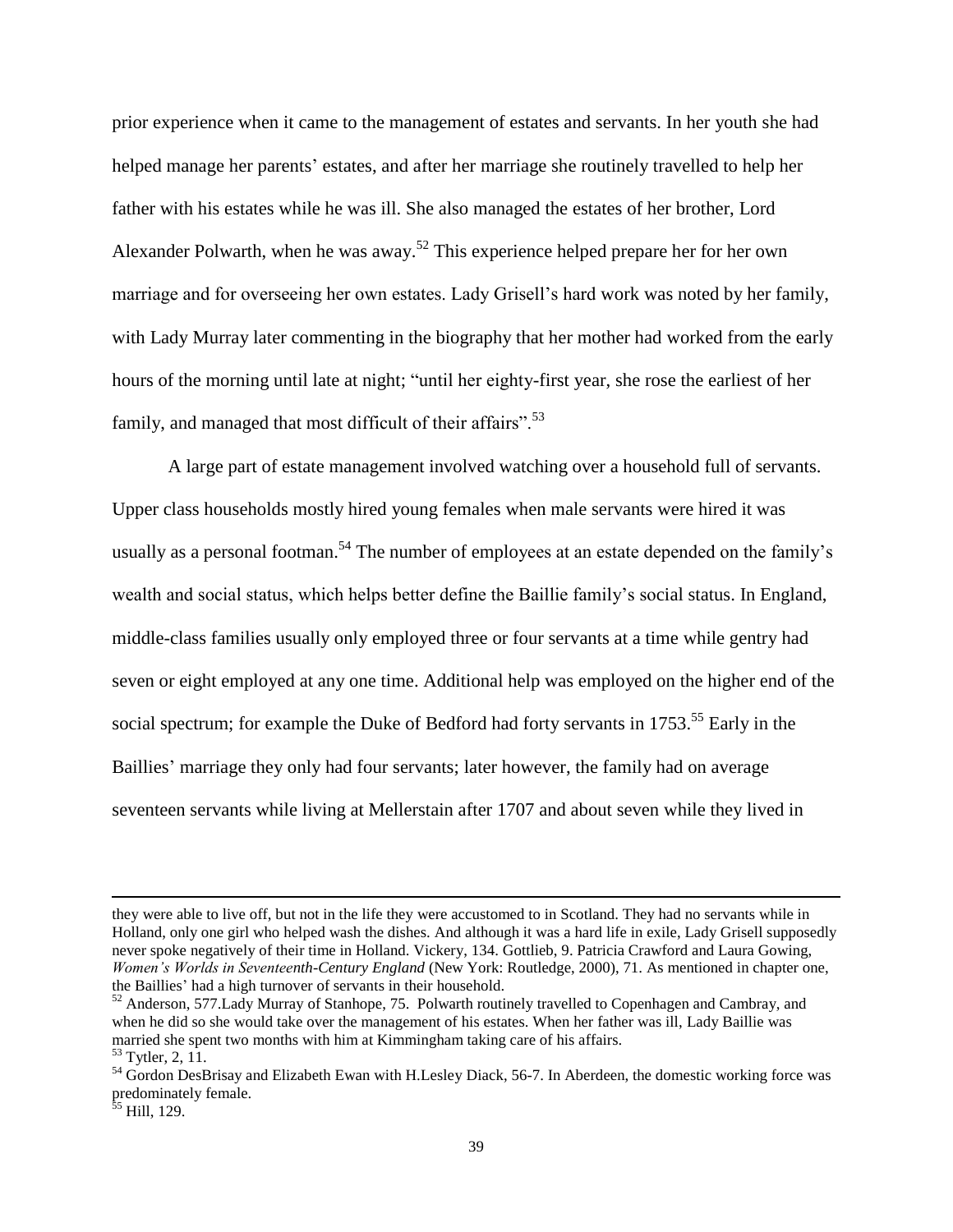London after 1715<sup>56</sup> Servants could become an integral part of a household, and might remain with one family for their lifetime.<sup>57</sup> A family might go through a series of hiring and firing in order to find a servant that could remain in the household, most of the Baillie"s servants left after a month.<sup>58</sup> The few reliable servants the Baillies had were the girls' governess, Miss Menzies, and coachman Tam Youll.<sup>59</sup>

The higher a family's social class, the higher the quality of possessions they would have. This would require having servants who would care for these items and not be likely to break or steal them.<sup>60</sup> Contracts with servants can be seen as indicative of the type of control a family had in their household. Lady Grisell Baillie"s instructions to the butler and housekeeper were gathered together by Lady Murray and included in the appendix of Scott-Moncrieff's volume.<sup>61</sup> The agreements with the staff covered what the Baillies provided in terms of room and board, including which servants were given what food at meals, and how much their pay would be docked for bad behaviour or charged for items and services or clothing that went beyond their employment agreement. For instance, the account books note on 8 April 1710 that £1 10 sterling was spent on a riding coat for one of the grooms, but two pounds sterling was taken off George Dods' wages on 25 March 1709 for a velvet cap that he "spoilt".<sup>62</sup> To control the threat of

 $56$  Scott-Moncrieff, liv. When the family was living at the Mellerstain estates their employees included: housekeepers, gentlewomen, a laundry maid, a housemaid, a cook, an undercook, a kitchen maid, a butler, a gardener, a couch man, a footman and a groom. This staff would be limited when they travelled to London or on the continent.

<sup>57</sup> Pardailhe-Galabrun, 37-8.

<sup>58</sup> Marshall, *The Days of Duchess Anne,* 62.

<sup>&</sup>lt;sup>59</sup> Pardailhe-Galabrun, 38-9. Although Tom Youll remained loyal to the family, he also had some issues with alcohol; there are several notations in the accounts for docking Youll"s salary for drunk and disorderly behavior. Although this was obviously against what the Baillies" wanted in their household, Youll was not fired for his behavior. There are also several positive entries for him; on 2 July 1707, £3 14s 6d Scots was given for Youll's wedding.

<sup>60</sup> Patricia Crawford and Laura Gowing, 71-2.

 $<sup>61</sup>$  Lady Grisell Baillie, 273. These were under the heading, "Memordums and Derections to Servants and ruels layd</sup> down by my Mother both fer their diet and work. Copyd and colected together 1752, made by her Decr. 1743, and the derections given to the severl Servants".

<sup>62</sup> Dingwall, 137. Lady Grisell Baillie, 143. Scott-Moncrieff, liii.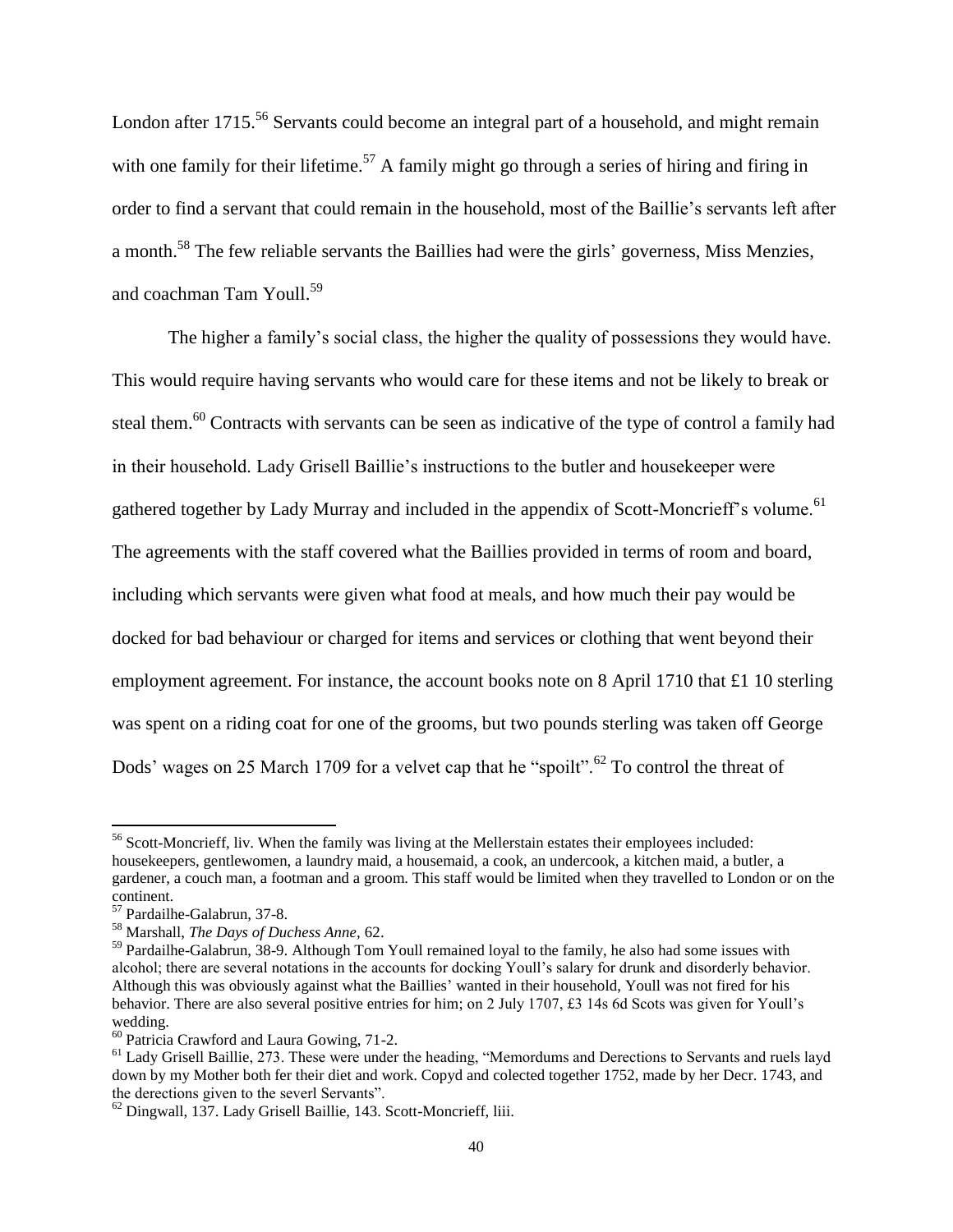thievery employees would also be fined for items that were broken and not immediately reported, most likely to encourage honesty.<sup>63</sup> The Baillies apparently paid their servants average wages, although Lady Grisell has been criticized for what she provided her servants in terms of  $food.<sup>64</sup>$ 

Perhaps the most important employee the Baillies hired was Miss May Menzies, the Baillie girls' governess.<sup>65</sup> Miss Menzies was hired to care for and help educate the girls, but became an invaluable confidant to Grisell and Rachel, both when they were children and as adults. In the biography Lady Murray described her affection for Miss Menzies, who became more than a governess. She remained with the Baillie family for forty-five years, joining them in 1705 and appearing in the accounts as late as 1749.<sup>66</sup> Although her initial role involved providing the girls daily itineraries, she would become the employee whom Lady Grisell relied on the most. In her "Derections for the House Keeper" dated 1743, the household staff was instructed that "if diffident or ignorant of any thing, ask derections for me or Miss Menzies".  $67$  Miss Menzies remained with the family long after the Baillie girls were grown, and would go on to care for Rachel's children.<sup>68</sup> She was rewarded well financially for her devotion to the Baillie family with a salary of a hundred pounds Scots, or £8 6d sterling.<sup>69</sup> This was a significant wage, more than any other employee in the Baillie household, where earnings might range from one to

l

<sup>63</sup> Lady Grisell Baillie, lii.

<sup>64</sup> Marshall, *The Days of Duchess Anne,* 74. In comparison to Miss Menzies the professional servants in the Hamilton household were mostly male and made up to £120 Scots a year.

<sup>65</sup> Marshall, *The Days of Duchess Anne,* 134-8. For upper-class sons, a governor was often hired for them for their younger years while not all elite families provided a governess for their daughters.

<sup>&</sup>lt;sup>66</sup> Lady Grisell Baillie, 130. Miss Menzies is mostly referred to as May Menzies but there are also entries of her as Mary Menzies. Lady Murray of Stanhope, 66. Miss Menzies was the daughter of Mr Menzies of Raws, whom Lady Murray refers to as a "writer to the signet". In the biography, Lady Murray describes how much she loved Miss Menzies and how as an adult she confided in her when her marriage was dissolving. Gottlieb, 41-2. The closeness the family felt towards Miss Menzies was not unusual, since strong bonds often formed between the employer and the employee.

<sup>67</sup> Lady Grisell Baillie, 279-280.

<sup>68</sup> Lady Murray of Stanhope, 67.

 $^{69}$  Lady Grisell Baillie, 130. The original sum was two hundred pounds Scots, but I have changed it to sterling. On 18 June 1707 she was paid this sum "For her 2 years wages".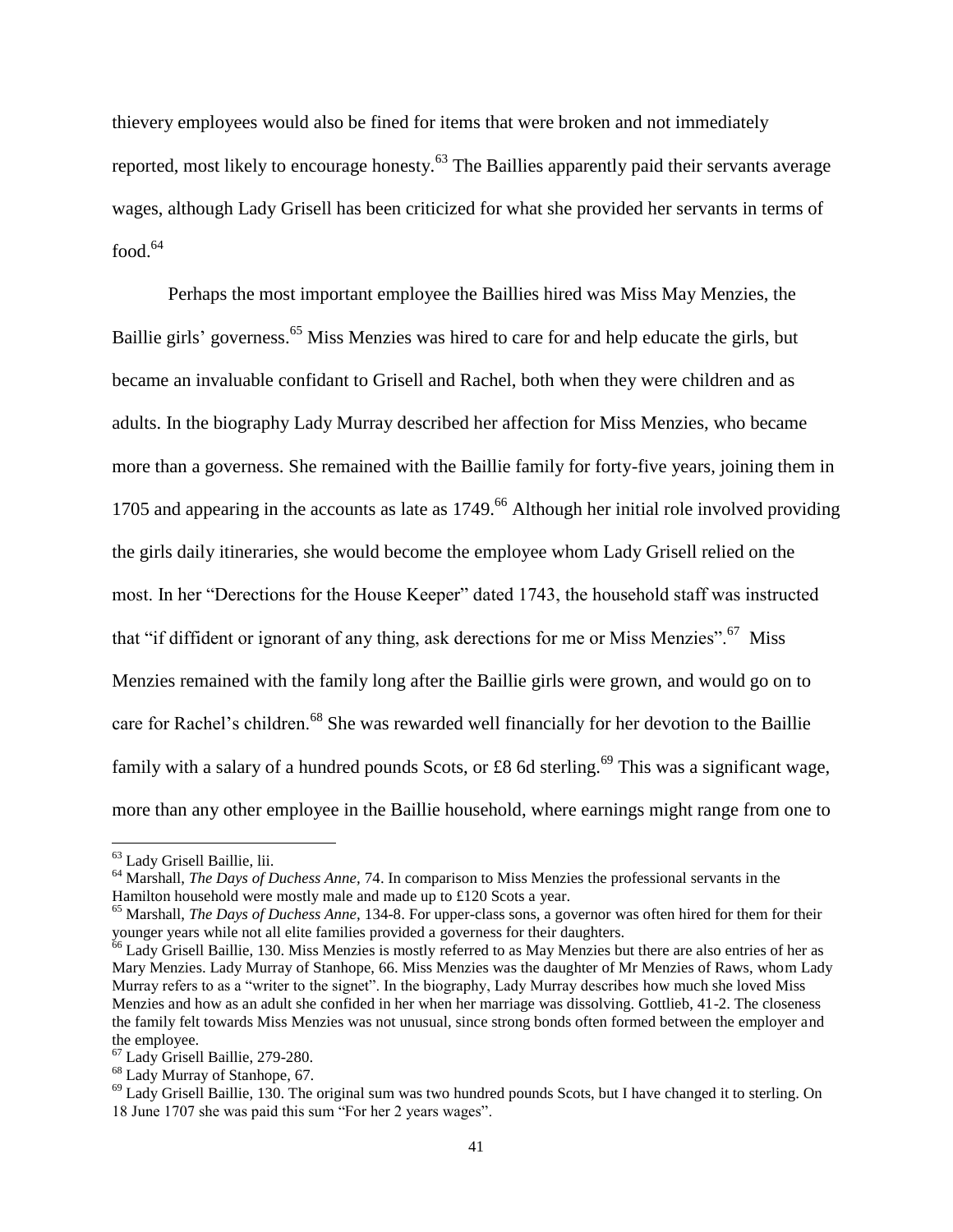five pounds sterling a year.<sup>70</sup> Miss Menzies seems to have made about five times more than other senior servants in the household. Her salary was comparable to those of top servants in other elite households; for instance, the personal servants, mostly male, in Duke of Hamilton"s household made £120 Scots a year.<sup>71</sup> In addition to her basic pay, she also received bonuses which were relied on by most servants in this period to raise their average earnings. There were various entries in the accounts for presents to Miss Menzies, ranging from one shilling to just over a few pounds sterling. For instance, eight pounds Scots was spent on a new gown and coat for Miss Menzies to wear to Lady Murray's wedding.<sup>72</sup> There are several entries for clothing for Miss Menzies, although it is not indicated whether these were part of her contracted clothing or bonuses. It is probable that the contract with Miss Menzies was a loose, although permanent, one, since the items purchased for her are listed with the family"s expenses and not with the servants.<sup>73</sup>

Miss Menzies made a good wage, with many bonuses. For lesser servants these bonuses were smaller, and were known tellingly as "drink money".<sup>74</sup> These small tips could add up for the staff if they worked in a house that entertained a lot of visitors, since guests often tipped for any services they provided.<sup>75</sup> One entry in Lady Grisell's accounts on March 1697 was £2 10s Scots "To my fathers couchman in drinkmony".<sup>76</sup> Another similar entry shows up in the accounts for 24 June 1715, when the family was in London; £1 7s 6d sterling (£12 84s 72d Scots) was

<sup>70</sup> Bridget Hill, *Servants: English Domestics in the Eighteenth-Century* (Oxford: Oxford University Press, 1996), 74-

<sup>8.</sup> Lady Grisell Baillie, 133. In contrast, the Baillie"s cook Margaret Brown earned £2 10s sterling in 1709.

<sup>71</sup> Marshall, *The Days of Duchess Anne,* 74.

 $^{72}$  Lady Grisell Baillie, 34, 210, 25. These included "sundry" items, such as new gloves. It was likely that Miss Menzies wore handed down clothes, but there are several notations for item purchased for Miss Menzies, or money given to her to purchase goods. Scott-Moncrieff, xlvi. These bonuses were usually clothing, especially dresses. <sup>73</sup> Lady Grisell Baillie, 35, 210, 14. There is an entry on May 1707 for money (£1 16s) to buy gloves for Miss May

Menzies. May Menzie's expenses are usually listed with the family's sundries entries.

<sup>&</sup>lt;sup>74</sup> Lady Grisell Baillie, 81. The 1911 edition only has a few instances of the "drink money" bonuses, but it was not always recorded whom they were given to.

<sup>75</sup> Kelsall, 156-7.

<sup>76</sup> Lady Grisell Baillie, 260.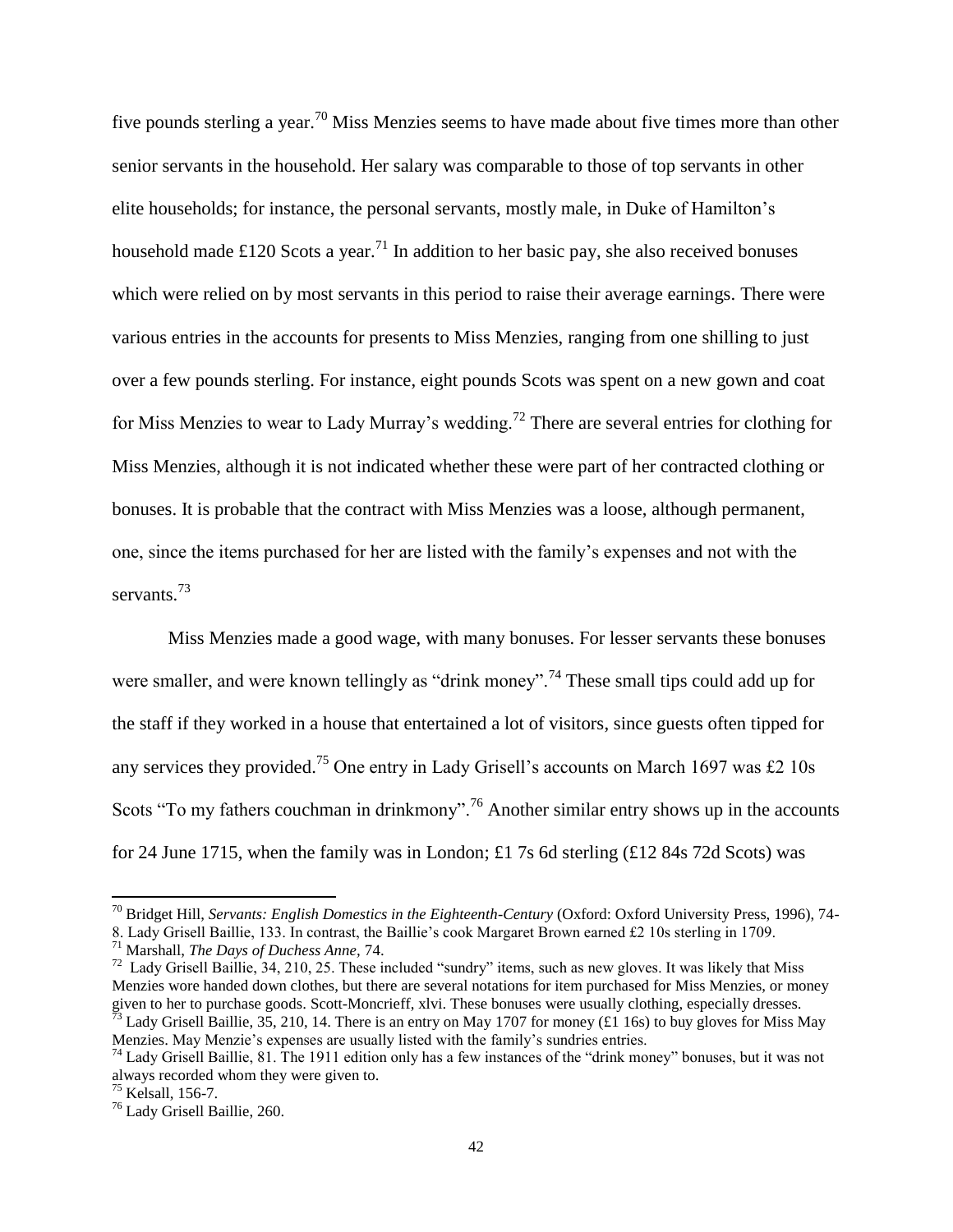paid out "For drinkmoney at Twettenham to all the servants".<sup>77</sup> Similar entries can be found in Lady Kerr's accounts; there is one "drink money" notation for eight of the family's servants from 12 May to 5 June  $1697<sup>78</sup>$  In the account books of Sir John Foulis, there are multiple drink money entries given to his own servants and to servants in houses he visited. One of these notations in 1672 was of 12s Scots for "drinkmoney to my man for making my cloak and a  $\text{hed}^{3,79}$ 

The upper classes were also expected to share their good fortune in the form of charity. Entries for charity in the early years of the Baillies" marriage are significant because these were hard economic years in Scotland. During the last decade of the seventeenth-century, Scotland experienced multiple horrible harvests from bad growing seasons and harsh winters that devastated the agricultural economy and the rural population.<sup>80</sup> Edinburgh, which the Baillies lived close to, was one of the centres for poor relief that people were forced to migrate to during the worst years of the famine 1696 and 1699.<sup>81</sup> Most of this poor relief was expected to come from the Kirk, but people also relied on begging. This was tightly regulated, with those deserving

 $^{77}$  Lady Grisell Baillie, 35, 13-14. There are two other entries of this in the 1702 sundries account, but there is not any indication given as to who they were paid to.

 $^{78}$  Kelsall,154. Kelsall describes these sums as having been written on a scrap of paper by Lady Kerr when she was dividing the gross sum among eight servants. However, the exact sum is not given by Kelsall.

<sup>79</sup> Sir John Foulis, *The Account Book of Sir John Foulis of Ravelston 1671-1707* (Edinburgh: Printed at the University Press by T. And A. Constable for the Scottish history society, 1894), 3. There were multiple entries of drink money, usually only a few pounds Scots. Marshall, *The Days of Duchess Anne,* 75. Marshall noted that in the Duke of Hamilton"s household, all of the drink money was paid in cash, but also that the "outside" servants might also be paid in food.

<sup>80</sup> R.A. Houston and I.D. Whyte, "Introduction: Scottish Society in Perspective" in *Scottish Society 1500-1800* ed. By R.A. Houston and I.D. Whyte (Cambridge: Cambridge University Press, 1989), 8. R.A. Houston, *The Population History Of Britain and Ireland 1500-1750* (London: MacMillan Education Ltd., 1992), 48-9. The famine increased the mortality rate in Scotland; Houston estimates that in Aberdeenshire almost a fifth of the population was wiped out. Different portions of Scotland were affected at different times; the north-east was hit hardest first, then the south-east nearer to the end of the decade. Kelsall, 99. These bad harvest years and subsequent famine have been called by some "King William"s Ill Years".

<sup>&</sup>lt;sup>81</sup> R.A. Houston and I.D. Whyte, "Introduction: Scottish Society in Perspective", 13. The population in Scotland was one million, with a fifth of them reduced to subsistence living. R.A. Houston, *The Population History Of Britain and Ireland,* 70-1. The poor had a much better chance of receiving aid in urban rather than rural areas. Smoutt and Gibson, 170. The worst years of the famine were 1696 and 1699.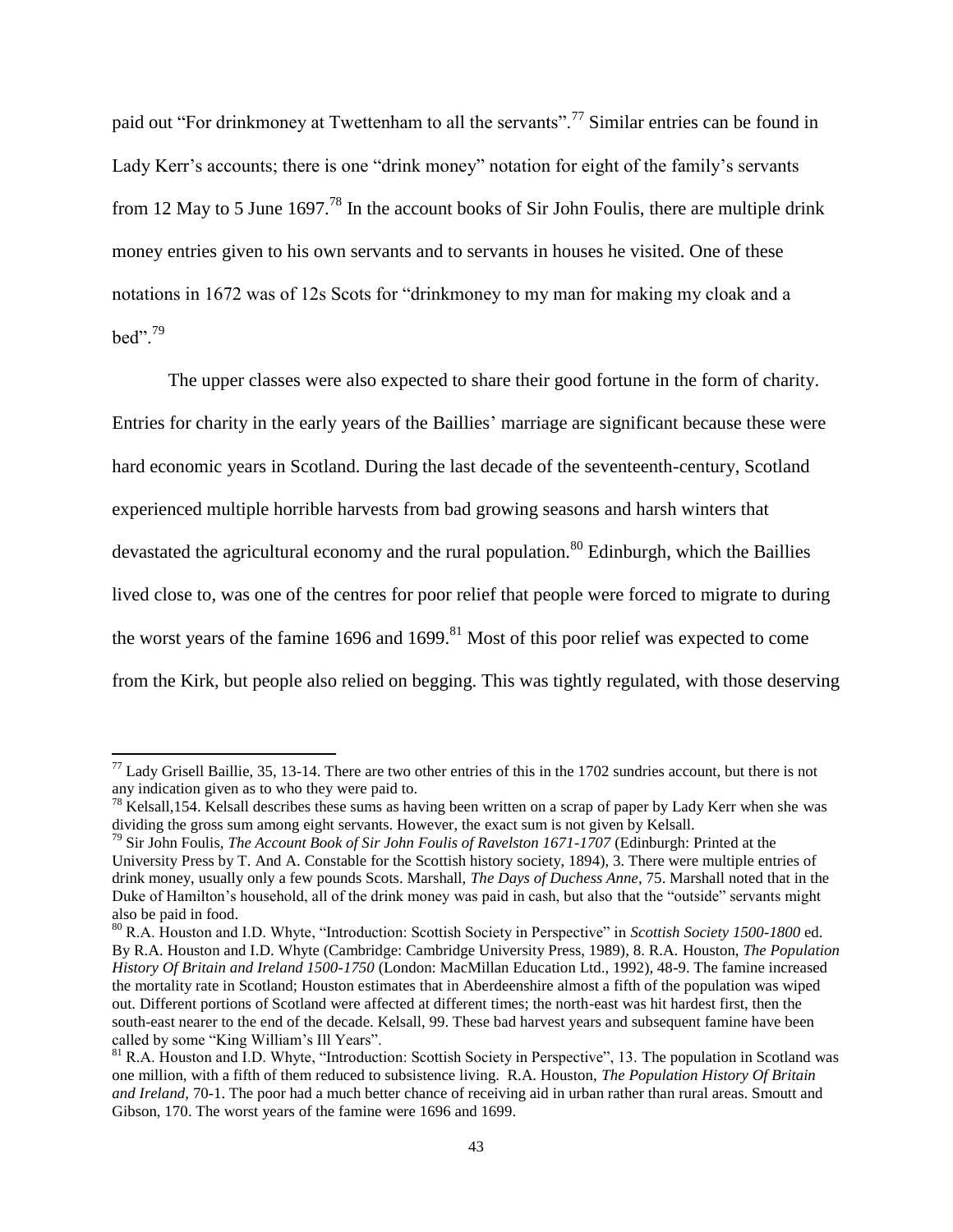given medallions or tokens that were made up every year for them.<sup>82</sup> The poor were expected to procure their own charity from the elite, which often involved them begging extra from the better-off neighbours they often relied on during these periods.<sup>83</sup> The Baillie account books have not yet been explored to understand more about this period in Scotland but they can offer some interesting insights. Looking specifically at the entries surrounding the year 1696 gives an indication of how much the Baillies donated to charity during these famine years. These years provide the most charitable donations, and looking at the years before and after 1696 suggests that the Baillies donated approximately four pounds Scots per month especially to "the poor".<sup>84</sup> These donations do not include their habitual sums paid to their church, which they also gave to regularly.<sup>85</sup> Other entries might simply list 14s 6d Scots "To the women in the Tolbooth", on 20 April 1696 which appears to be a charitable donation.<sup>86</sup> Although the year 1696 was a difficult year personally for the Baillies, with the death of their son, the young couple were able to give over forty pounds total to the poor at various times throughout the year. This amount was significant for the Baillies as they had not yet accumulated a great deal of wealth and were

l

<sup>83</sup> R.A. Houston and I.D. Whyte, "Introduction: Scottish Society in Perspective", 25. In some ways elite families were relied on during these crises because they were believed to be wiser. A footman named John MacDonald wrote that "Gentleman know the world better then we". James Colville, "Introduction" in *Ochtertyre House Booke of Accomps"* ed. By James Colville (Edinburgh: University Press by T. And A. Constable for the Scottish Historical Society, 1907), xxvi-xxvii. The upper-class were not always willing to give charity, the Ochtertyre accounts only have a few entries regarding the poor, and they were small sums, "for the poor, 2d." sterling. Amussen, 157-8.

<sup>82</sup> Gordon DesBrisay and Elizabeth Ewan with H. Lesley Diack, "Life in Two Towns"*,* 60. These tokens often meant the people could beg, and some people might voluntarily give them food or money.

<sup>84</sup> Rosalind Mitchison, "Permissive poor laws: the Irish and Scottish systems considered together"*,* in *Conflict, Identity and Economic Development: Ireland and Scotland 1600-1939*, ed. by S.J. Connolly, R.A. Houston and R.J. Morris (Preson: Carnegie Pub., 1995), 161. Scotland was regulated by poor laws; this was not unique to Scotland since they also existed in Ireland and England. Karen Cullen, "The Famine of the 1690's and Its Aftermath: Survival and Recovery of the Family" in *Finding the Family in Medieval and Early Modern Scotland*, ed. by Elizabeth Ewan and Janay Nugent (Burlington, VT:Ashgate, 2008), 150-2. During 1696 many families were surviving off of fish, not being able to afford staple foods such as bread.

<sup>&</sup>lt;sup>85</sup> Lady Grisell Baillie, 4-6. The Baillies gave money to the church to first rent a loft for £18 Scots from 1700-1701 and then to build a loft. Gordon DesBrisay and Elizabeth Ewan with H. Lesley Diack, 45. Where a person sat in the church was important and regulated. In churches in Aberdeen there was a "keeper of the pew" who ensured people sat where they were supposed to. Houston, *Social Change in the Age of Enlightenment*, 240-1. Houston points out that this seating was not solely for social reasons, but a way for the church to collect additional fees.

<sup>&</sup>lt;sup>86</sup> Lady Grisell Baillie, 259. This was probably to a prisoner or a woman who worked in the tollbooth.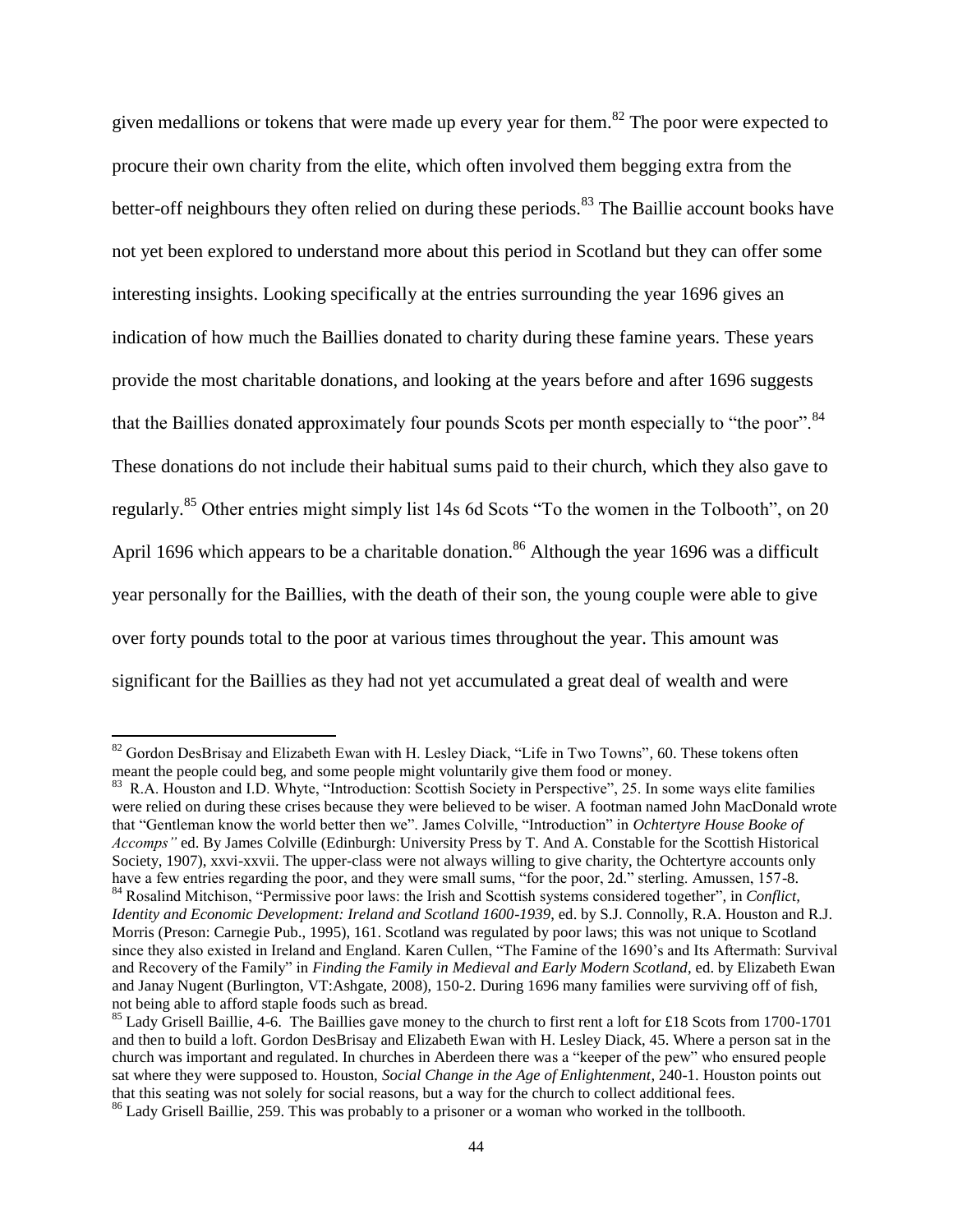probably suffering their own hardships from the famine. This may not have been the full amount they donated to the church, just all the entries that were included in the 1911 edition. Other church related costs included money for their "loft", money to the church"s poor fund, and donated money to charity under their daughters' names until their marriages.<sup>87</sup> Lady Murray wrote of her father that, "He could never resist an object of charity".<sup>88</sup> She was not simply referring to her father as giving formal donations, but informal charity and personal help to people. In comparison, in 1718 in London the family paid £2 27s 12d sterling for the poor.<sup>89</sup> This was less than the family paid in Scotland previously because this was not a famine year.

The period of the famine in late seventeenth-century Scotland made food purchases difficult and restricted for all classes. The cost of food for the Bailles" household listed in the edition of the accounts creates difficulties when trying to examine the period of famine. Scott-Moncrieff combined the food purchases in the accounts with basic household goods from the period from 1683 to 1718. He did this to create a comparison between the overall costs of food for the Baillies to what this amount would be during his own time period. In doing this Scott-Moncrieff eliminated the opportunity to examine the expense of goods during the famine years.<sup>90</sup> The few entries regarding food that were included in the 1911 edition are all from years after 1702, after the famine. These entries were included under Lady Grisell"s "Housekeeping" category, and do provide some interesting trends regarding price differences in Scotland and England.<sup>91</sup> Historian Rose Bradley who studied the Baillie accounts in 1912 for their London versus Scotland entries, noted that, comparing the costs of the two countries reveals that two

 $87$  Lady Grisell Baillie, 364, 83. The Baillies did not just give money to the parish they belonged to, they also gave money to churches they visited while travelling across the continent. When the family settled into their estates at Mellerstain they had a very good relationship with their church, with George even becoming a representative elder. <sup>88</sup> Lady Murray of Stanhope, 4.

<sup>89</sup> Lady Grisell Baillie, 45-8.

 $90$  Scott-Moncrieff, 411-3.

<sup>&</sup>lt;sup>91</sup> Kelsall, 100. The famine appears to have ended by 1699, when Scotland was able to produce a bumper harvest.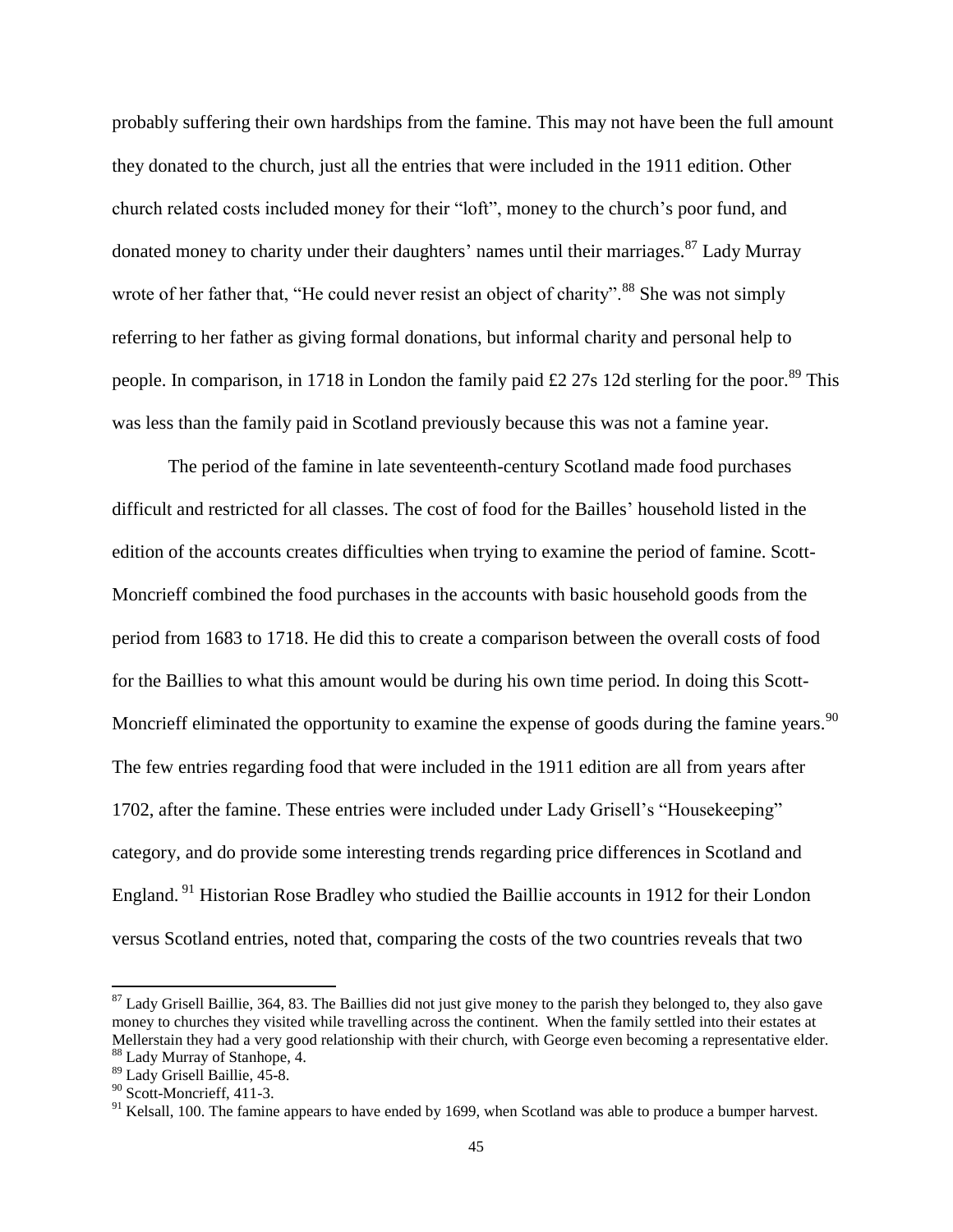hundred years ago it was not possible, nor was it permitted, for "ladies and gentlemen to live economically at all". This remark by Bradley was not necessarily fair since the accounts reveal that while the family was in London they purchased many of their goods as efficiently as possible. Merchandise such as "barley, starch, washing blue, butter, shelled peas, indigo" were purchased in Scotland and shipped to England because it was actually cheaper than simply buying them in London. $92$ 

The Baillies were an upper class household and there are certain expenses that represented their status, these included clothing, home and food. The upper classes were looked up to by others, because in many ways they controlled the market place, determining what was in vogue and popular at the time.<sup>93</sup> Scott-Moncrieff was correct when he said the accounts were demonstrative of the change in Scotland"s currency from Scots to sterling; what he did not attempt to exhibit with the accounts was the role women had in the market as consumers.<sup>94</sup> George Baillie was a Member of Parliament for the new party, so these were status symbols his family desired to have, not least to enhance careers and marriage prospects for their children.<sup>95</sup>

 $92$  Scott-Moncrieff, lix. Bradley, 247. Bradley also comments that "Good housewife though she was, Lady Grisell did not do all her own baking in London". Referring most likely to the servants buying ready made goods rather than baking. Lady Baillie is noted as having ink and book blackener made on the estate. Bradley may have acknowledged the excellent account skills, but she does so in a way that does not appreciate the value of the accounts or accounting in general by women.

<sup>&</sup>lt;sup>93</sup> Houston, 229. Weatherill, 60-1. Consumerism rose in eighteenth-century Scotland, with Edinburgh having an advanced consumer culture. Women"s involvement in the economy was most evident in their managing the household finances and being the biggest influence in the buying market.

<sup>&</sup>lt;sup>94</sup> Connor, 29. Scott-Moncrieff took an interest in this period because the Scots currency had been declining throughout the century and physical money was in short supply forcing people to rely on credit. This made accounting all the more necessary. Coutts, 176-7. Coutts makes the point that although women had no legal persona they could at least pledge their husband"s credit. For more information on women in the economy look at Gordon DesBrisay and Karen Sander-Thompson, "Crediting Wives: Married Women and Debt Litigation in the Seventeeth-Century" in *Finding the Family in Medieval and Early Modern Scotland,* ed. Elizabeth Ewan and Janay Nugent (Burlington, VT: Ashgate, 2008), 85-6. Women were almost certainly involved in debt litigation in other countries, but not always named in the records. For Scotland, women appear in one-third of debt litigation.

<sup>&</sup>lt;sup>95</sup>Murison, "Baillie, George". George Baillie had originally been aligned with Secretary Johnson's party in his early political career but switched to the country party and then later the new party. Lochead, 36.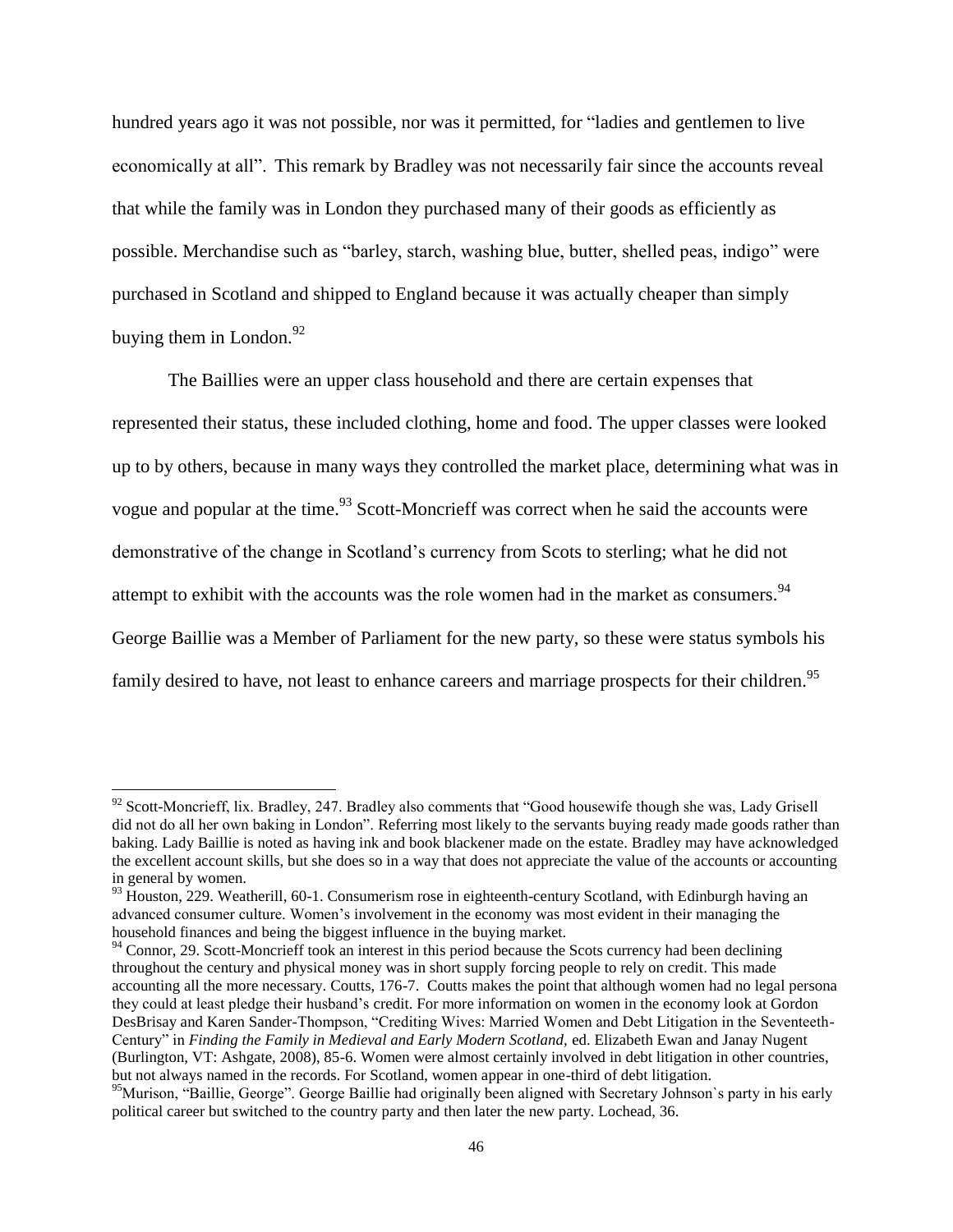Lady Grisell had to be careful in this situation, since her household would demonstrate her status, but at the same time she was a person who tried to live economically.<sup>96</sup>

The Baillie accounts also provide a good indication of what goods were purchased in upper class homes in Scotland, which was not always known for this period. Food was a major expense for households and in the eighteenth-century and there were major dietary changes that happened for a great deal of Scotland. For most people in Scotland, the diet was grain and not animal based, with oatmeal being their staple.<sup>97</sup> Certain foods and drink were expected to be found in upper class households. Tea became very popular in the eighteenth-century, with some types being much more expensive than others.<sup>98</sup> Bohea tea was purchased by the Baillies in small quantities usually ranging from one pound to four pounds since it was expensive; while they bought almost twice as much green tea since it was half the cost. A pound of tea in June 1731 was £1 2s sterling, while another luxury item, six pounds of chocolate, purchased on the same date cost £1 5s 2d sterling.<sup>99</sup> Other specialty purchases included coffee and fruits which were often only bought on special occasions such as holidays. Cost comparisons can be made with countries aside from England; for instance the Baillies purchased the expensive Bohea tea, a pound at a time in 1731 at Utright for cost 11s 10d sterling. Two years later Lady Grisell bought the same quantity of Bohea tea in Venice, but for the higher price of 16s 4d sterling.<sup>100</sup>

<sup>96</sup> Marshall, *The Days of Duchess Anne,* 83-4.

<sup>97</sup> A. Gibson and T.C. Smout, "Scottish Food and Scottish History", in *Scottish Society 1500-1800* ed. R.A. Houston and I.D. Whyte (Cambridge: Cambridge University Press, 1989), 59-65. There had been a decline in meat based diet since the medieval period, with the eighteenth century having the highest grain consumption. Refer to Gibson's and Smoutt's chapter on Scottish diet for a detailed explanation on the decline. A.J.S. Gibson and T.C. Smout, *Prices*, *Food and Wages in Scotland 1550-1780,* 226-7. Most Scottish households made a type of oat bread, which was apparently unpalatable to foreigners. Lady Murray, 57. Oatmeal became a staple in all classes, and it was extremely healthy. Lady Murray describes her mother as preferring porridge and milk to any other meal.

<sup>98</sup> Pardailhe-Galabrun, 93-5. Tea was considered a luxury item on par with items like chocolate. Marshall, *The Days of Duchess Anne,* 100. By the eighteenth century drinking tea had become associated with the aristocracy.

<sup>&</sup>lt;sup>99</sup> Lady Grisell Baillie, 311. This was probably a regular tea the family kept in stock. Comrie, 121. Chocolate was a rarity in most houses, with two pounds costing about 10s sterling.

<sup>&</sup>lt;sup>100</sup> Lady Grisell Baillie, 312, 347.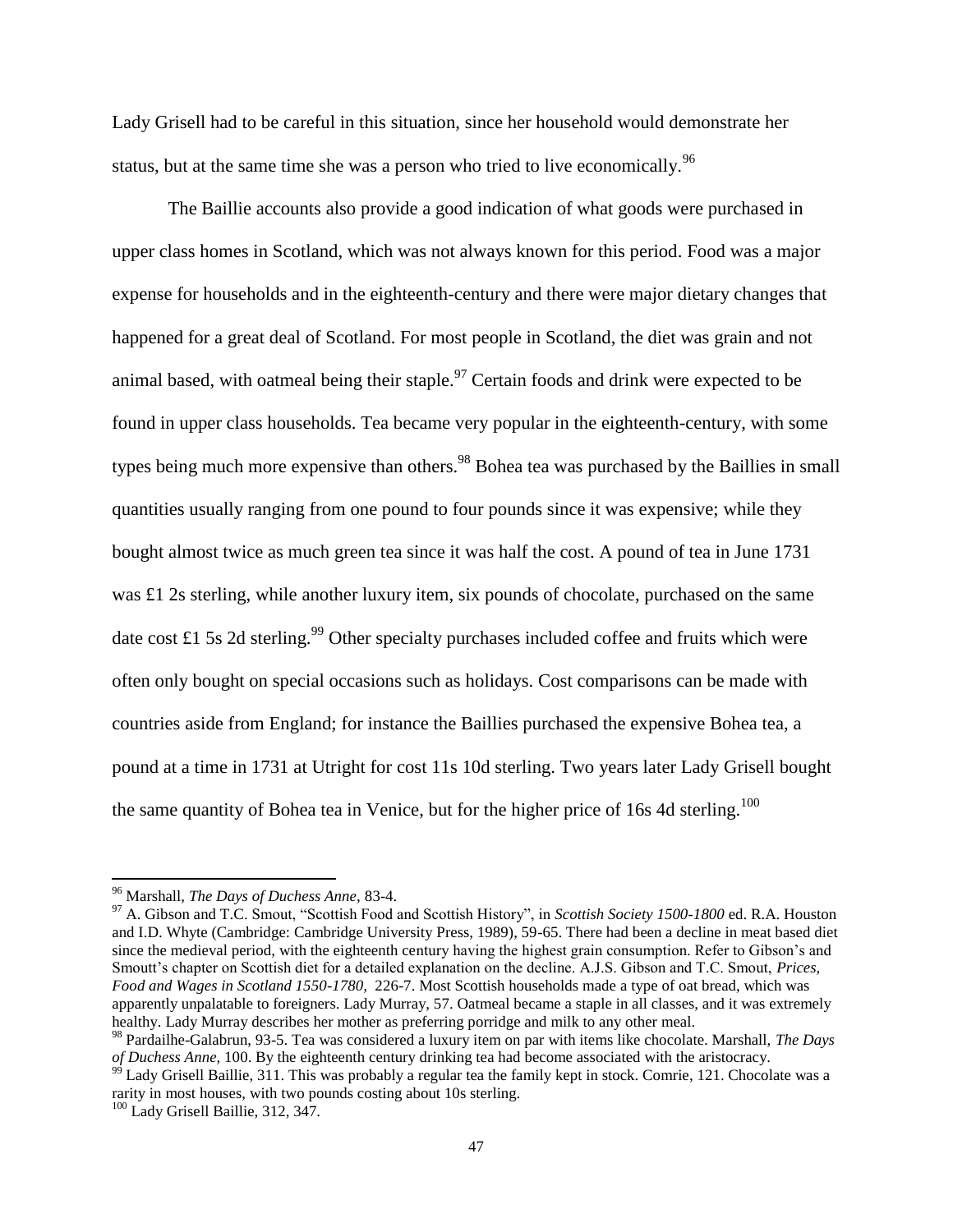The luxury items expected to be found in a household also varied by country. In Scotland, certain wines were expected to be served, the most prominent being claret.<sup>101</sup> There are multiple entries for claret in Lady Baillie"s and Lady Kerr"s accounts, and the Duchess of Hamilton had purchased over five hundred bottles. <sup>102</sup> This French wine was a traditional Scottish favourite, but by the Hanoverian era the English elite had begun to prefer claret. It was less expensive for the Baillies to purchase claret in Scotland than London since wines were often illegally imported into Scotland to avoid taxes.<sup>103</sup> The cost of a "hogshead" of claret in Scotland was between five pounds and twenty-five pounds Scots whereas in England the cost for the same amount was twenty-seven pounds to forty-seven pounds Scots. Claret was expected to be served at dinner parties held in upper class households.<sup>104</sup> There are several notations for hosting and attending dinner parties in the accounts, including some with the Prince and Princess of Wales and the Dukes of Chandos and Hamilton.<sup>105</sup> Lady Grisell loved to host parties and they were required since her husband was in Parliament. These dinners were successful, a mark of good taste, which was important, and her meals have been described by her daughter as graceful.<sup>106</sup> In

l

<sup>101</sup> Charles C. Ludington, "To the King O"er the Water" Scotland and claret, c. 1660-1764" in *Alcohol: A Social and Cultural History* ed. Mark P. Holt (New York: Berg, 2006 ), 176-8. Claret had been the preferred wine in Scotland, since the thirteenth century. Scott-Moncrieff, lvii, In London the Baillies drank more port than claret.

<sup>&</sup>lt;sup>102</sup> Kelsall, 158. Lady Grisell Baillie, 305. Lady Baillie notes the difference between "Strong Ale" and "Second Ale", the latter was usually for servants. Marshall, *The Days of Duchess Anne,* 100. Claret was the most purchased liquor for the Hamiltons.

 $103$ Ludington, 164- 176. Smuggling wines into Scotland increased after the 1603 Union of Crowns when the tariffs were raised. *The trade of Scotland and France, consider'd in two letters directed to the author of the Mercator.*  Edinburgh, 1713. Eighteenth Century Collection Online. Gale. University of Saskatchewan. 6 March 2010, p, 3. Because of the French wars, it was difficult to obtain claret in England. The author, probably Daniel Defoe, claims that Scotland always managed to import goods from France, mostly wines, brandies and salt which was necessary for their fishing industry. Lady Grisell Baillie, 79. The accounts show an entry for shipping fourteen dusone bottles of claret to London. Bradley, 248.

<sup>104</sup> Lady Grisell Baillie, 415. Marshell, *The Days of Duchess Anne,* 100-1. Lady Murray of Stanhope, 57. Although served in her house, Lady Baillie rarely drank any alcohol; her daughter says she thought it hurt her. <sup>105</sup>Scott-Moncrieff, 76.

<sup>&</sup>lt;sup>106</sup> Lochead, 34. Lady Grisell Baillie, 298-305. The quality of the meals can be determined by the menu, several of which were included in the 1911 edition of Lady Grisell"s household books. She would record not only what was served at her own table but what the family ate while they were away. Her menus were comparable to the Lords' and Dukes' meals her family enjoyed. They would usually include a selection of meats and fishes along with soup, salads and puddings with fresh fruit for dessert.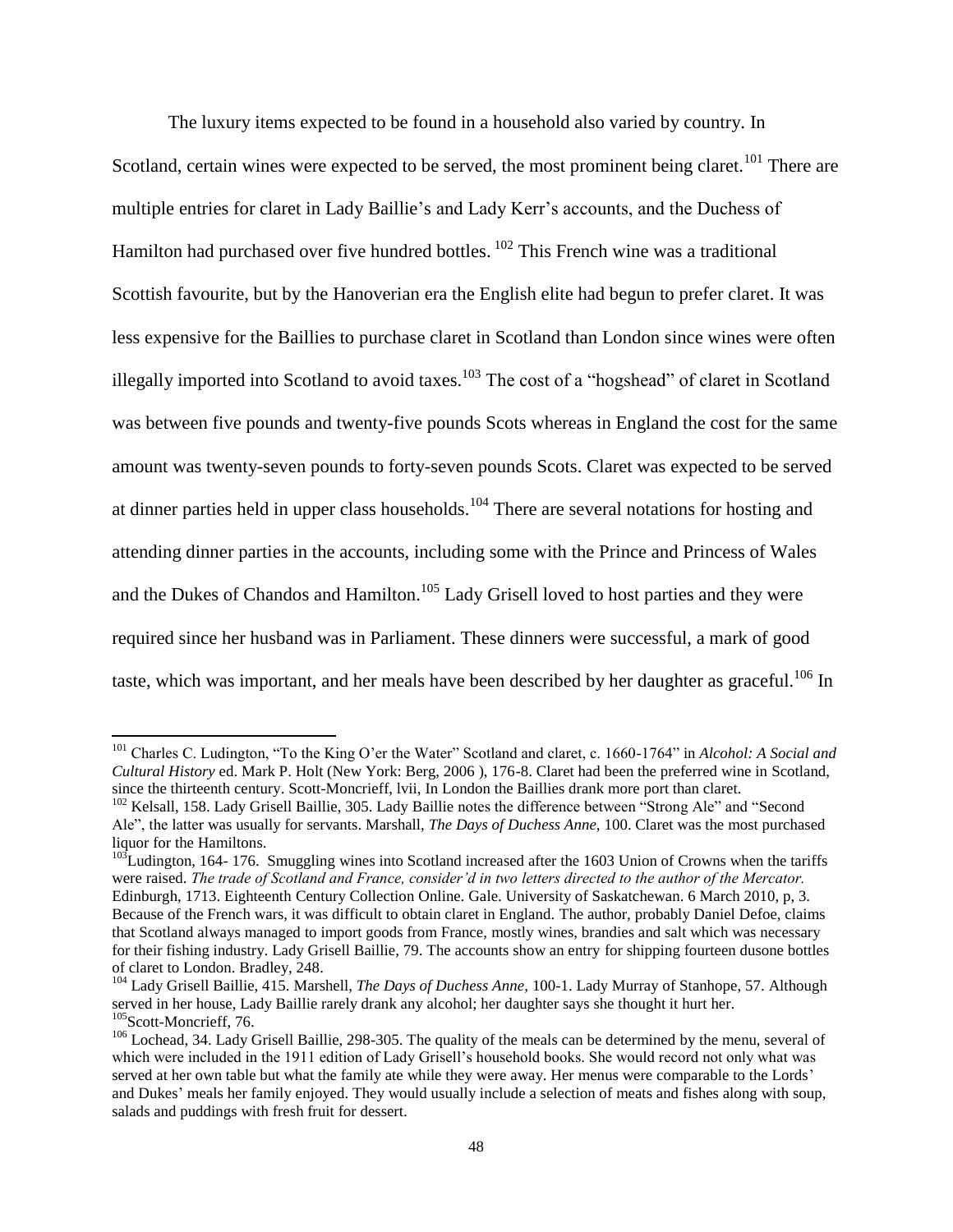fact, the Baillies' had some of the menus printed for their formal dinners; these included two courses, a relief and were finished with a desert.<sup>107</sup> One meal the family enjoyed at Mellerstain included, "Rumble of Veal and broth, Salmon. Loin of Mutton and stakes, stewed cucumbers, Makerony, Moor foul. Veal colops, fryd eggs, Cream, strawberys".<sup>108</sup> Lady Murray commented on these events that "When we first came to London, and were of an age to relish diversions, such as balls, masquerades, parties by water, music and such like, my mother and he (her father) were always in all our parties; neither choosing to deprive us of them, nor let us go alone".<sup>109</sup>

When the Baillies' were first married they stayed in a home belonging to Lord Colinton at Warriston Close in Edinburgh, but George Baillie had inherited the properties of Jerviswood in Lanarkshire and Mellerstain in Berwickshire.<sup>110</sup> The Baillies' main home was the Mellerstain estates, part of the parish of Earlston near the Scottish border.<sup>111</sup> Mellerstain would eventually be called "one of the Great Houses of Scotland", but at the time the Baillie family took possession in 1707, it was said to be "ane old melancholick hous that had had great buildings about it" (Illustration II).<sup>112</sup> The accounts show that the Baillie's began repairs to the estates in 1696, but did not move to Mellerstain until  $1707$ . <sup>113</sup> They only completed two wings of the estate in Lady

<sup>&</sup>lt;sup>107</sup>Scott-Moncrieff, lix. A relief was one or two courses which were served before and after the main course. <sup>108</sup> Lady Grisell Baillie, 304-5.

<sup>&</sup>lt;sup>109</sup> Lady Murray of Stanhope, 8. Lady Murray writes that her parents included them in all of these events. Scott-Moncrieff, xlviii. The girls also went to balls that were put on by their dancing teachers; the accounts show entries in May 1702 "To Rachys Ball and Grisies" 4s 11d and "Cheries at the Ball" 10s. This was not just for the girls" entertainment but also to support their interests. In fact, in the 1702 "Sundries" accounts £4 51s 6d Scots was spent on balls, with four entries for masquerades and concerts for the children.

<sup>&</sup>lt;sup>110</sup> Kelsall, 67. Lady Grizel Baillie, xvi-xviii. Warriston Close was owned by one of George Baillie's relatives in Edinburgh. Baillie"s grand-father was the first Baillie of Jerviswood of Saint John"s Kirk, purchasing the property in 1636. Dingwall, 152. Lady Grisell Baillie paid taxes for herself at the Edinburgh home, while George Baillie was taxed on his lands at Jerviswood. Dingwall writes that for the gentry the taxes they paid were consistent.

<sup>&</sup>lt;sup>111</sup> Murison, "Lapidary Inscriptions", 99. Berwickshire was less then forty miles from Edinburgh and three hundred and forty miles from London.

<sup>&</sup>lt;sup>112</sup> James Laver, *Mellerstain* (London: Rainbird, 1954), 3-6. Mellerstain had been in the family's possession since 1642 when it was deeded to Robert Baillie by Royal Charter. Scott-Moncrieff, lxii. The family began remodeling by expanding the garden and renovating the kitchen.

 $113$  Lady Grisell Baillie, 6. Kelsall, 67-9, 138, 194. These estates became their permanent home and their descendant's home, but required significant sums for remodeling. Despite the heavy costs to repair the Baillies chose this estate because the land was already owned by the Baillie"s and it was close to the Hume property which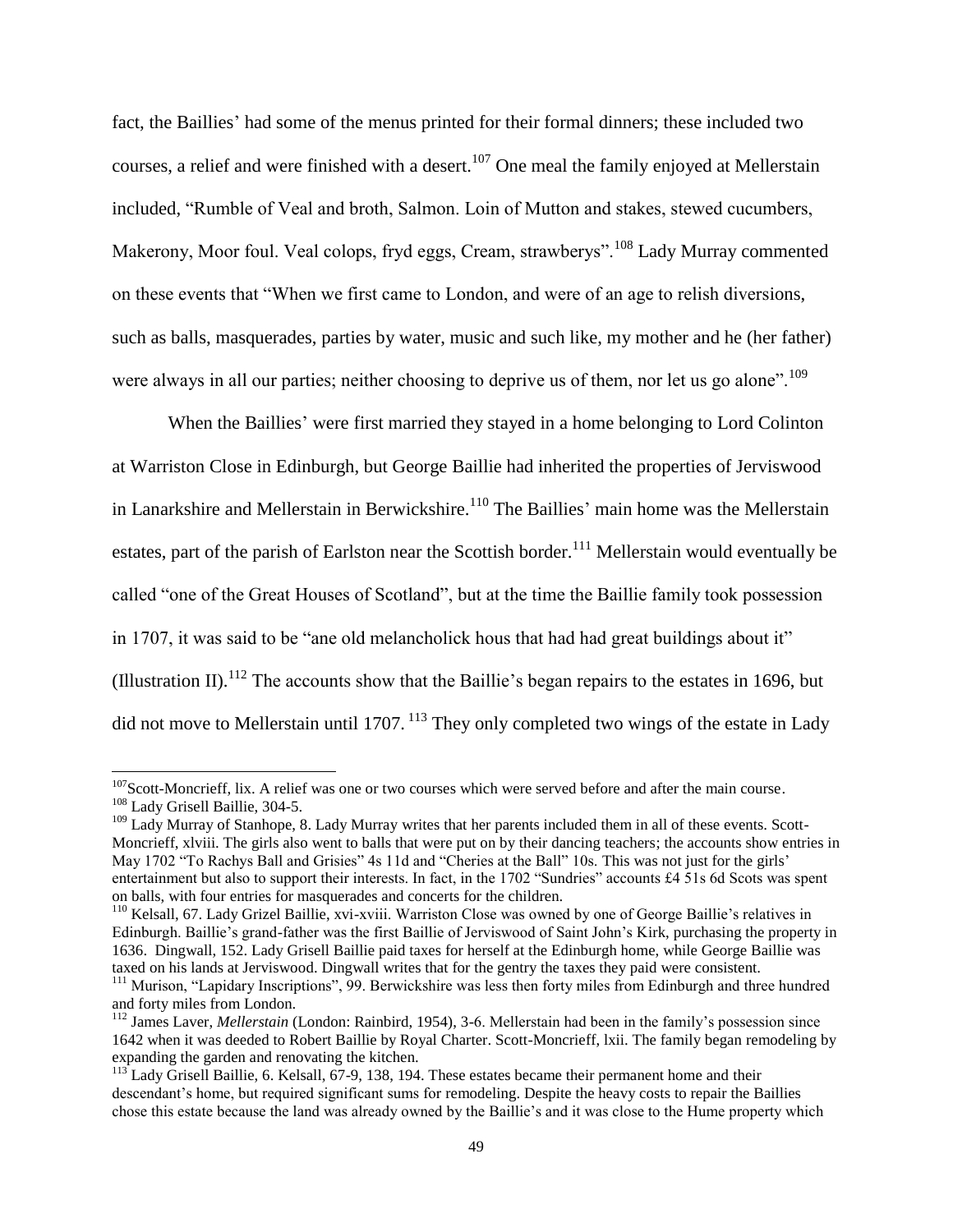Grisell and George's lifetimes although a new foundation had been laid in  $1725$ <sup> $114$ </sup> The Mellerstain estate had all the luxuries the landed class were expected to have during this period, including horses, carriages, expensive furniture and the newly invented bell system.<sup>115</sup>

Even the smallest details within the estates demonstrated a family's wealth and status.<sup>116</sup> Books and paintings were valuable editions to the home, with portraits becoming very popular in the eighteenth-century.<sup>117</sup> The Baillies spent over ninety pounds Scots on books in 1695, fifty pounds Scots on books in 1701 and over thirty Scots in 1702.<sup>118</sup> The Baillies also invested money in portraits, with multiple payments to John Sculgard in 1696 totalling £267 16s Scots. These were most likely for a portrait of George Baillie"s mother (Illustration III) and one of the Baillie girls (Illustration IV).<sup>119</sup> A portrait of the Baillie family was painted by Sir John Medina in 1710, costing the family twenty pounds Sterling (two hundred and forty pounds Scots).<sup>120</sup> This was a significant sum; a portrait for the Duchess of Hamilton's son painted in 1679 only cost fifty pounds Scots.<sup>121</sup> People in the upper class were expected to dress in high quality clothing. This was regulated by custom and, to a weakening extent, law; sumptuary laws described what clothing a person from a given class was permitted to wear.<sup>122</sup> At the same time, very little went

Lady Grisell wanted to live near after her mother had passed away. It was also close to the Baillies" Jerviswood estate where George"s mother resided in until her death. Lady Grisell Kerr had passed away from what was suspected to be breast cancer on 11 October 1703.

<sup>&</sup>lt;sup>114</sup> Laver, 6. The Jerviswood estates also required remodeling, which George began after his mother died. <sup>115</sup> Scott-Moncrieff, lxvii, lxix, lxv. Tague, 103-6. The family bred their own horses, usually having seven on the

property at any time. Almost all of the furniture the Lady Baillie purchased for the home came from Edinburgh. <sup>116</sup> Gottlieb, 24-25. The home, like food and clothing, often served as a status symbol for elites in this period. The bell system, for instance, was found almost exclusively in upper-class households.

<sup>&</sup>lt;sup>117</sup> Pardailhe-Galabrun, 6, 157, 161. During this period books were thought to provide nourishment for the soul. <sup>118</sup> Lady Grisell Baillie, 7-14. There were several interesting book purchases in these two years. Some of these books were purchased in lump sums, but there were also individual entries as well. Among these were bibles and singing

books, along with a purchase in 1707 for "Defos" defence of the Union.

 $119$  Scott-Moncrieff, xii-xlv. Lady Grisell Baillie, 3-8. It is not indicated in the accounts the subjects were in these portraits, although Sculgard is credited as the artist. The age of those in the portraits fits the timeline. <sup>120</sup> Lady Grisell Baillie, 24.

<sup>&</sup>lt;sup>121</sup> Marshall, 141. Several other paintings were commissioned for the family, but the price is not given.

<sup>&</sup>lt;sup>122</sup> Gordon DesBrisay and Elizabeth Ewan with H.Lesley Diack, "Life in the Two Towns", 61. These regulations dictated what materials were available to each class. These were strict enough to dictate the silk type they could purchase.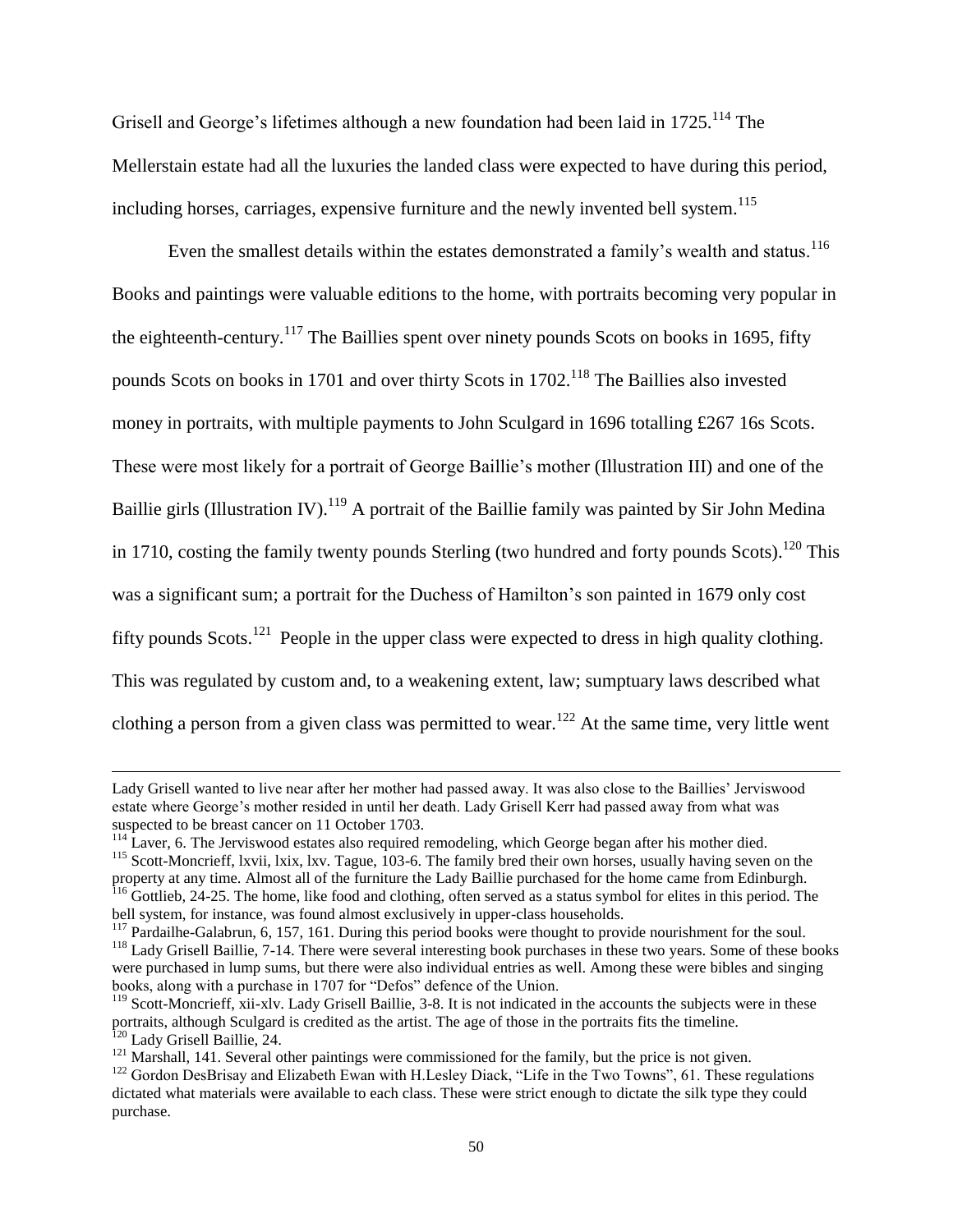to waste in the Baillie household, where "nothing is thrown away that can be repaired".<sup>123</sup> It was rare for Lady Grisell to throw out clothes, with multiple entries for "makin up my old goun", usually referring to recycling the fabric to pass down to a child or servant until they were no longer wearable.<sup>124</sup> Often families would hire a tailor to stay for a season and do a large number of alterations or make up new clothes; the Baillies have several entries for expensive materials that would have been used for new clothing.<sup>125</sup> These cloth entries included £17 16s on 12 May 1693 "For a white Damask wastcoatt" and £24 Scots on 22 November 1693 "For a black crap for a goun and coat".<sup>126</sup> There were also special outfits commissioned for formal events and costumes for masquerades.<sup>127</sup> The accounts show entries for the purchase for materials for gowns and the cost of making the gown which ranged from three to six pounds  $S\text{cots}^{128}$  It was significantly cheaper to rework an old gown, between eighteen shillings to one pound Scots, but a gown could only be altered so often.<sup>129</sup> The amount of money a family spent on clothing, material and tailoring reveals a great deal about where the members stood in the class system. For the Baillies', the family had climbed to the top of the social and political echelon, and how the family was attired reflected their high status.

It has been said that women were everywhere in the archives and for some cases historical documents referring to the female gender are available. Women"s personal writings

l

<sup>&</sup>lt;sup>123</sup> Kelsall, 193, 99.

<sup>124</sup> Dingwall, *Late Seventeenth-Century Edinburgh,* 137. Kelsall, 167. This was not uncommon; many house wives would care carefully for garments to make the most use out of them that they could.

<sup>&</sup>lt;sup>125</sup> Kelsall, 167-9. The Hume's, for instance, used the Mestr. Lapearle for a period of time, and ran a large debt with him. Kelsall says that men could be as "flamboyant" as women in terms of clothing worn.

<sup>126</sup> Lady Grisell Baillie, 188.

<sup>&</sup>lt;sup>127</sup> Rosemary Baird, *Mistress of the House Great Ladies and Grand Houses, 1670-1830* (London: Weidenfeld & Nicolson, 2003), 31-2. Upper-class women were expected to act as hostess and give dinner parties for their social peers who were travelling. Scott-Moncrieff, xlix, Lady Grisell Baillie, 391-2. Being a member of the upper class allowed the Baillies" to partake in events like balls, masquerades and formal dinner parties with their social peers. Scott-Moncrieff mentions costumes purchased for the family when they dressed up as "Caposhins" and Rachel had a "Country Girl" costume purchased for her. The family had visited a Capuchin convent while they were in Bologna. <sup>128</sup> Lady Grisell Baillie, 188-195. This was to make regular gowns; formal gowns cost seven to nine pounds,

excluding the cost of the materials which also ranged a great deal.

<sup>129</sup> Lady Grisell Baillie, 190-5.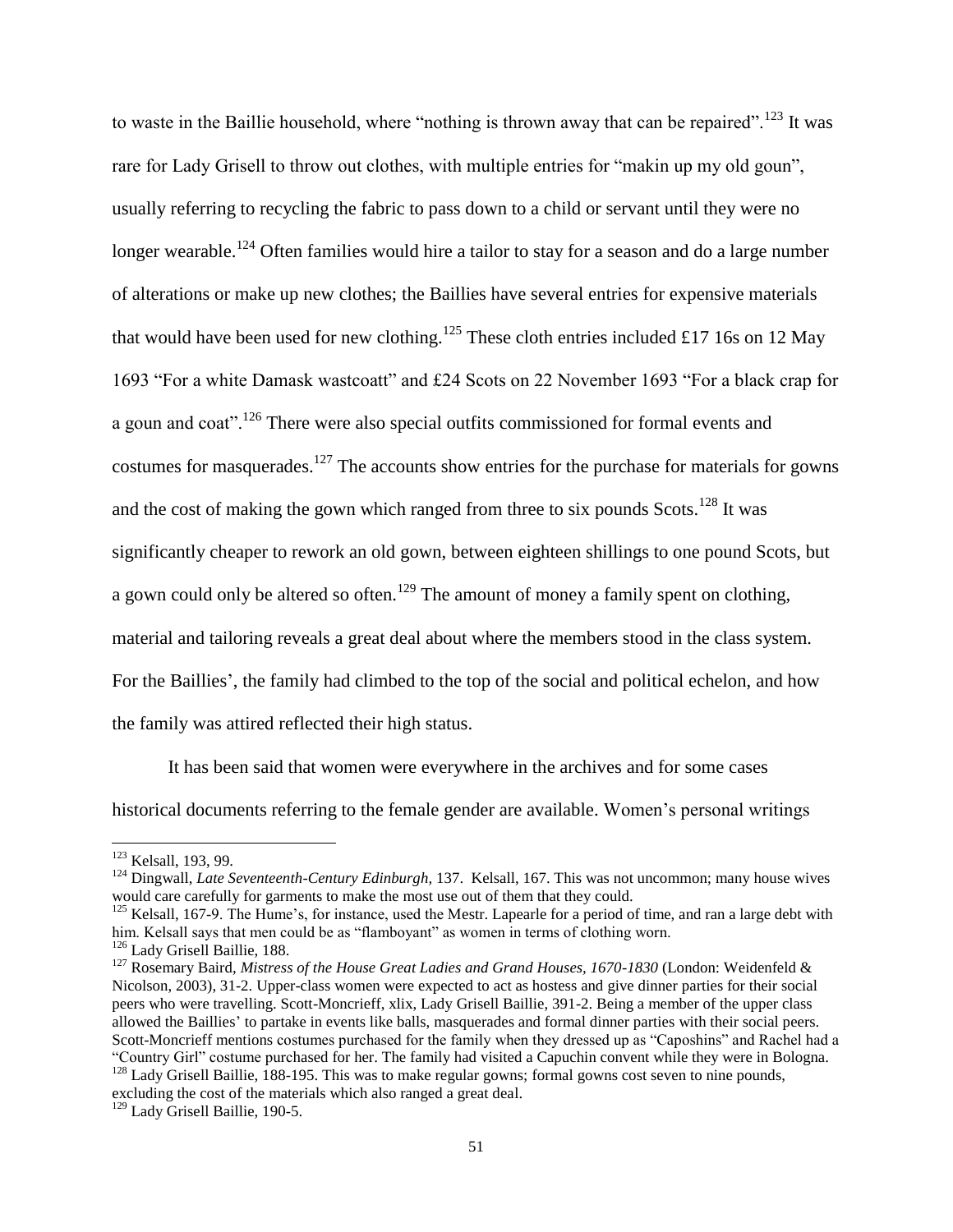include diaries, biographies, biblical notation and religious reflections.<sup>130</sup> However, these writings were sometimes kept in short hand, edited or destroyed by family members and even sometimes by the authors.<sup>131</sup> Additionally autobiographies and religious reflections were often coloured by an author"s desire to portray a certain situation or person in a specific way. Accounts are unique in that they were probably not edited by family members, to remove anything that might reflect badly on their family or are too intimate. Diaries and personal writings, although not in abundance, are more frequently found than for Scotland in this period.<sup>132</sup> Lady Grisell's accounts are as intimate as if they were a diary because their details depict Lady Baillie"s talents in household management and reveal the love and attention that was given to the Baillie girls. The Baillie accounts are historically valuable because household accounts were rarely preserved and few are as substantial. For the family as a whole the accounts offer insight which would otherwise be unavailable. It is hard to know how much has been saved compared to how much has been lost.

It was obvious that Lady Grisell was good with numbers and careful in her choices. Lady Murray wrote that in exile her mother "had known so well what it was to live upon little, that what by many would be esteemed poverty, she could be highly contented with, and think affluence".<sup>133</sup> She would purchase items befitting their status, but she did not allow herself to be taken advantage of by merchants. Historians have acknowledged Lady Baillie"s accounts as being impressive, but for different reasons. Scott-Moncrieff admired the accounts because they

<sup>130</sup> Fyfe, 5-6. Sharon Cadman Seelig, *Autobiography and Gender in Early Modern Literature: Reading Women's Lives1600-1680* (New York: Cambridge University Press, 2006), 1-2. Autobiographies were viewed as biased since people often wanted to show their lives in a certain way.

 $^{131}$  Mendelson, 181-5.

<sup>&</sup>lt;sup>132</sup> Anselment, 1-3 and 20-22. The English woman Elizabeth Freke was well known for keeping accounts and a diary, famous because she used the diary to explain her poor financial situation. Her accounts show the transactions of rents and purchases while her diary blames her financial situation on her husband"s poor life choices and his distance which made her bitter. What was interesting with Freke was that she kept a diary throughout her life, but after her husband died she went back and edited what she had previously written about him.

<sup>&</sup>lt;sup>133</sup> Lady Murray of Stanhope, 73.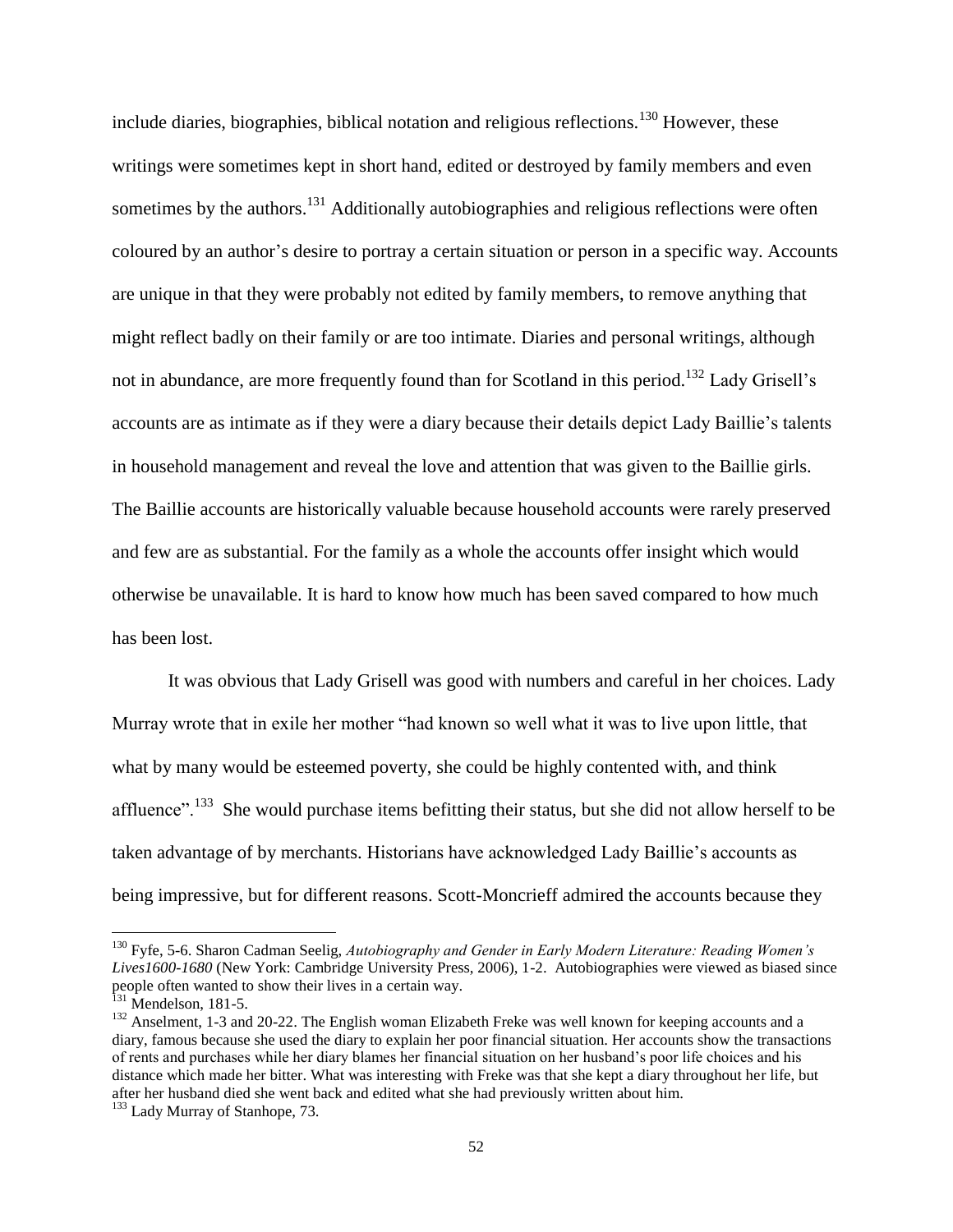revealed how her husband lived before and after the Union. For other historians like Rose Bradley, Lady Grisell"s accounts were extraordinary because she believed, completely incorrectly, that it was rare for women to handle the family"s accounts. For this study these accounts are remarkable because they reveal information about women"s and family history, what their day-to-day life was like and what was seen as important to purchase.<sup>134</sup> Lady Grisell Baillie had recognized the importance of household accounts at a young age when she collected and preserved her mother's, Lady Grisell Kerr's papers.<sup>135</sup> And when Lady Baillie died, her eldest daughter continued the accounts, recording transportation and funeral costs of her mother. Lady Grisell Murray collected any papers her mother may have wanted saved and kept them with the accounts.<sup>136</sup> Lady Baillie did what she could to ensure her daughter knew how to manage their family"s affairs. The accounts were saved because of the family but they are valuable because they can further the understanding of women and families during this period. Lady Murray describes her mother as working hard, but "in business and accounts, she always came out to her family as easy and cheerful as if she had been only diverting herself".<sup>137</sup> Lady Grisell kept track of these accounts almost until the day she died, continuing to keep "minute accounts of all expenditures".<sup>138</sup>

<sup>134</sup> Connor, 1-2, 20.

<sup>&</sup>lt;sup>135</sup> Kelsall, iii. Lady Grisell had gathered her mother's papers together and attached this frontpiece in her own handwriting, "Compe Book of Dame Grisel Kar Countess of Marchmont Begun on Anho 1694 Partlie wryten by her own hand Partly filled up from her notes and the rest added since the 11<sup>th</sup> of October 1603 being Monday when the Lord took her at 4 of the Clock in the afternoon". The Kelsall book included a copy of this frontpiece in their edition, with Lady Baillie"s clear but elegant handwriting.

<sup>136</sup> Scott-Moncrieff, xxxv.

<sup>&</sup>lt;sup>137</sup> Lady Murray of Stanhope, 71.

<sup>&</sup>lt;sup>138</sup> Bradley, 246- 249. Scott-Moncrieff, xxxv.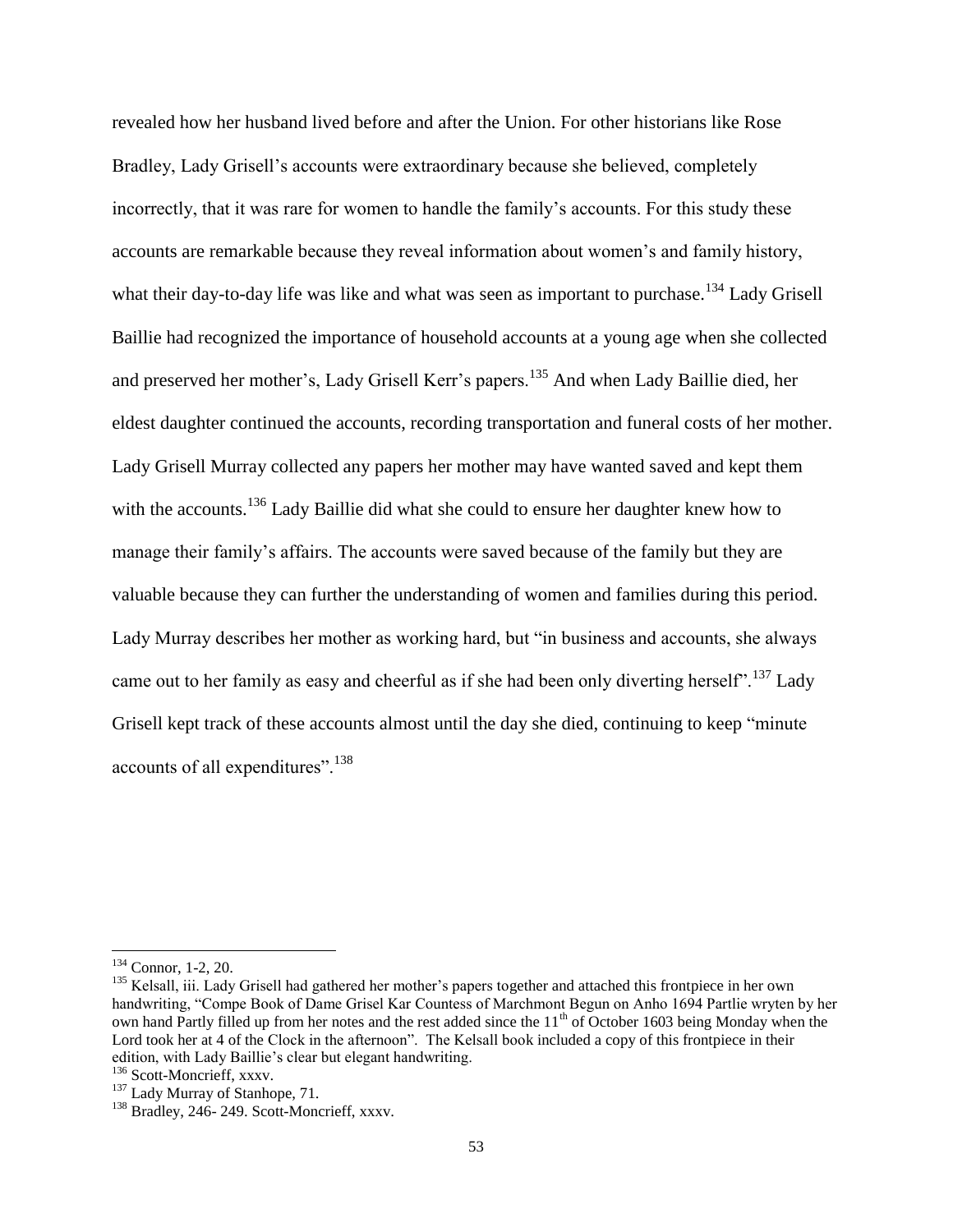## **Chapter 3: Taking Care of the Family: Medical and Travel Expenses**

Historians have previously sampled the accounts of Lady Grisell. However there are two categories of expenses which have been overlooked: the medical and travel expenses.<sup>1</sup> Medical care was extremely important to the Baillies, with the family often willing to travel distances to obtain the best treatment.<sup>2</sup> The accounts have costs for doctors, surgeons and other medical practitioners. The price of medical expenses, which could be quite high, reveals a great deal about what the family valued. The fees for health care in the Baillie accounts are among the most expensive items in the 1911 edition of the accounts, costing at least ten or twenty pounds Scots more than other costly services such as tailors and tutors. This is important because Scott-Moncrieff admitted that even at more than four hundred printed pages he could not include every entry in the originals, so these high-priced services may have been the most repetitive in the original accounts.<sup>3</sup> It is unlikely that Scott-Moncrieff had taken special interest in the medical expenses, since the appendix of the accounts reveals that he only considered the bills of doctors, surgeons and apothecaries as medical costs. However, for the purpose of this chapter the definition of medical costs will also include nurses, midwives and any instance of bloodletting and cupping. $4$  As with most of the account entries, the level of detail varies. In some instances the procedure and who it was performed on is mentioned, while in many cases only the doctor, surgeon and nurse are named and the cost given. For instance, there are nine entries in the

<sup>3</sup> Lady Grisell Baillie, 11-22, 255-7. The medical entries were usually listed under the "sundries" entries.

 $<sup>1</sup>$  Historians such as T.C. Smoutt and Barbara Murison, who have both looked at the 1911 edition of the accounts,</sup> have not paid attention to either of these categories.

<sup>&</sup>lt;sup>2</sup> Smith,  $\cdot$ <sup>2</sup>The Relative Duties of Man", 245. Smith makes the point that all family members needed to work to maintain each other"s health. A husband and father"s health was especially crucial to maintain because his loss of income through illness or death could financially devastate the entire family. In the case of Patrick Hume, when he left for Holland, the family was devoid of any income and had to ask for a salary from the estates. If the family"s estates had not been reinstated during the Restoration they would have been financially ruined.

<sup>4</sup> Scott-Moncrieff, 432-444.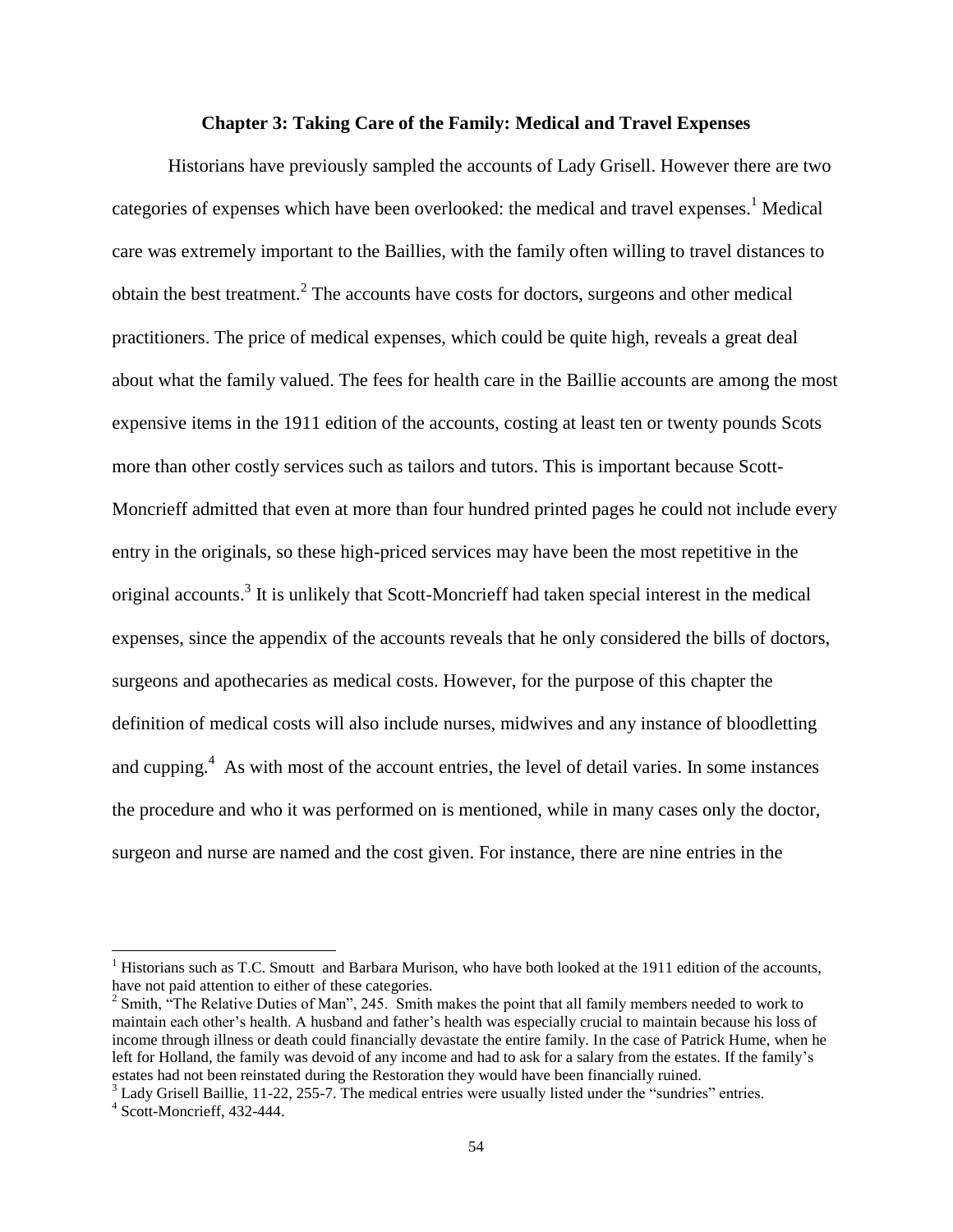accounts "To Docter Sincklair", but the entries do not always describe who the doctor was hired to treat or what was the ailment.<sup>5</sup>

The effects of medicine on families have usually been overlooked by historians. Scholarly concentration was typically on the relationship between a patient-practitioner, without taking into account how illness affected the entire family. Medicine in Scotland during the eighteenth century was a mixture of older traditions with newer understandings of the human body and advancements in scientific medicine.<sup>6</sup> The split in beliefs over how to treat the ill meant that medical professionals in Europe during this period offered a wide variety of treatments. As usual the upper classes would be the most likely to have the best, or at least most highly regarded medical practitioners, although their treatments did not come with any sort of guarantee.<sup>7</sup> The alternative, and often only option for the poor, was paying for folk healers and charmers, whose effectiveness was as variable as it was for other health practitioners.<sup>8</sup> Historians have largely disregarded alternative treatments, and even the more conventional treatments, because of how ineffective and bizarre they may have seemed from a modern perspective. Those who practiced more secular forms of medicine were fewer in number and almost exclusively resided in urban areas, which often meant that if patients wanted a consultation they needed to submit written requests to obtain an appointment.<sup>9</sup> Unfortunately, during the Baillies' period doctors were reluctant to be contacted by women in regards to their

 $<sup>5</sup>$  Lady Grisell Baillie, 11-15, 256-7. Doctor Sinclair was spelled various ways in the accounts, but he was probably</sup> Matthew St. Clair of Herdmanston East Lothian. The two times his name was given were for Rachel and Grisie, but if either girls were ill the reasons are not given.

**<sup>6</sup>** R.A. Houston, *Madness in Society in Eighteenth-Century Scotland* (New York: Carendon Press, 2000), 1-2. Helen M. Dingwall, *A History of Scottish Medicine: Themes and Influences* (Edinburgh: Edinburgh University, 2003)*,* 135.

<sup>7</sup> Dingwall, *A History of Scottish Medicine: Themes and Influences,* 65-68.

<sup>8</sup> Houston, *Social Change in the Age of Enlightenment,* 165. Traditional and alternative healers might give drugs that actually killed their patient.

<sup>&</sup>lt;sup>9</sup> Writing a letter to request an appointment was not the sole way to contact a doctor; people also requested consultations in person but historians are less aware of these requests.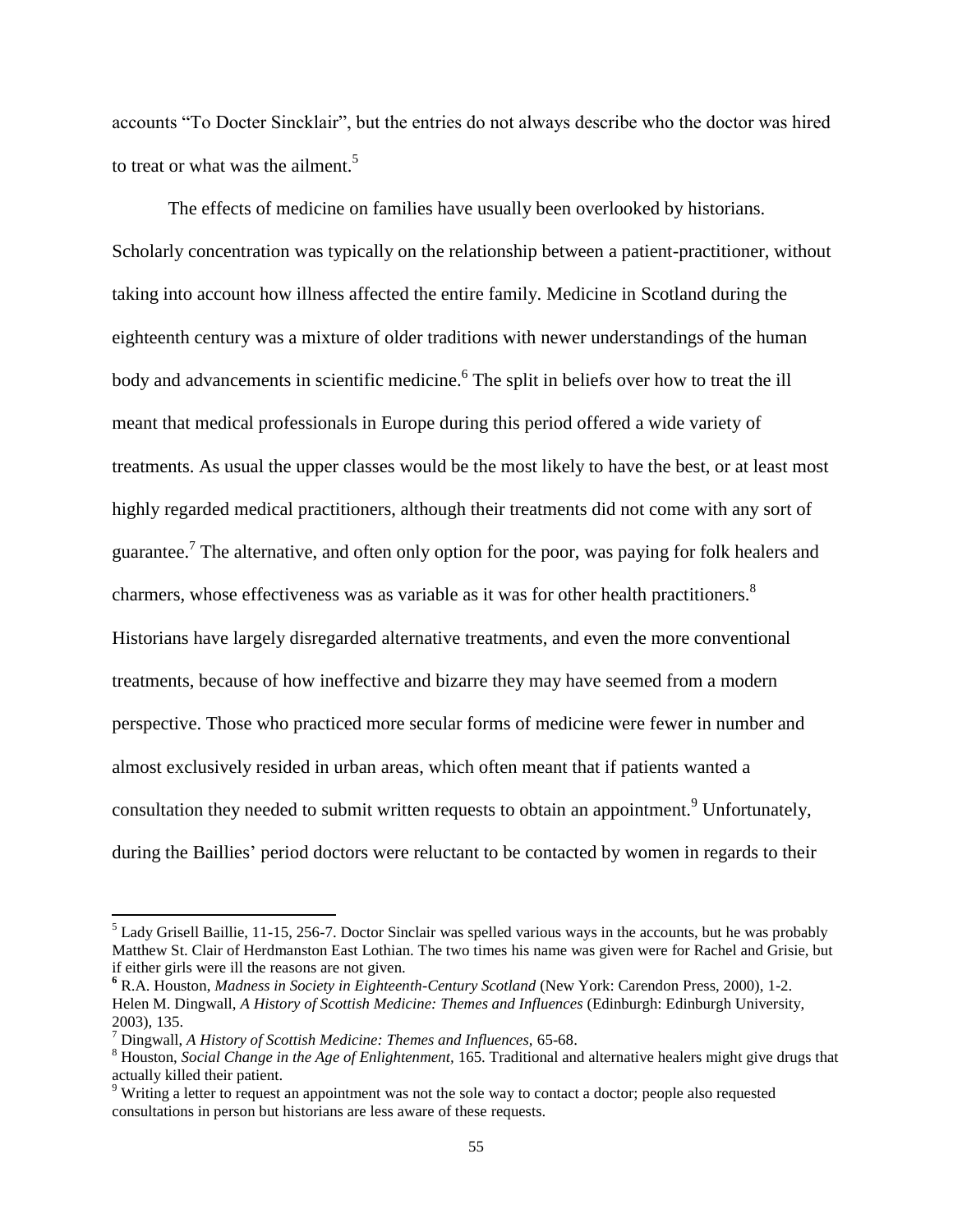medical problems, although women still made up the largest group to contact doctors. Doctors were generally more receptive if the request came from a male in the ill woman's family.<sup>10</sup> Some doctors assumed that women did not have the necessary understanding of medicine to diagnose themselves. For women this meant that treatment of any illness depended not only on their financial standing but also on the dynamic in their marriage or birth family.<sup>11</sup> Requests made on their behalf usually came from their mothers or husbands, their husbands as a male would have been taken more seriously.<sup>12</sup> A simple letter was not, however, sufficient. The family member who was making the request would have to demonstrate a certain amount of medical knowledge in their writing in order to be taken seriously.<sup>13</sup> Mothers would especially want to be informed so they would not be dismissed by doctors because of their gender, which resulted in many homes having volumes on medicine they could consult when composing their letter.<sup>14</sup>

The medical system during the long eighteenth century left many women dependant on relatives to obtain treatments, either from their birth family or husbands.<sup>15</sup> This meant that women could be prevented from being properly treated by family members who felt the treatments unnecessary or ineffective. Given this system the health care a family obtained reveals

 $10$ Lisa W. Smith, "Reassessing the Role of the Family in Medical Care: Women's Medical Care in the 18<sup>th</sup> Century" (*Social History of Medicine* 16, 3, 2003), 336. Smith has pointed out that women could not always access their money to pay for treatments.

 $11$  Kelsall,102. Folk healers and charmers were often relied on by families who lived outside the urban areas. Houston, *Social Change in the Age of Enlightenment,* 164. People were also more likely to fall ill in urban areas, where these medical professionals worked. Many who were sick were simply trying to manage their symptoms. <sup>12</sup> Smith, "Reassessing the Role of the Family", 334-8. Mothers are traditionally seen as care givers; long after their children had left their home since they could better relate to health concerns in regards to pregnancy, miscarriage and birth. Men would also intervene for the health of their wives, children and sisters.

<sup>&</sup>lt;sup>13</sup> Marshall, *The Duchess of Hamilton*, 162. The Hamiltons' purchased several medical texts. Helen Dingwall, *Physicians, Surgeons and Apothecaries: Medical Practice in Seventeenth-Century Edinburgh* (East Lothian: Tuckwell Press, 1995), 95-6. The better informed and higher class patients stood a greater chance of having doctors take their health concerns seriously. Wilde, 18-19. Patients being able to approach their doctors with medical jargon resulted in medicine not being a great untouchable mystery, with doctors being pestered by persistent patients. <sup>14</sup>Smith, "Reassessing the Role of the Family", 328-9. Doctors who wanted to help a patient might serve as a go between for the patient and their family members, although many tried to avoid this situation.

<sup>&</sup>lt;sup>15</sup> Smith, "Reassessing the Role of the Family", 329. Parents' might involve themselves in their daughter's marriage if they felt she was not receiving adequate medical treatment. Although at this time families had a patriarchal structure, it was not as ridged as it has been depicted.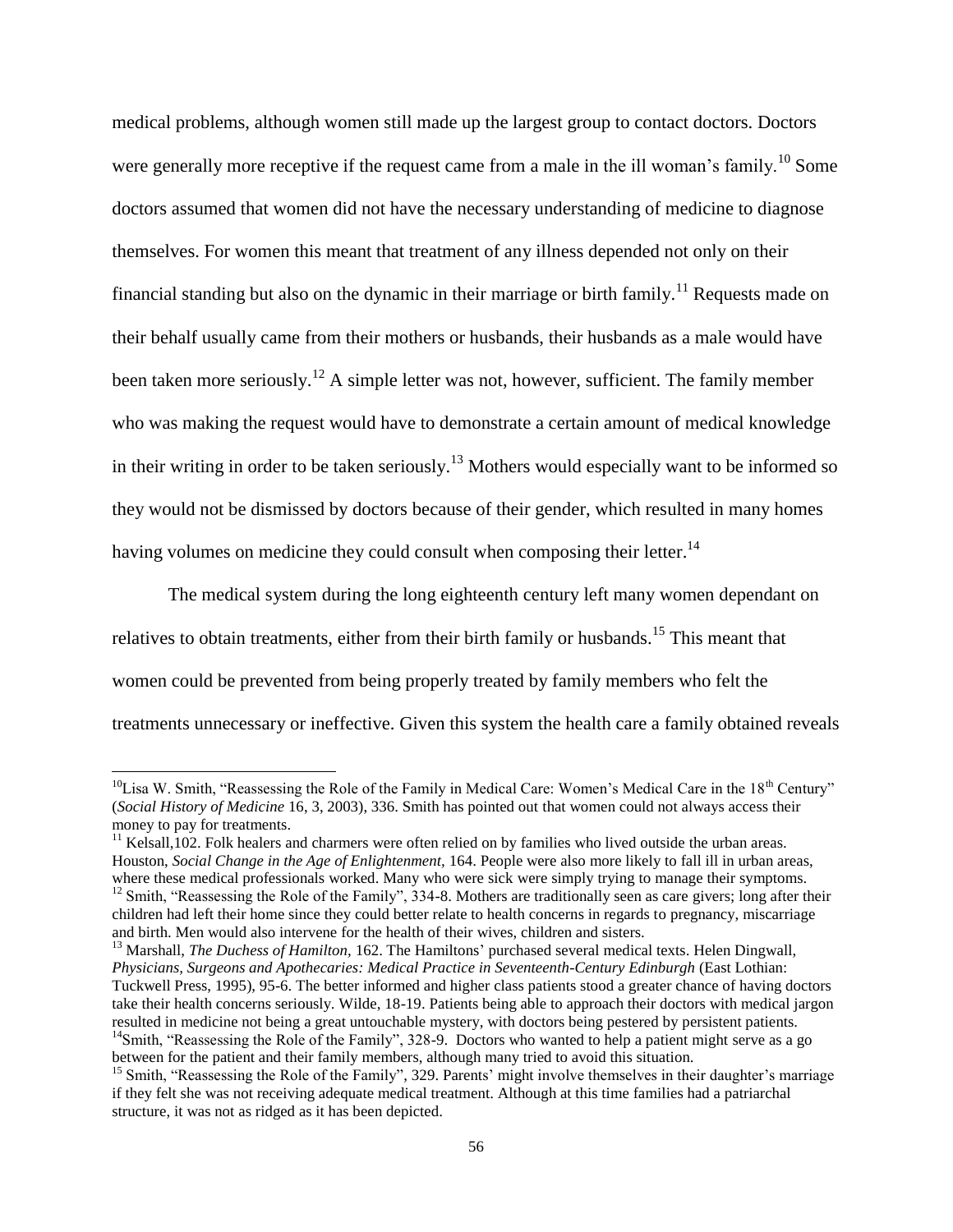a great deal about the marriage and the household dynamic.<sup>16</sup> For the Baillie family, their accounts reveal the variety of procedures and the amounts of money invested in the health of all their members. Under this patriarchal model, the head of the household was charged with ensuring the well being of all the members, but as with most things in the Baillie household the medical responsibilities were shared equally between Lady Grisell and George. The Baillies followed the Hume family"s view of medicine, which was that no expense should be spared if someone was ill. Lady Grisell had seen in 1678 how ill her father became while in the Edinburgh tollbooth, which had resulted in his family petitioning to move him to a drier facility.<sup>17</sup> After Lady Grisell married, when the Humes' suspected Lady Kerr of having breast cancer the family moved closer to Edinburgh for better medical treatments.<sup>18</sup> In addition, the Baillies also relied on proactive treatments, since they, along with most of Europe at this time, knew how quickly an illness could kill.<sup>19</sup> The Baillies contacted any doctor, surgeon or nurse they needed and would travel a lengthy distance if it was required.<sup>20</sup>

The large sums spent on children and heirs might not be surprising for elite families, but it is the costs and care between husbands and wives that reveal their type of relationship. Both George and Lady Grisell took great care for one another and their children, which is reflected in the list of fees for several doctors and surgeons for illnesses but there is also evidence in George

<sup>&</sup>lt;sup>16</sup> Smith, "Reassessing the Role of the Family", 337, 329-34. Smith gives the example of a woman who in 1722 went twice to physician Thomas Shout to seek his assistance for her tumor, and was both times turned away. It was not until her husband requested the doctor's assistance would he treat the woman.

<sup>&</sup>lt;sup>17</sup> Anderson, 558.

<sup>&</sup>lt;sup>18</sup> Kelsall, 194.

 $19$  Lady Grisell had watched two of her sisters' die, along with her son at the age of two.

<sup>&</sup>lt;sup>20</sup> Smith, "The Relative Duties of Man", 245. For some, medical expenses could ruin a family, whether it is costs for a sick family member or a father being ill and losing the family"s income.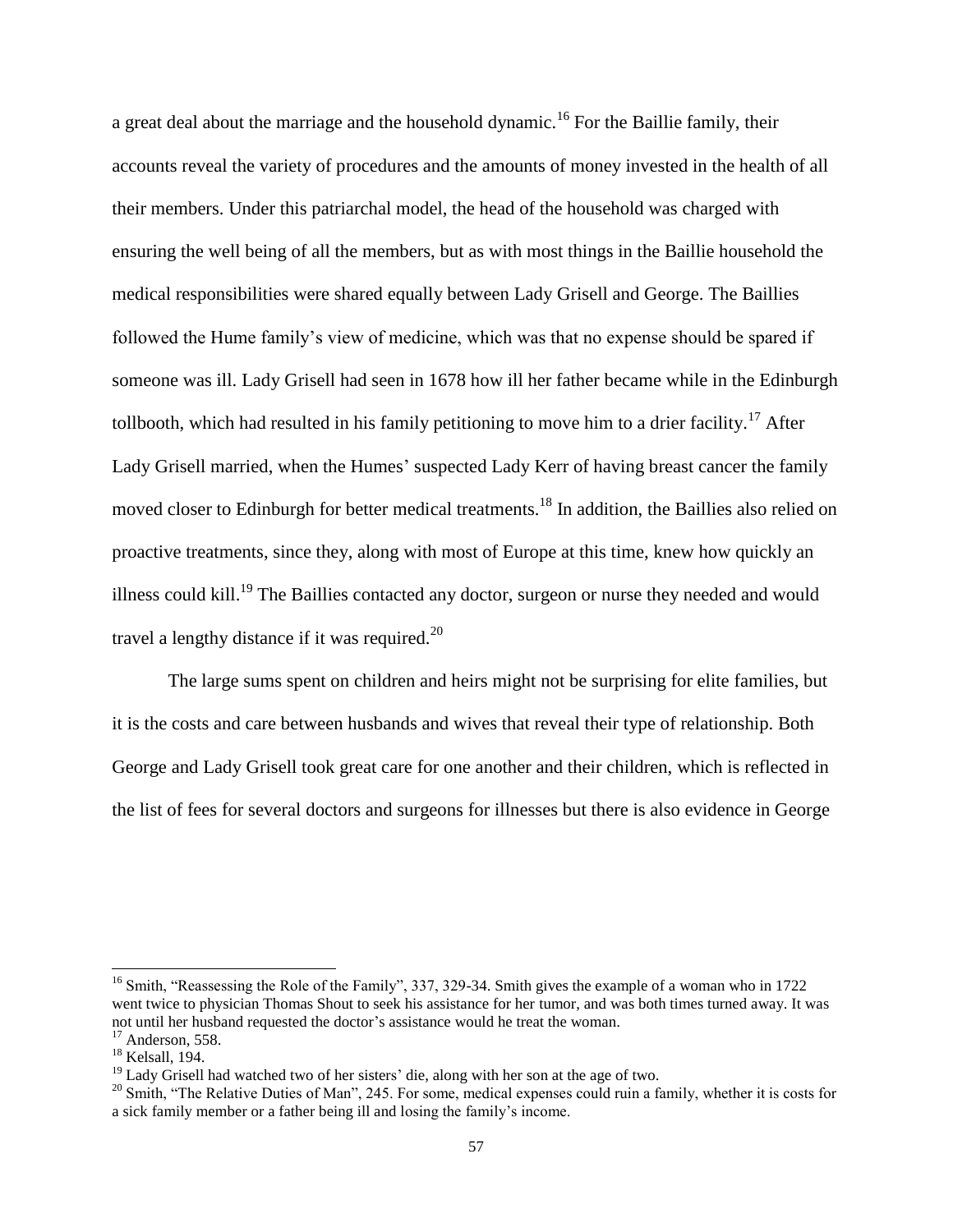Baillie's correspondence of how tenderly he cared for his wife.<sup>21</sup> On 6 March 1705 Johnstone writes to George;

I am sory to hear you are ill, and that my Lady Grissell is so tender. If you be laid aside, I would have you coming up with her and your children; the travelling will do her good. Barbarae used to say at Montpilier, that the English in decays more good by their journey thither and back again than they by the ayr of the plac; nay, I have know fome whom he sent home, as despairing of them, recover on the way. $^{22}$ 

In another letter to Baillie, Johnstone writes that he "wishes you and your Lady would come to Bath, since her health requires it".<sup>23</sup> It was not suggested in either letter that George find a doctor or a nurse for his wife, but that he should personally attend to her with a trip to the spa. This is interesting considering women have usually been depicted as those who cared and nursed family members, with the role of husbands and fathers often being overlooked as partaking in this caregiver role. George Baillie was always concerned about his wife's well being and often wrote in his letters to her, "have a care of your selfe as the only pleasure I have in this world".<sup>24</sup> Aside from the usual ailments, the Baillies were relatively healthy, with the accounts providing evidence for regular expenses of being bled, trips to spas and the medicinal waters they drank. George Baillie appeared to remain in good health, although he slowly lost his hearing as he aged. As for Lady Baillie, she was also quite fit, living until her eighty-first year. Lady Murray wrote that her mother lived in good health and although, "she sometimes had fevers, and violent and dangerous illnesses; she soon threw them off".<sup>25</sup> Lady Grisell did however suffer from bouts of

<sup>21</sup>Dingwall, *Physicians, Surgeons and Apothecaries,* 179. Dingwall uses correspondence of upper-class households to prove how obsessive some individuals were with their physical well-being.

 $^{22}$ George Baillie, 55. The letter mentions the potential of George being "laid aside", which was a concern for himself and his party. Baillie was not, however, dismissed from his position and remained in Parliament from the time he was appointed until he retired.

<sup>&</sup>lt;sup>23</sup>George Baillie, 4.

<sup>&</sup>lt;sup>24</sup> Murison, "Lapidary Inscriptions", 102. Murison had the opportunity to read letters between George and Grisell Baillie which are preserved at Mellerstain House, which belongs to the current Earl of Haddington.

<sup>&</sup>lt;sup>25</sup> Lady Murray of Stanhope, 72. Lady Grisell, or George, may have had medical reasons for not being able to conceive any more children after Rachel.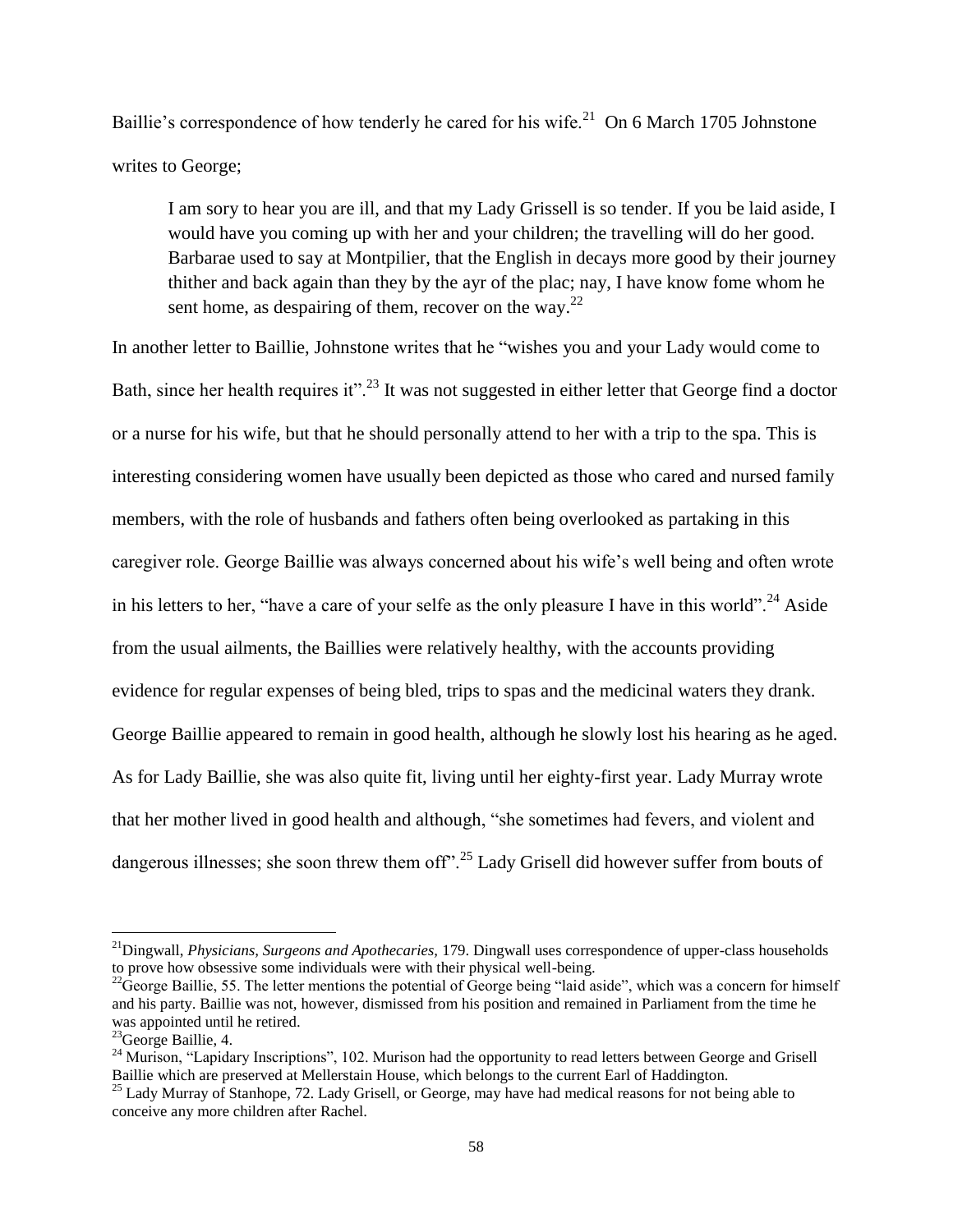illness and depression after George died, and some of her relatives speculated she would not live long after her husband's death.<sup>26</sup>

When there was a mild illness in the Baillie house, the family relied first on home remedies rather than consult a physician. For instance, Lady Murray wrote in the biography that her maternal grandfather would drink a "spoonful of bitters" mixed in a small cup of warmed beer, believing the concoction cured every sickness.<sup>27</sup> The Baillie's home, like most during this period, had herb gardens that contained the necessary ingredients for cures of minor ailments such as headaches or stomach pains. $^{28}$  Along with herbs, many Scottish homes contained "Anderson pills", a supposed cure-all that would be relied on for almost three hundred years in Scotland. The accounts have an entry on 24 June 1715 of 2s 6d spent "For Andersons pills".<sup>29</sup> These were invented by Dr. Patrick Anderson in the seventeenth century and were recommended by doctors for headaches, digestive problems and rheumatism.<sup>30</sup> In addition to medicines and herbs there are other costs in the accounts which had semi-medical usages, the most prominent of these being liquors of various sorts. Alcohol was commonly recommended for patients by doctors for pains and sleep disorders, and although the specific reason for purchasing these liquors is not listed the Baillies have entries for sack, which is a fortified wine recommended for sleeplessness or mild pain.<sup>31</sup> These mild medical treatments were often recommended by doctors

<sup>&</sup>lt;sup>26</sup> Lady Murray of Stanhope, 87. Murison, "Lapidary Inscriptions"102. Lady Grisell's brother Alexander thought his sister would pass away soon after her husband since she no longer gave great concern of her own well being.

<sup>27</sup> Lady Murray of Stanhope, 49.

<sup>28</sup> Marshall, *The Days of Duchess Anne,* 51-2.

<sup>29</sup> Lady Grisell Baillie, 35.

<sup>30</sup> John D. Comrie, *History of Scottish Medicine to 1860* (London: Published for the Wellcome historical medical museum by Baillere Tindall & Cox, 1932), 106. Comrie describes these pills as being made up of aloe, which might have had some medical benefits, since they were sold in Scotland until 1910.

 $31$  Scott-Moncrieff, lvii. This is another example of an account entry being mentioned in the introduction but the actual entry is otherwise left out of the 1911 edition. Kelsall, 158. Sack also appears in the Hume-Kerr account books, usually costing twelve or thirteen shillings around the mid-seventeenth century.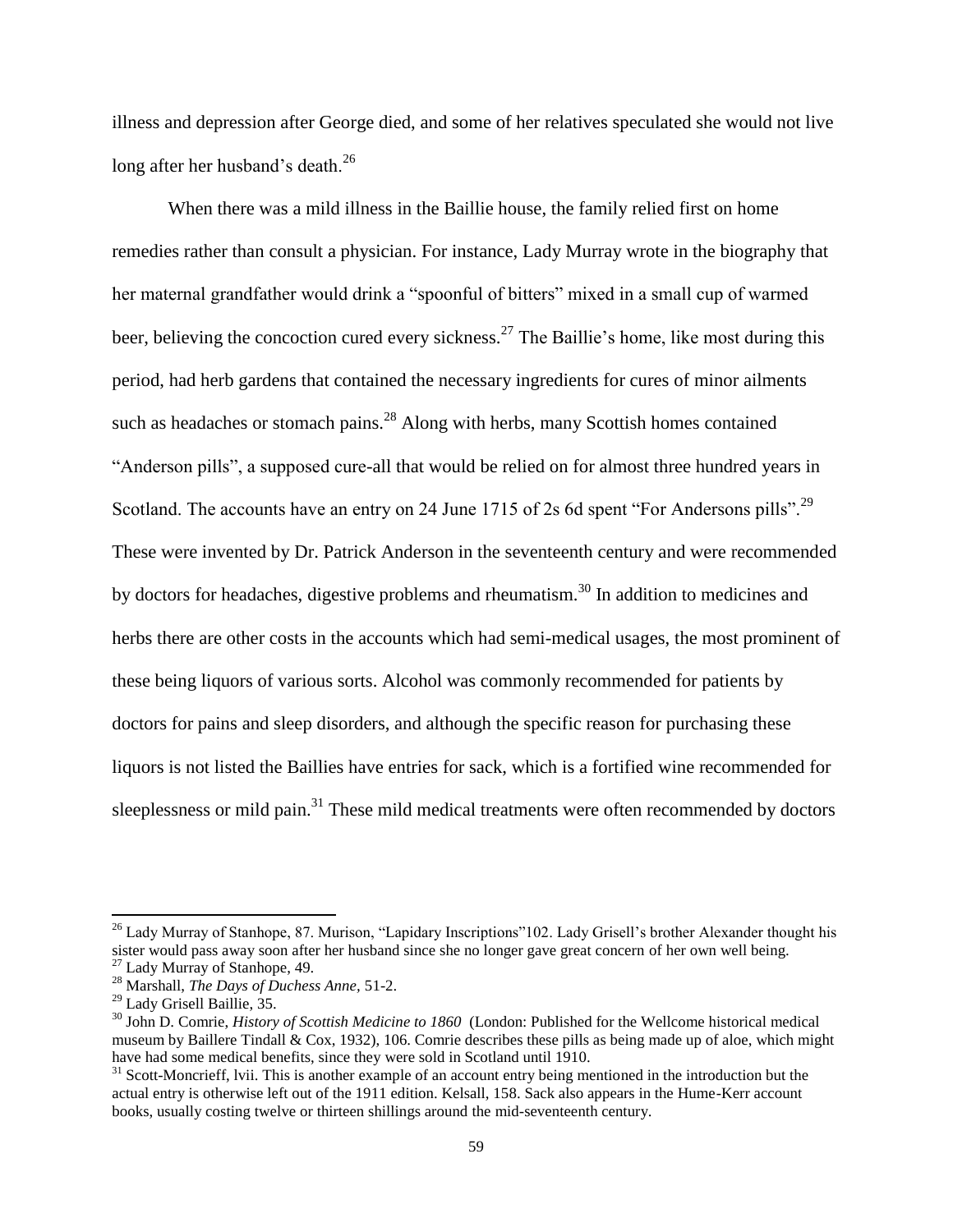who would feel pressured to prescribe something for their patient, even if they were not certain what they were suffering from.<sup>32</sup>

Wages and fees paid to nurses, wet-nurses and midwives were among the expenses that Scott-Moncrieff did not believe were medical. Midwives were employed by Lady Grisell when she gave birth to her three children. The entries surrounding Lady Grisell"s pregnancy are interesting because a woman"s social class and marital relationship influenced the kind of care she could receive while pregnant. There is no entry for a wet nurse being hired after Rachel and Robert"s birth, meaning that Lady Grisell probably nursed her children herself. This would have been unusual given her social class, since most upper class women during this time period hired wet nurses. In Scotland, even households of quite modest means often paid for a live-in wet nurse.<sup>33</sup> Hiring a wet nurse meant that those families would have the opportunity to conceive again quickly, this was important especially if the family had not had a son yet.<sup>34</sup> However, it is possible that Lady Grisell was following the advice of doctors during this period who recommended that mothers should nurse their own children, if possible, or be cautious in their choice of wet nurse.<sup>35</sup> For the most part nurses appear to have been hired to care for the girls when they were ill and needed round-the-clock care, usually when they had bad colds or the flu. One example when the girls were young was on 23 February 1702, "To 2 nurses Cavers and Mrs Watherburns" for £5 16s Scots.<sup>36</sup> The nurses hired by the Baillies were always paid well and

<sup>32</sup> Dingwall, *Physicians, Surgeons and Apothecaries,* 97. Dingwall points out that this is similar to visiting a physician today, because they will often leave with some kind of prescription.

<sup>&</sup>lt;sup>3</sup>Gordon DesBrisay, Elizabeth Ewan and H. Lesley Diack, "Life in the Two Towns", 57. There is no record at all of Grisies birth because the account books begin after she was born, and the record of Robert's birth was not included in the 1911 edition of the accounts. There are two entries in the accounts for Mrs Scott the midwife, one on February 23 1696, the day Rachel was born and one on March 1696. The March entry for Mrs Scott the midwife is undoubtedly pertaining to Robert, who died on 28 February 1696.

 $34$  Eales, 125.

<sup>35</sup> Gordon DesBrisay, "Wet Nurses and Unwed Mothers in Seventeenth-Century Aberdeen" in *Women in Scotland: c. 1100-1750* ed. by Elizabeth Ewan and Maureen M Meikle (East Linton: Tuckwell Press, 1999), 210-211.

<sup>36</sup> Lady Grisell Baillie, 81, 11.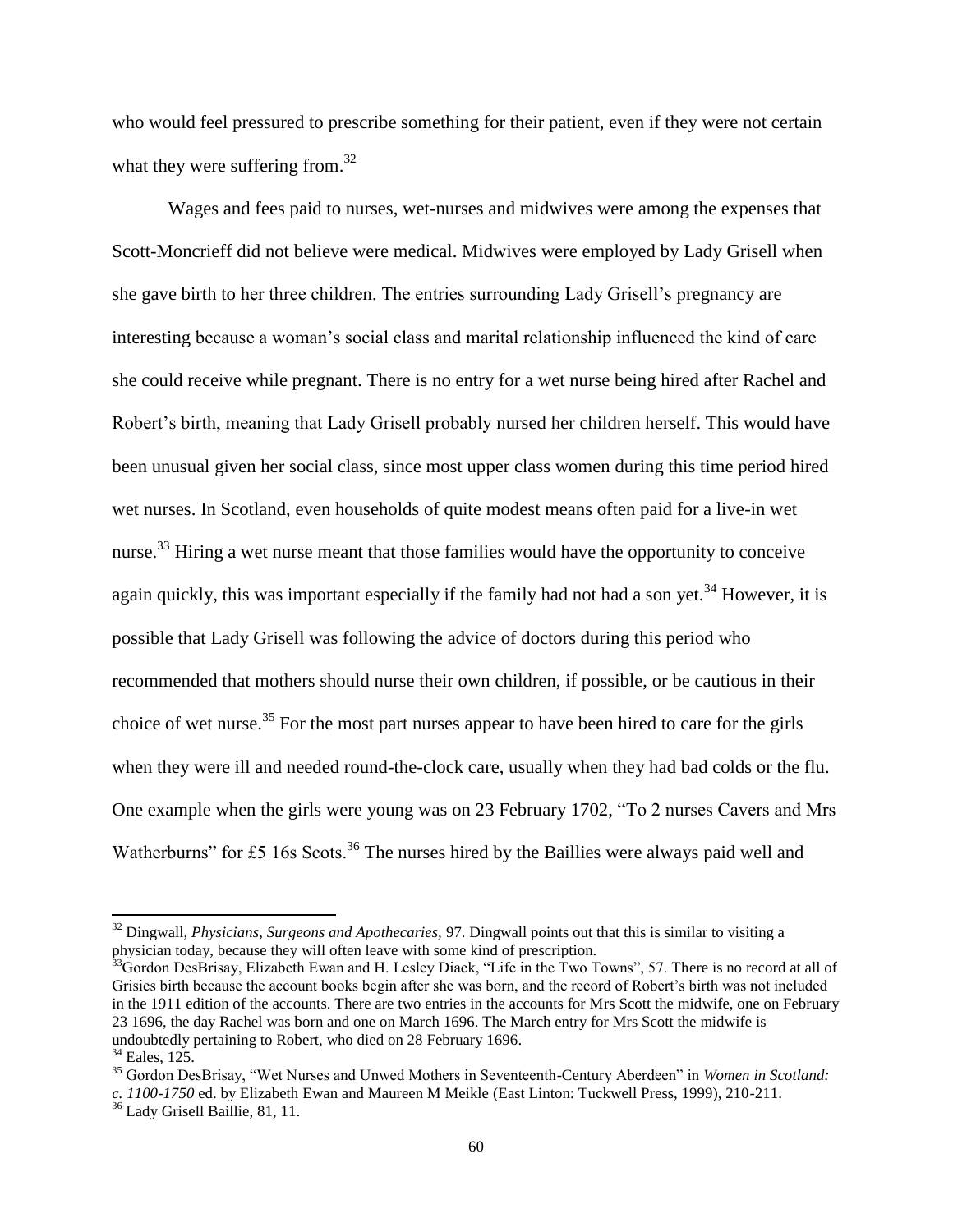appear to have been tipped drink money as well. On 2 May 1693, £11 12s Scots was paid "To drink mony to nurses", these were probably nurses hired for Grisie when she was ill since she would have been close to a year old at the time and neither of her siblings had been born yet.<sup>37</sup> On 8 March 1702 there was a specific notation to a nurse being hired for Grisie, 18s Scots was paid for "Grisies nurs for lint sead".<sup>38</sup> Overall, Lady Grisell had good medical care during and after her pregnancy, but her decision to nurse her children is not a reflection of her social status but of her personal devotion to her children.

Aside from nurses and midwives, the other medical professionals in the accounts have a more complicated classification system. These professionals included physicians, surgeons, apothecaries, barber-surgeons and barbers.<sup>39</sup> Although their training and fees differed, most of these healing professionals worked to treat and help their patients.<sup>40</sup> Doctors and surgeons were often classified as the same type of practitioner until the fifteenth century. However, surgeons were guild regulated while doctors were university trained, and although their training differed the fees for the two professionals were comparable.<sup>41</sup> The medical education that Scotland's doctors received varied a great deal, since there were no official medical schools in Scotland before 1726.<sup>42</sup> Although officially separated during the Baillies period, the duties of doctors and

 $37$  Lady Grisell Baillie, 1. These nurses may have been wet-nurses hired for Lady Grisell who for whatever reason was no longer able to nurse.

<sup>38</sup> Lady Grisell Baillie, 11.

<sup>&</sup>lt;sup>39</sup> Johanna Greyer-Kordesch and Fiona MacDonald, 79-80. These were named in the Glasgow charter by James VI in the seventeenth century.

<sup>40</sup> Dingwall, *Physicians, Surgeons and Apothecaries,* 179. There appears to be some debate over this since different professions overlapped, with more complicated and involved prescriptions and treatments.

<sup>&</sup>lt;sup>41</sup> Johanna Greyer-Kordesch and Fiona MacDonald, 79. Surgeons might also take care of lesions, boils and other things that needed to be lanced off a person.

<sup>42</sup> Michael Lynch and Helen M. Dingwall, "Elite Society in Town and Country", in *Aberdeen Before 1800: A New History,* ed. by Elizabeth Ewan and Maureen M. Meikle (East Linton: Tuckwell Press, 1999), 197. Doctors and surgeons did not have exclusive control over the medical field during this period. With no medical schools, Scots had to seek their education abroad, which meant that skills varied a great deal. Helen Dingwall, *A History of Medicine in Scotland,* 68, 85-6. The first medical school was set up in Scotland in 1726, and although the country would lead the way for medicine in many ways, it was a late start. Before this Scotsmen travelled to Holland and France, to get their training. Most students were not confined to one particular university, and could travel to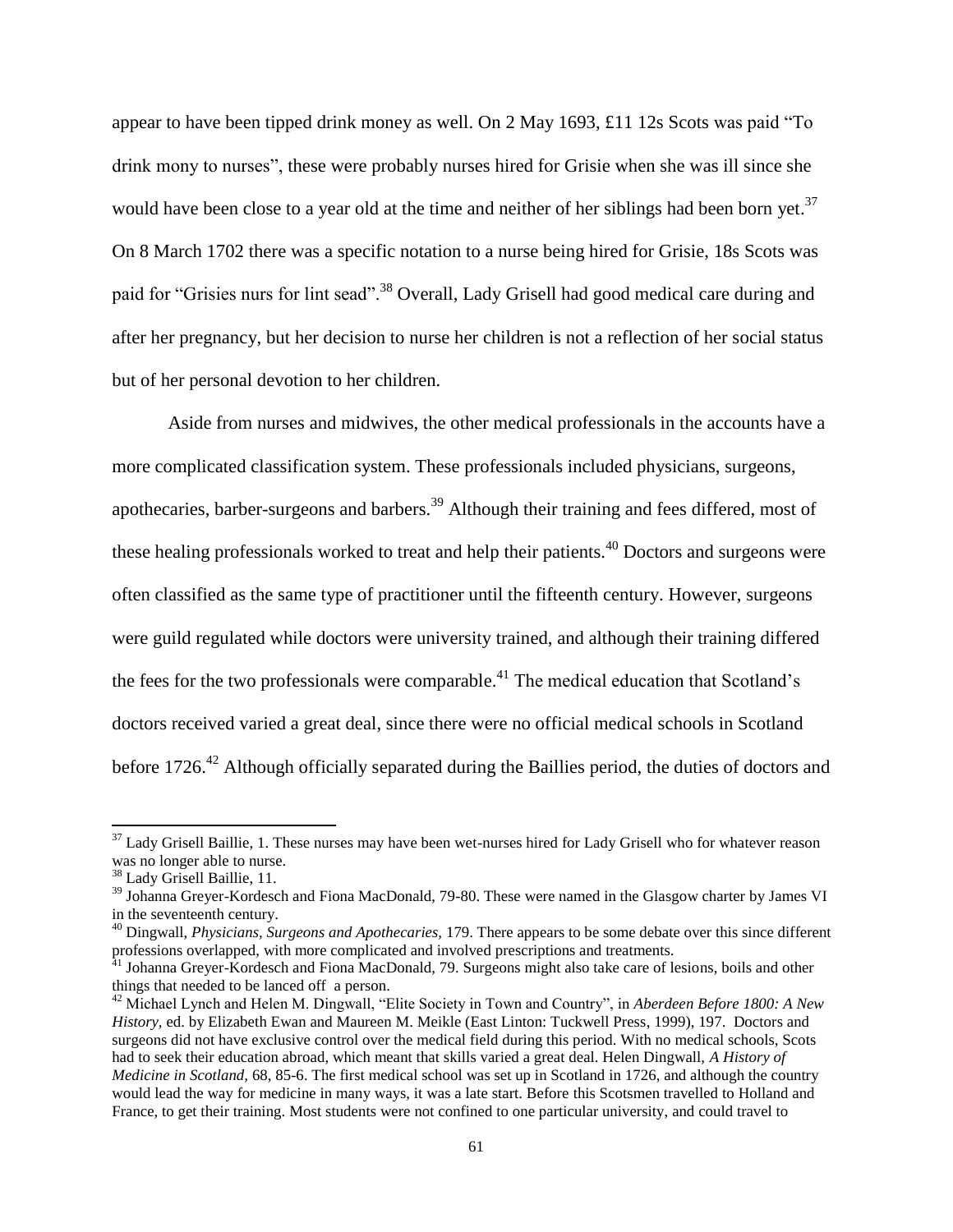surgeons still overlapped depending on the patient"s needs and the availability of other medical personal. Surgeons were also often associated with barbers, and the unclear term barber-surgeon appears frequently in medical texts and other accounts during this period. In Scotland, surgeons had been guild regulated since 1505, but had disassociated themselves from barbers in 1722 since they believed they were a higher class medical group.<sup>43</sup> Even when they were connected, the two groups had different responsibilities. Those who fulfilled the role of a barber-surgeon were usually tasked with removing teeth, bloodletting and cupping. Surgeons, who were considered more skilled medical professionals than barbers or barber-surgeons, provided poultices, plasters, set bones and treated venereal diseases.<sup>44</sup> After separating from barbers, surgeons became associated with apothecaries, often appearing in eighteenth-century documents as "Chirurgeon-Apothecary".<sup>45</sup>

The quality of medical professionals during the long eighteenth century has been noted by people like the Duke of Hamilton. He commented that the doctors in Edinburgh were adequate, but the fashionable medical men of the late seventeenth century were in London. Up until the mid-eighteenth century the medical treatments in England were considered more advanced and their professions more regulated and numerous.<sup>46</sup> Well-trained or not, if someone obtained medical treatments from trained medical professionals in Scotland, he or she travelled

whichever they wanted if they had the funds to do so. Dingwall points out those Scottish doctors were quite European, and they would not have all had the same skill set.

<sup>43</sup> Rex E. Wright-St Clair, *Doctors Monro: A Medical Saga* (London: William Clowes and Sons Ltd., 1964), 20. Dingwall, *Medicine in Early-Modern Scotland,* 74-5. Johanna Greyer-Kordesch and Fiona MacDonald, 117. Barbers were not viewed as a particularly qualified group of medical professionals.

<sup>44</sup> Johanna Greyer-Kordesch and Fiona MacDonald, 79.

<sup>&</sup>lt;sup>45</sup> Edinburgh's Place in Scientific Progress: Prepared for the Edinburgh Meeting of the British Association by the Local Editorial Committee (Edinburgh: W& R. Chambers LTD., 1921), 191-2. This was usually referring to general medical personal in Scotland, who tried to heal any wounds and diseases. Their training was usually informal and came through apprenticeship. Houston, *Social Change in the Age of Enlightenment,* 84-5.

<sup>46</sup> Dingwall, *Physicians, Surgeons and Apothecaries,* 83. English surgeons had stricter licensing then their Scottish neighbors, but it does not appear they were any more knowledgeable. In fact, some English surgeons were not able to neither read nor write.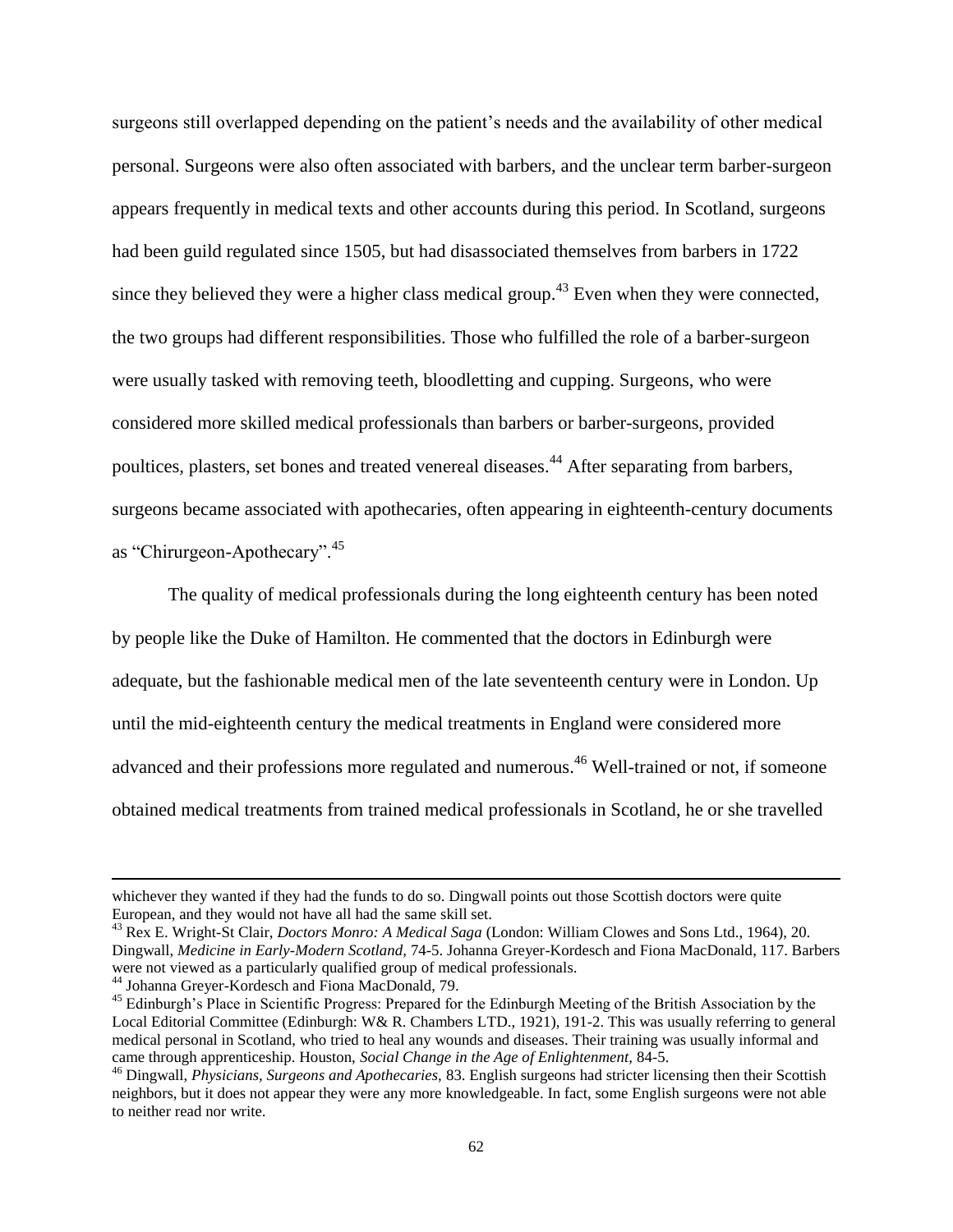to Edinburgh because this was where the best doctors and surgeons were located.<sup>47</sup> The Baillies obtained treatment from some of the highest calibre medical professionals in Scotland during the eighteenth century.<sup>48</sup> During the Baillies' period, doctors in Edinburgh charged £14 to £18 pounds Scots per visit or consultation.<sup>49</sup> However, the average cost for the Baillies doctors was £17 to £38 for their visits, suggesting the family employed the more renowned and expensive physicians. The Baillies" consultations with physicians were mostly for mild illnesses, with the practitioner only staying at the house for a few hours at a time.<sup>50</sup> The entries themselves might simply read, "To Docter Sincklair for Rachie" or "To Dr St Clair for Grisie". In other instances there are multiple doctors listed in one entry, indicating that they were probably paid, rather than hired, at the same time. For instance, in 1707 there was a notation, "To the Docters Pitcarin, Dundas, St. Clair, Baillie"  $\text{\pounds}170$  8s Scots.<sup>51</sup> In the accounts, the main doctors listed were St Clair, George Kirkton and Abernathy whose entries were listed with the accounts sundries expenses.<sup>52</sup> Most of the entries in the accounts for physicians were brief, such as "To Doctor Sincklair for Rachy" £28 8s, but these notes do not always give a hint as to why the doctor was hired.<sup>53</sup> The payment for these visits was high, but not outlandish for the upper class as other household

<sup>&</sup>lt;sup>47</sup> Marshall, *The Duchess of Hamilton*, 161-2. Men like the Duke of Hamilton would either travel to or exchange letters with doctors in London. Hamilton would write to his son in England and get him to relay information to a physician to get medical advice. This was an unfortunate choice because these doctors thought Hamilton was healing nicely while in fact he was slowly dying. Dingwall, *Physicians and Surgeons in Glasgow,*72-3. Dingwall qualifies that even by 1700 there were significant differences between the medical advancements in Lowland and Highland Scotland with the Highlands still relying on more traditional medical practices.

<sup>48</sup> Scott-Moncrieff, lxvi. Michael Lynch and Helen M. Dingwall, 198-9.

<sup>48</sup> Kelsall, 164.

<sup>&</sup>lt;sup>49</sup> Houston, *Social Change in the Age of Enlightenment*, 164-5. This was quite expensive, and was probably a home visit, something that was only available to those in the immediate area.

 $50$  Lady Grisell Baillie, 11-23. For the most part Dr St Clair was paid £17 for visits where no reason is given; indicating that it was a routine visit. He was paid £28 for a visit to "Grisie" and "Rachie". Dr Pitcarin and Dr Dundas both received the high sum of £38, but there was no reason listed in the accounts for these visits. <sup>51</sup> Lady Grisell Baillie, 21, 28, 16.

<sup>&</sup>lt;sup>52</sup> Lady Grisell Baillie, 255-7. George Kirkton was George Baillie's cousin. Kelsall, 37. Dr Abernathy was a physician used by one of the Hume"s neighbours, George Hume. Dr Abernathy lived in Kelso, but would be willing to make house calls, if a letter or carriage was sent to him. Sometimes it would take him a few days to make this house call, but not all doctors were willing to do this.

<sup>53</sup> Lady Grisell Baillie, 256.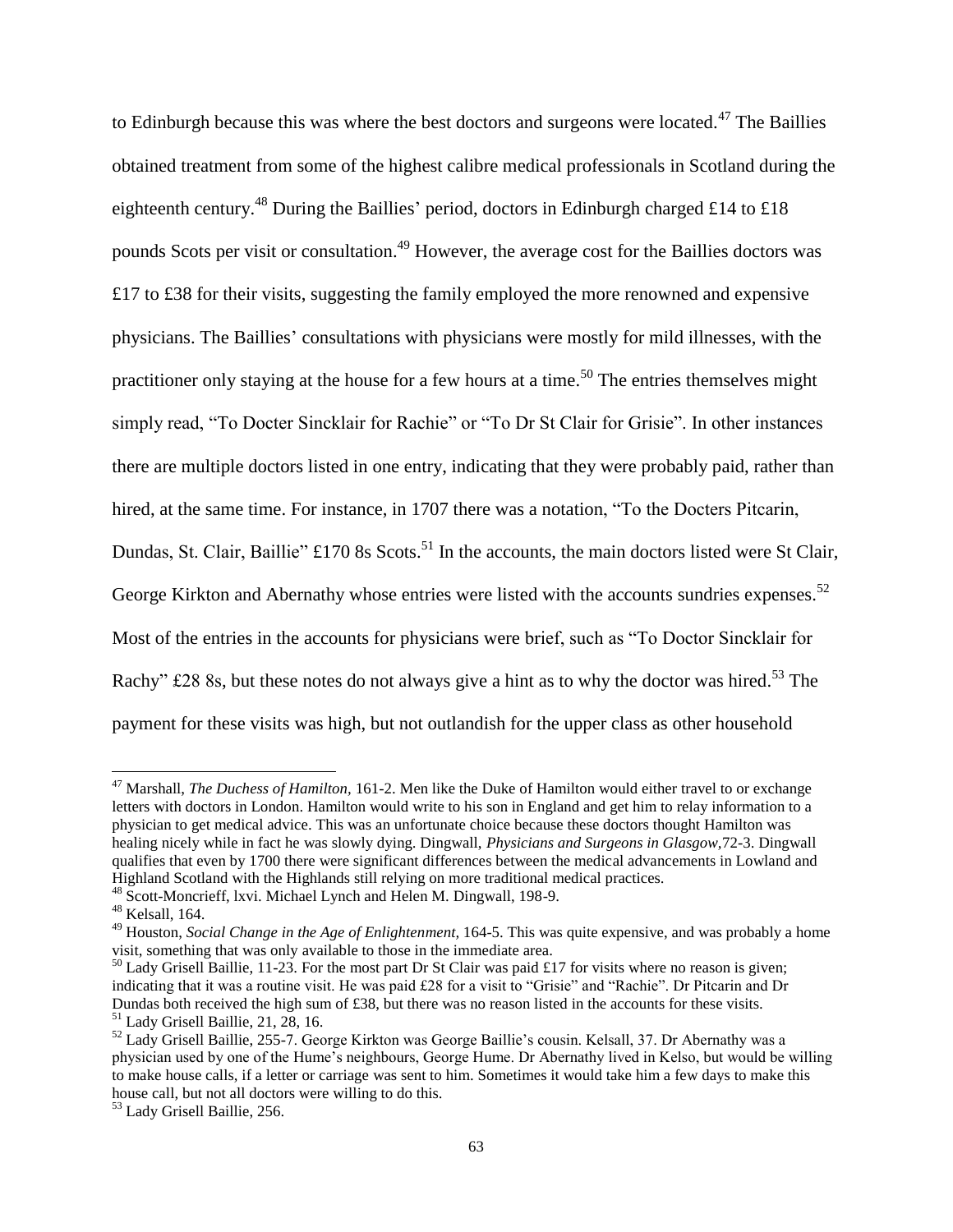accounts demonstrate. The Earl of Bedford, for instance, spent significant amounts, one entry for "December 1690 To Mr. Charles Ferrer, chirurgeon, by his lordship's order by the  $23<sup>rd</sup>$  of December 1690, in full of his bill for his physic, etc, for Thomas Nun £16".<sup>54</sup> Although the person who was being treated and the treatment were not always mentioned in the Baillie accounts, some assumptions can be made. Other entries can be interpreted by the date or correlated with Lady Murray"s biography.

During the long eighteenth century in Scotland the education of a surgeon was more accessible and less rigorous than that of a doctor. It has been estimated that by 1720 there were thirty-five surgeons in Scotland.<sup>55</sup> In the Baillie accounts, Lady Grisell almost exclusively uses the term surgeon when referring to the procedures they had done, or solely mentions the surgeon's name, while other household accounts might list barber-surgeon which is a vague title.<sup>56</sup> For the most part medical professions were employed by the Baillies for phlebotomy, or bloodletting.<sup>57</sup> Bloodlettings, and similar surgical practices, were used commonly throughout Europe since the Greco-Roman period. Usually this procedure was performed by surgeons, although barbers were also known to collect fees for this service. Bloodletting was sought out more than other medical procedures, probably because there were more surgeons in Scotland than other trained medical professionals and this would be a readily available treatment. These treatments have historically been controversial, having been questioned by medical professionals

<sup>54</sup> Gladys Scott Thomson, *Life in a Noble Household 1641-1700* (London: J. Cape, 1937), 236, 308-9, 115. The Earl of Bedford"s accounts were kept by one of their employees, Mr Callop.

<sup>55</sup> Houston, *Social Change in the Age of Enlightenment,* 165. Houston also says that there were only twenty-five surgeons in Scotland by the late sixteenth-century.

<sup>56</sup>Dingwall, *Physicians, Surgeons and Apothecaries,* 75. From the late sixteenth-century they were known as the Edinburgh Incorporation of Surgeons and Barbers. The surgeon-barber connection was not officially ended until1722. Johanna Greyer-Kordesch and Fiona MacDonald, 112-3. Surgeons, barber-surgeons and apothecaries were all under the same guild, but they were distinct in their training and in their scope of practice.

<sup>57</sup> David Wootton, *Bad Medicine: Doctors Doing Harm Since Hippocrates* (New York: Oxford University Press, 2006), 2. Although used for different reasons, bloodletting is still employed for certain conditions in modern day.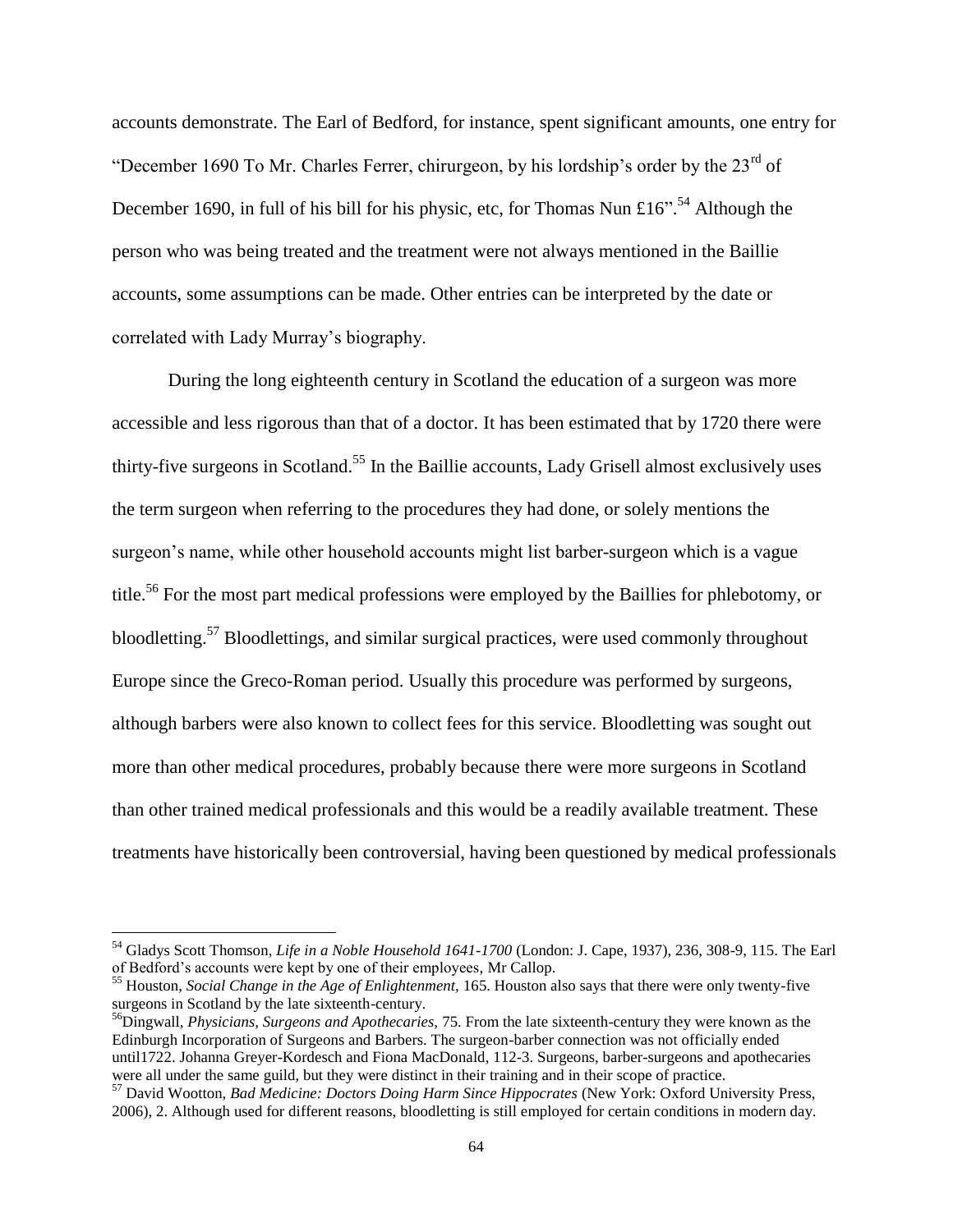since ancient times.<sup>58</sup> Despite the progressive learning about how the body functioned internally. including William Harvey"s discovery of the circulatory system in 1628, the medicine of the Baillies' period was still heavily dictated by the need to find equality in the body.<sup>59</sup> Bloodletting continued to be a commonly used practice which was recommended for almost every illness and disease, since it was believed that bloodletting was a natural way for the body to heal itself.<sup>60</sup> The actual process of bloodletting was relatively simple, in which a surgeon would use a lancet to open, or "breathe" a vein, usually the arm was chosen as the sight for cutting with the surgeon taking care not to sever the vein altogether.<sup>61</sup> This practice was not a barbarous treatment by surgeons, but one that was sought after by patients. Some would even complain that their doctor had not bled them enough.<sup>62</sup> How much a person would be bled was often actually determined by their social class, with the upper class being seen as more delicate and bled less than a solider or a labourer.<sup>63</sup> How much blood was drawn from the Baillies was probably dictated by this social guideline since the quantity is never given by Lady Grisell. Multiple entries for "bleeding" or "drawing blood" appear in the accounts, enough so this would have been a regular practice performed every few months which was not done simply for illness but performed as a prophylactic to maintain good health.<sup>64</sup> After a person was bled, the surgeon would usually put a

<sup>&</sup>lt;sup>58</sup> Wootton, 37-40, 141. These debates ranged from whether or not the "Hippocratic" healing process harmed more than it helped; to what amount of blood should be drawn from the patient and what should be used to collect the blood.

<sup>59</sup>Dingwall, *Physicians, Surgeons and Apothecaries,* 74, 85. Dingwall explains that by the mid-seventeenth century the understanding of the body began to move away from trying to balance the four humours. Medicine was still heavily based by these classical traditions, but Arabic medicine became influential. Greyer-Kordesch and MacDonald, 75. There were guidelines written for surgeons. Strong individuals could be bled more, while weaker people needed to be bled less and rest afterwards. Wooton, 11. Bleeding and purges were recommended as a cure all.

<sup>60</sup> Johanna Greyer-Kordesch and Fiona MacDonald, 74-5. Wooton, 37-8.

 $61$  Wooton, 2.

<sup>62</sup> Wayne Wild, *Medicine-by-Post. The Changing Voice of Illness in Eighteenth-Century British Consultation Letters and Literature* (New York: The Wellcome Series in the History of Medicine, Clio Medica, 2006), 28. Most surgeons were cautious not taking more than 100 mls of blood from a patient.

<sup>63</sup>Wild, 205-6.

<sup>64</sup> Dingwall, *Physicians, Surgeons and Apothecaries: Medicine in the Seventeenth-Century,* 166.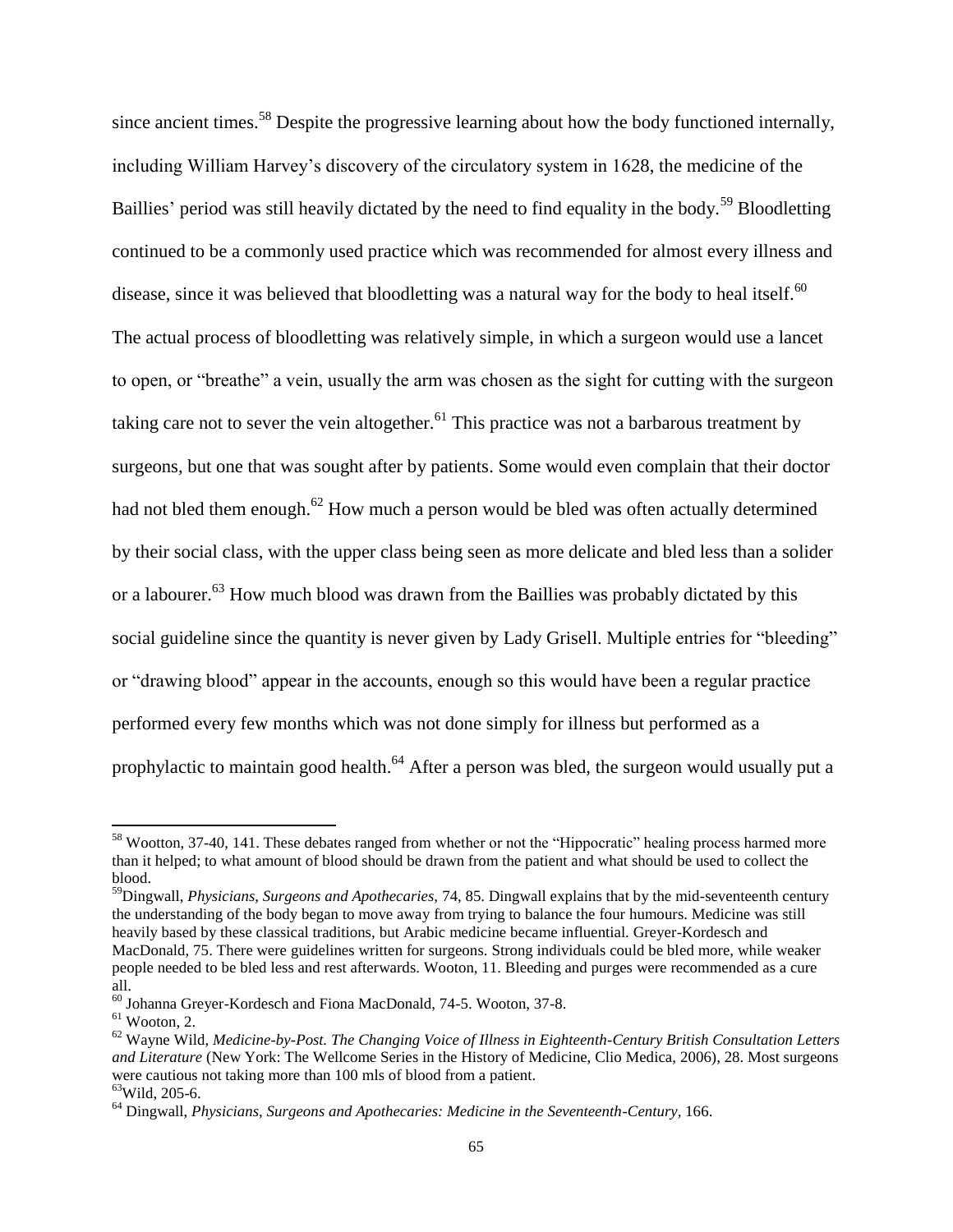tincture or plaster over the wound to aid in healing.<sup>65</sup> The Baillies also sought out surgeons for bloodletting whenever they travelled. George in particular had procedures performed in England usually at Bath to ease his arthritis.<sup>66</sup>

For the most part bloodletting was only performed on a person"s arm, but there was another more expensive procedure, which was bleeding the jugular vein. Interestingly, Scott-Moncrieff briefly discusses bloodletting in his introduction saying, "*If* the luxury of being bled from the 'Jouglar vain' was indulged in, it was more expensive".<sup>67</sup> The Baillie accounts do have a single entry for bleeding of the jugular vein on 30 September 1710, costing £1 1s 1d sterling.<sup>68</sup> Comparatively, "regular" bloodletting in Scotland would cost on average 9s 8d sterling for a master and 4s 10d sterling for a servant. Although the accounts do not mention who the bloodletting was performed on, it would have been one of the family members since this was considered a luxurious procedure. It is probable that the procedure was performed on Lady Murray or her husband, since the date is just a month into their tumultuous marriage when Alexander Murray began demonstrating his emotional instability.

Bloodletting was performed for a number of reasons, but when a surgeon chose the jugular it was done for a specific rationale. Eighteenth-century Scottish surgeon Benjamin Bell said this procedure was preferred, "For inflammation of the throat, disorders of the eyes, when it is wished to evacuate blood from vessels near to the parts affected, it is frequently judged proper

 $65$  Lady Grisell Baillie, 23-31, 66. Interestingly, the Baillie accounts also have an entry for bloodletting being performed on the horses. This was not as expensive as bloodletting performed on the family or servants. For example, on 24 December 1702, "For blooding the horses" cost the family 10 s Scots.

<sup>&</sup>lt;sup>66</sup> Thomas Fowler, "Medical Reports of the Effects of Blood-Letting, Sudorifics, and Blistering, in the Cure of the Acute and Chronic Rheumatism" in *Medicine, Science and Technology* (London, MDCCXCV 1795, 317 pp), 51. It was probably arthritis, since there are other entries in the accounts for spa waters which were also known to be used for this condition. Scott-Moncrieff, lxvii.

<sup>67</sup> Scott-Moncrieff, lxvi-lxvii.

<sup>68</sup> Lady Grisell Baillie, 23.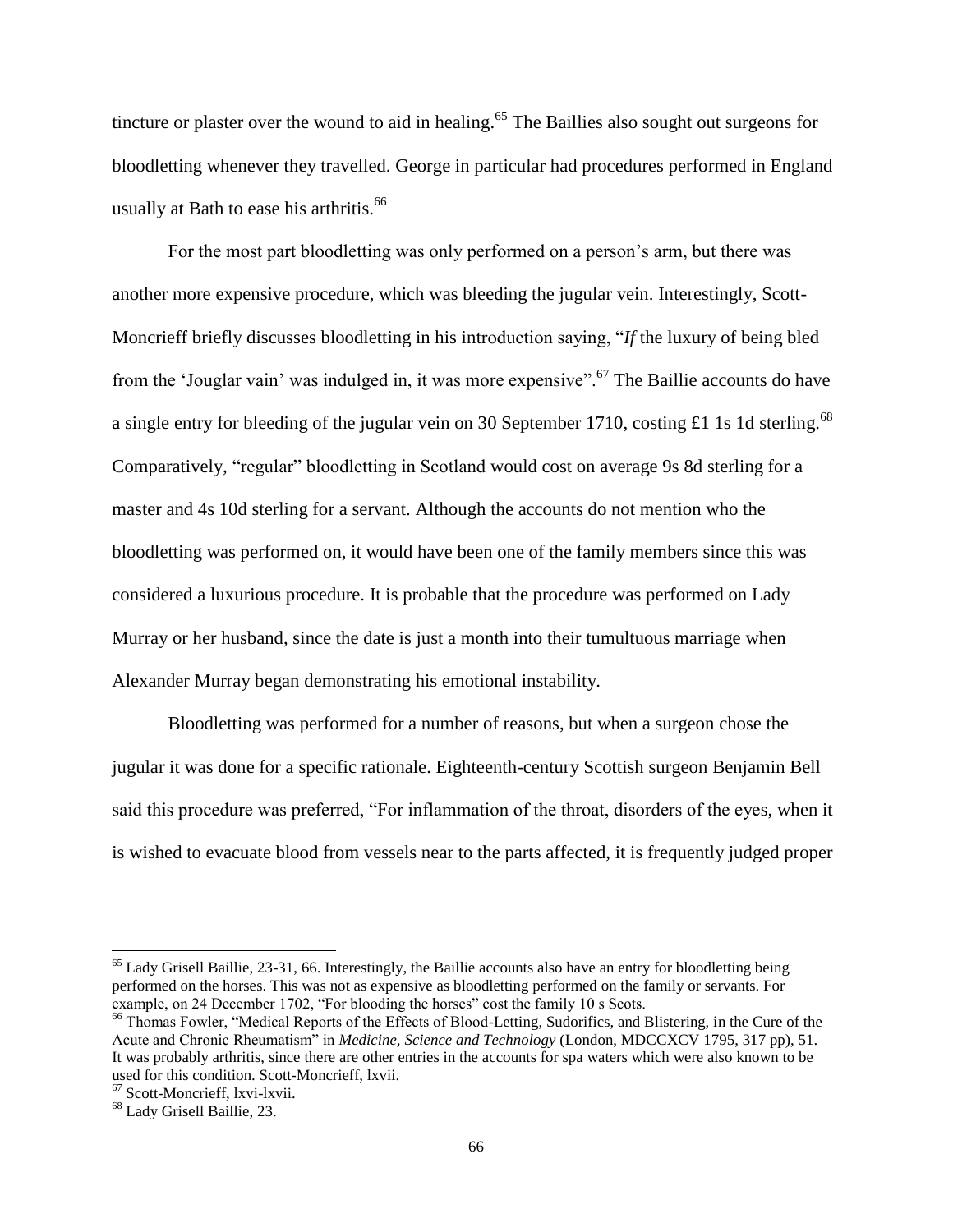to open the external jugular veins".<sup>69</sup> Surgeons usually performed jugular bloodletting on people who were known to suffer with mental illnesses. Thomas Willis, whose work concentrated on the anatomy of the brain, believed that purging and bloodletting was the cure of insanity since it would "relax excessive pressure".<sup>70</sup> Blood had to be drained from these areas to allow the brain to correct the problem of imbalance since it was believed that excessive blood made a person ill, meaning that if it was drawn from the body then it may cure madness.<sup>71</sup> Alexander Murray was the most obvious person connected to the Baillie family with mental health issues. Madness in the eighteenth-century was believed to cause unpredictable actions and could be exacerbated by "disappointment in love".<sup>72</sup> Murray had been described as suffering from "constitutional" insanity", which had been worsened by his marriage problems. Considering that the procedure was relied on for mental disorders, the person this was performed on was probably their son-inlaw. In the appendix of Lady Murray's biography of her parents, there is a brief description of her written by Thomas Thomson. In it he describes the couple living with the Baillies immediately following the marriage, and reports that Lady Murray discovered her husband"s emotional derangement in the days following the ceremony. Thomson describes the family as having to "soothe and cure his distempered imagination"; since the family had regular bloodletting performed in the house, it is quite possible that this specialized procedure was performed on the unhappy Murray.<sup>73</sup>

In addition to bloodletting, the accounts also have entries for a procedure known as cupping. Cupping was used for the same reason as bloodletting, to correct the body"s

<sup>69</sup> Benjamin Bell, *A System of Surgery* (Edinburgh: Bell & Bradfute, 1796), 154.

<sup>70</sup> Thomas Willis, "The Anatomy of the Brain and the Description and Use of the Nerves" in *Patterns of Madness in the Eighteenth-Century* ed. Allan Ingram (Liverpool: Liverpool University Press, 1998), 18.

<sup>71</sup> Houston, *Madness and Society in Eighteenth-century Scotland*, 284. "Unrequited love was presented as a cause and symptom of derangement or melancholy for both men and women".

<sup>72</sup> Houston, *Madness and Society in Eighteenth-century Scotland*, 174-5, 338, 289.

 $^{73}$  Thomson, 146. Thomson described Murray as acting normal in society, but actually suffering from insanity.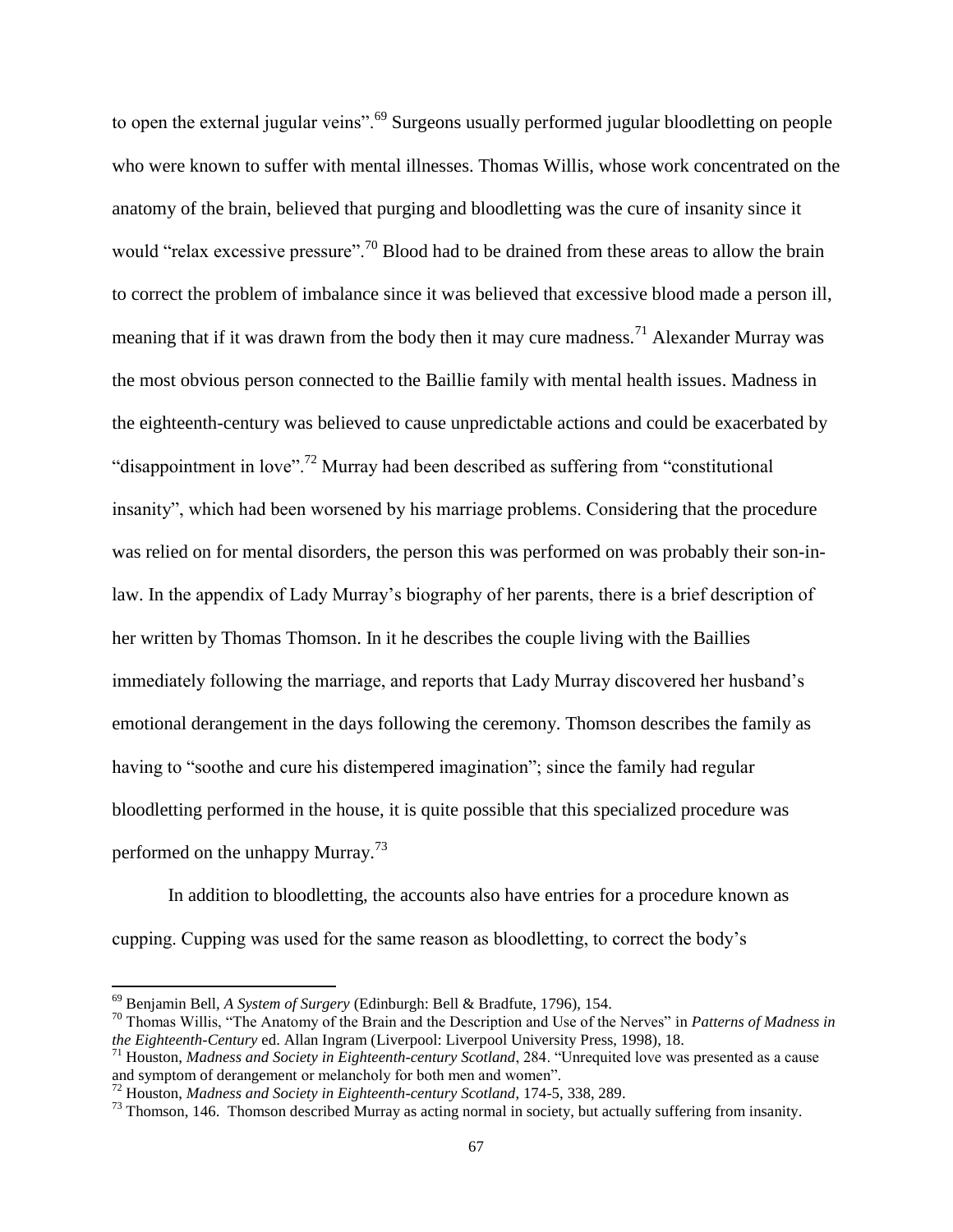imbalances. Scott-Moncrieff considered cupping and bloodletting the same procedure. He grouped them together in the appendix, but the two procedures were actually quite different.<sup>74</sup> Cupping has historically been shown to be an effective treatment for some diseases; the process involved heating the top lip of a cup and pressing it onto a person, usually on their back. Many practitioners believed that this process would pull out any negative elements from a person"s body, and the process usually left circular bruises on the patient.<sup>75</sup> There were usually two reasons for cupping, to pull out toxins from cists or bites and also as a cure for a variety of medical conditions.<sup>76</sup> Like bloodletting, cupping was usually performed by a surgeon and in the Baillies' case by George Kirkton.<sup>77</sup> According to the 1911 edition, the Baillies did not have cupping done as often as bloodletting, with only Rachel named as being cupped in 1715 and 1716.<sup>78</sup>

There were a variety of other procedures that the Baillies' paid surgeons or doctors for during this period, but these do not appear to have been sought out on a regular basis. Many medical treatments took place after the family had moved to London, indicating the variety of procedures that were available in England.<sup>79</sup> One of these was a physic, commonly recommended to treat a variety of "female" ailments.<sup>80</sup> One example of this was noted by Lady Baillie in the accounts on 8 March 1715, "To John Scote for phisick and wateing on me".<sup>81</sup> There were also charges in the accounts for dental treatments which are interesting considering

 $\overline{a}$ 

<sup>&</sup>lt;sup>74</sup> Scott-Moncrieff, lxvii.

<sup>&</sup>lt;sup>75</sup> Greyer-Kordesch and MacDonald, 76.

<sup>&</sup>lt;sup>76</sup> Grever-Kordesch and MacDonald, 76. These included headaches, pain and various type of inflammation.

 $77$  Lady Grisell Baillie, 37-45. There were a few entries for cupping when the children were quite young, which means it was probably for either Lady Grisell or George. For example there was an entry in 1701, "For cuping given Georg Kirkton" £5 16s.

 $^{78}$  Lady Grisell Baillie, 37-8. There are no notations for Rachel being cupped after 1716, but this was probably because she was married so her parents no longer paid for the procedure.

 $79$  The family could have just been more prone to illness in England than Scotland, but it is more likely that the medical society was broader in England.

 $80$  Smith, "Reassessing the Role of the Family", 335.

 $81$  Lady Grisell Baillie, 32. The cost of this was £1 1s 5d sterling.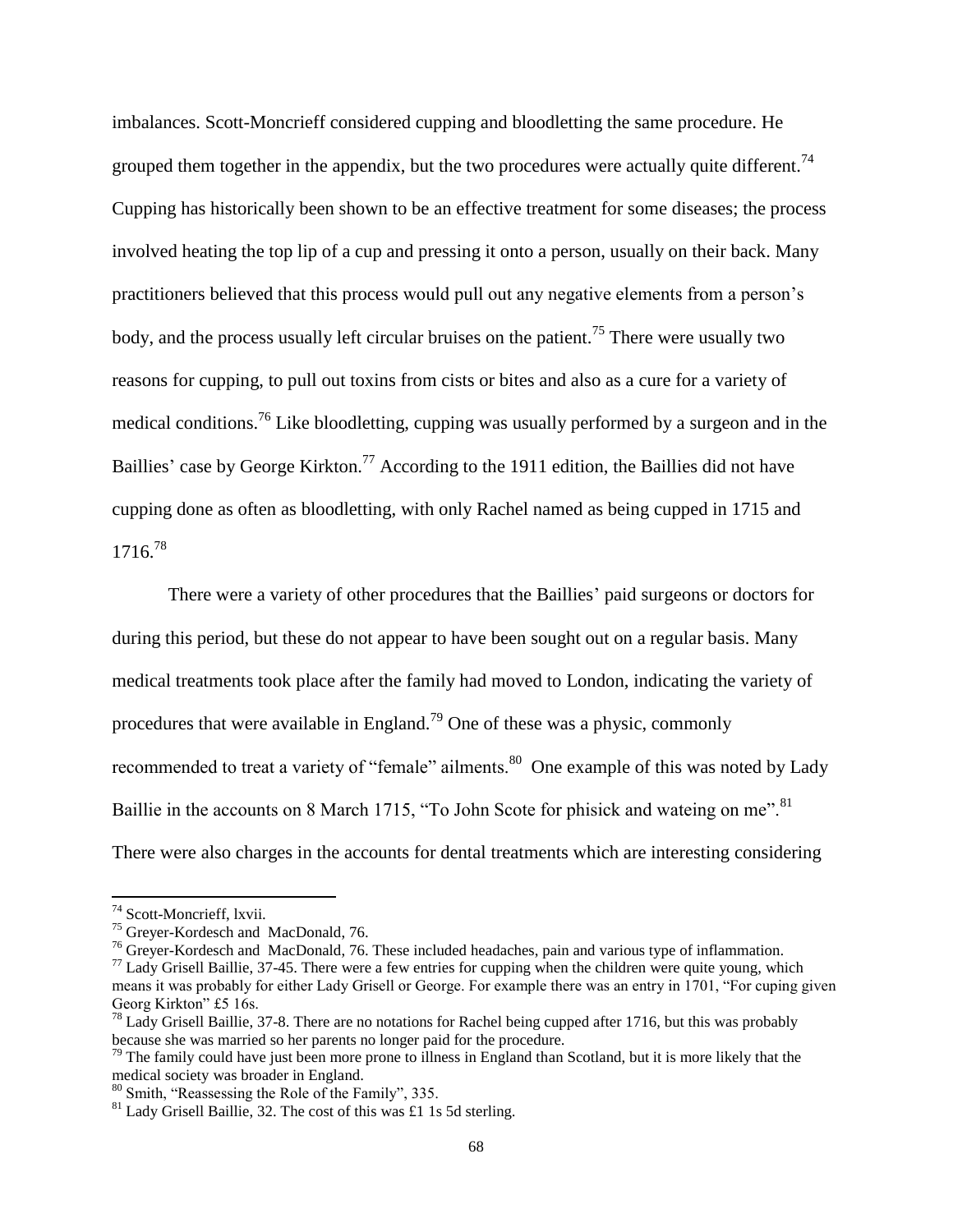how poor oral hygiene was during this period; the customary advice was to swish with red wine and tartar.<sup>82</sup> The family must have found oral hygiene important since they had their teeth professionally cleaned and they also purchased instruments to clean their teeth. On 24 June 1715, for example, there was a charge of 10s sterling recorded "For stoping Grisies Teeth with lead and some things to clean 'em'' and on 8 August 1716 £1 14s sterling was spent "For cleaning all our Teeth at Bath".<sup>83</sup> Other miscellaneous medical entries included George having his ears syringed and employing the surgeon Mr. Knox for "head baths".<sup>84</sup> George's hearing is known to have become progressively worse, which accounts for him being the only one to have his ears syringed.<sup>85</sup> The accounts also have entries of George using the "seat in the saltpans" as a way to treat his worsening hearing. These treatments were not overly effective since George was almost completely deaf before he died.<sup>86</sup> The remaining medical amounts in the accounts were for the apothecary services, "To Docters and Apothicarys at Bath" on 8 August 1716 for £5 5s sterling.<sup>87</sup> The profession of apothecary has been overlooked by historians largely in part to the fact they kept far fewer documents then the doctors and surgeons of this time. Apothecaries were

<sup>82</sup> Houston, *Social Change in the Age of Enlightenment,* 166. This particular recommendation came from Sir John Gordon of Invergordon. In typical Scottish fashion the wine most commonly recommended was claret. Robert E. Tyson, "People in the Two Towns", in *Aberdeen Before 1800: A New History,* ed by E. Patricia Dennison, David Ditchburn and Michael Lynch (Scotland: Tuckwell Press, LTD), 117.

<sup>&</sup>lt;sup>83</sup> Lady Grisell Baillie, 35, 45. The lead would have referred to filling Grisie's cavity.

<sup>&</sup>lt;sup>84</sup> Scott-Moncrieff, lxvii-i. Scott-Moncrieff only mentioned this in his introduction; the actual entry and date are not included in the 1911 edition. Lady Grisell Baillie, 7. These "head baths" were not cheap; for instance, on 5 February 1701 it cost the family twelve pounds Scots. This bath may have actually been Turkish baths, which is similar to a sauna but it is not clear in the accounts.

<sup>&</sup>lt;sup>85</sup> Scott-Moncrieff, lxvii. Scott-Moncrieff notes that George Baillie had his ears syringed a few times because he was going deaf in his older years.

 $86$  Kelsall, 107.

<sup>87</sup> Lady Grisell Baillie, 45. Michael Lynch and Helen Dingwall, "Elite Soceity in Town and Country" in *Aberdeen: Before 1800 A New History* ed by E. Patricia Dennison, David Ditchburn and Michael Lynch (Scotland: Tuckwell Press, LTD), 199. Apothecaries are a difficult group historically. They did have an important function but not much is known about what training or qualifications they may have had.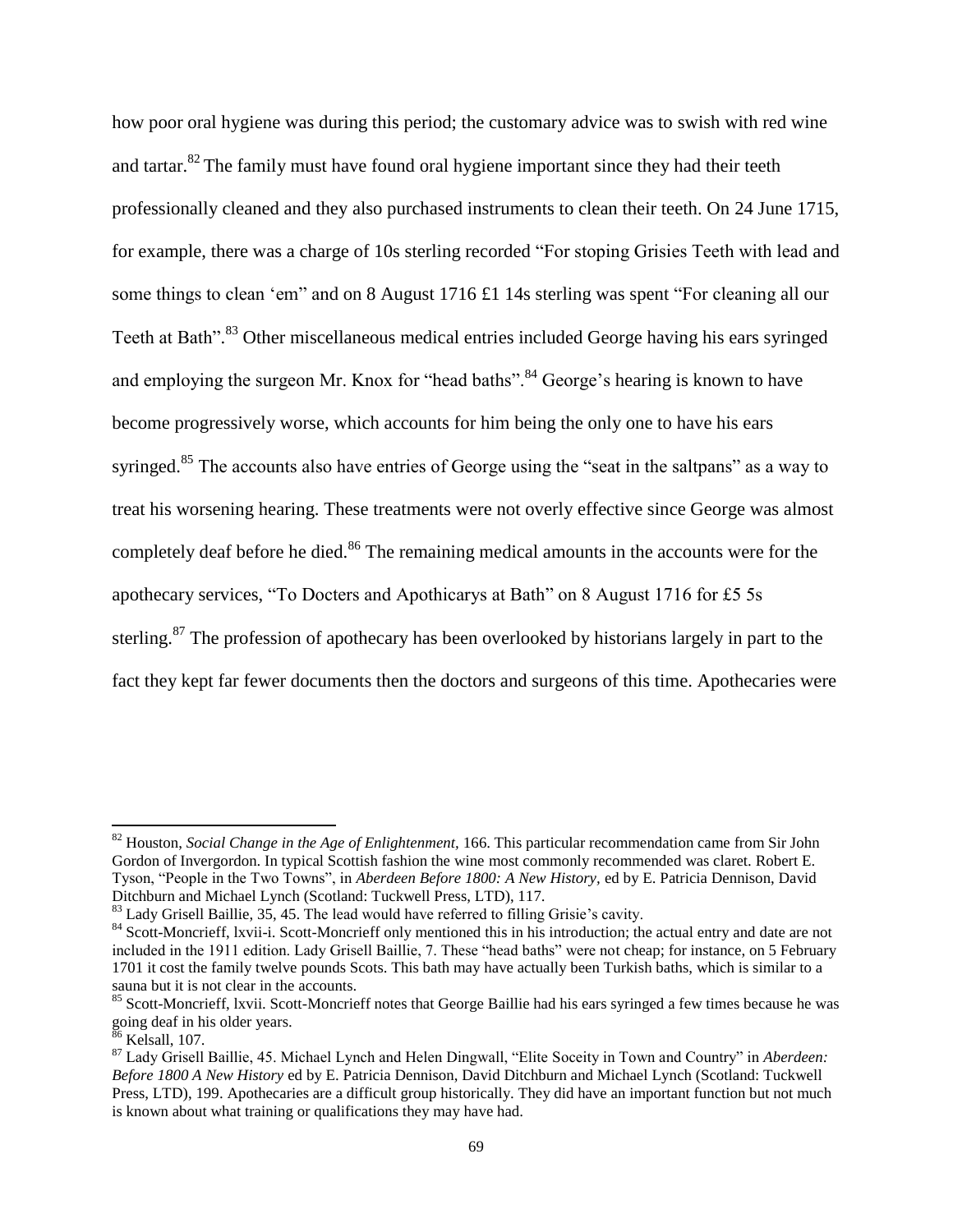classified as a lower medical profession, but they were in high demand during the Baillies" period and as the accounts indicate they made slightly less than a surgeon would.<sup>88</sup>

A large portion of the Baillies" recorded medical expenses was, not surprisingly, spent on the girls' physical well being. A child's physical health was seen as crucial during the Baillies' period, with many parents going to extensive lengths either to personally nurse or obtain help for their ill son or daughter.<sup>89</sup> Parents were involved in their children's medical care, many keeping watch over them when they were sick. In the case of the Buccluech heiress, there were extensive family resources spent on cures for the eldest heiress"s ulcerated arm. A round of doctors prescribed different and often excruciating treatments for her with no success. Eventually, the desperate mother took her to King Charles II hoping that his touch would cure her arm, but the family found no success and the young girl passed away before her thirteenth birthday.<sup>90</sup>

In August 1700, the Baillies were desperate to help their girls after they both had contracted smallpox in Edinburgh.<sup>91</sup> This infectious disease was particularly harmful for children. When it had hit Aberdeen in 1600 and 1601 almost two hundred children died.<sup>92</sup> Rightfully, the Baillies were worried and although the girls usually had a nurse brought in for them when they were ill, the disease provoked the parents to hire a more qualified physician. Dr. George Kirkton appears to have been brought in to care for Rachel and Grisie during this time.<sup>93</sup> A few years later the Baillies employed the services of Doctor Archibald Picairne in 1707, the

 $\overline{a}$ 

<sup>88</sup> Dingwall, *Physicians, Surgeons and Apothecaries,* 200-1. Unfortunately, there is less information about apothecaries than doctors or surgeons because they kept fewer notes and fewer records have survived. They also may have doctored or performed some procedures on patients, although these went largely unrecorded.

<sup>&</sup>lt;sup>89</sup> Pollock, 3. Smith, 240, 244. Many thought there was a strong connection between a child's body and their immortal soul.

 $90$  Lee, 42-43. The girl's mother, who has been described as pragmatic, was willing to go to any lengths to heal her dying child.

<sup>&</sup>lt;sup>91</sup> Kelsall, 70.

<sup>92</sup> E. Patricia Dennison, Gordon DesBrisay and H. Lesley Diack, "Health in the Two Towns", in *Aberdeen Before 1800: A New History* ed. by E. Patricia Dennison, David Ditchburn and Michael Lynch (Scotland: Tuckwell Press, LTD, 2002), 88. During the late seventeenth century, the only other major killer of children was famine.

 $93$ Lady Grisell Baillie, 7. George Kirkton was paid the high salary of seventy pounds Scots for treating the Baillies..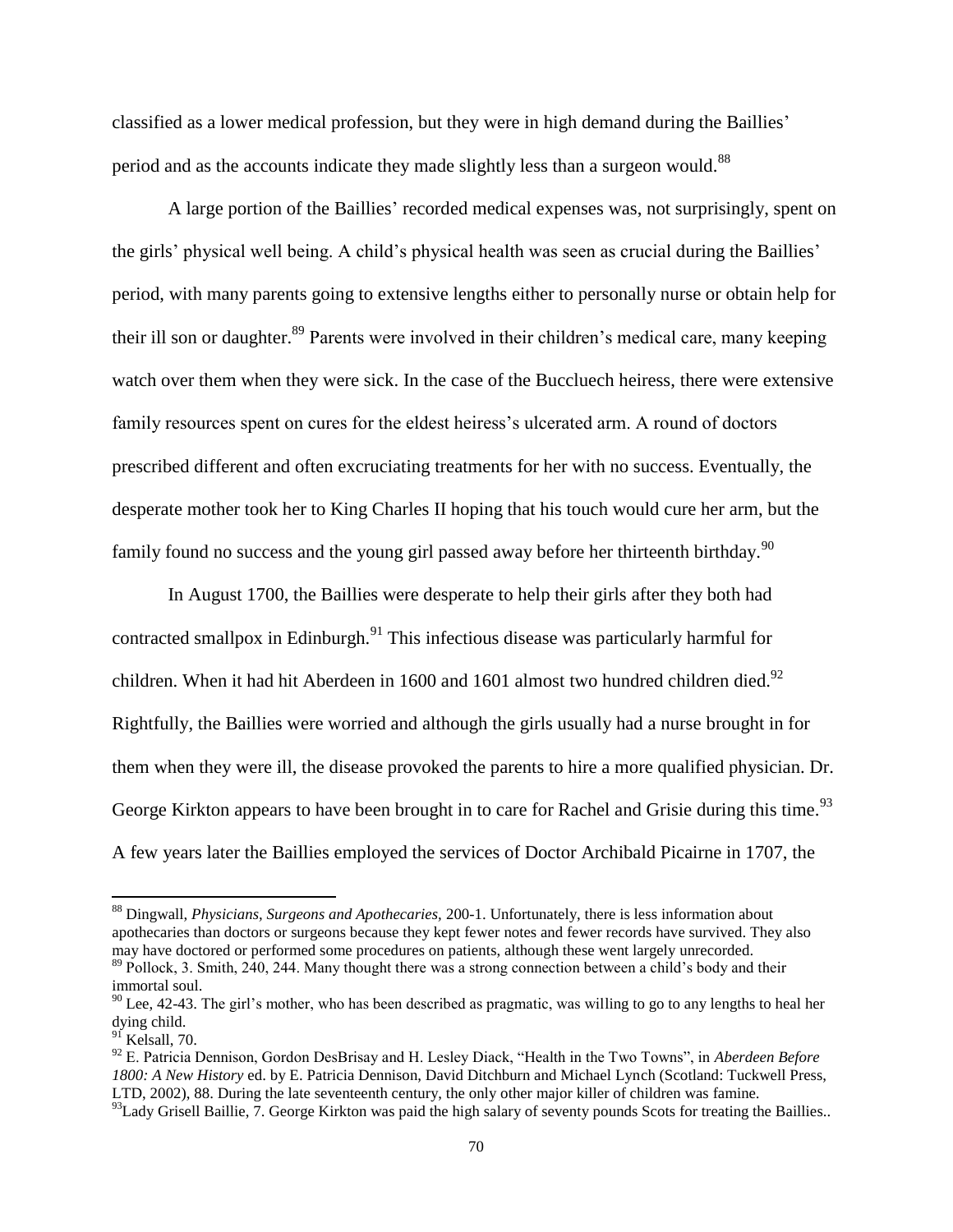man who came up with a treatment for small pox in 1704. His treatments involved several rounds of bleeding to break a fever followed by syrups made from white poppies and other ingredients that depended on the progression of the illness.<sup>94</sup> It was probable that the doctor was hired to care for the girls who may have been suffering from another round of smallpox, although the 1911 edition does not explicitly say this. <sup>95</sup> Even when the girls were older the Baillies remained concerned with their children"s mental and physical well-being. A parent would often remain involved in the welfare of their child long after they were married, although they were customarily less influential. Daughters in particular were a parents" concern, since their sex might restrict them from obtaining the best medical care.<sup>96</sup>

Lady Baillie's accounts are not the sole source regarding illness in the family; Lady Murray"s biography also reveals some interesting details. She depicts her parents as being quite ill before they passed, along with Rachel being so weak before their mother died that she had to be carried into Lady Grisell"s room to say goodbye. The biography indicates that although a great deal of money was spent on health care, Lady Grisell and George would be willing to sacrifice their own well-being for what they felt were more important matters, such as religion. Lady Murray described her father as being quite healthy the week before he died, but when he showed symptoms of an illness he was strongly encouraged by doctors to rest.<sup>97</sup> George did not, however, take his illness seriously and continued with his religious rituals of prayer and fasting at appropriate times. He was described as being a deeply religious man, and although he never

 $\overline{a}$ 

 $94$  Comrie, 115. Geyer-Kordesch and MacDonald, 75. Bleeding might be advised for children when they were ill, but it was not recommended to be performed on children under fourteen.

 $95$  Comrie, 114-5.

<sup>&</sup>lt;sup>96</sup> Smith, "Reassessing the Role of the Family", 338, 340. Mendelson, 29-31. By the eighteenth century the medical community had begun to change their understanding of a woman"s body. Physicians had previously viewed the female body as being fluid and unstable.

 $97$  Lady Murray of Stanhope, 105, 25-6. Lady Murray describes her sister as being quite ill before their mother died and was unable to spend much time or attend to their mother before her death.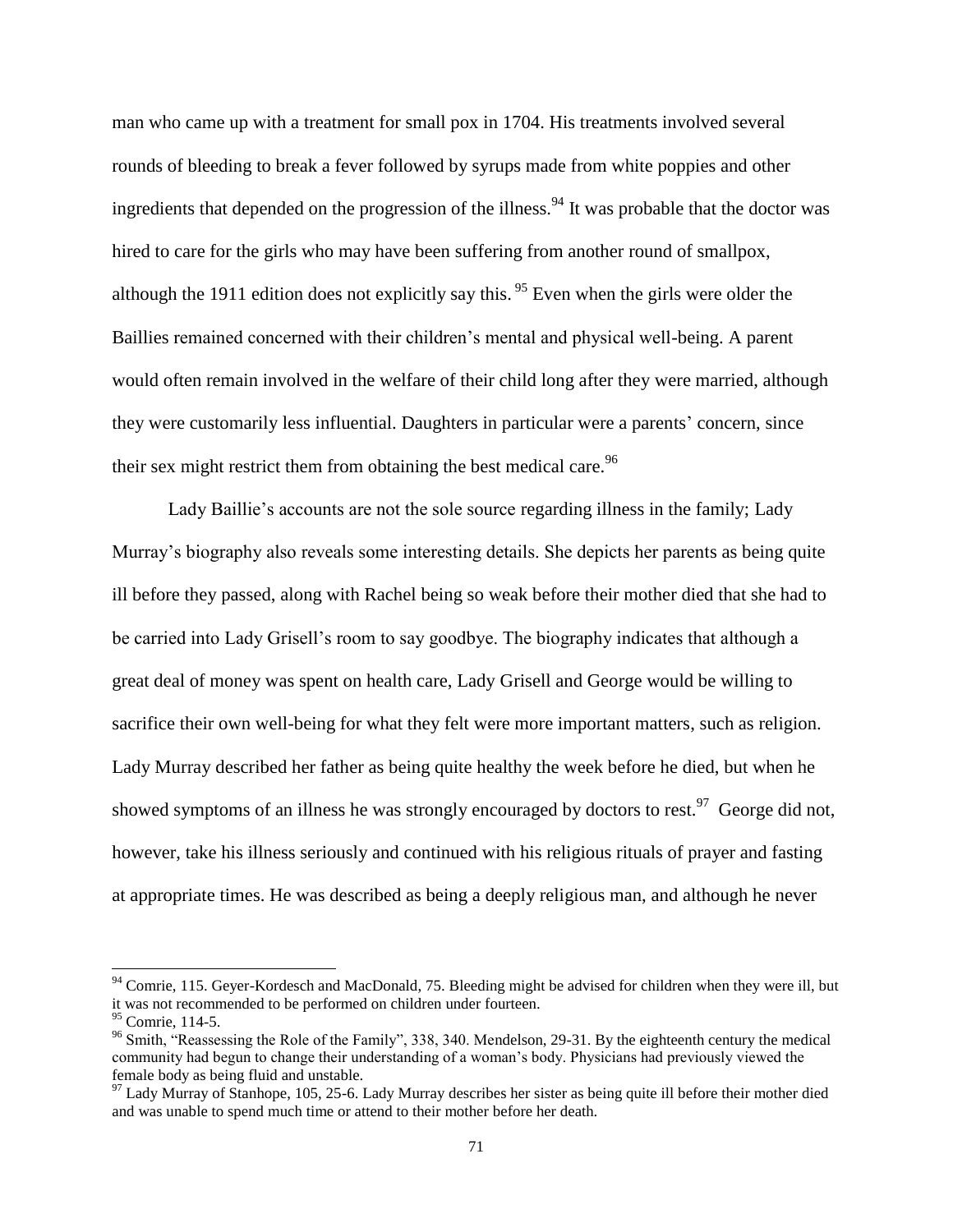put his religion above his family he did put it above what he assumed was a minor illness.<sup>98</sup> George was resistant to changes in his schedule and throughout his life he woke early to pray in his room, despite his physician urging him in his older years to pray while walking through their gardens.<sup>99</sup> His illness worsened quickly and he passed away in his sleep on 6 August 1733 when he was seventy-four years old.<sup>100</sup>

Although she lived another thirteen years after her husband"s passing, Lady Grisell became deeply depressed and suffered from various bouts of illness. A week before her death, Lady Grisell became quite unwell but was not sad about the prospect of joining her husband. Lady Murray describes the end of her mother"s life by saying "When she died she said to me, "Now, my dear, I can die in peace, and desire nothing but to be where your father is" She was always sure they would meet, and know one another again, in another world; and often said, that without that belief, she could not support herself".<sup>101</sup> Lady Grisell had a purse with enough money put aside for her own quiet funeral which she had arranged to be almost identical to that of her husband. Lady Grisell died on 6 December 1746 in the company of her family and was buried next to George on her birthday that same month. Her only concern was that her grandchildren were cared for and that it would not be a great trouble for her family to move her body from London to Mellerstain.<sup>102</sup>

The other expense overlooked by previous historians working with the Baillie accounts has to do with travel which was something the family did for George Baillie"s Parliamentary

 $98$  Fyfe, 155. George's father was also deeply religious, and in 1642 he became a professor of Divinity at Glasgow University. In fact Robert and a few others had been sent to Holland to present Charles II with an invitation to accept the crown of Scotland. Although both Robert and his son shared the same religious devotion neither has been described as fanatical.

<sup>&</sup>lt;sup>99</sup> Lady Murray of Stanhope, 25-6. Smith, 246. Smith notes, however, that it wasn't always possible for men to take time off when they fell ill and would just have to continue their day to day routines.

<sup>&</sup>lt;sup>100</sup>Lady Murray of Stanhope, 3. Smith, "Reassessing the Role of the Family", 341.

<sup>&</sup>lt;sup>101</sup> Lady Murray of Stanhope, 86.

<sup>&</sup>lt;sup>102</sup> Lady Murray of Stanhope, 103-4.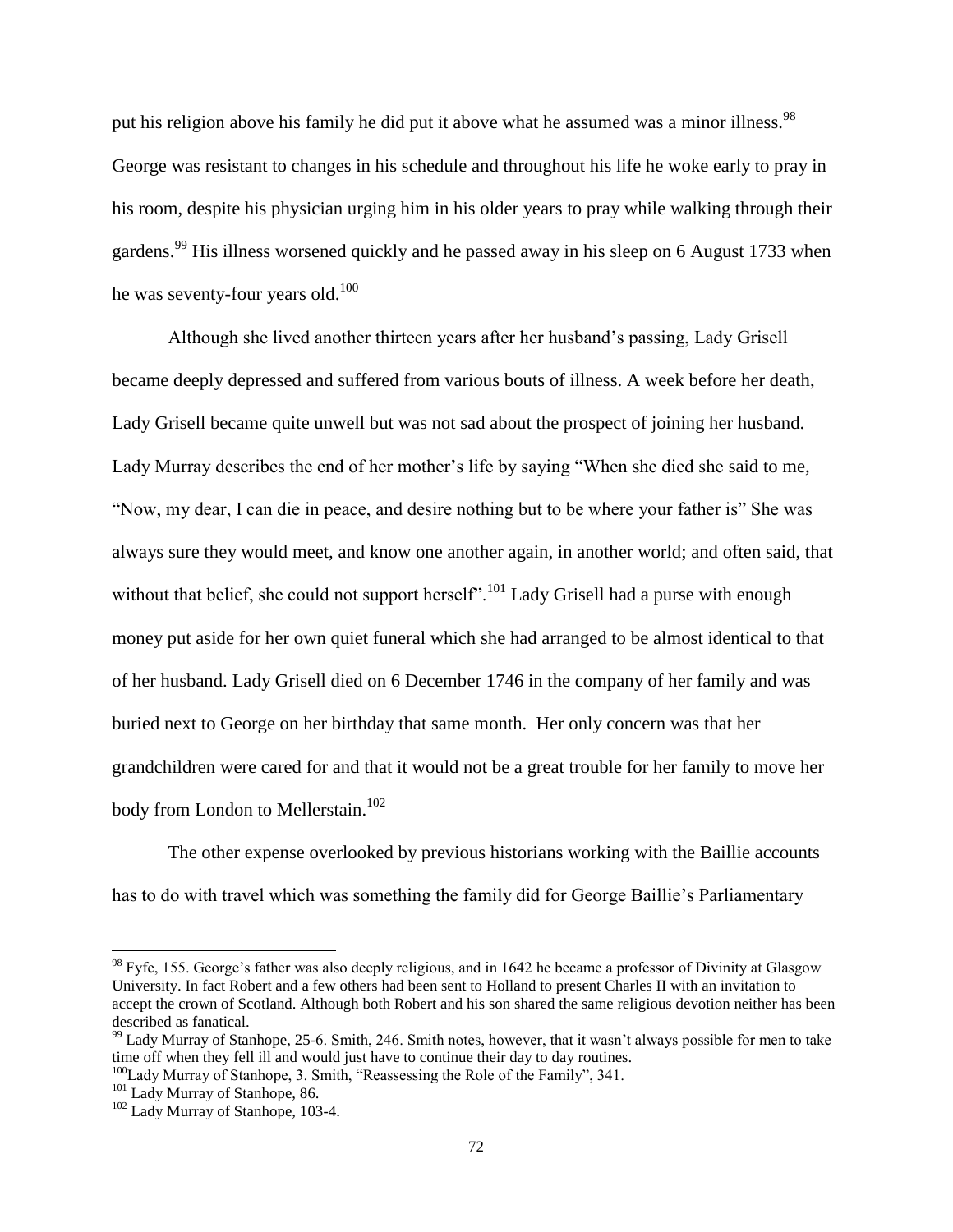position but also for leisure and to seek medical treatments. The longest trip the Baillies undertook was to Naples for Lord Binning, and although their most common medical and leisure trip was to the spas the family made frequent trips to England. Travel had always been an aspect of the Baillies" lifestyle, and this included travel for their medical treatments. As with the other Baillie financial investments, Lady Grisell would always try to calculate the most cost efficient way to travel. If the family would only be in a city for a week, they would almost always rent a room. However, when they stayed for longer periods of time they would usually rent a house since it was less expensive.  $103$  When the family travelled for their health, their destination was almost exclusively spas. This was a common retreat for the upper classes to "take the waters" for either legitimate medical reasons or as a way to socialize.<sup>104</sup> Some spas were known to provide cures for specific illnesses, but often the elite chose their spas based on whatever spa or bath was the most popular at the time.<sup>105</sup> The Earl of Bedford, for instance, travelled to the popular spas of Bath and Tunbridge to take in the waters for his rheumatism, along with purchasing waters to take back to his home.<sup>106</sup> For a variety of illnesses physicians would recommend that their patients bathe in and drink from these medicinal waters. The Baillies had a few spas they could travel to in Scotland; most of these were within a day"s ride of the Mellerstain estate although

<sup>&</sup>lt;sup>103</sup> Lochhead, 299. Scott-Moncrieff, 56-7. George Baillie travelled at least once a year to London for parliament, usually travelling on horseback. However, the cost of these trips was rarely recorded by George, who left all of the finances up to his wife. Lady Grisell attempted to collect her husband"s receipts when he travelled to London, but was usually unable to since George kept almost no hard proof of where his money was spent other than the gifts he always brought back for his girls. George frequently brought back "night gowns", which were dressing gowns. Lack of documentation for George Baillie"s travel reinforces the fact Lady Grisell had sole control over the accounts, because if she was not present for purchases they went unrecorded.

<sup>&</sup>lt;sup>104</sup> Houston, *Social Change in the Age of Enlightenment*, 219. Smith, "Reassessing the Role of the Family", 333. Many times upper class women went to spas to help cure their diagnosis of hysteria.

<sup>&</sup>lt;sup>105</sup> Anita Guerrini, "The Burden of Procreation: Women and Performation in the Works of George Garden and George Thomson" in *Science and Medicine in the Scottish Enlightenment* (East Linton: Tuckwell Press, 2002), 180- 1. One of the most well known physicians during this time was George Cheyne who often recommended traditional treatments of purges, bloodletting and visits to baths. These treatments were not always terribly effective, and Cheyne differed from many physicians since he would visit his patients.

<sup>106</sup> George Cheyne, "The English Malady (1733)" in *Patterns of Madness in the Eighteenth-Century* ed. Allan Ingram (Liverpool: Liverpool University Press, 1998), 89.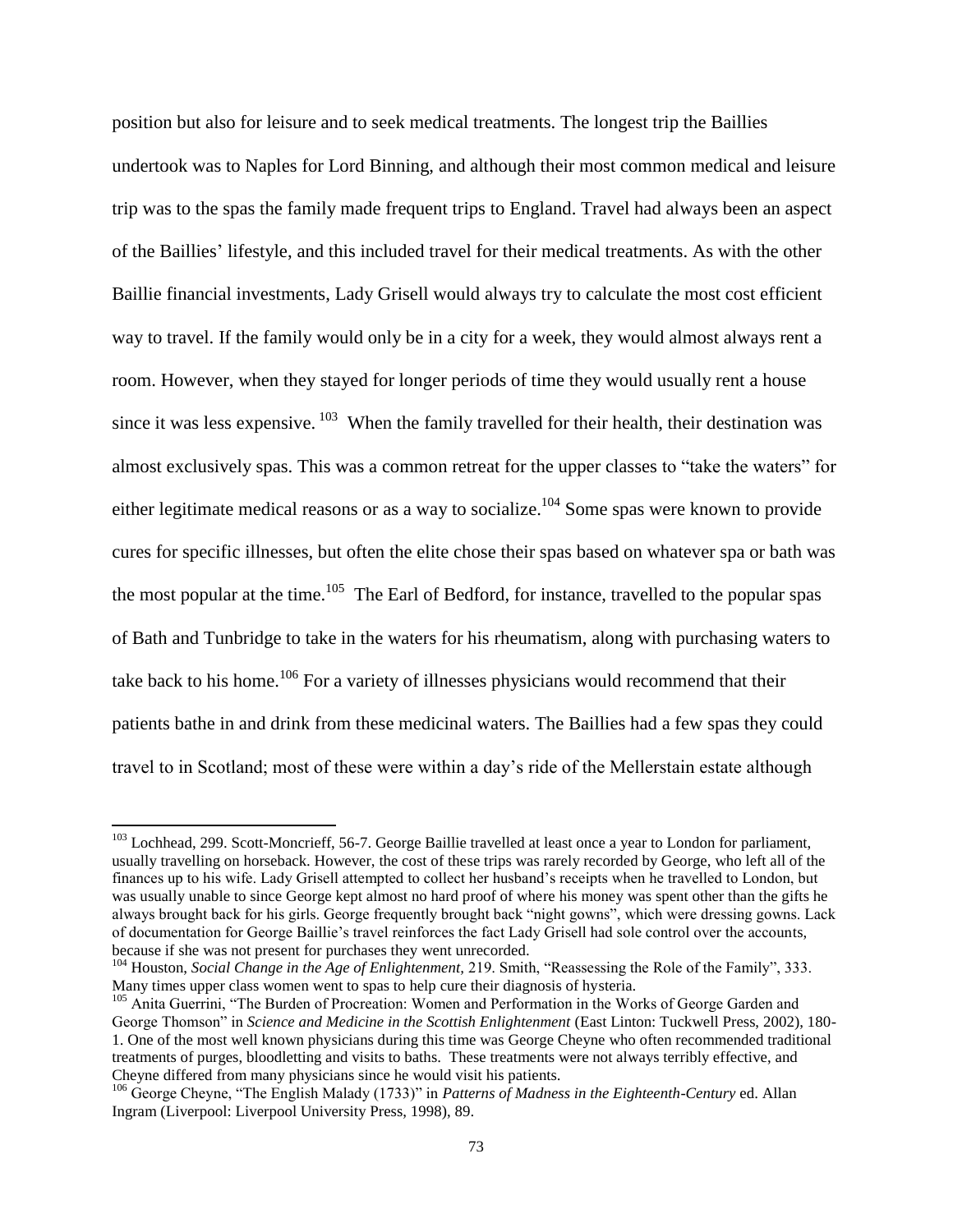none were located in Edinburgh. Scotland was not historically known for spas, but the demand grew after the Restoration and more areas were developed.<sup>107</sup> The accounts indicate that the family would mostly travel to Bath, Prestopans and Scarborough.<sup>108</sup> Like many of those travelling to spas, the Baillies would take the waters, have dinner parties and attend concerts. The family usually stayed for close to a month at these places, renting a home at which the accounts indicate they hired a cook for the dinner parties they held.<sup>109</sup>

In addition to visiting the spas there are also multiple entries in the accounts for purchasing spa waters, such as £11 6s Scots on 26 September 1709, "For frawght and other expences of bringing the Spaw water from Lieth to Edinburgh".<sup>110</sup> Doctors such as George Cheyne would recommend these waters for patients for the treatment of "vapours" and other hysterical disorders.<sup>111</sup> These waters often had to be specially bought, for instance the Earl of Bedford enjoyed taking the waters at Maiden Lane, and he had spa waters shipped home for him. Aside from the spa waters from Leith, the Baillies also purchased "Scarbrough Water" and "Queen of Hungry Water".<sup>112</sup> These were thought to treat a variety of disorders and could probably provide some relief depending on the herbs they contained. Many medicinal waters were made up of ingredients that would actually raise the body temperature of an individual or provide some pain relief which is why they would be commonly prescribed for gout or arthritis. Although Lady Grisell"s accounts did not provide a reason for buying Hungary water, it was most well known for the treatment of rheumatism, and was commonly composed of rosemary,

l

<sup>107</sup> Houston, *Social Change in the Age of Enlightenment,* 219.

<sup>&</sup>lt;sup>108</sup> Prestopans in particular was close to their home at Mellerstain.

<sup>109</sup> Scott-Moncrieff, xlii.

<sup>110</sup> Lady Grisell Baillie, 78.

 $111$ Cheyne, 221.

<sup>&</sup>lt;sup>112</sup> Scott-Moncrieff, lxvii, Lady Grisell Baillie, 93, 97.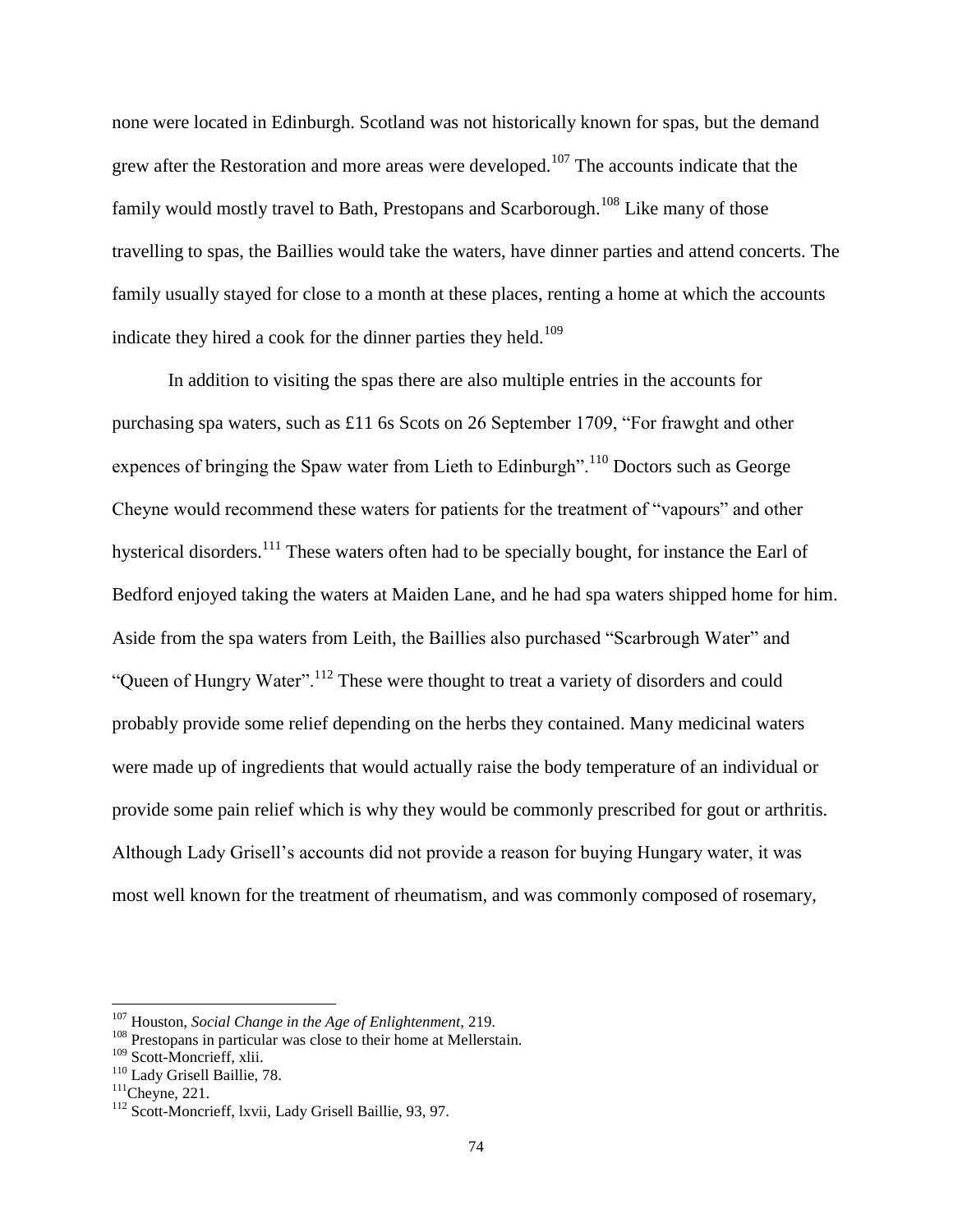rosewater and wine spirits.<sup>113</sup> Scarborough water came from the spa sharing the same name in Yorkshire which became quite popular in the eighteenth century. The water at this spa was most commonly recommended for kidney troubles.<sup>114</sup> The purchases for these medicinal drinks appear frequently in the accounts, meaning that the family must having been drinking the waters on an almost continuous basis either for treatments or as a preventative measure.

Aside from visiting spas, the family also undertook a major trip in 1731 for the sake of the Baillies" son-in-law, Lord Charles Binning. Lady Murray describes her parents as caring deeply for Lord Binning and treating him as their own son.<sup>115</sup> Lord Binning had been ill for quite some time before he and his wife decided that they might receive better treatments for his lung condition overseas. Lord and Lady Binning asked Lady Grisell and George to accompany them on a trip to Italy, which the Baillies and Lady Murray happily agreed to.<sup>116</sup> The entire family set out for Italy in the 9 June 1731, with the aim of being in Naples by the winter. The Baillies took a southern route going through Liege, Namur and Arlon. By October they had reached Lyons and moved on to Rome by November 23, but were not able to remain long in the "Eternal City". The family travelled at a leisurely pace, stopping at a spa called Loup and spending several days in some areas to take in a musical production and once hosted a dinner party for seventy people.<sup>117</sup> The family finally arrived to Naples on 5 December 1731, where they enjoyed many of the city"s activities. The accounts reveal that while in Naples the family also hosted dinner parties, one on 18 December 1732 for sixteen people who enjoyed a meal of veal, lamb, fish,

<sup>113</sup> Marshall, *The Days of Duchess Anne,* 89. Alcohol was commonly associated with being a cure for medical problems; gin was the most commonly prescribed. Bradley, 246.

<sup>114</sup> Kelsall, 37. Houston, *Social Change in the Age of Enlightenment,* 219. Scarborough water became more readily available to purchase in Scotland after 1707.

<sup>&</sup>lt;sup>115</sup> Lady Murray, 17-18, 82. Lady Murray describes Lord Binning as wanting to have the Baillies travel with him and Rachel to Naples since he felt so close to them often referring to Lady Baillie as "mother". And although it was inconvenient for George and Grisell they felt they had to go with their son-in-law.

<sup>116</sup> Smith, 245.

<sup>&</sup>lt;sup>117</sup> Scott-Moncrieff, xli-xlii.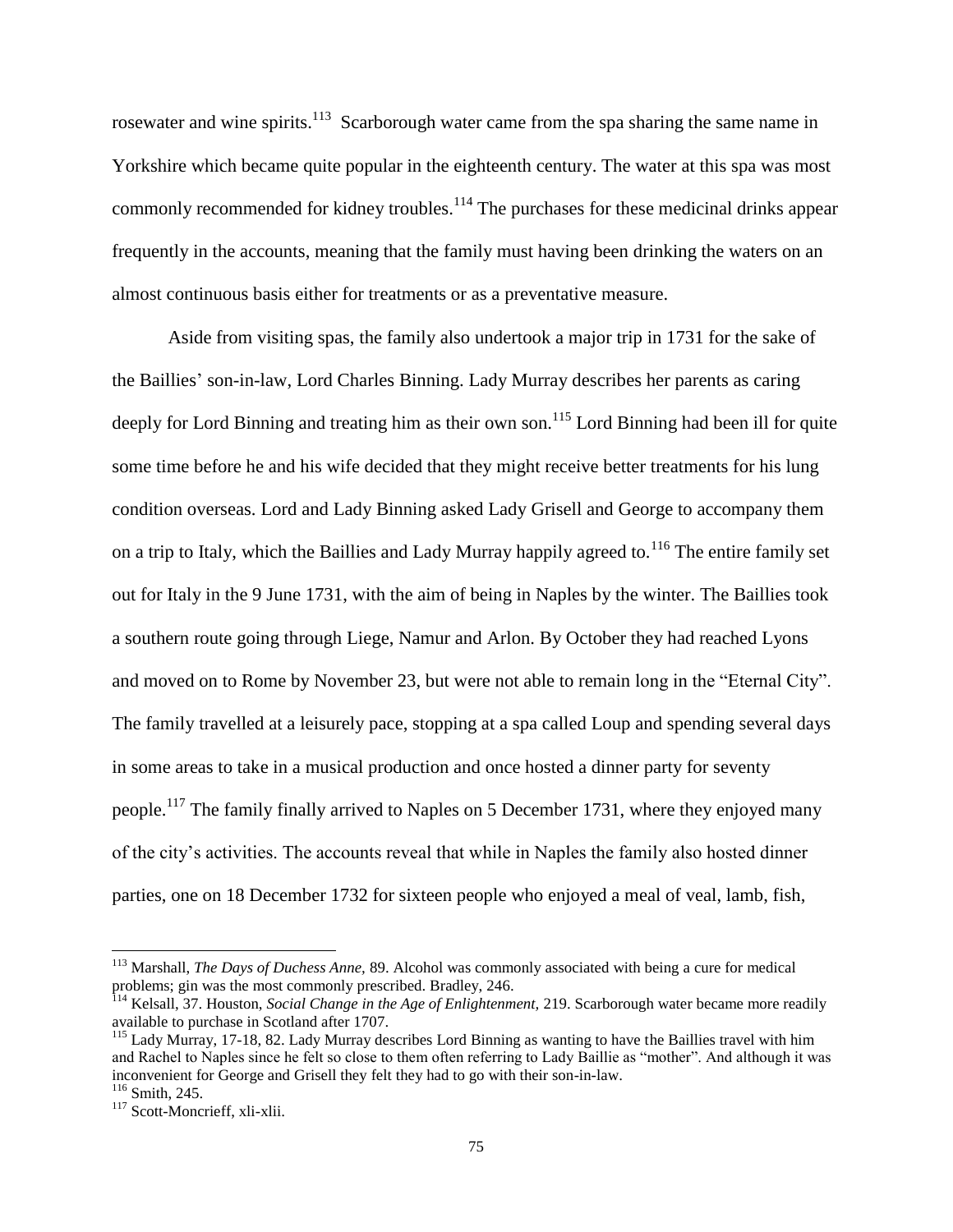pork and plum pudding. The family remained abroad remaining in Naples until May 1732 and spending the summer in Portiche.<sup>118</sup>

The treatments the family hoped would save Lord Binning did not help, and he died in Naples on 27 December 1732. Lady Murray described her brother-in-law as having endured all his suffering with little to no complaints, and when he passed in Naples all of his family, including his children, were present.<sup>119</sup> After they had travelled to Italy for Lord Binning, the family moved through Germany, Austria and then France before returning to Scotland.<sup>120</sup> In regards to Lord Binning"s body it was noted in Lady Baillie"s original accounts that "His heart, etc., was buried in St.Corrolas Church Yeard and his corps sent home to Tiningham".<sup>121</sup>

The second most popular destination for the Baillies was Holland, usually arriving in Rotterdam and visiting various Dutch towns. This was a traditional route for Scots, and was also where the Baillie and Hume families had hidden after Lord Patrick Hume and Robert Baillie were accused of treason in the  $1680s$ .<sup>122</sup> On one trip in particular the Baillies visited the areas that George and Lady Grisell had spent time in while they were in exile. Both Lady Grisell and George enjoyed visiting Holland, especially Utrecht, and recounting their time spent in exile to

 $118$  Scott-Moncrieff, xliii. Lady Grisell Baillie, 301. Although the menus are provided, there is no total cost of the meal given.

<sup>&</sup>lt;sup>119</sup> Guenter B. Risse, *New Medical Challenges During the Scottish Enlightenment* (New York: Rodopi B., 2005), 239-40. Consumption could refer to a number of "wasting diseases", from scurvy to cancer. Mostly consumption referred a deterioration of a person"s lungs which in modern times is diagnosed as tuberculosis. Scott-Moncrieff, xliii. Tuberculosis was an infection that attacked a person"s lungs; the only cure is antibiotics which were not available to Lord Binning. Lady Murray of Stanhope, 19. Lady Murray describes her father as being by Lord Binning's side praying until his death. In his last days he committed his children's education to George, because he knew he would do the job justice. Kelsall, 64-5. Consumption also killed Lady Grisell"s brother Patrick"s first wife Elizabeth Hume. The couple had been married four years when Elizabeth was soaked by a tide on a ship and became very ill and died. Patrick never recovered from this loss, and although he re-married a young and beautiful woman, he never loved or care for her. Patrick would die eight years after Elizabeth.

 $120$  Lochhead, 301.

<sup>&</sup>lt;sup>121</sup> Scott-Moncrieff, xxix. Scott-Moncrieff had noted that this is written in Lady Grisell's accounts, but he did not include this particular page in the 1911 edition.

 $122$  Lochhead, 297-8.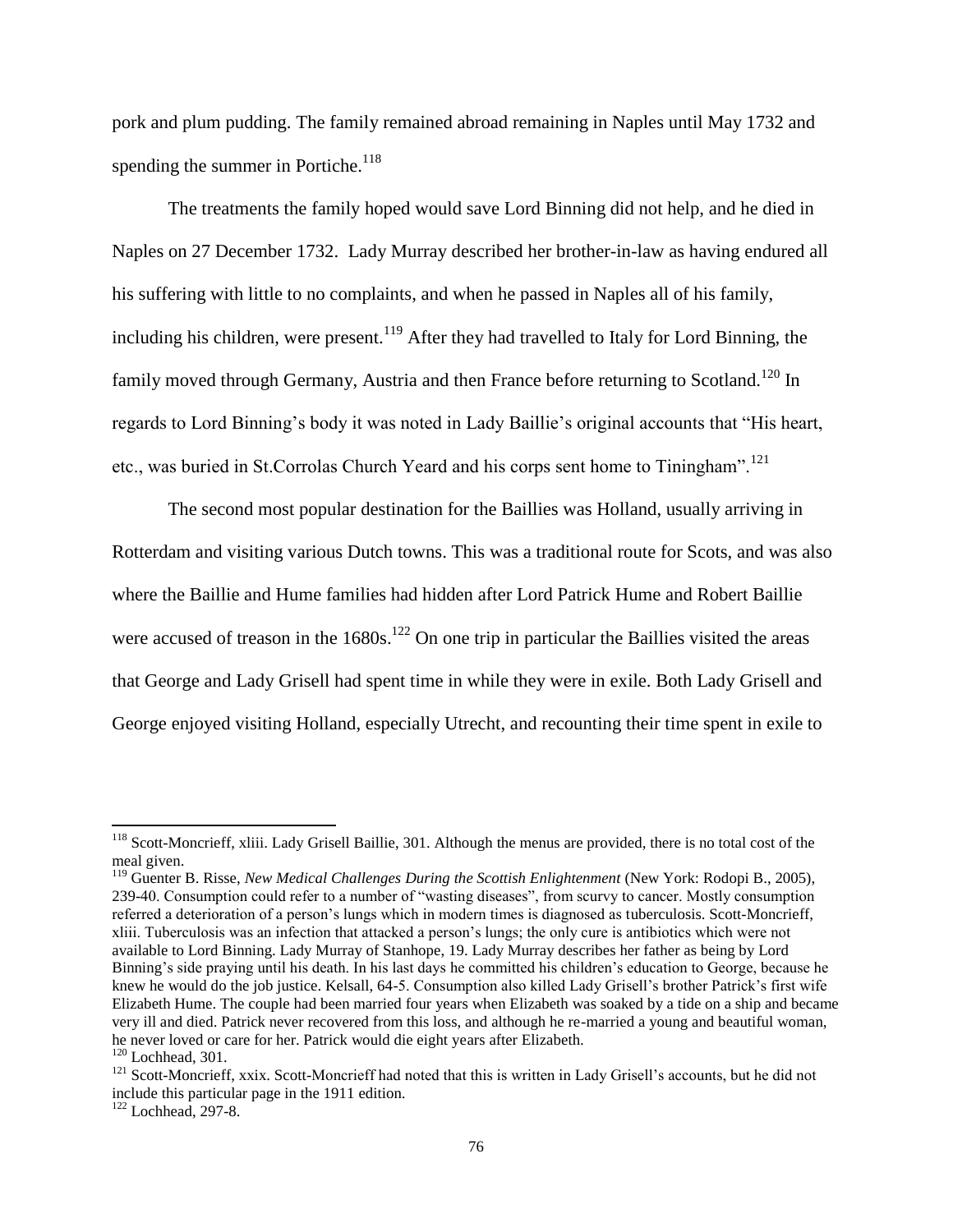their children.<sup>123</sup> Aside from George's trips for parliament, when the family travelled they almost always did it collectively, and when they were travelling for leisure they tried to take in the culture. While abroad the family enjoyed sightseeing, took in various concerts and attended balls and other musical presentations.<sup>124</sup> It was music in particular that the family enjoyed, copying and learning various scores from the places they visited. Aside from music and musical instruments, the family also purchased various other items such as teas and books.<sup>125</sup>

Lady Grisell had her own way of enjoying a culture. She strove to pick up some, or all of, another country"s language. Through the family"s travels she became quite fluent in French, Latin, Italian, Dutch and also learned a smattering of other languages.<sup>126</sup> Some of the language she would pick up on her own, but in other instances she hired a teacher. The accounts contain an entry regarding an Italian professor Lady Grisell hired for herself at Naples in 1732 at a cost of 19s 2d sterling.<sup>127</sup> This was not simply a hobby for Lady Grisell; Lady Murray describes her mother knowing Italian quite useful since, "she did the whole business of her family with her Italian servants, went to shops, bought everything she had occasion for, and did it so well, that our acquaintances who had lived there many years, begged the favour of her to buy for them when she provided herself".<sup>128</sup> What is impressive about hiring an "Italian Master" in 1732 to help her learn the language is that Lady Grisell would have been sixty-seven years old which reveals a commitment to continuing her role as supervisor of the household management and also to a dedication to learning.

<sup>123</sup> Lochhead, 297, Baillie, xli.

 $124$  Lochhead, 298.

<sup>125</sup> Baillie, xliii.

 $126$  Lochhead, 298.

<sup>&</sup>lt;sup>127</sup> Lady Grisell Baillie, 364.

 $128$  Lady Murray of Stanhope, 81. Scott-Moncrieff, xliii. Along with learning Italian, Lady Baillie also ensured that the family had various Italian music scores copied to return with to Scotland.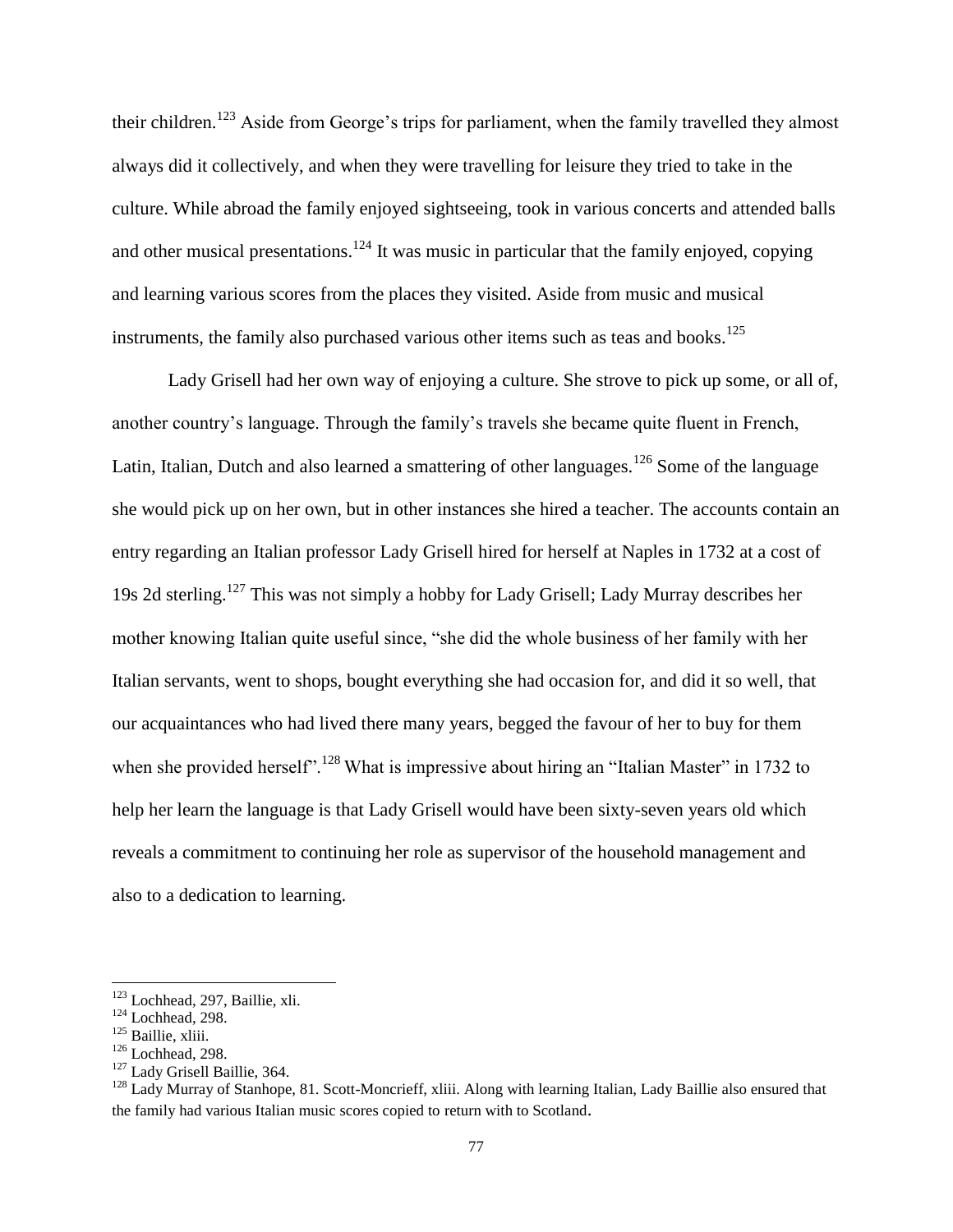The Baillie family"s health was an important priority, which is evident in the multiple account entries for doctors, surgeons and medical supplies. It was not simply the family"s physical well being that they were concerned with, but also relationships within the family. The family always travelled together, which could be easily understood when the Baillie children were younger, but it was the family continuing to travel together when the girls were grown and married that really demonstrates how close the family bond was. In the trip to Naples in particular, it was Lord Binning who insisted that the Baillies accompany him and Rachel because he enjoyed the company of his in-laws.<sup>129</sup> Despite the large amount of money spent on health care and willingness to travel any distance for treatments, George and Lady Grisell do appear to have neglected their health in their later years. George Baillie became ill and died within a short period of time; that shock appears to have deeply affected Lady Grisell who was not expected to live long after her husband. Their deaths were not a reflection on the Baillie"s spending on health care, but as her family speculated, of Lady Grisell not wanting to be without her spouse. Despite Lady Grisell and George Baillie`s neglect of their health in later years, the accounts do however give a clear indication of the time and money the Baillies invested in their physical and emotional health of their family as a whole, especially their daughters.

<sup>&</sup>lt;sup>129</sup>Although the Baillie family spent a great deal of money on the trip, they did not pay for Lord Binnings costs.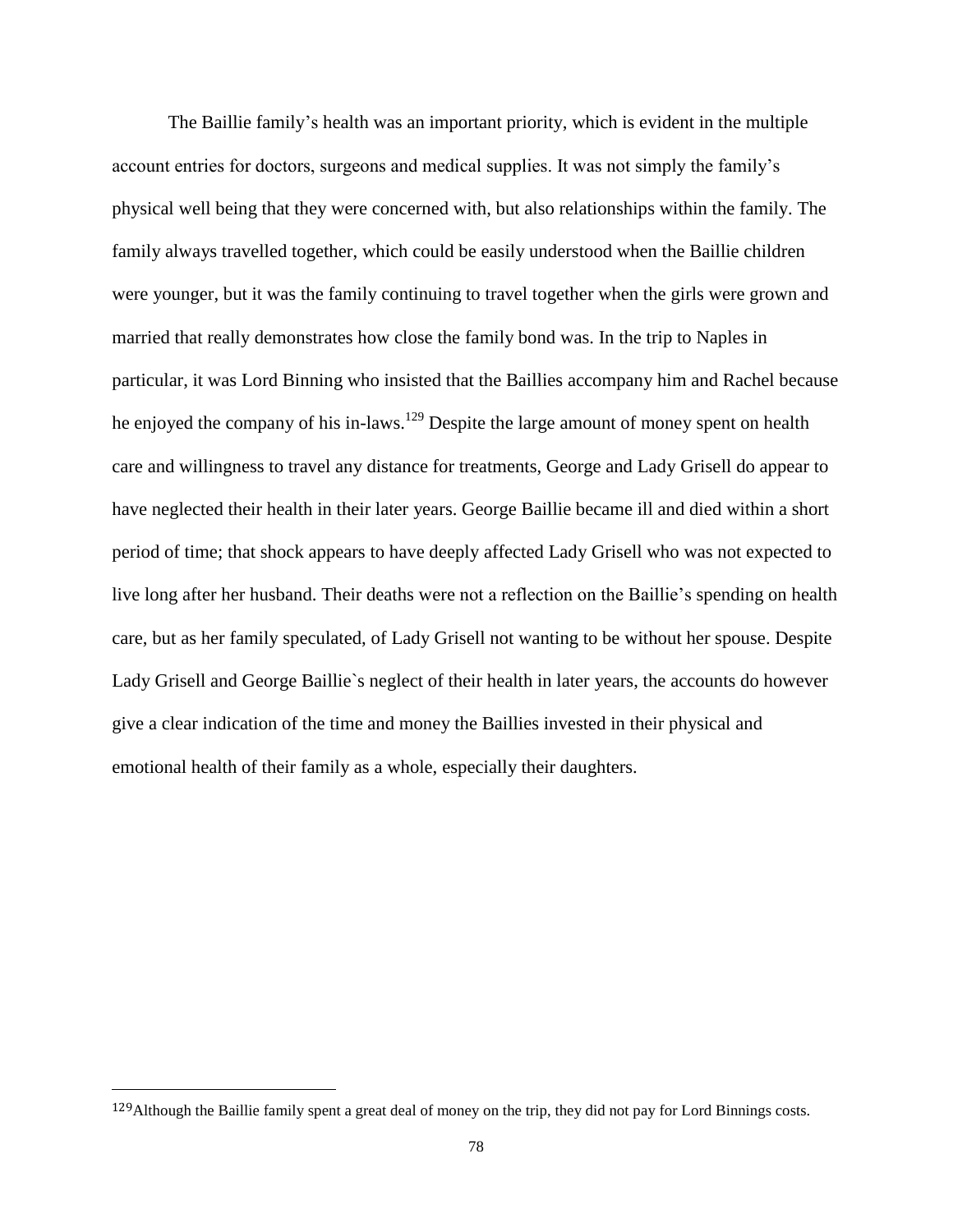## **Conclusion**

The account books of Lady Grisell Baillie stand apart from similar household accounts of the late seventeenth and early eighteenth centuries because of their expansive and detailed nature. The accounts have survived through her descendants who must have recognized their value, and have been acknowledged by historians as containing a wealth of information about the social history of Scotland three hundred years ago. The accounts may have lasted through time, but have not been left untouched. The original accounts had been edited slightly by Mr Fitzroy Bell, who had the intention of publishing them. He did not, however, get far in his work before he passed away.<sup>1</sup> The next time the accounts were looked at was by Robert Scott-Moncrieff in 1911 who concludes his introduction with the following sentiments,

an apology to Lady Grisell for prying into the books which were never meant to be seen. If Lady Grisell is cognizant of what goes on here, she is no doubt amazed, amused, and annoyed at the many wrong deductions which have been drawn from the Accounts, over which she must have spent so much time and trouble, and which she must have thought so clear.<sup>2</sup>

This edition of the accounts has certainly been sampled by historians because it contains reliable data on the costs of servants, clothing and food for the eighteenth century. However, for social and family history the accounts give the impression of what the Baillie family dynamic could be during this time.

The four hundred page edition of the household books provides the opportunity to gain an expanded insight into the Baillie household, which can be supplemented by the Baillies" biography. The most prominent, and previously overlooked, expenses in the accounts are those that demonstrate the closeness of the family. Although the editor Robert Scott-Moncrieff does

<sup>&</sup>lt;sup>1</sup> Scott-Moncrieff, lxxix.

<sup>&</sup>lt;sup>2</sup> Scott-Moncrieff, lxxx.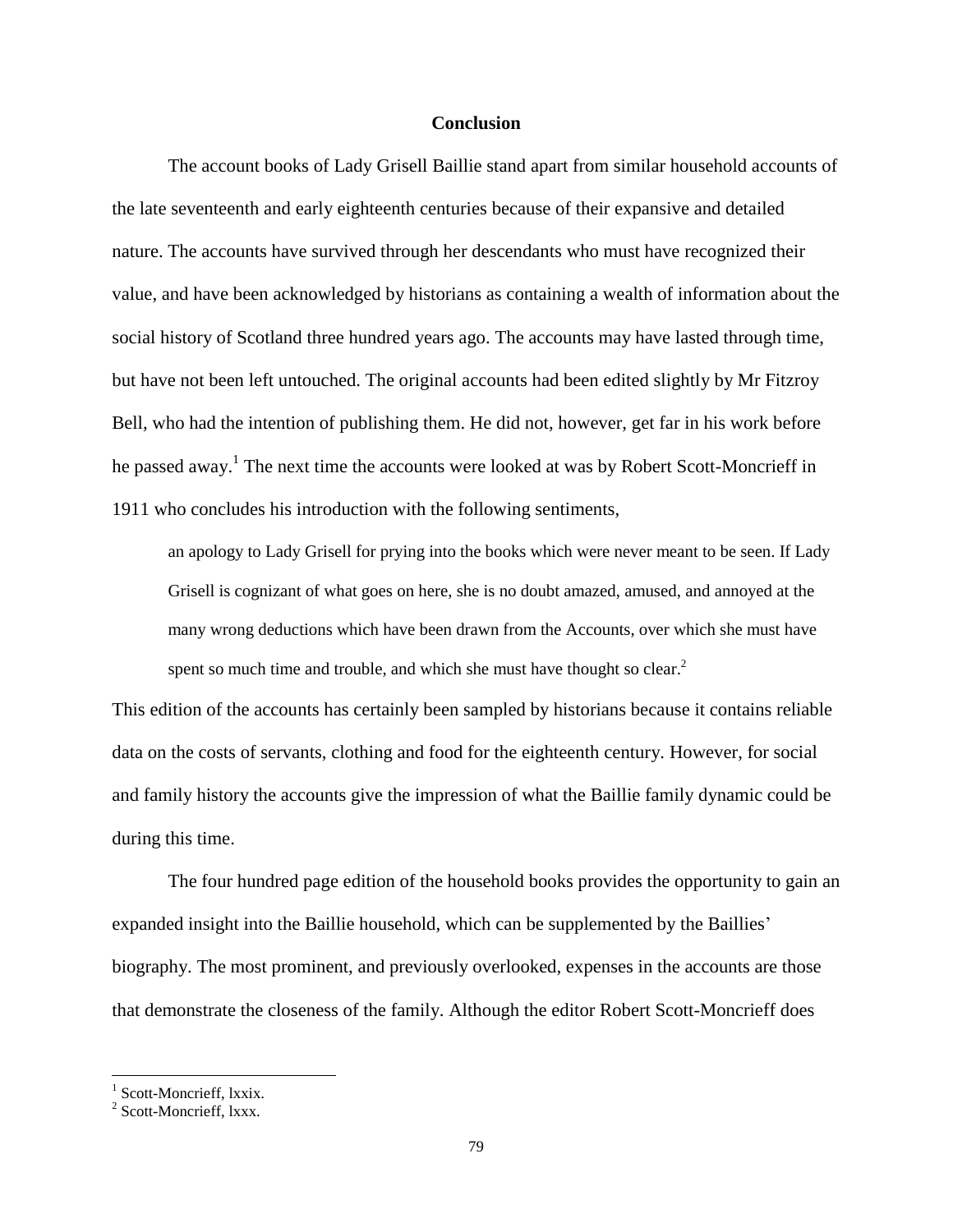not appear to have focused on this feature, it is evident how much the family cared for one another. The expenses of the Baillie children give the strongest indication of the family"s tight bond. The girls" education was varied, their clothing expensive and they were provided with a variety of entertainment, but it is also the lack of entries which demonstrates the involvement of the parents with the girls. It is probable that Lady Grisell nursed Grisie and Rachel and there was no nanny hired when the children were born, which was unusual given their status. Lady Murray testified that her sister and she were never far from their parents. There were educators and a governess brought in for the girls, but these were not people intended to replace the role of their parents. As parents Lady Grisell and George Baillie were a strong couple according to the biography and George"s correspondence. They loved and trusted each other and whenever parted maintained constant correspondence until reunited. Lady Murray described her father as having complete confidence in her mother, leaving her to manage all their affairs with only the occasional question of "Is my debt paid yet?".<sup>3</sup> The strongest indication of the Baillies' care for their family was when their girls were in trouble, because they became directly involved to try and solve the problem. When Lady Murray's marriage became unbearable, her parents intervened to ensure her physical and emotional well being. When their youngest daughter's husband was ill, the Baillies" once again stepped in to make sure Lord Binning would receive the best medical care possible. Their help did not come in the form of advice, but in direct intervention probably because they were willing to do anything for their children.

The Baillies' may not represent every household during this period, but they probably account for some percentage, which is why these accounts are invaluable. In regard to the history of marriage they offer the perspective that upper class couples could fall in love and marry rather

<sup>&</sup>lt;sup>3</sup> Lady Murray of Stanhope, 13. Lady Murray goes on to state that if her mother ever needed advice or assistance in any manner her father would always make himself available to her.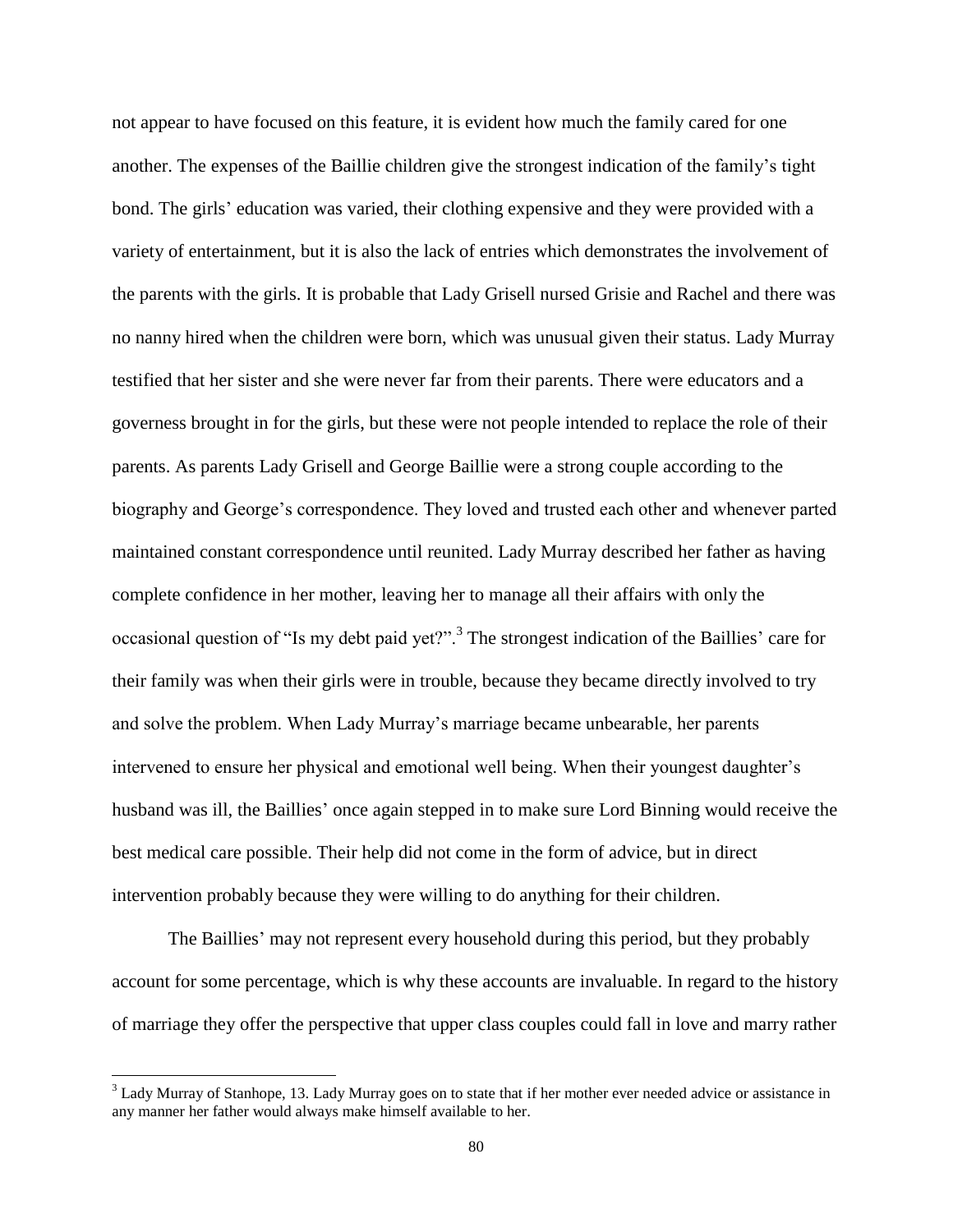than the idea of the cold elite marriage. For the daughters, the accounts represent parents who were not distant from their children but directly involved in their daughters' lives even after they were married. Lady Grisell and George`s compassionate marriage and devotion to their children is clear, and perhaps the only thing that is surprising is that there are marriages three hundred years later can be as fulfilling and rewarding as that of the Baillies".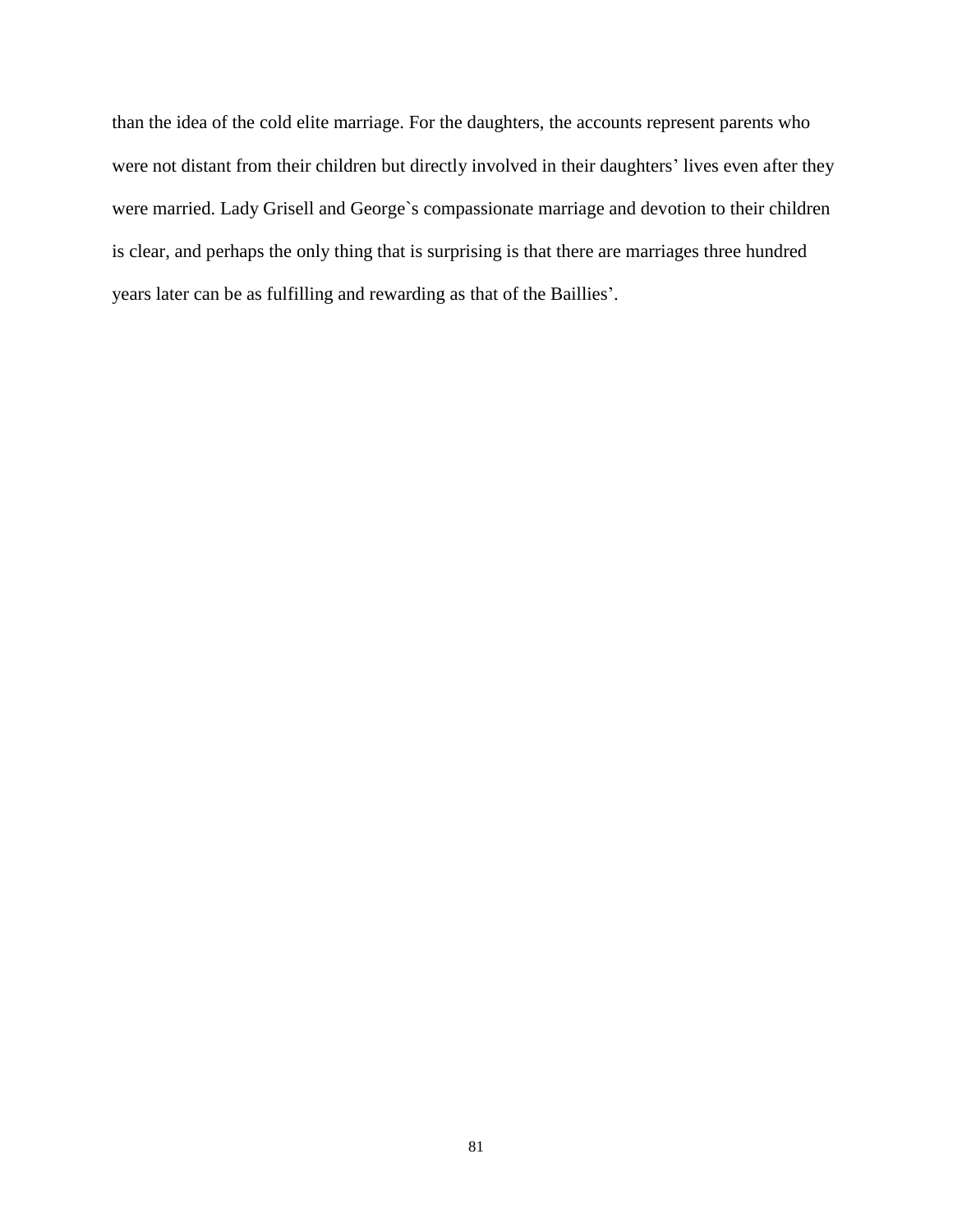## Bibliography

Bibliography of primary sources:

- Airlie, Mabell, Countess of. *In Whig society, 1775-1818 : compiled from the hitherto unpublished correspondence of Elizabeth, Viscountess Melbourne, and Emily Lamb, Countess Cowper, afterwards Viscountess Palmerston.* Toronto: Hodder and Stoughton, 1921.
- Anderson, James. *The Ladies of the Covenant: Memoirs of Distinguished Scottish Female Characters, Embracing the Period of the Covenant and the Persecution.* Glasgow: Blackie and Son, 1857. Reprinted by Whitefish, MT: Kessinger Punlishing, 2005.
- Baillie, George. *Correspondence of George Baillie of Jerviswood MDCCII-MDCCVIII.* Edinburgh: Alex and Laurie, 1842.
- Baillie, Grisell, Lady Murray. *Memoirs of the Lives and Characters of the Right Honourable George Baillie of Jerviswood, and Lady Grisell Baillie, by their Daughter Lady Murray of Stanhope.* Edinburgh: J Pillans Printer, 1824.
- Baillie, Grizel Lady. *The Household Book of Lady Grisell Baillie, 1692-1733 (Edited with notes and Introduction by Robert Scott- Moncrieff).* Edinburgh: Printed at the University Press by T. And A. Constable for the Scottish History Society, 1911.

Baillie, Joanna. *Metrical Legends of Exalted Characters.* New York: Garland Pub., 1976.

- Baillie, Robert. *The Letters and Journals of Robert Baillie: M.DC. XXXVII.- M.DC.LXII.*  Edinburgh: R. Ogle, 1841-42.
- Bell, Benjamin. *A System of Surgery.* Edinburgh: Bell & Bradfute, 1796.
- Bradley, Rose. *The English Housewife in the Seventeenth and Eighteenth Centuries.* London: E. Arnold, 1912.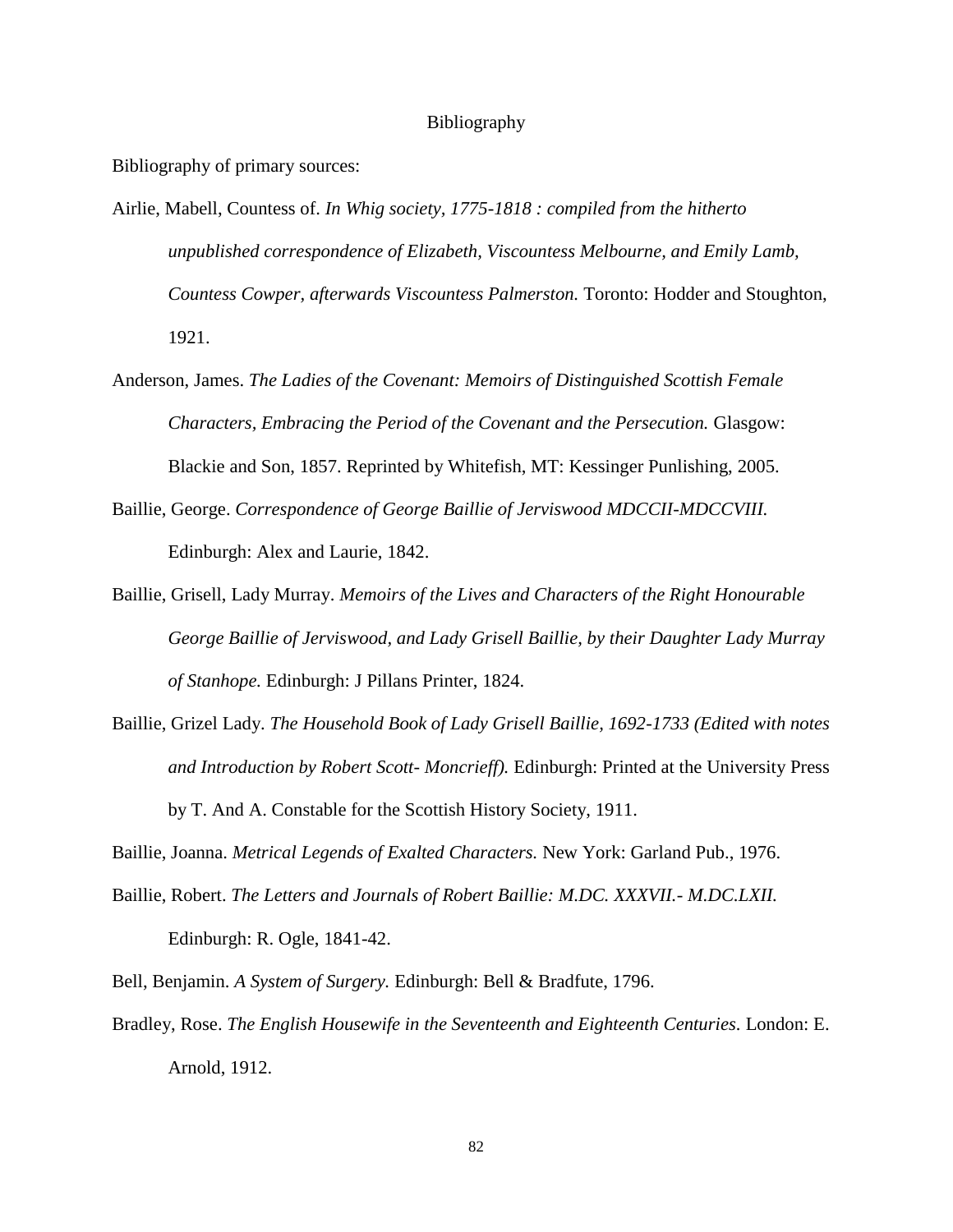Cheyne, George. "The English Malady (1733)". In *Patterns of Madness in the Eighteenth-Century.* Edited by Allan Ingram. Liverpool: Liverpool University Press, 1998.

Colville, James. *Ochtertyre House Booke of Accomps, 1737-1739.* Edinburgh: Constable, 1907.

*Flying Post or The Post Master* (London, England), Saturday, November 5, 1715; Issue 3720

Foulis, Sir John. *The Account Book of Sir John Foulis of Ravelston 1671-1707.* Edinburgh:

Printed at the University Press by T. And A. Constable for the Scottish history society, 1894.

Fyfe, J.G. *Scottish Diaries and Memoirs.* Stirling, Scotland: E. MacKay, 1928.

Graham, Henry Grey. *Scottish Men of Letters in the Eighteenth-Century.* London: A. And C. Black, 1901.

*London Gazette* (London, England), Tuesday, June 12, 1711; Issue 4860.

- Milar, A.H., *Glamis Book of Record.* Edinburgh: Printed at the University Press by T. and A. Constable for the Scottish Historical Society, 1890.
- Minto, Earl of. "Preface". In *Correspondence of George Baillie of Jerviswood MDCCII-MDCCVIII.* Edinburgh: Alex and Laurie, 1842.
- Murray, Lady Grisell. "A Narrative of the Events Which occurred in the Enterprise of the Early of Argyle, in 1685, by Sir Patrick Hume". In *Observations on the Historical Work of the Late Right Honorable Charles James Fox.* Edited by George Rose. London: T. Cadell and W. Davies, Strand, 1809.
- Rae, Peter. *The History of the Rebellion, Rais'd Against His Majesty King George I, by the Friends of the Popish Pretender.* London: A. Millar, 1746.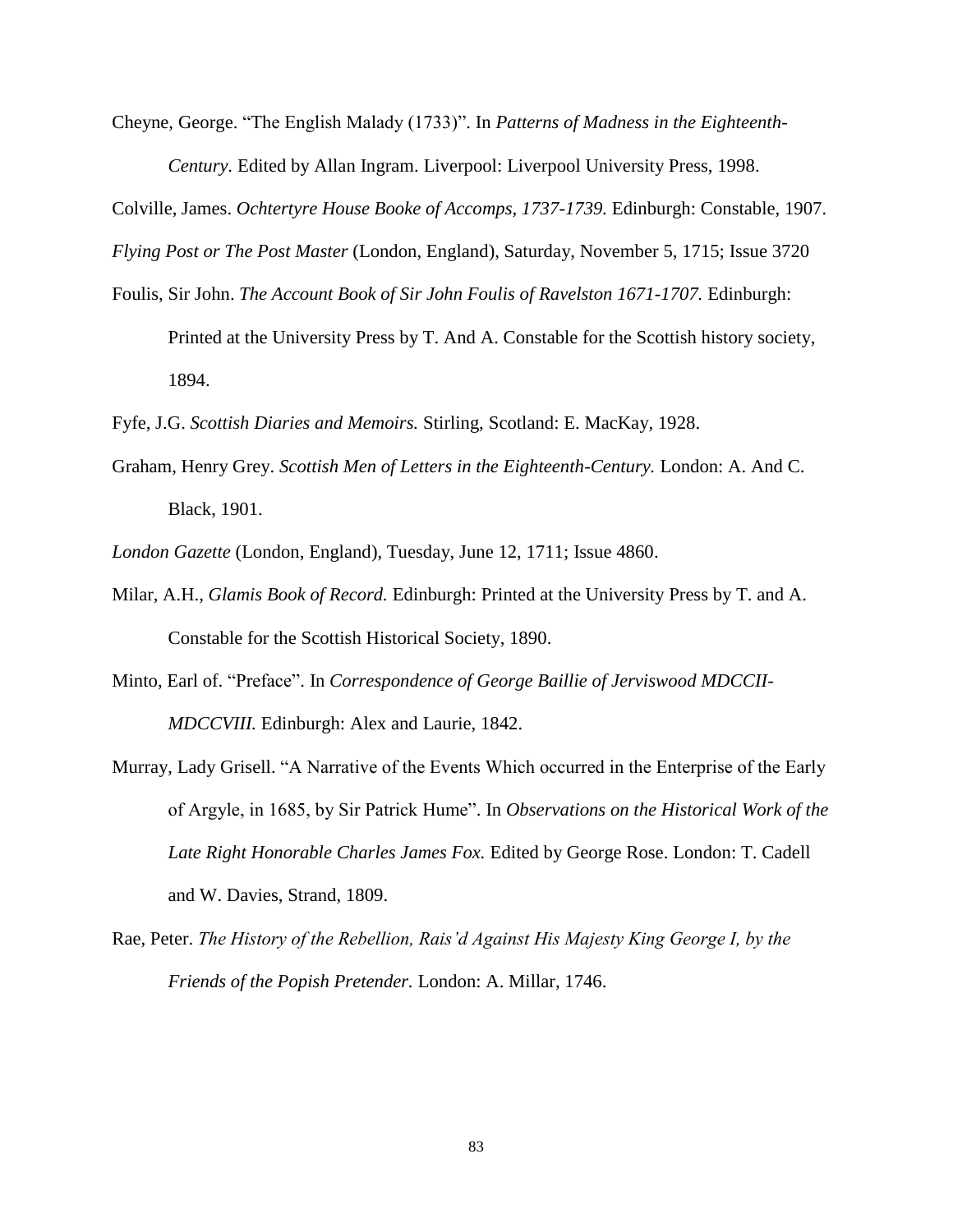Thomson, Thomas. "Preface". In *Memoirs of the Lives and Characters of the Right Honourable George Baillie of Jerviswood, and Lady Grisell Baillie, by their Daughter Lady Murray of Stanhope.* Edinburgh: J Pillans Printer, 1824.

Tytler, Sarah and J.L. Watson. *The Songstresses of Scotland.* London: Strahan, 1871.

Vyse*,* Charles. *The Lady's Accomptant and Best Accomplisher (In Three Parts).* London: Robinson and Roberts, 1771.

*Weekly Journal or British Gazetteer* (London), Saturday, December 23, 1721

Bibliography for secondary sources:

Abbott, Mary. *Family Ties: English Families, 1540-1920.* New York: Routledge, 1993.

- Abrams, Lynn. "Introduction: Gendering the Agenda". In *Gender in Scottish History Since 1700.* Edited by Lynn Abrams. Edinburgh: Edinburgh University Press, 2006.
- Agren, Marie and Amy Louise Erickson. *The Marital Economy in Scandinavia and Britain, 1400-1900.* Burlington, VT: Ashgate, 2005.
- Allan, David. *Making British Cultural English Readers and the Scottish Enlightenment, 1740- 1830.* New York: Routeledge, 2008.
- Allan, David. *Scotland in the Eighteenth Century: Union and Enlightenment.* New York: Longman, 2002.
- Allan, David. *Virtue, Learning, and the Scottish Enlightenment: Ideas of Scholarship in the Early Modern History.* Edinburgh: Edinburgh University Press, 1993.
- Amussen, Susan Dwyer. *An Ordered Society: Gender and Class in Early Modern England.* New York, NY: B. Blackwell, 1988.
- Baird, Rosemary. *Mistress of the House: Great Ladies and Grand Houses, 1670-1830.* London: Weidenfeld & Nicolson, 2003.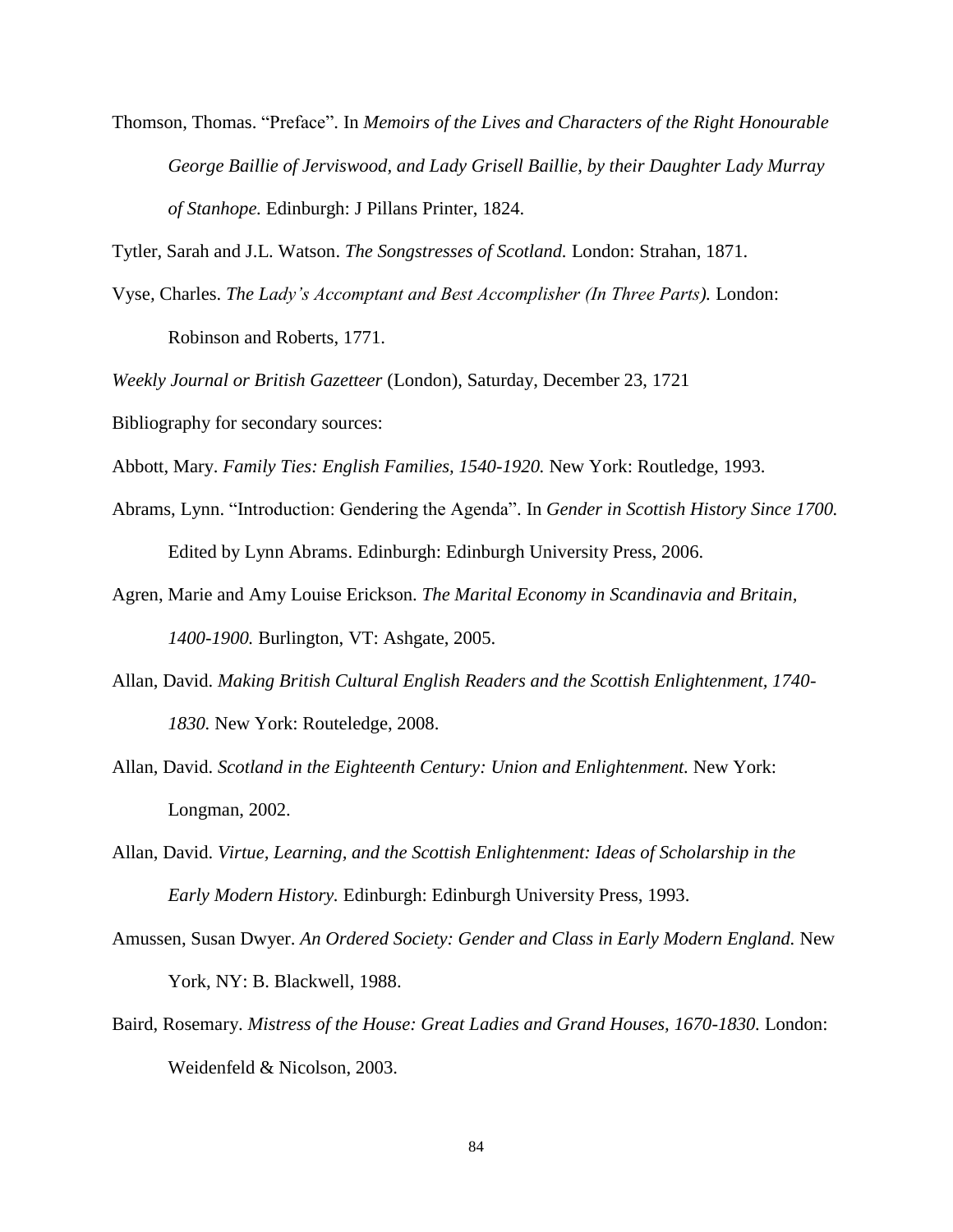- Barcaly, Katie. "And Four Years Space, Being Man and Wife, They Lovingly Agreed": Balladry and Early Modern Understandings of Marriage". In *Finding the Family in Medieval and Early Modern Scotland.* Edited by Elizabeth Ewan and Janay Nugent. Burlington, VT: Ashgate, 2008.
- Boyd, Kenneth . *Scottish Church Attitudes to Sex, Marriage and the Family 1850-1914* Edinburgh: John Donald Publishers LTD, 1980.
- Brant, Clare. "Speaking of Women: Scandal and the Law in the Mid-Eighteenth Century". *Women, Texts, and Histories: 1575-1760.* Edited by Clare Brant and Diane Purkiss. New York: Routledge, 1992.
- Brotherstone, Terry. "Women"s History, Scottish History, Historical Theory". *Gendering Scottish History: An International Approach.* Edited by Terry Brotherstone, Deborah Simonton, and Oonagh Walsh. Glasgow: Bruithne Press, 1999.
- Buchan, James. *Capital of the Mind: How Edinburgh Changed the World.* London: John Murray Publishers, 2003.
- Burke, Victoria E. "Introduction". In *Early Modern Women's Manuscript Writings: Selected Papers from the Trinity/Trent Colloquium.* Burlington, VT: Ashgate, 2004.
- Campbell, Donald. *Edinburgh: A Cultural and Literary History.* New York: Interlink Books, 2004.
- Clark, Alice. *Working Life of Women in the Seventeenth-Century.* New York: Routledge, c1992.
- Cohen, Elizabeth S. 2000. "The Trials of Artemisia Gentileschi: A Rape as History". *Sixteenth Century Journal.* 31 (1): 47-75.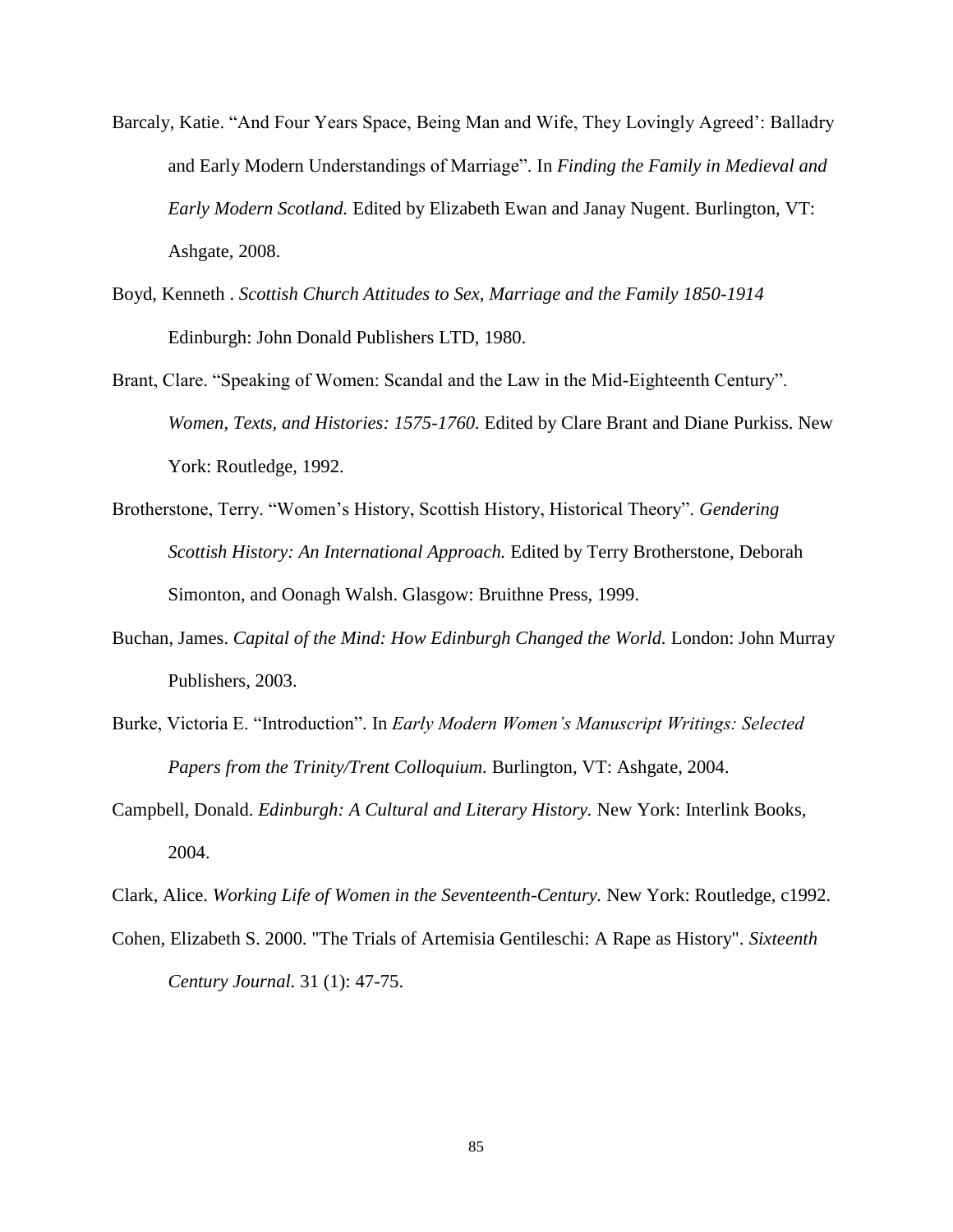- Cohen, Michael. "To think, to compare, to combine, to methodise": Girls" Education in Enlightenment Britain". In *Women, Gender and Enlightenment.* Edited by Sarah Knott and Barbara Taylor. New York: Palgrave MacMillan, 2005.
- Colville, James. "Introduction" in *Ochtertyre House Booke of Accomps".* Edited by James Colville. Edinburgh: University Press by T. And A. Constable for the Scottish Historical Society, 1907.
- Comrie, John D. *History of Scottish Medicine to 1860.* London: Published for the Wellcome historical medical museum by Baillere Tindall & Cox, 1932.
- Connor, Rebecca Elisabeth. *Women, Accounting, and Narrative: Keeping Books in Eighteenth-Century England.* London: Routledge, 2004.

Cooke, Anthony. *Modern Scottish History 1707 to the Present.* Scotland: TuckwellPress, 1998.

- Coutts, Winifred. "Wife and Widow: The Evidence of Testaments and Marriage Contracts c. 1600". In *Women in Scotland: c. 1100-1750.* Edited by Elizabeth Ewan and Maureen M Meikle. East Linton: Tuckwell Press, 1999.
- Crawford, Patricia and Laura Gowing. *Women's Worlds in Seventeenth-Century England.* London: Routledge, 2000.
- Cullen, Karen. "The Famine of the 1690"s and Its Aftermath: Survival and Recovery of the Family". In *Finding the Family in Medieval and Early Modern Scotland*. Edited by Elizabeth Ewan and Janay Nugent. Burlington, VT: Ashgate, 2008.
- Dennison, E. Patricia, Gordon DesBrisay and H. Lesley Diack. "Health in the Two Towns". In *Aberdeen Before 1800: A New History.* Edited by E. Patricia Dennison, David Ditchburn and Michael Lynch. Scotland: Tuckwell Press, LTD, 2002.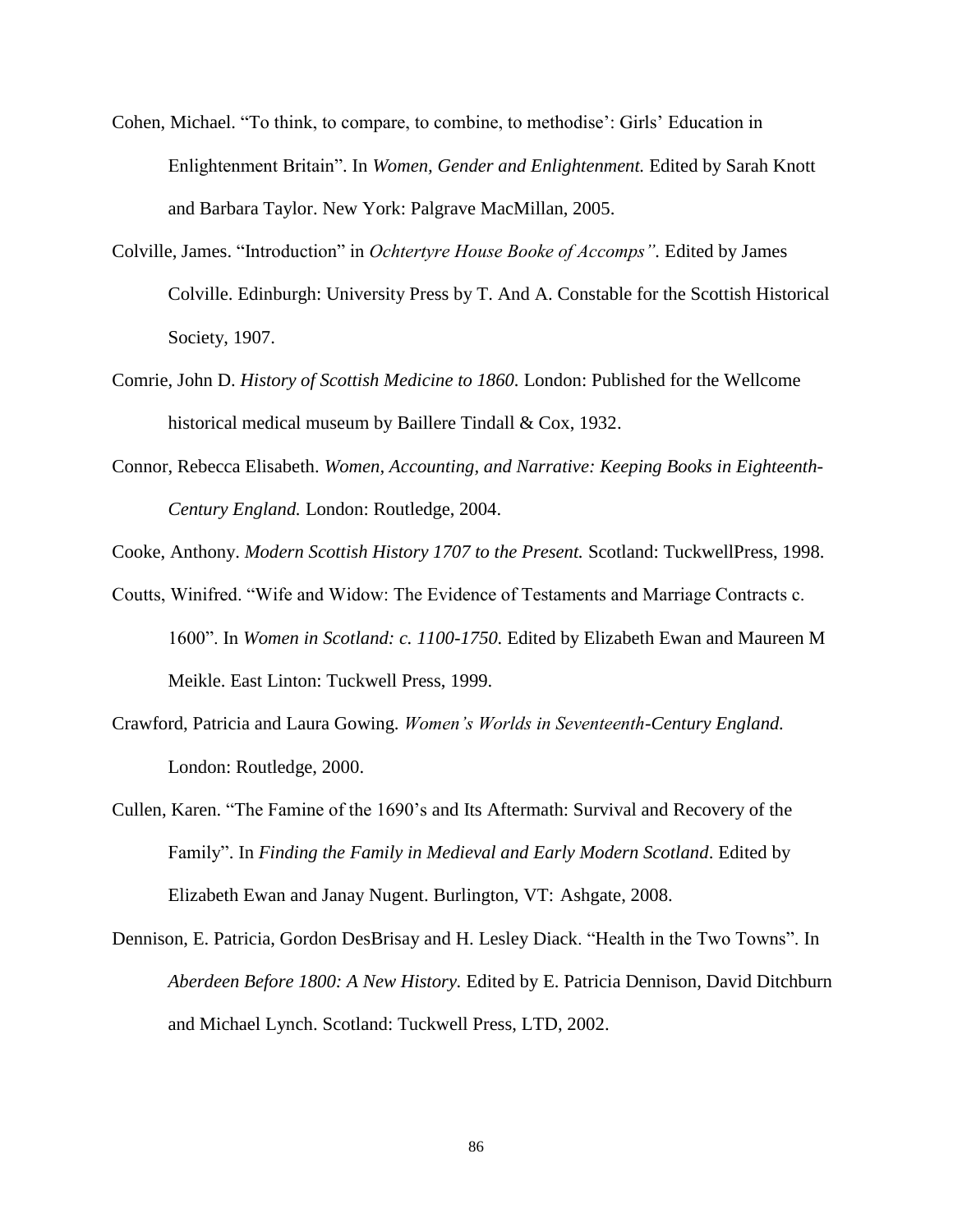- DesBrisay, Gordon and Karen Sander-Thompson. "Crediting Wives: Married Women and Debt Litigation in the Seventeeth-Century". In *Finding the Family in Medieval and Early Modern Scotland.* Edited by Elizabeth Ewan and Janay Nugent. Burlington, VT: Ashgate, 2008.
- DesBrisay, Gordon and Elizabeth Ewan with H. Lesley Diack. "Life in Two Towns". In *Aberdeen Before 1800: A New History.* Edited by E. Patricia Dennison, David Ditchburn and Michael Lynch. Scotland: Tuckwell Press, LTD, 2002.
- DesBrisay, Gordon. "Wet Nurses and Unwed Mothers in Seventeenth-Century Aberdeen". In *Women in Scotland: c. 1100-1750.* Edited by Elizabeth Ewan and Maureen M Meikle. East Linton: Tuckwell Press, 1999.
- Diack, Lesley. "Motherhood and Poverty in Eighteenth-Century Aberdeen". In *Gendering Scottish History: An International Approach.* Edited by Terry Brotherstone, Deborah Simonton, and Oonagh Walsh. Glasgow: Cruithne Press, 1999.
- Dickinson, H.T. *A Companion to Eighteenth-Century Britain.* Malden, MA: Blackwell Pub., 2002.
- Dingwall, Helen M. *A History of Scottish Medicine: Themes and Influences.* Edinburgh: Edinburgh University, 2003.
- Dingwall, Helen M. *Late Seventeenth-Century Edinburgh: A Demographic Study*. Brookfield, Vt: Ashgate Pub. Co., 1994.
- Dingwall, Helen. *Physcians, Surgeons and Apothecaries: Medical Practice in Seventeenth-Century Edinburgh.* East Lothian: Tuckwell Press, 1995.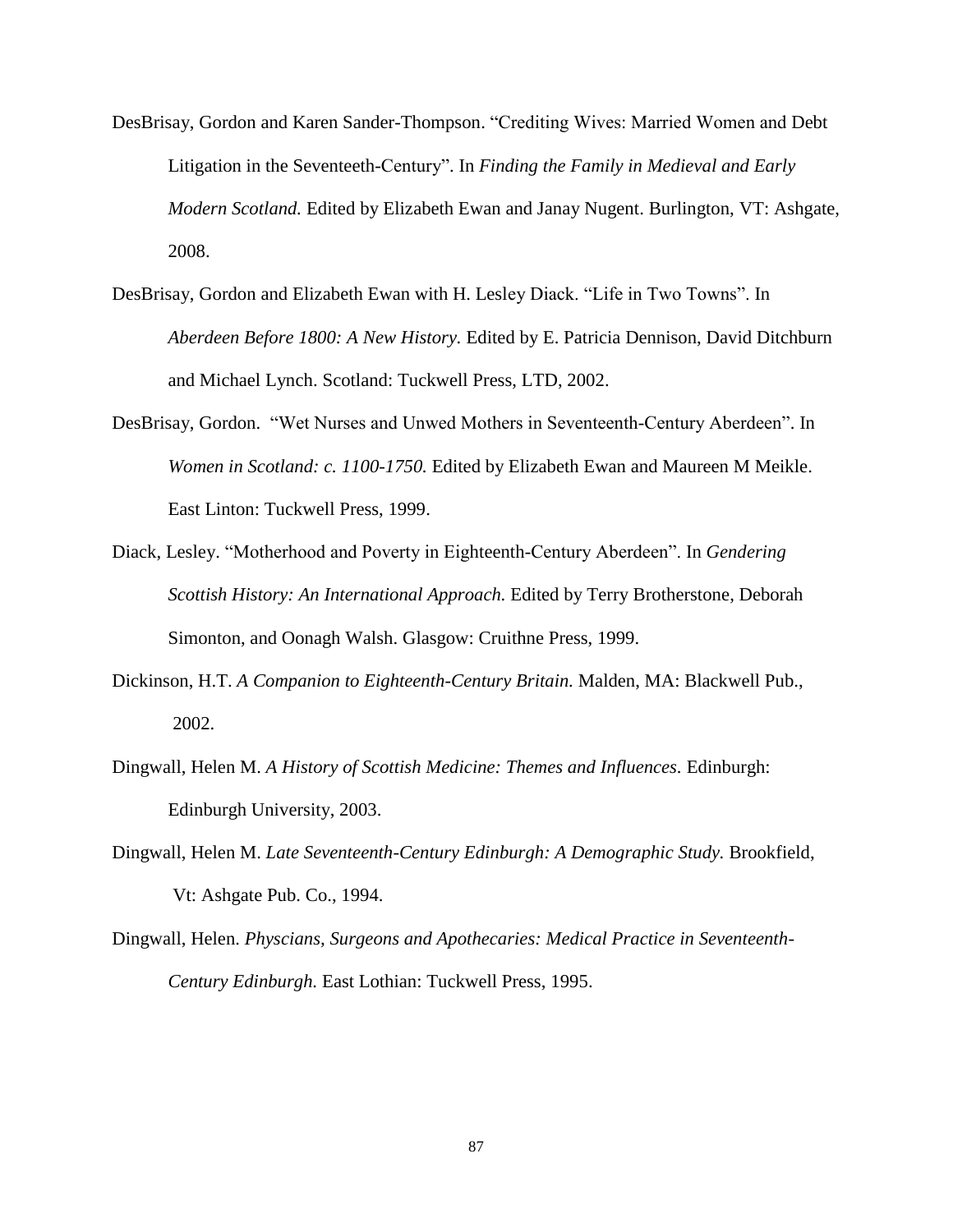- Dingwall, Helen M. "The Power Behind the Merchant? Women and the Economy in Late Seventeenth-Century Edinburgh". In *Women in Scotland: c. 1100-1750.* Edited by Elizabeth Ewan and Maureen M Meikle. East Linton: Tuckwell Press, 1999.
- Eales, Jacqueline. *Women in Early Modern England, 1500-1700.* London: Taylor and Francis elibrary, 2005.
- Edinburgh"s Place in Scientific Progress: Prepared for the Edinburgh Meeting of the British Association by the Local Editorial Committee. Edinburgh: W& R. Chambers LTD., 1921.
- Erickson, Amy Louis. "The Marital Economy in Comparative Perspective". In *The Marital Economy in Scandinavia and Britain.* Edited by Maria Agren and Amy Louise Erickson. Burlington, VT: Ashgate, 2005.
- Ewan, Elizabeth. "A Realm of One"s Own? The Place of Medieval and Early Modern Women in Scottish History". In *Gendering Scottish History: An International Approach*. Edited by Terry Brotherstone, Deborah Simonton, and Oonagh Walsh. Glasgow: Bruithne Press, 1999.
- Ewan, Elizabeth and Janay Nugent. "Introduction: Where is the Family in Medieval and Early Modern Scotland". In *Finding the Family in Medieval and Early Modern Scotland.* Edited by Elizabeth Ewan and Janay Nugent. Burlington, VT: Ashgate, 2008.
- Ewan, Elizabeth. "To the longer liver": provisions for the dissolution of the marital economy in Scotland, 1470-1550". In *The Marital Economy in Scandinavia and Britain.* Edited by Maria Agren and Amy Louise Erickson. Burlington, VT: Ashgate, 2005.
- Feather, John. "The Power of Print". In *Culture and Society in Britain 1600-1800.* Edited by Jeremy Black. New York, NY: Manchester University Press, 1997.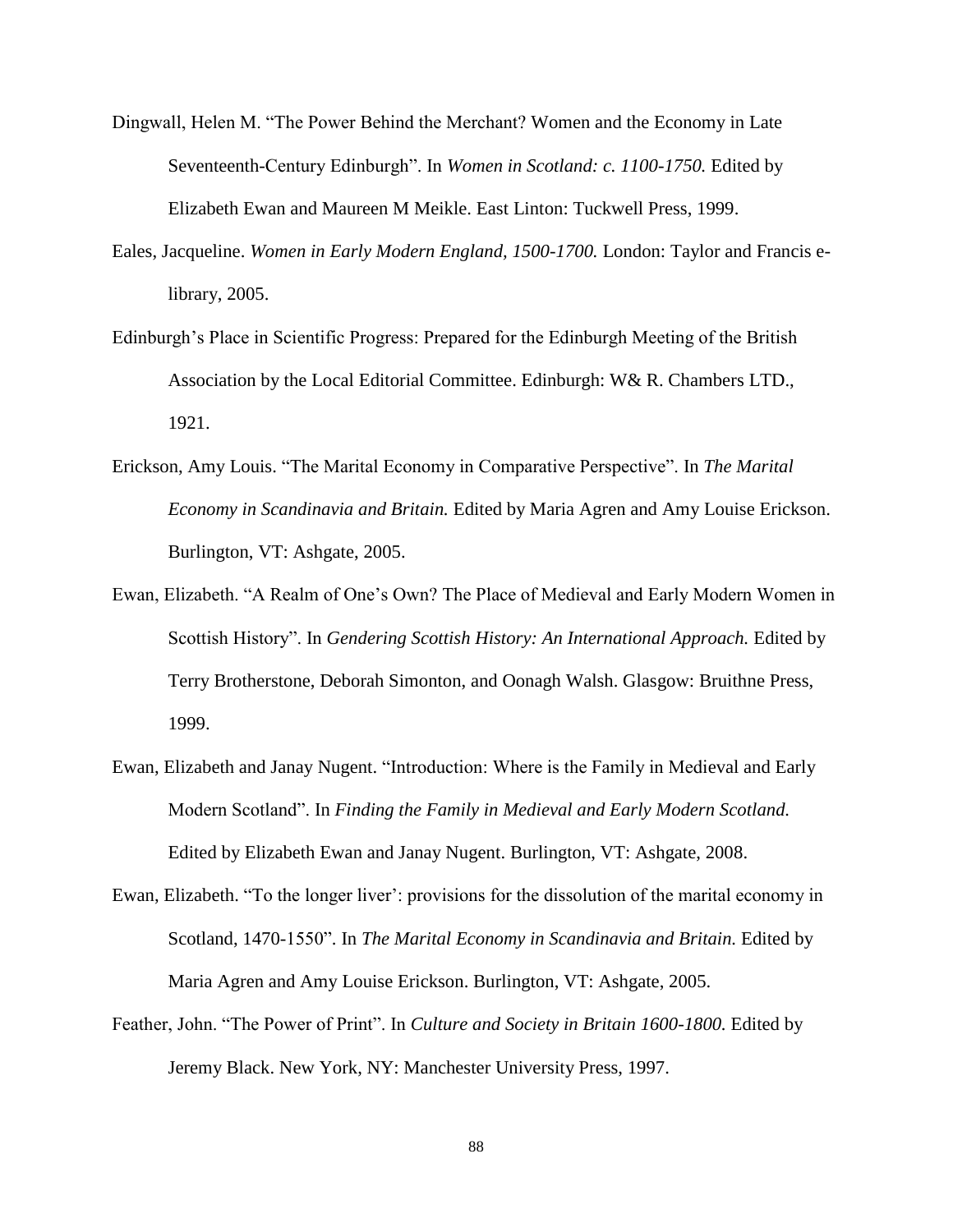- Finlay, Richard J. "Keeping the Covenant: Scottish National Identity". In *Eighteenth-Century Scotland: New Perspectives.* Edited by T.M. Devine and J.R. Young. Great Britain: Tuckwell Press, 1999.
- Forte, A.D.M. "Some Aspects of the Law of Marriage in Scotland: 1500-1700". In *Marriage and Property: Women and Marital Customs in History.* Edited by Elizabeth M. Craik. Great Britain: Aberdeen University Press, 1991.
- Fowler, Thomas. "Medical Reports of the Effects of Blood-Letting, Sudorifics, and Blistering, in the Cure of the Acute and Chronic Rheumatism". In *Medicine, Science and Technology.* London, MDCCXCV 1795, 317 pp.
- Frater, C. Anne. "Women of the Gaidhealtachd and their Songs to 1750". In *Women in Scotland: c. 1100-1750.* Edited by Elizabeth Ewan and Maureen M Meikle. East Linton: Tuckwell Press, 1999.
- Gardner, Ginny. *The Scottish exile community in the Netherlands, 1660-1690: "shaken together in the bag of affliction"*. East Linton: Tuckwell, 2004.
- Gibson, A.J.S. and T.C. Smout. *Prices, Food, and Wages in Scotland, 1550-1780.* New York: Cambridge University, 1995.
- Gibson, A. and T.C. Smout. "Scottish Food and Scottish History". In *Scottish Society 1500-1800.* Edited by R.A. Houston and I.D. Whyte. Cambridge: Cambridge University Press, 1989.
- Gordon, Eleanor. "The Family". In *Gender in Scottish History Since 1700.* Edited by Lynn Abrams. Edinburgh: Edinburgh University Press, 2006.
- Gostelow, Mary. *Art of Embroidery: Great Needlework Collections of Britain and the United States.* E.T Dutton, 1979.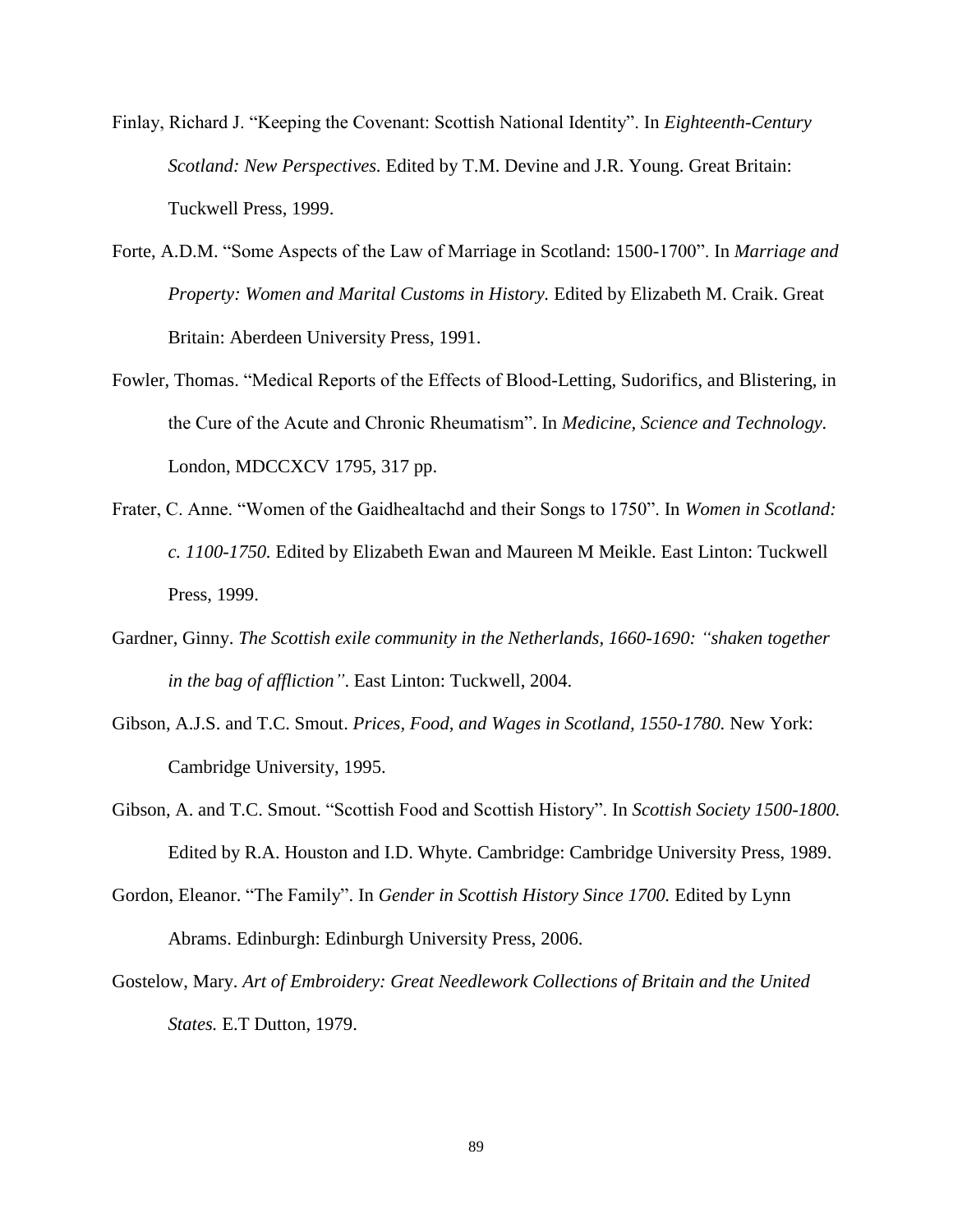- Gottlieb, Beatrice. *The Family in the Western World: from the Black Death to the Industrial Age.* Oxford: Oxford University Press, 1993.
- Graham, Michael F. "Women and the Church Courts in Reformation Era Scotland". In *Women in Scotland: c. 1100-1750.* Edited by Elizabeth Ewan and Maureen M Meikle. East Linton: Tuckwell Press, 1999.
- Greyer-Kordesch, Johanna and Fiona MacDonald. *Physicians and Surgeons in Glasgow: The History of the Royal College of Physicians and Surgeons of Glasgow, 1599-*1858. Ohio: Hambledon Press, 1999.
- Guerrini, Anita. "The Burden of Procreation: Women and Preformation in the Works of George Garden and George Thomson". In *Science and Medicine in the Scottish Enlightenment*. East Linton: Tuckwell Press, 2002.
- Hill, Bridget. *Women, Work and Sexual Politics in Eighteenth-Century England.* London: Taylor and Francis E-Library, 2006.
- Hill, Bridget. *Servants: English Domestics in the Eighteenth-Century.* Oxford: Oxford University Press, 1996.
- Hook, Andrew and Richard B. Sher. *The Glasgow Enlightenment.* East Lothian: Tuckwell Press, LTD, 1995.
- Hollander, Melissa. "The Name of the Father: Baptism and Social Construction of Fatherhood in Early Edinburgh". In *Finding the Family in Medieval and Early Modern Scotland.* Edited by Elizabeth Ewan and Janay Nugent. Burlington, VT: Ashgate, 2008.
- Houston, R.A. and I.D. Whyte. "Introduction: Scottish Society in Perspective". In *Scottish Society 1500-1800.* Edited by R.A. Houston and I.D. Whyte. Cambridge: Cambridge University Press, 1989.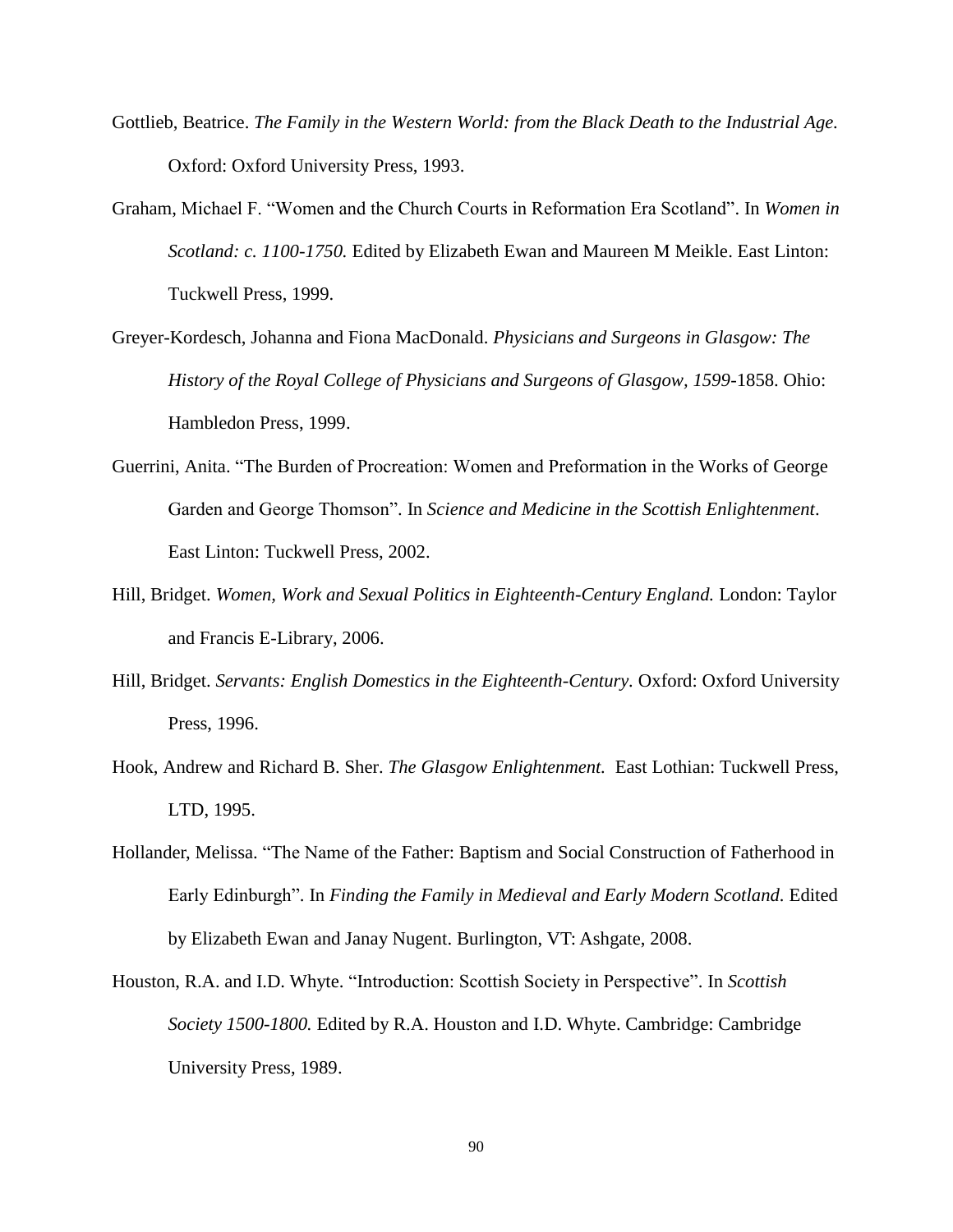- Houston, R.A. *Madness in Society in Eighteenth-Century Scotland.* New York: Carendon Press, 2000.
- Houston, R.A. *Social Change in the Age of Enlightenment.* New York: Oxford University Press, 1994.
- Houston, R.A. *The Population History Of Britain and Ireland 1500-1750.* London: MacMillan Education Ltd., 1992.
- Houston, R.A. "Women in the Economy of Scotland, 1500-1800". In *Scottish Society 1500- 1800.* Edited by R.A. Houston and I.D. Whyte. New York: Cambridge University Press, 1989.
- Jackson, Clare. *Restoration Scotland, 1660-1690: Royalist Politics, Religion and Ideas.* Woodbridge, Suffolk: The Boydell Press, 2003.
- Jones, Vivien. *Women in the Eighteenth-Century: Constructions of Femininity.* New York: Routledge, 1990.
- Klein, Joan Larsen. *Daughters, Wives and Widows: Writings by Men About Women and Marriage in England, 1500-1640.* Urbana: University of Illinois Press, 1992.

Laver, James. *Mellerstain.* London: Rainbird, 1954.

Lee, Maurice. *The Heiresses of Buccleuch: Marriage, Money, and Politics in Seventeenth-Century Britain.* East Lothian: Tuckwell Press, 1996.

Lehmann, Gilly. "Politics in the Kitchen." *Eighteenth-Century Life* 23, no. 2 (May 1999): 71.

- Leneman, Leah. *Alienated Affections: the Scottish Experience of Divorce and Separation, 1684- 1830.* Edinburgh: Edinburgh University Press, 1998.
- Lerner, Gerda. *The Majority Finds its Past: Placing Women in History.* Chapel Hill: University of North Carolina Press, 2005.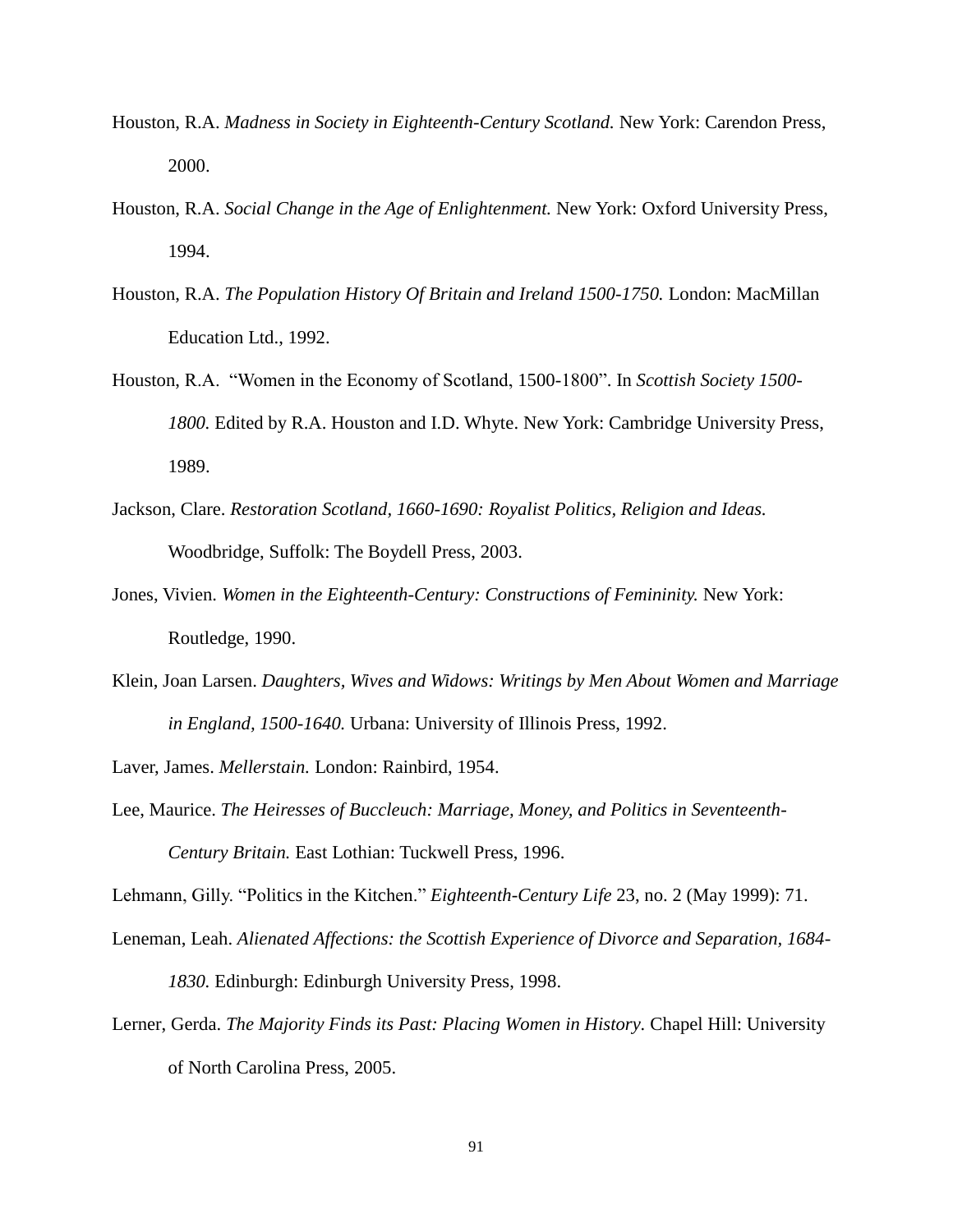- Lochhead, Marion. *The Scots Household in the Eighteenth-Century; A Century of Scottish Domestic and Social Life.* Edinburgh: Moray Press, 1948.
- Ludington, Charles C. "To the King O"er the Water" Scotland and claret, c. 1660-1764". In *Alcohol: A Social and Cultural History.* Edited by Mark P. Holt. New York: Berg, 2006 .
- Lynch, Michael and Helen M. Dingwall. "Elite Society in Town and Country". In *Aberdeen Before 1800: A New History.* Edited by Elizabeth Ewan and Maureen M. Meikle. East Linton: Tuckwell Press, 1999.
- MacKinnon, Dolly. "I have now a book of songs in her writing': Scottish Families, Orality, Literacy and the Transmission of Musical Culture c. 1500- c. 1800", in *Finding the Family in Medieval and Early Modern Scotland.* Edited by Elizabeth Ewan and Janay Nugent. Burlington, VT: Ashgate, 2008.
- Mann, Alastair J. "Embroidery to Enterprise: the Role of Women in the Book Trade in Early Modern Scotland". In *Women in Scotland: c. 1100-1750.* Edited by Elizabeth Ewan and Maureen M Meikle. East Linton: Tuckwell Press, 1999.
- Marshall, Rosalind. *The Days of Duchess Anne: Life in the Household of the Duchess of Hamilton, 1656-1716.* New York: St. Martin"s Press, 1973.
- Marshall, Rosalind K. *Virgins and Viragos: A History of Women in Scotland from 1080 to 1980.* Chicago, III: Academy Chicago, 1983.
- McDermid, Jane. "Missing Persons? Women in Modern Scottish History". In *Gendering Scottish History: An International Approach.* Edited by Terry Brotherstone, Deborah Simonton, and Oonagh Walsh. Glasgow: Bruithne Press, 1999.
- Mendelson, Sara Heller and Patricia Crawford. *Women in Early Modern England, 1550-1720.* Oxford: Oxford University Press, 1998.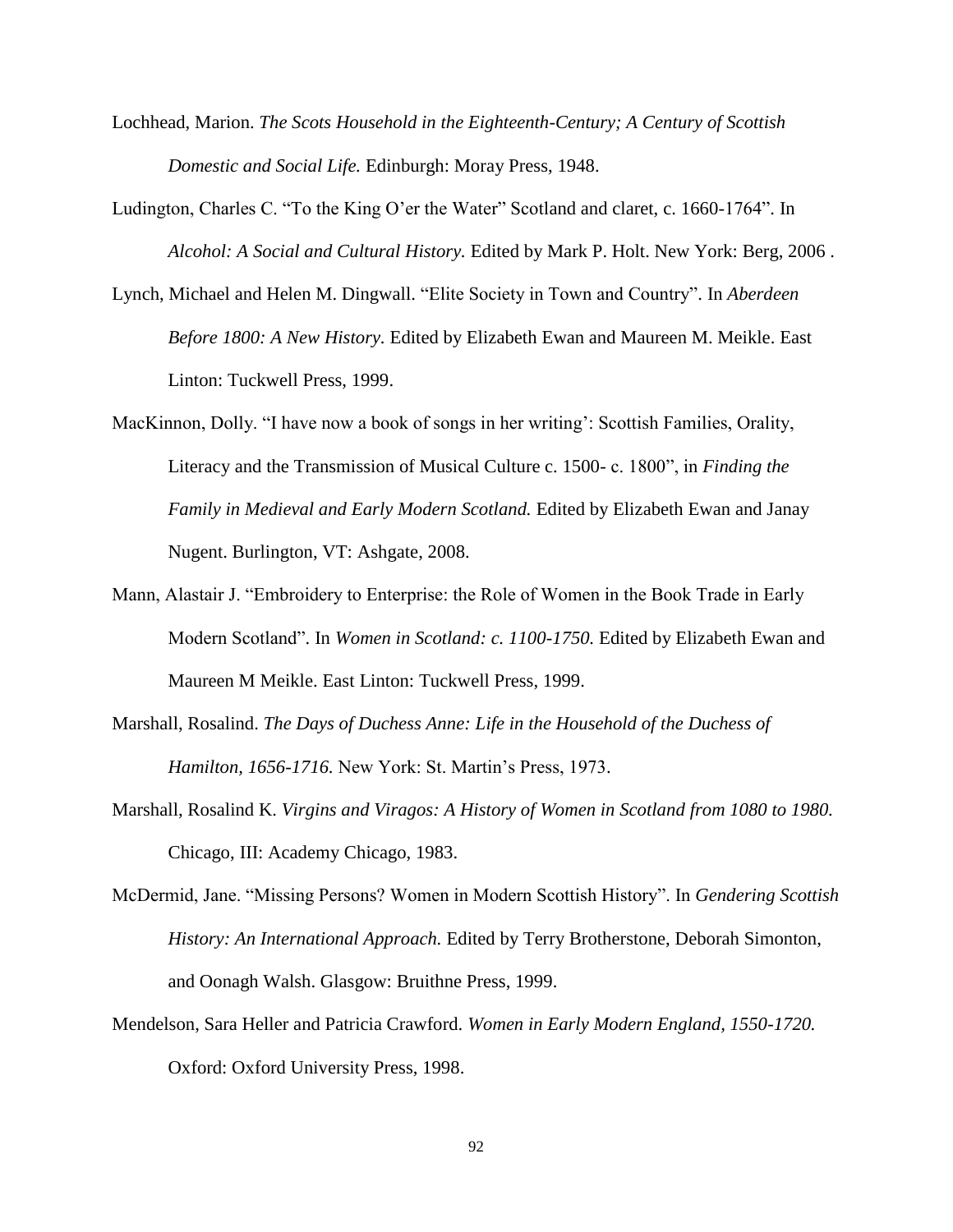- Mitchison, Rosalind and Peter Roebuck. *Economy and Society in Scotland and Ireland, 1500- 1939.* Edinburgh: J. Donald, 1988
- Mitchison, Rosalind. *Lordship to Patronage: Scotland, 1603-1745.* London: Edward Arnold, 1983.
- Mitchison, Rosalind. "Permissive poor laws: the Irish and Scottish systems considered together". In *Conflict, Identity and Economic Development: Ireland and Scotland 1600-1939*. Edited by S.J. Connolly, R.A. Houston and R.J. Morris. Preson: Carnegie Pub., 1995.
- Mitchinson, Rosalind and Leah Leneman. *Sexuality and Social Control 1660-1780.* Oxford: Basil Blackwell LTD, 1989.
- Mullan, David G. *Narratives of the Religious Self in Early-Modern Scotland.* Burlington, VT: Ashgate, 2010.
- Mullan, David G. "Parents and Children in Early Modern Scotland". In *Finding the Family in Medieval and Early Modern Scotland.* Edited by Elizabeth Ewan and Janay Nugent. Burlington, VT: Ashgate, 2008.
- Mullan, David George. *Women's Life Writing in Early Modern Scotland: Writing the Evangelical Self, c.1670-c.1730*. Aldershot: Ashgate, 2003.
- Murison, Barbara C. "Baillie, George". In *Oxford Dictionary of National Biography.* Online edition. Oxford University Press, Sept 2004.
- Murison, Barbara C. "Baillie, Lady Grisell". In *Oxford Dictionary of National Biography.* Online edition. Oxford University Press, Sept 2004.
- Murison, Barbara. "Lapidary Inscriptions: Rhetoric, Reality and the Baillies of Mellerstain". In *Finding the Family in Medieval and Early Modern Scotland.* Edited by Elizabeth Ewan and Janay Nugent. Burlington, VT: Ashgate, 2008.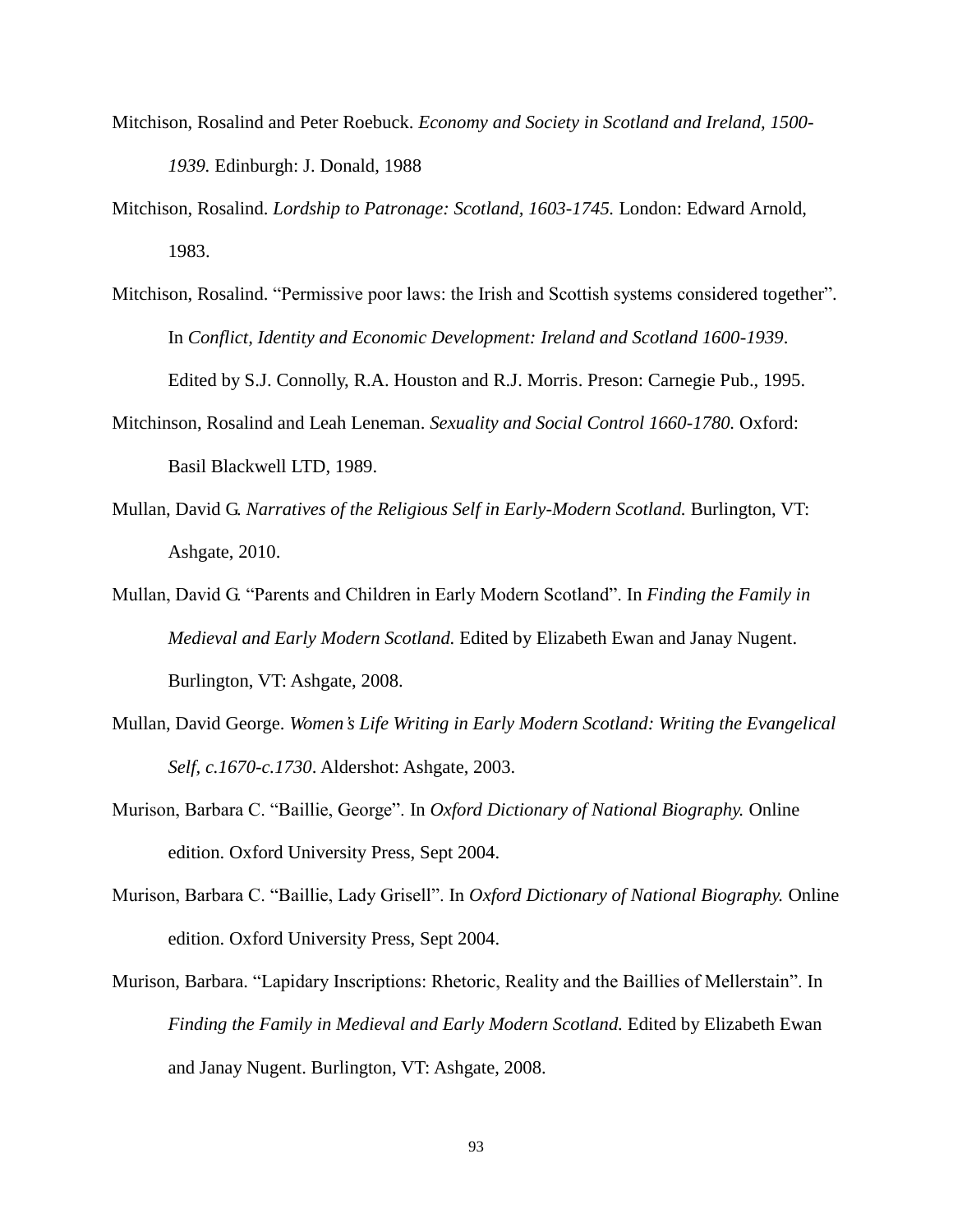- Nenadic, Stana. "Women in Scotland/Gendering Scottish History/The Scotswoman at Home and Abroad (Book)." *Scottish Historical Review* 81, 2, no. 212 (October 2002): 253.
- O"Malley, Susan Gushee.*"Custome Is an Idiot" Jacobean Pamphlet Literature on Women.* Chicago: University of Illinois Press, 2004.

Oliver, Jane. *Bonfire in the Wind.* London: MacMillan and Co. LTD, 1958.

- Pardailhe-Galabrun, Annik. *The Birth of Intimacy: Privacy and Domestic Life in Early Modern Paris.* Cambridge: Polity Press, 1991.
- Patrick, Derek J., and Christopher A. Whatley. "Persistence, Principle and Patriotism in the Making of the Union of 1707: The Revolution, Scottish Parliament and the quadron volante.." *History* 92, no. 306 (April 2007): 162-186.
- Pittock, Murray. *Inventing and Resisting Britain: Cultural Identities in Britain and Ireland, 1685-1789*. New York: St Martin"s Press, 1997.
- Pittock, Murray. *Jacobitism*. New York: St. Martin's Press, 1998.
- Pollock, Linda A. *Forgotten Children: Parent-Child Relations from 1500-1900.* Cambridge: Cambridge University Press, 1983.
- Ramsbottom, John D. "Women in the Family". In *A Companion to Eighteenth-Century Britain.* Edited by H.T. Dickinson (Malden, MA: Blackwell Pub., 2002), 209
- Reddington-Wilde, Roxanne. "A Women"s Place: Birth Order, Gender and Social Status in Highland Houses". In *Women in Scotland: c. 1100-1750.* Edited by Elizabeth Ewan and Maureen M Meikle. East Linton: Tuckwell Press, 1999.
- Risse, Guenter B. *New Medical Challenges During the Scottish Enlightenment.* New York: Rodopi B., 2005.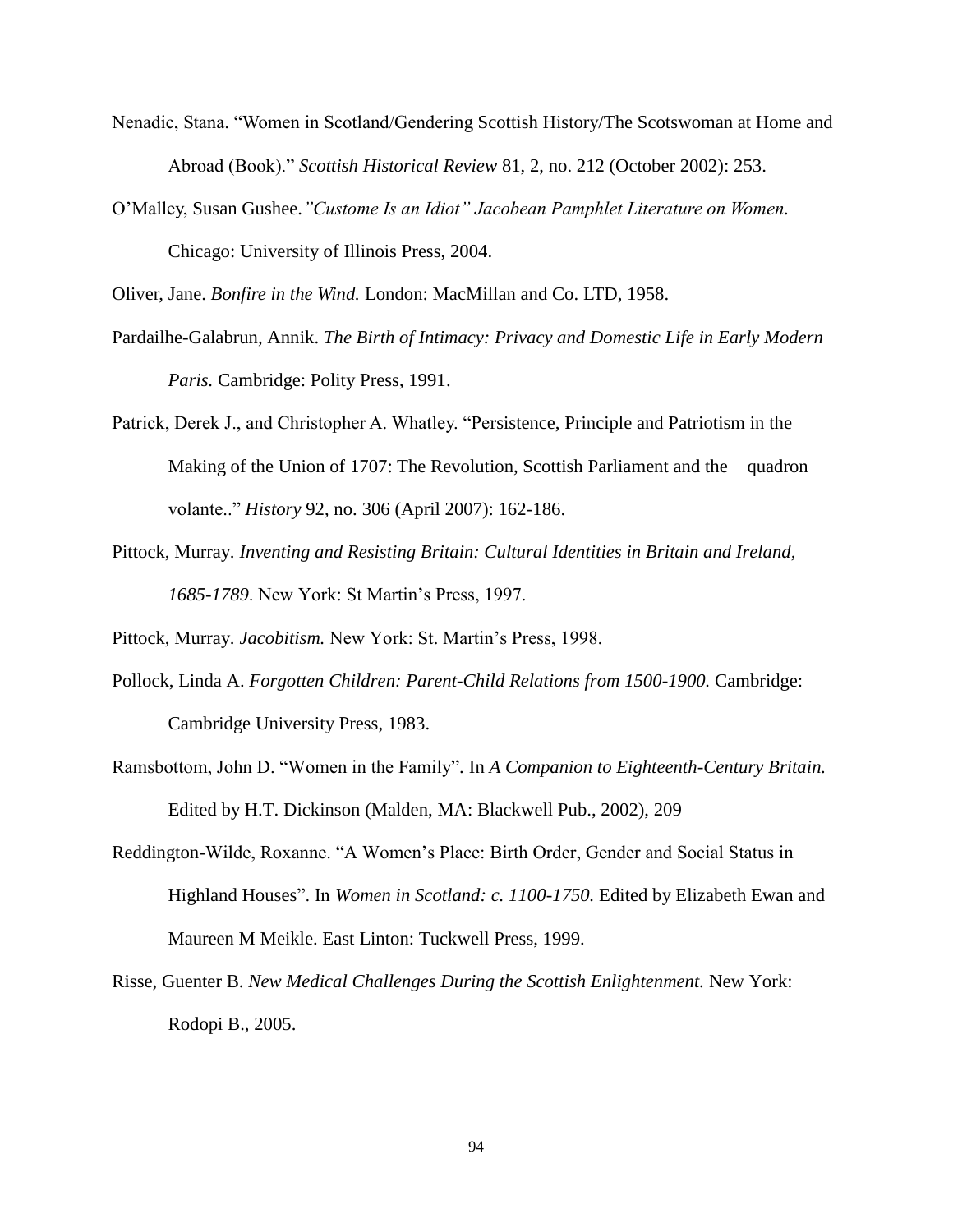- Ross, Ellen. *Love and Toil: Motherhood in Outcast London, 1870-1918.* New York: Oxford University Press, 2003.
- Royale, Edward. *Modern Britain: A Social History, 1750-1997.* New York: Distributed Exclusively In the USA by St. Martin's Press, 1997.
- Sanderson, Margaret H.B. *Scottish Rural Society in the Sixteenth-Century.* Edinburgh: J. Donald, 1982.

Scott-Thomson, Gladys. *Life in a Noble Household 1641-1700.* London: J. Cape, 1937.

- Seelig, Sharon Cadman. *Autobiography and Gender in Early Modern Literature: Reading Women's Lives 1600-1680.* New York: Cambridge University Press, 2006.
- Smith, Lisa. 'Reassessing the Role of the Family: Women's Medical Care in 18<sup>th</sup> century England", Social History of Medicine. 16, 3 (2003).
- Smith, Lisa. "The Relative Duties of a Man: Domestic Medicine in England and France, ca. 1685-1740". *Journal of Family History* 2006; 31; 237.

Smout, T.C. *A History of the Scottish People, 1560-1830.* London: Collins, 1969.

- Steinen, Karl von den. "In Search of the Antecedents of Women"s Political Activism in Early Eighteenth-Century Scotland: the Daughters of Anne, Duchess of Hamilton". In *Women in Scotland: c. 1100-1750.* Edited by Elizabeth Ewan and Maureen M Meikle. East Linton: Tuckwell Press, 1999.
- Sweet, Rosemary. "Introduction". In *Women and Urban Life in Eighteenth-Century England: On the Town.* Edited by Rosemary Sweet and Penelope Lane. Great Britain: Ashgate Publishing Ltd, 2003.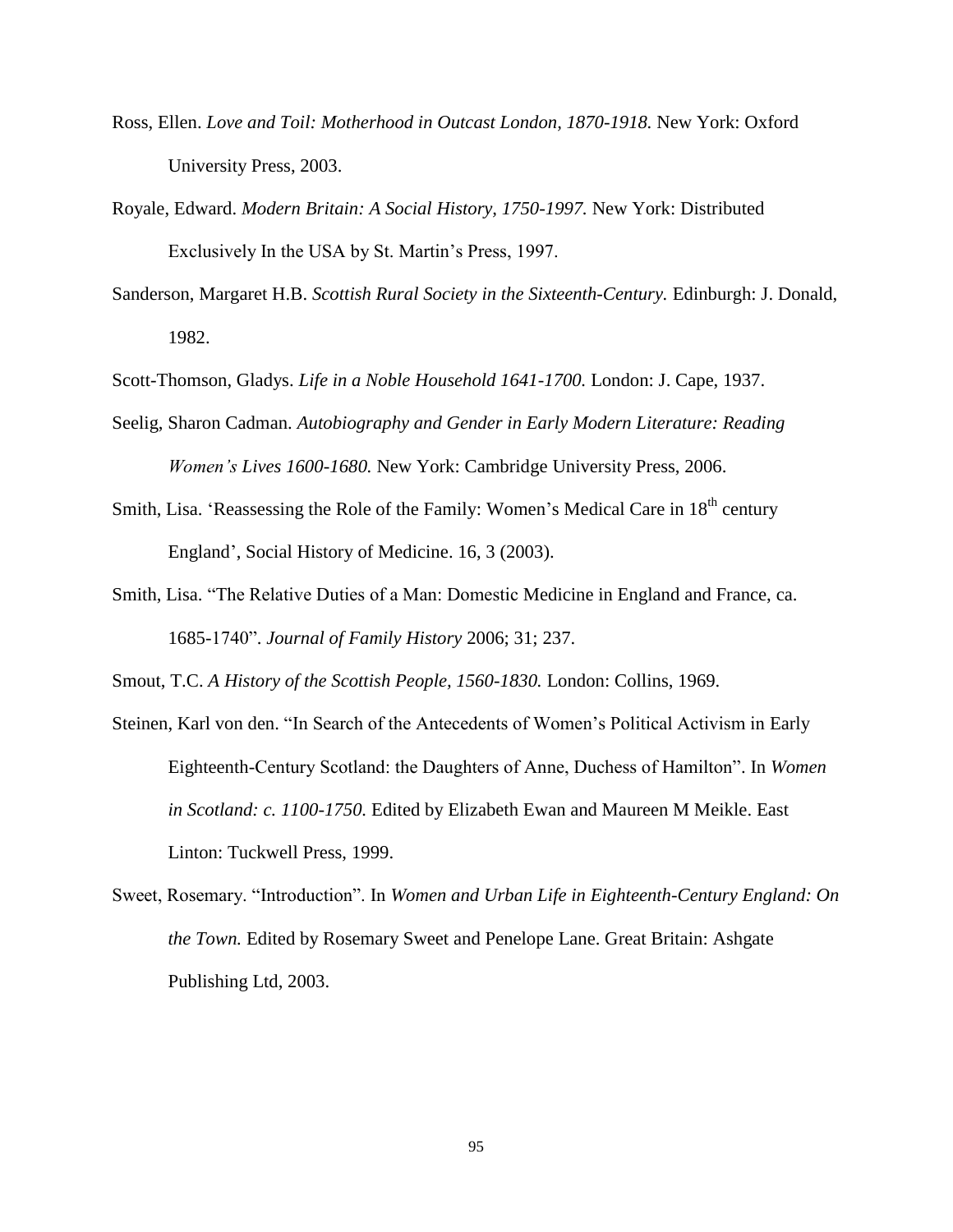Sweet, Rosemary. "Women in Civic Life". In *Women and Urban Life in Eighteenth-Century England: On the Town.* Edited by Rosemary Sweet and Penelope Lane. Great Britain: Ashgate Publishing Ltd., 2003.

Szechi, Daniel. *1715 The Great Jacobite Rebellion.* New Haven: Yale University Press, 2006.

- Tadmor, Naomi. *Family and Friends in Eighteenth-Century England: Household, Kinship, and Patronage.* New York, NY: Cambridge University Press, 2001.
- Tague, Ingrid. *Women of Quality: Accepting and Contesting Ideals of Femininity in England 1690-1760.* Rochester, NY: Boydell Press, 2002.
- Tyson, Robert E. "People in the Two Towns". In *Aberdeen Before 1800: A New History*. Edited by E. Patricia Dennison, David Ditchburn and Michael Lynch. Scotland: Tuckwell Press, LTD.
- *The trade of Scotland and France, consider'd in two letters directed to the author of the Mercator.* Edinburgh, 1713. Edinburgh Century Collection Online. Gale. University of Saskatchewan. 6 March 2010

Thomson, Gladys Scott. *Life in a Noble Household 1641-1700.* London: J. Cape, 1937.

- Tillyard, S.K. *A Royal Affair: George III and his Scandalous Siblings.* New York: Random House, 2006.
- Tomaselli, Sylvana. "Civilization, Patritotism and Enlightened Histories of Women". In *Women, Gender and Enlightenment.* Edited by Sarah Knott and Barbara Taylor. New York: Palgrave MacMillan, 2005.
- Trill, Suzanna. "Early Modern Women"s Writing in the Edinburgh Archives, c. 1500-1740; a Preliminary checklist". In *Women and the Feminine in Medieval and Early Modern*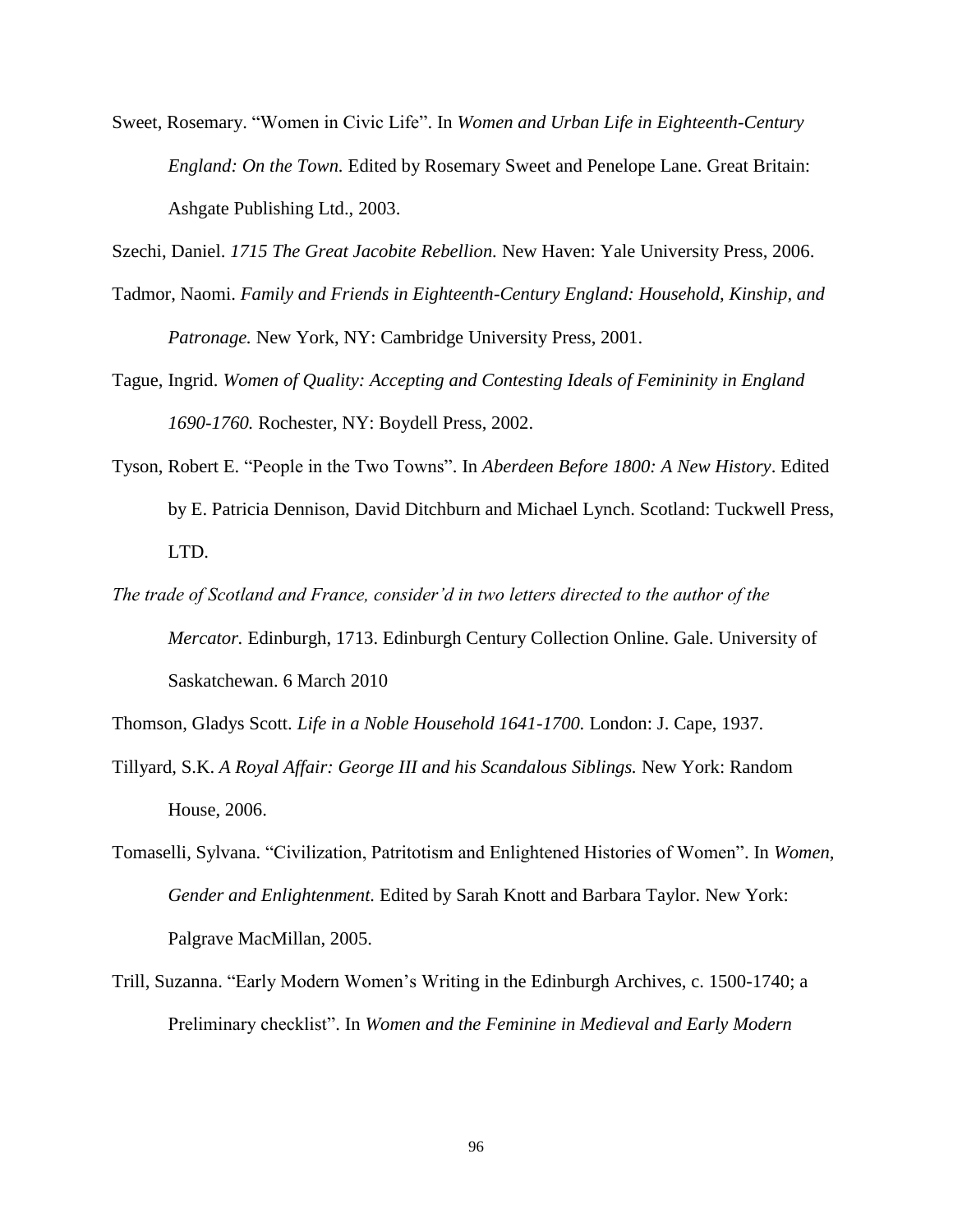*Scottish Writing.* Edited by Sarah Dunnigan, C. Marie Harker and Evelyn Newlyn. New York: Palgrave Macmillan, 2004.

- Vickery, Amanda. *The Gentleman's Daughter: Women's Lives in Gregorian England.* New Haven, Conn.: Yale University Press, 1998.
- Weatherill, Lorna. *Consumer Behaviour and Material Culture in Britain, 1660-1760.* London: Routledge, 1996.
- Wiesner, Merry E. *Women and Gender in Early Modern Europe.* New York: Cambridge University Press, 2000.
- Wild, Wayne. *Medicine-by-Post. The Changing Voice of Illness in Eighteenth-Century British Consultation Letters and Literature.* New York: The Wellcome Series in the History of Medicine, Clio Medica, 2006.
- Willis, Thomas. "The Anatomy of the Brain and the Description and Use of the Nerves". In *Patterns of Madness in the Eighteenth-Century.* Edited by Allan Ingram. Liverpool: Liverpool University Press, 1998.
- Wootton, David. *Bad Medicine: Doctors Doing Harm Since Hippocrates.* New York: Oxford University Press, 2006.
- Wright-St Clair, Rex E. *Doctors Monro: A Medical Saga.* London: William Clowes and Sons Ltd., 1964.
- Wrightson, K.E. "Kindred Adjoining Kingdoms: An English Perspective on the Social and Economic History of Early Modern Scotland". In *Scottish Society, 1500-1800.* Edited by R.A. Houston and I.D. Whyte. New York: Cambridge University Press, 1989.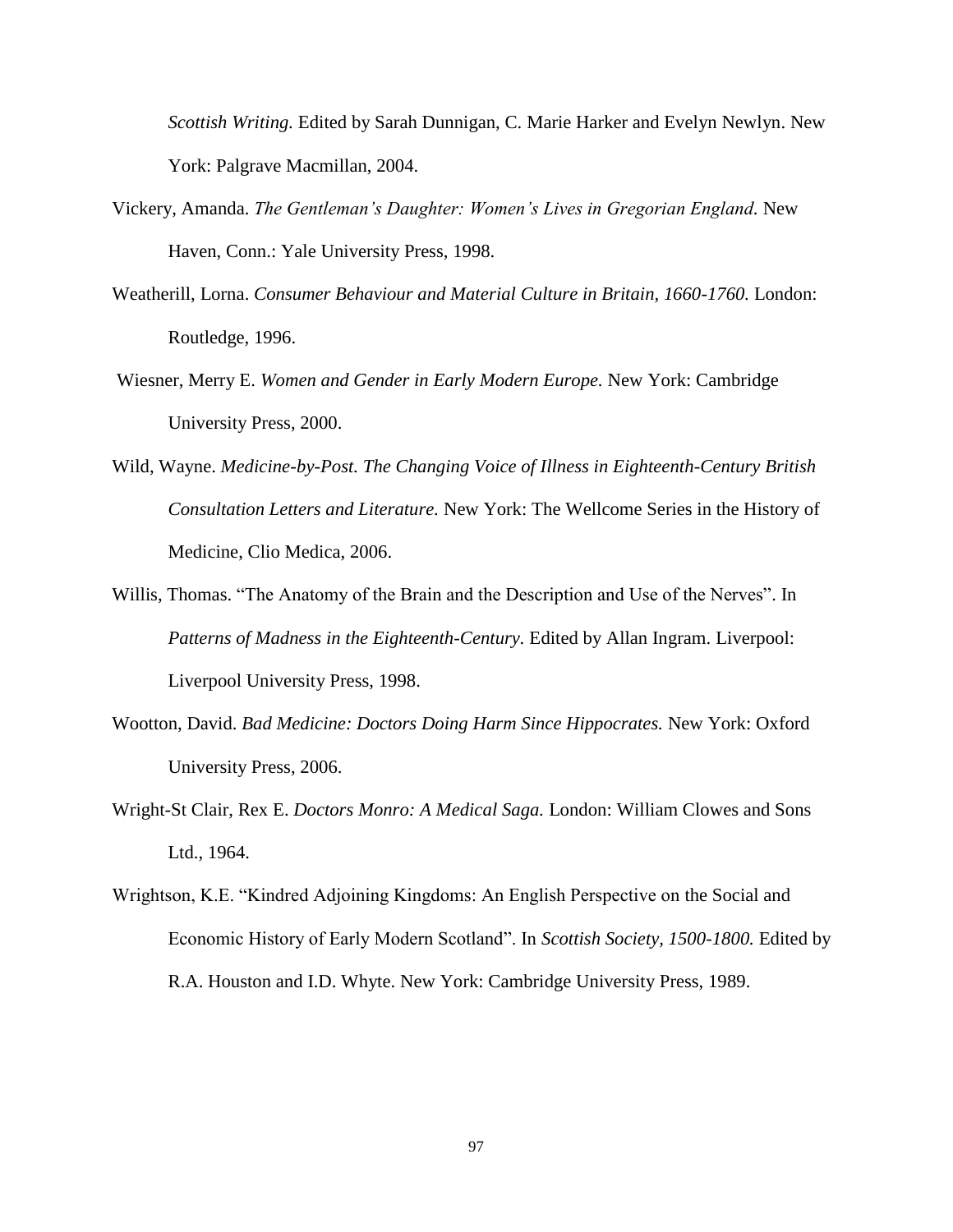## **Illustrations**



Lady Grisell Baillie, aged 69.



The Mellerstain Estates, modern day.